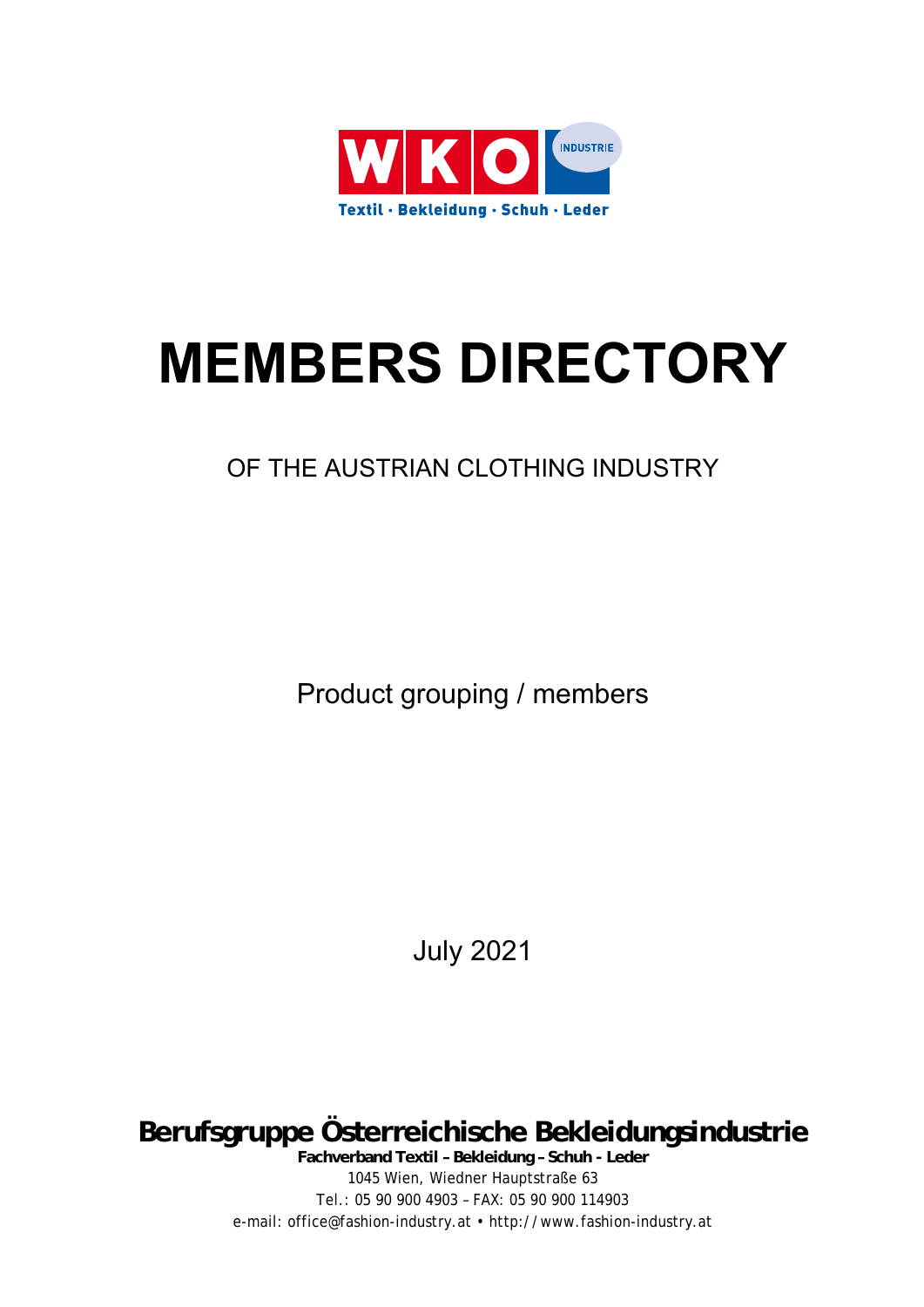**July 2021** 

# TABLE OF CONTENTS

|                                                       | Page |
|-------------------------------------------------------|------|
|                                                       |      |
|                                                       |      |
|                                                       |      |
|                                                       |      |
|                                                       |      |
|                                                       |      |
|                                                       |      |
|                                                       |      |
|                                                       |      |
|                                                       |      |
| INDUSTRIAL LAUNDRIES/DRY CLEANING/LAUNDRIES RENTAL 78 |      |
|                                                       |      |
|                                                       |      |
|                                                       |      |
|                                                       |      |
|                                                       |      |
|                                                       |      |
|                                                       |      |
|                                                       |      |
|                                                       |      |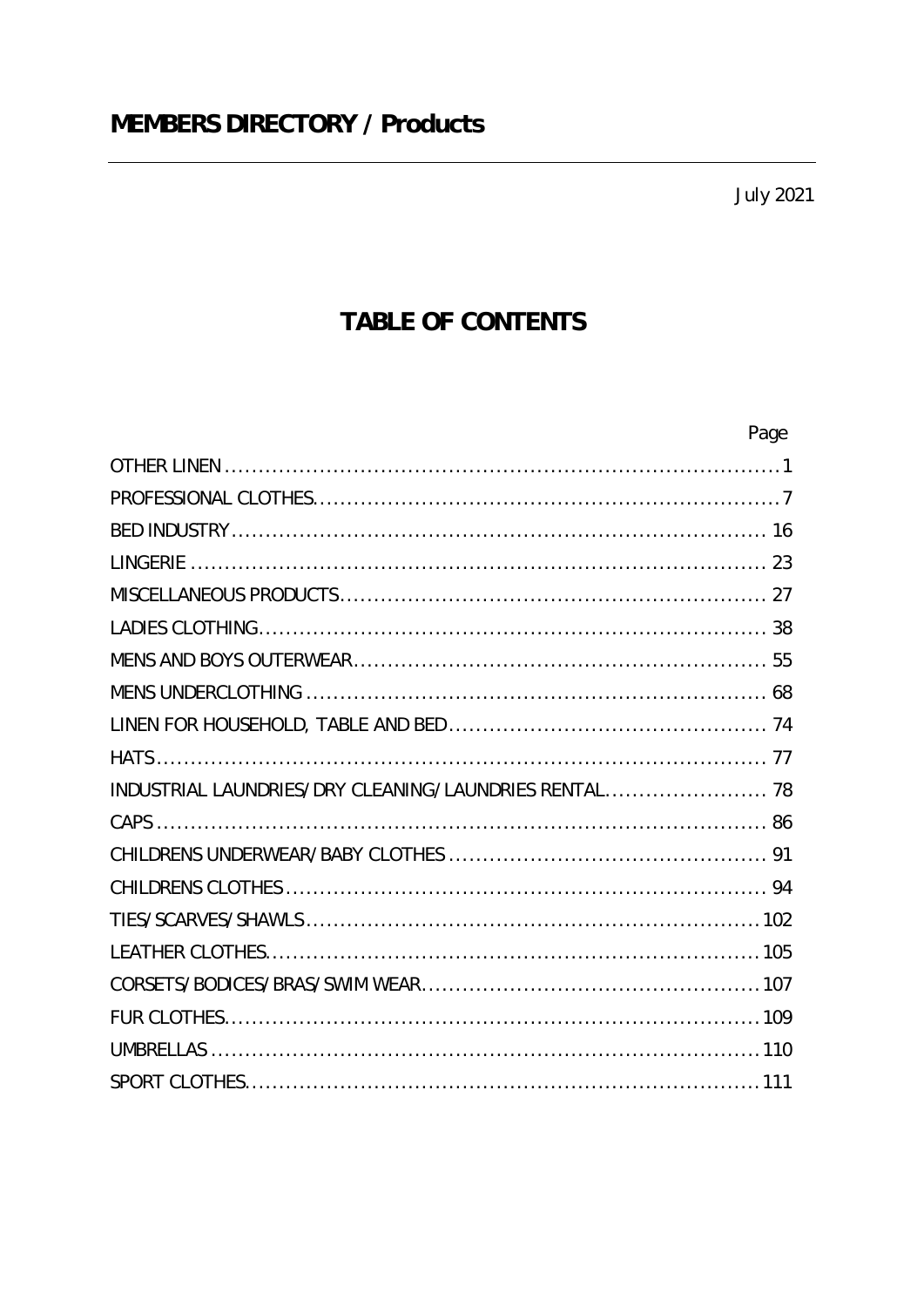# **Hermann Bösch Ges.m.b.H. & CO KG**

2120 Wolkersdorf, Wiener Straße 45

Tel: +43/2245/3151-0

Fax: +43/2245/315144 134151

- eMail: office@luwa-dessous.com
- Internet: <http://www.luwa-dessous.com>

#### **Manufacturer of high quality lingerine, corsets and bra's.**

Brands: LUWA Dessous, Day Dream

Products: bras for sports and leisure, wire bras, bras with cups up to E, bras with preformed (soft moulded) cups, bras with sewn cups, bras with seamless cups, soft bras, bra vests, bodies, breast pads, bras, corsages, ladies pants, ladies briefs, ladies tangas, ladies underwear, dessous, functional bras, corsets, corsets/bodices, panty girdles, panties, girdles, sports bras, garter belts, garter girdles/suspender belts, torselets, full length slips, SPECIAL WASHING BAGS FOR LINGERIE, cotton (100%), ecological products, outsizes

# **Burg Bekleidungswerk Ges.m.b.H.**

7035 Steinbrunn, Industriegelände 5

- Tel: +43/2624/52345-0
- Fax: +43/2624/52345 26
- eMail: klaus.heinrich@burghemden.at
- Internet: <http://www.burghemden.at>

#### **Manufacturer of high quality men's shirts as well as blouses.**

- Brands: BURG HEMDEN, KONRAD ALEXANDER BY BURG
- Products: caps, boxer shorts, ladies blouses, company specific clothes, men's shirts, ties, specialist in custom made shirts, scout articles, polo shirts, socks, sweater, T-shirts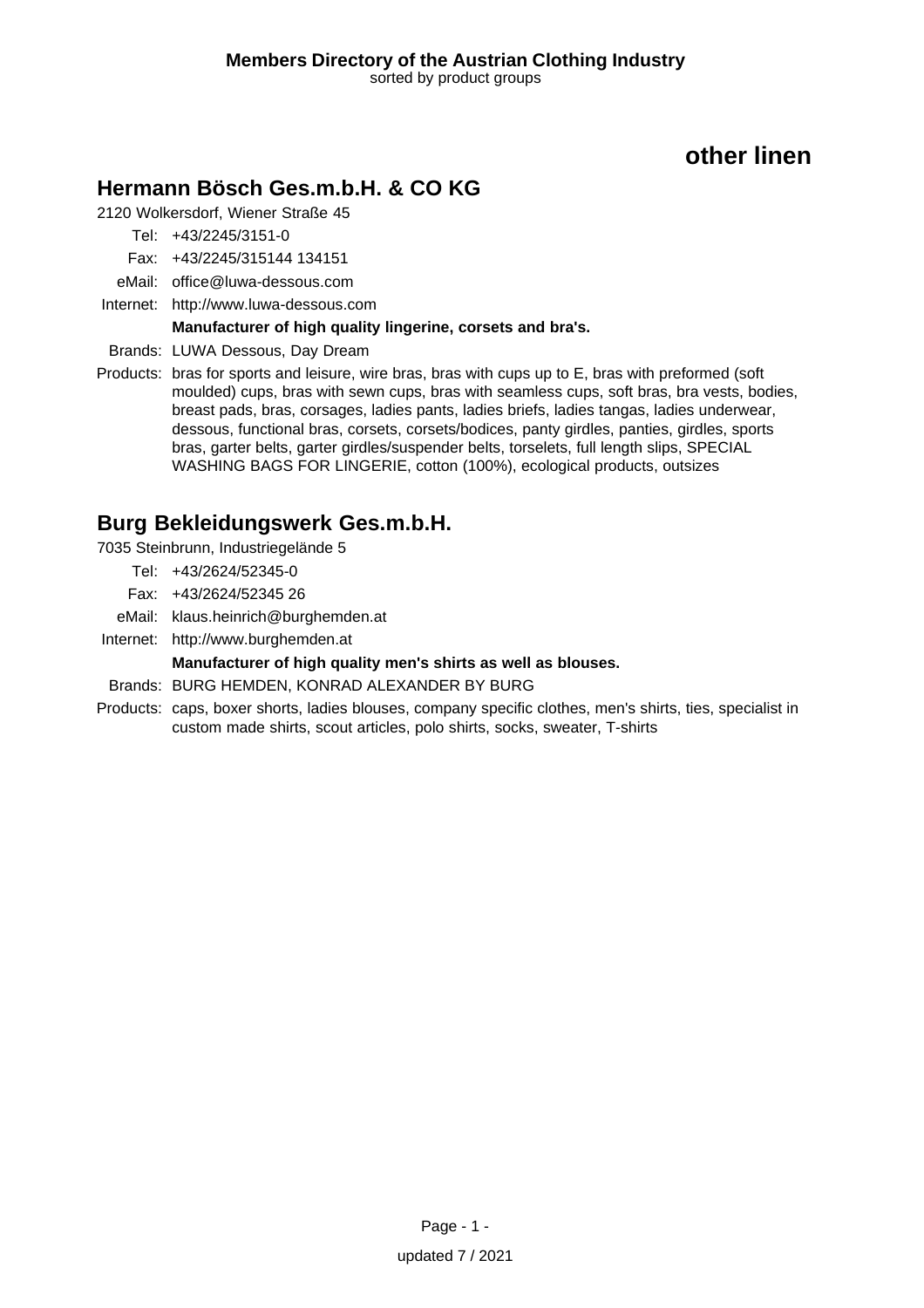### **Giesswein Walkwaren AG**

6230 Brixlegg, Niederfeldweg 5-7

Tel: +43/5337/6135 Fax:+43/5337/6135-12

- Fax: +43/5337/63160
- eMail: business@giesswein.com
- Internet: <http://www.giesswein.com>

### **Manufacturer of high quality Austrian country fashion and boiled wool slippers.**

- Brands: GIESSWEIN
- Products: ladies blouses, ladies slacks, ladies pants, ladies dresses, ladies suits, ladies loden clothing of all kind, ladies knitted clothing, ladies boiled wool ('Walk') clothing, ladies skirts, ladies casual clothes, men's casual clothes, casual clothes for children, casual shoes, functional clothes, slippers, men's trousers, men's jackets, men's jackets/loose style, men's clothes/knitted, men's clothes made of boiled wool, wooden slippers, slippers (boiled wool slippers), children's clothes/knitted, children's clothes made of boiled wool, boys trousers, boys jackets, boys jackets, ladies folkloristic fashion (Austrian Look), folkloristic fashion for men (Austrian Look), children's folkloristic fashion (Austrian Look), girls blouses, girls slacks, girls jackets, girls dresses, girls skirts, ladies knitwear, knitwear for men, children knitwear, T-shirts, ladies jackets made of boiled wool, men's jackets made of boiled wool, children's jackets made of boiled wool

# **Gloriette Fashion GmbH**

7551 Stegersbach, Kastellstraße 46

- Tel: +43/3326/52401-0
- Fax: +43 3326 52401-49
- eMail: office@gloriette.at
- Internet: <http://www.gloriette.at>

#### **Famous producer of high quality shirts and similar fashion products**

- Brands: GLORIETTE, G1, LUXURY COLLECTION
- Products: ladies blouses, ladies national costumes, dress shirts, men's shirts, hunting clothes, hunting-shirts, boys shirts, ties, bow ties, specialist in custom made shirts, girls blouses, polo shirts, knitwear for men, T-shirts, uniform blouses, uniform shirts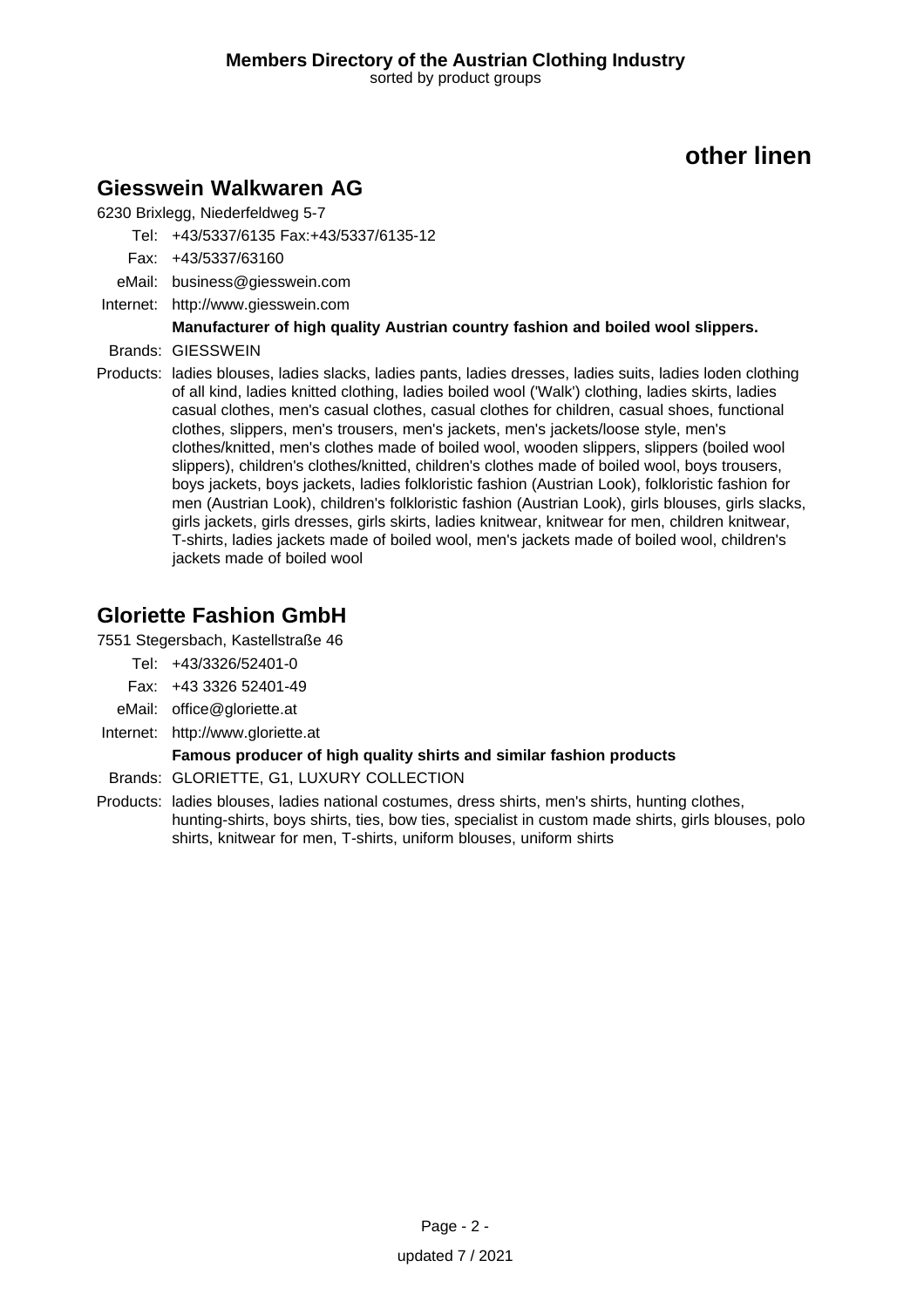# **F. Leitner KG**

4161 Ulrichsberg, Stifterstraße 25

- Tel: +43/7288/7017-0
- Fax: +43/7288/7017-50
- eMail: office@leitnerleinen.com
- Internet: <http://www.leitner-f.com>

**Manufacturer of high quality products for the bathroom, scarfs, homewear and bathrobes, table and bedlinen, valuably hand made with ajourseams of fringes, specialist for custom made products.**

Brands: LEITNER

Products: bath towels, bed linen, ladies bath robes and dressing gowns, ladies dresses, towels, men's bath robes and dressing gowns, children's bath robes, cushions, linen terry for bath and sauna, plaids, sauna articles, shawls, day blankets, table linen, honeycomb pique for bath room and sauna, products out of cotton, products out of linen, linen manufacturer, ecological products

### **Rauscher Consumer Products Ges.m.b.H.**

- 1140 Wien, Johann-Schorsch-Gasse 4
	- Tel: +43/1/57670-0
	- Fax: +43/1/577 17 99
	- eMail: consumer@rauscher-co.com
- Internet: <http://www.rauscher-co.com>

**Technical textiles as well as coats for medical use.**

Products: baby linens, bandages, children's underwear, hospital theater coats, hospital linen, technical textiles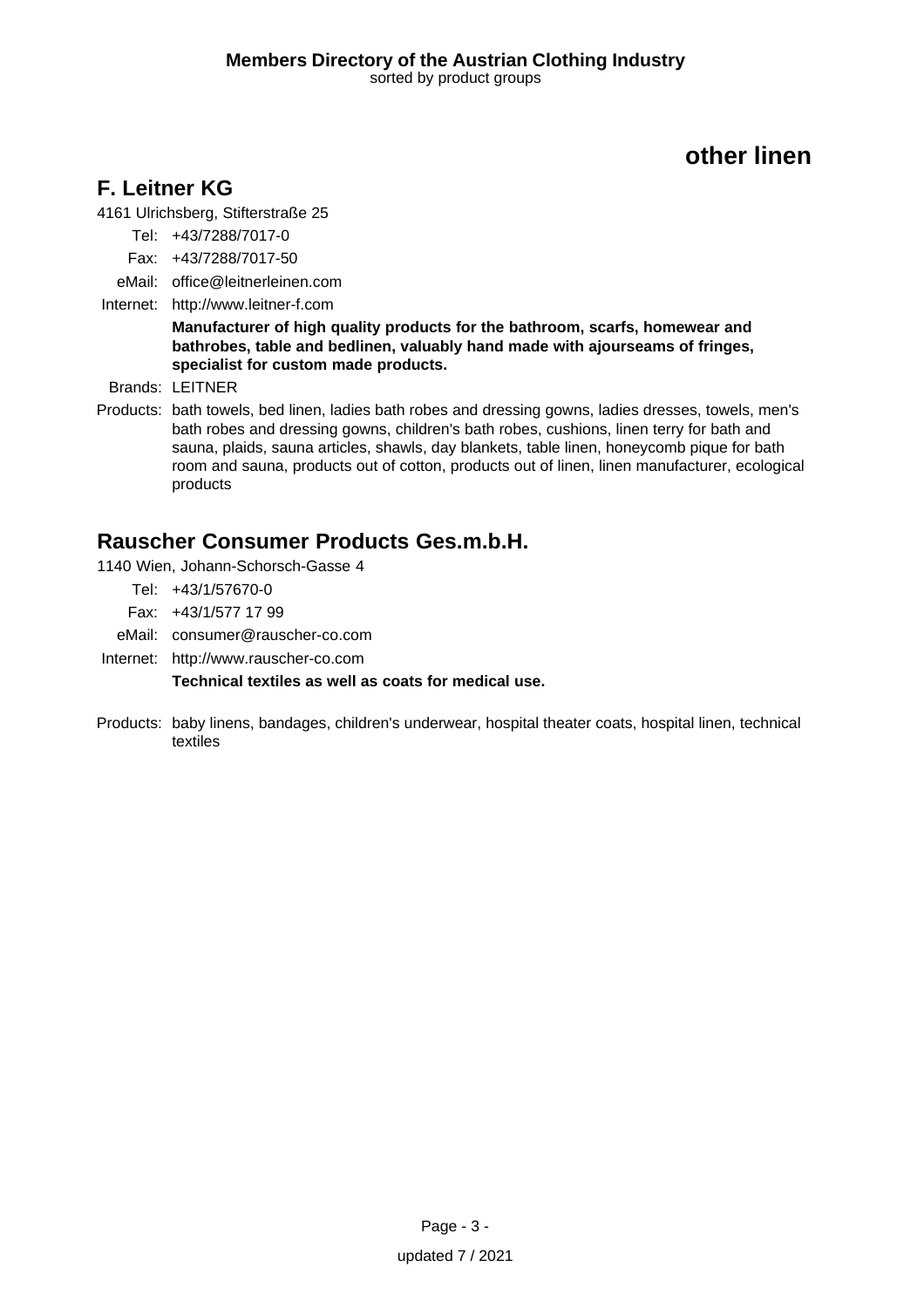### **Reindl Ges.m.b.H. Textilfabrik für Arbeits-u.Freizeitmode**

4762 St. Willibald, Gewerbepark 6

Tel: +43/7762/2841-0 +43/7762/2842

Fax: +43/7762/3400

eMail: office@reindl.eu , office@reindl.at

Internet: <http://www.reindl.at> **ISO-9001:2000-certified manufacturing and trading with professional clothing and protective articles and leisure time look.**

Brands: WORKMAN, PRESERVER, REINDL (Wortmarke), REINDL-LOGO (Bildmarke), MODISTO

Products: antistatic clothing, boiler suits, work bomber jackets, work blouses, work gloves, work trousers, work caps, work dresses, work head gear, work overalls, work overalls, work shoes, work aprons, eye-protectors, doctors' trousers, trousers with a string waistband, baseball caps with or without advertising inscriptions, baker's uniforms, professional clothes, pleated trousers (work clothes), ladies jeans, ladies jeans shorts, ladies shorts, flame retardant clothes, ladies casual clothes, men's casual clothes, uniforms for gastronomy, ear protectors, face shield, trousers with elastic waistband, half size aprons, hand-protectors, men's jeans shorts, high-visibility security clothing, hospital uniforms, caps, protection clothes against cold, cook clothes, slacks for female cooks, body-protectors, head protectors, dungarees, dungarees, polo shirts, acid resistant clothes, peaked caps, aprons, protective clothes, flame resistant clothes, safety shoes, special protection clothes, sports trousers, sweatshirts, T-shirts, single production, outsizes, extra length, water-repellent materials

### **Skinfit International GmbH**

6842 Koblach, Hinterfeld 1

Tel: 05523 524 25

Fax: 05523 524 25-90

eMail: skinfit@skinfit.at

Internet: www.skinfit.eu

**Great nature experiences and intense physical experience inspired us to make perfect functional clothing. Our products are designed to meet the needs of different sports fair and universally the same time.**

#### **The classic design of our comprehensive clothing system is timeless and can be combined over years.**

Brands: SKINFIT

Products: climbing clothes, ladies slacks, ladies pants, ladies jackets, ladies skirts, ladies shirts, ladies shorts, ladies sports clothes, functional underwear, golf clothes, men's jackets, men's shirts, men's shorts, men's sports clothes, hunting clothes, jogging suits, cross-country skiing clothes, sports bras, sports clothes, sports gloves, sports trousers, tennis clothes, track suits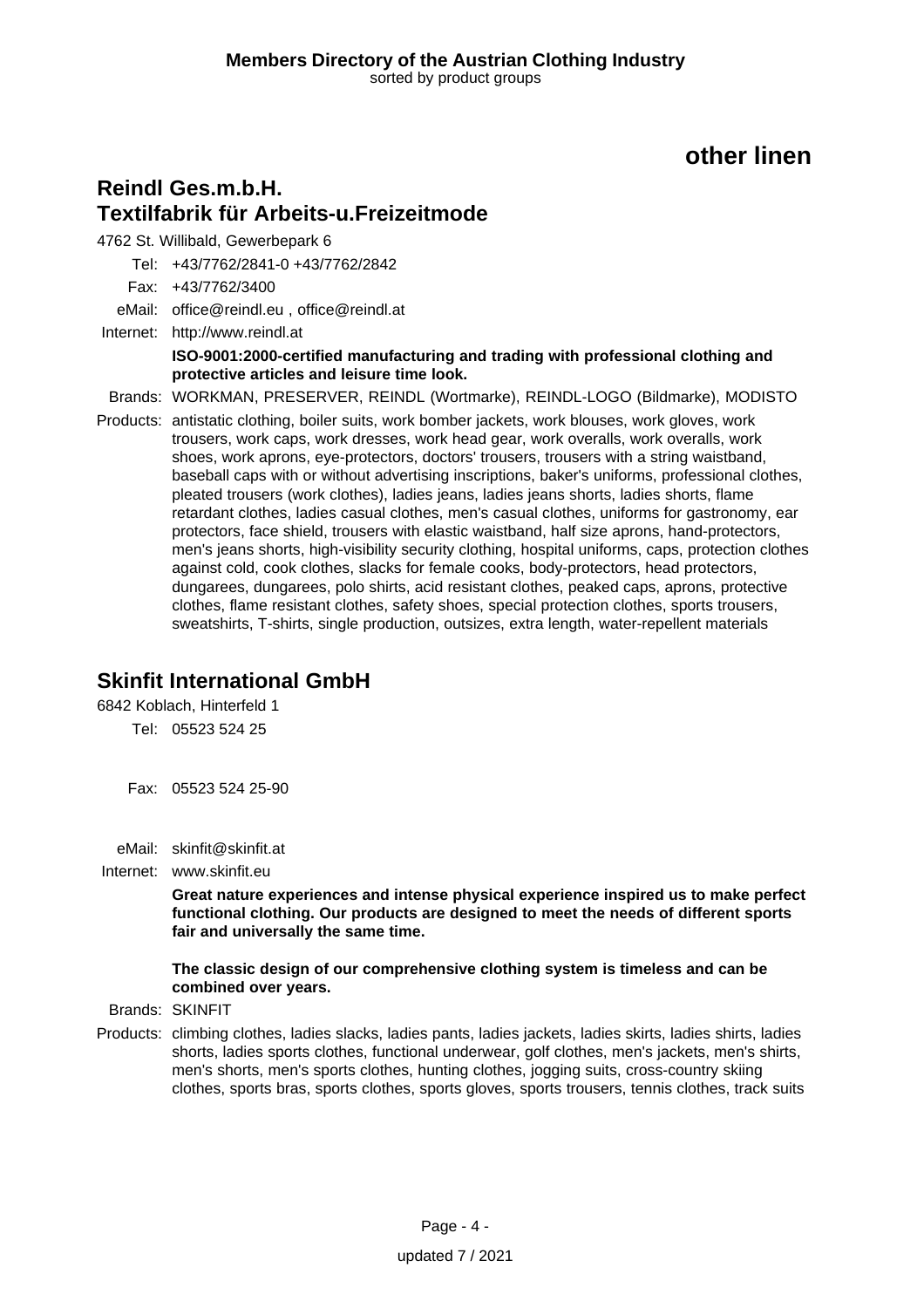### **Sportalm Gesellschaft m.b.H.**

6370 Kitzbühel, St.Johanner Straße 73

- Tel: +43/5356 64361-0
- Fax: +43/5356 64361 33
- eMail: sportalm.kitzbuehel@sportalm.at
- Internet: <http://www.sportalm.at>

#### **Manufacturer of high quality country, leisure time and skifashion for ladies, skiwear for gentlemen and children.**

- Brands: SPORTALM, LEGENDE, GIRBAUD, EMOTION
- Products: ladies blouses, ladies dresses, ladies suits, ladies loden clothing of all kind, ladies coats, ladies parkas, ladies pullovers, ladies pullovers, ladies skirts, ladies national costumes, men's pullovers, men's pullovers, jogging suits, children's ski clothes, ladies folkloristic fashion (Austrian Look), children's folkloristic fashion (Austrian Look), girls clothes, girls blouses, girls dresses, girls two piece suits, girls loden clothes, girls coats, girls skirts, girls national costumes, girls national costumes/ girls dirndl, ski suits, ski clothes, ski trousers, ski overalls, sweatshirts, T-shirts, Tech ski wear, ladies folkloristic fashion (Austrian Look), track suits

### **Triumph International Aktiengesellschaft**

- 2700 Wiener Neustadt, Wiener Straße-Werkstraße 121-123
	- Tel: +43/2622/399
	- Fax: +43/2622/399400 016693
- eMail: info.at@triumph.com
- Internet: <http://www.triumph.at>

#### **TRIUMPH INTERNATIONAL AG - For the body. For the sences - innovative, future oriented, environment-awareness.**

- Brands: TRIUMPH, SLOGGI, VALISERE, HOM
- Products: swim suits, bikinis, swimwear, bras, ladies bath robes and dressing gowns, ladies pants, ladies nighties, ladies pyjamas, ladies shorts, ladies briefs, ladies swimwear, ladies underwear, dessous, ladies casual clothes, men's casual clothes, house suits, homewear, men's bath robes and dressing gowns, men's swim fashion, men's pyjamas, men's shorts, men's swimwear, men's underwear, homewear, jogging suits, boys shorts, corsets, girls shorts, corsets/bodices, girdles, garter belts, garter girdles/suspender belts, track suits, full length slips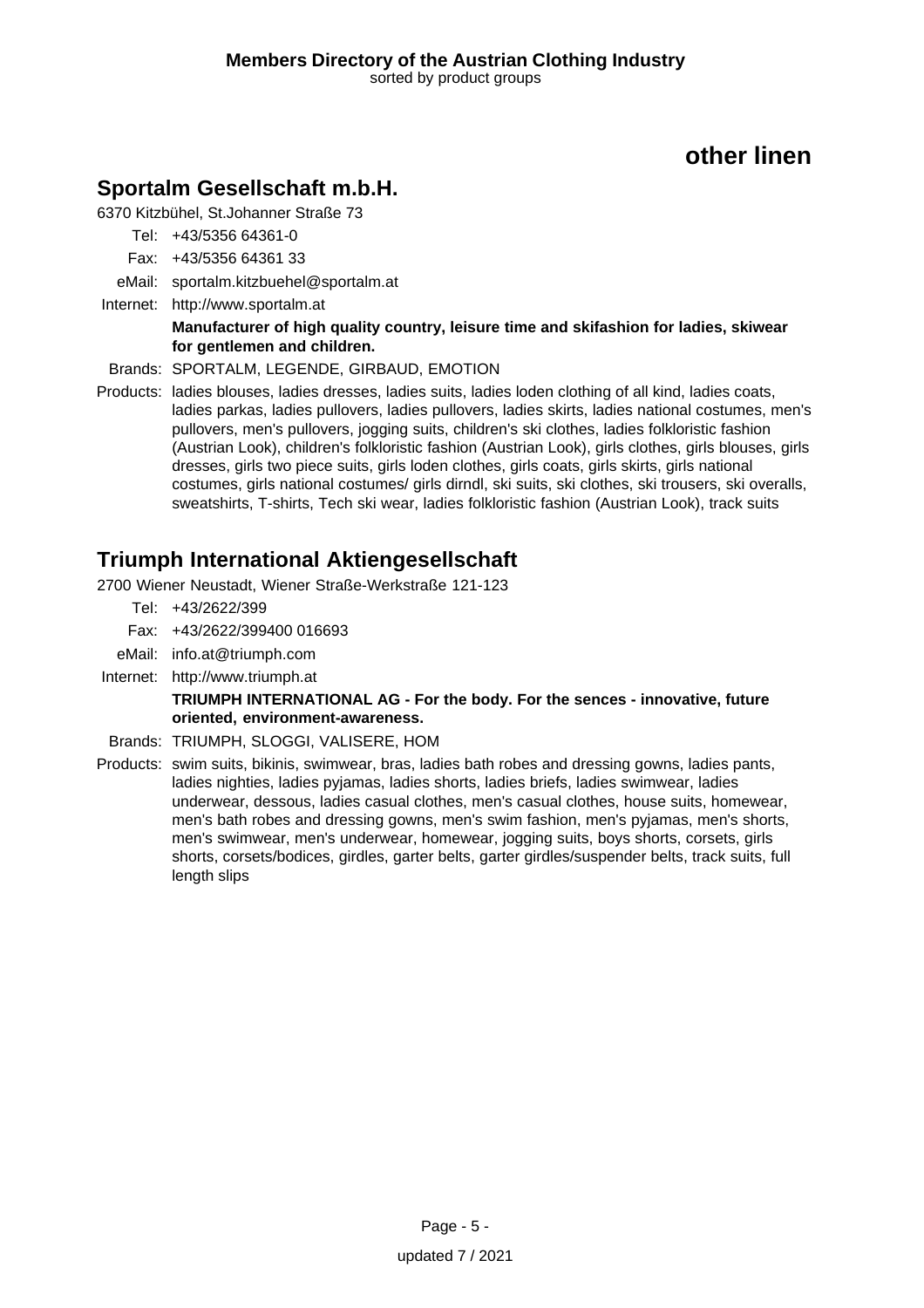### **Wallmann Textil GmbH**

6845 Hohenems, Jakob Hannibal Straße 16

- Tel: +43/5576/72126
- Fax: +43/5576/72126 83
- eMail: office@wallmann-textil.at

**Traditional blouses in a stylish interpretation as well as the famous Austrian quality standard guarantees for more than 35 years the success of this specialist for exclusive high quality blouses as well in folkloristic style as in Country look**

Brands: Wallmann

Products: ladies blouses/sporty look, ladies folkloristic blouses, folkloristic blouses, blouses in Austrian look, sweatshirts, T-shirts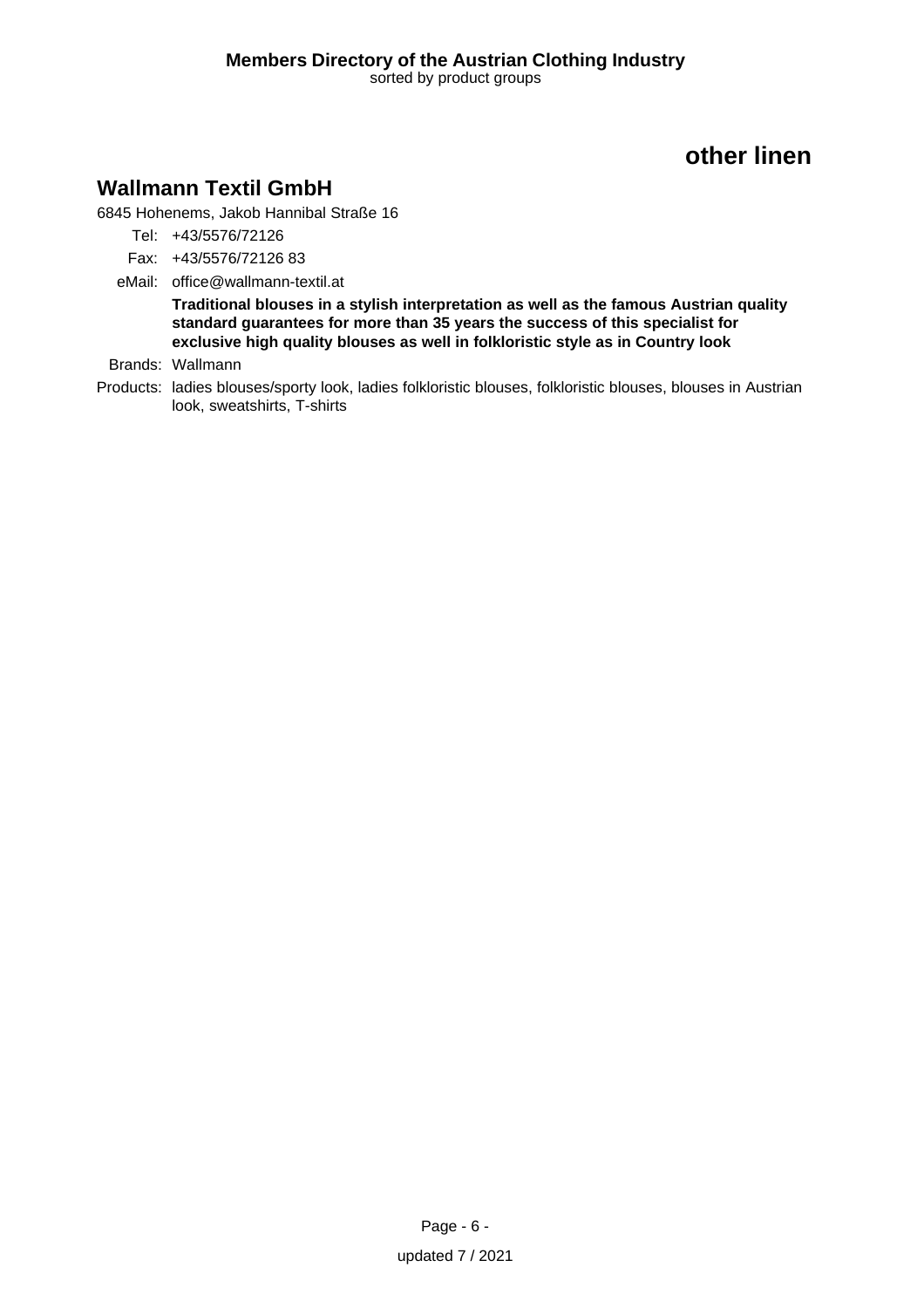# **ALBIRO Ges.m.b.H.**

9133 Sittersdorf, Sittersdorf 46

- Tel: +43/4237/2257
- Fax: +43/4237/2654
- eMail: info@albiro.com
- Internet: <http://www.solida.at>

### **Manufacturer of high quality professional clothing for ladies and gentlemen.**

Brands: SOLIDA, SOLINETTE, MARSUM, WIKLAND

Products: doctors' trousers, doctors' coats, work uniforms for airlines, medical work clothes, uniforms for gastronomy, work clothes for craftsmen, uniforms for hotels, uniforms for security service, work dresses, corporate identity realization, high-visibility security clothing, image clothing, clothes suitable for rental, nurses uniforms, uniforms for airlines, uniforms for hotels, uniforms for fire brigades, security clothes

# **Burg Bekleidungswerk Ges.m.b.H.**

7035 Steinbrunn, Industriegelände 5

- Tel: +43/2624/52345-0
- Fax: +43/2624/52345 26
- eMail: klaus.heinrich@burghemden.at
- Internet: <http://www.burghemden.at>

### **Manufacturer of high quality men's shirts as well as blouses.**

- Brands: BURG HEMDEN, KONRAD ALEXANDER BY BURG
- Products: caps, boxer shorts, ladies blouses, company specific clothes, men's shirts, ties, specialist in custom made shirts, scout articles, polo shirts, socks, sweater, T-shirts

# **Fahnen-Gärtner GmbH**

5730 Mittersill, Kürsingerdamm 6

- Tel: +43/6562/6247-0
- Fax: +43/6562/6247-7
- eMail: office@fahnen-gaertner.com
- Internet: <http://www.fahnen-gaertner.com>

### **The flag-specialist - "All from one hand"**

- Brands: POLYTRANS, POLYWEB, POLYGLANZ, POLYCANVAS, FLAGWEAR, FAHNEN, DISPLAY, ITEMS, EVENT, TRADITION
- Products: badges, professional clothes, corporate identity clothes, decorative flags, digital print, flags, flag printers, flag poles, flags, ski piste flags, banners, start and finish banners, starting numbers, table banners, traditional flags, advertising flags, promotionally-used textiles, pannants, accessories, fine-art embroidery, polytrans flag fabrics, sublimation print on textiles in photo quality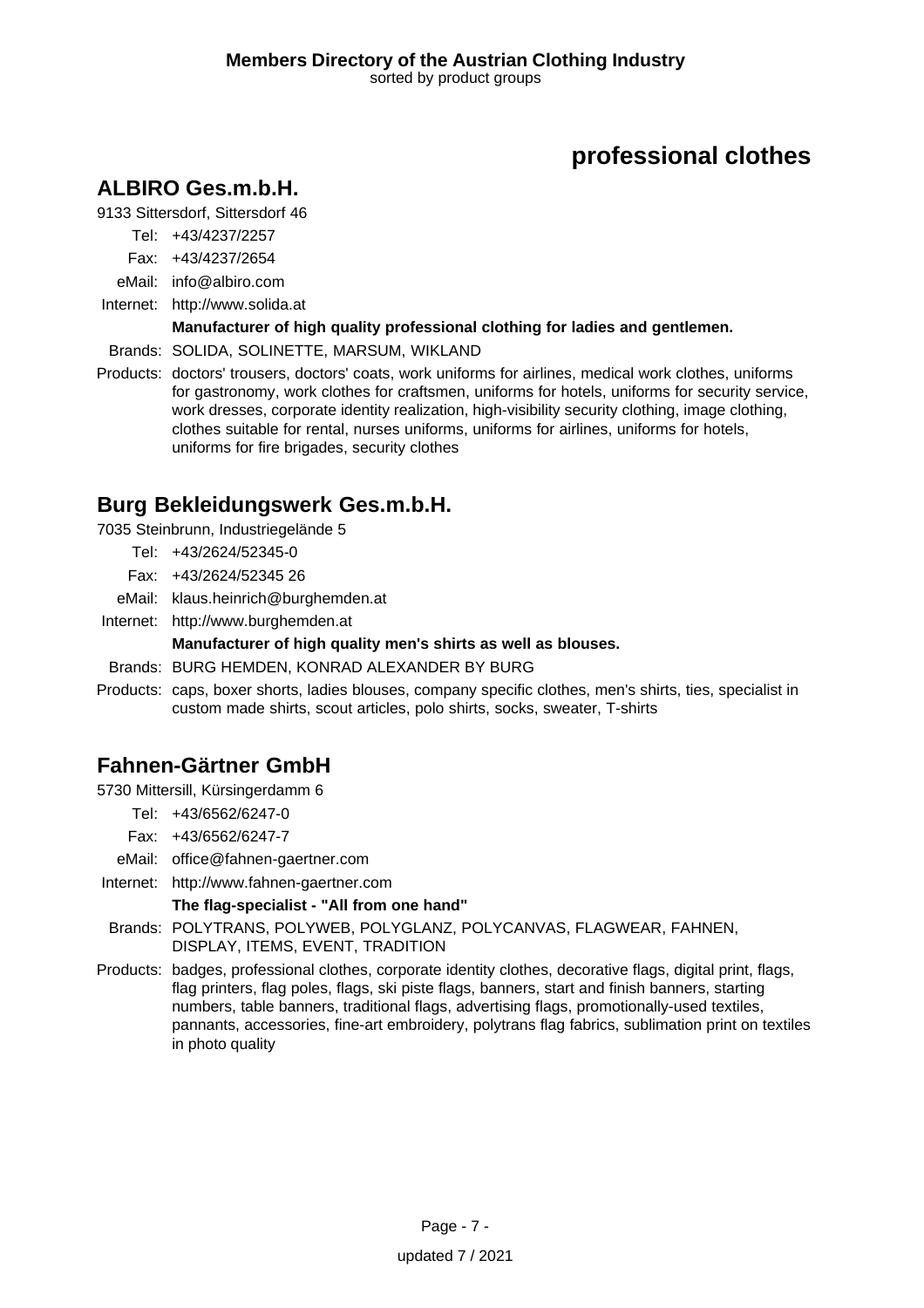### **Giesswein Walkwaren AG**

6230 Brixlegg, Niederfeldweg 5-7

Tel: +43/5337/6135 Fax:+43/5337/6135-12

- Fax: +43/5337/63160
- eMail: business@giesswein.com
- Internet: <http://www.giesswein.com>

### **Manufacturer of high quality Austrian country fashion and boiled wool slippers.**

- Brands: GIESSWEIN
- Products: ladies blouses, ladies slacks, ladies pants, ladies dresses, ladies suits, ladies loden clothing of all kind, ladies knitted clothing, ladies boiled wool ('Walk') clothing, ladies skirts, ladies casual clothes, men's casual clothes, casual clothes for children, casual shoes, functional clothes, slippers, men's trousers, men's jackets, men's jackets/loose style, men's clothes/knitted, men's clothes made of boiled wool, wooden slippers, slippers (boiled wool slippers), children's clothes/knitted, children's clothes made of boiled wool, boys trousers, boys jackets, boys jackets, ladies folkloristic fashion (Austrian Look), folkloristic fashion for men (Austrian Look), children's folkloristic fashion (Austrian Look), girls blouses, girls slacks, girls jackets, girls dresses, girls skirts, ladies knitwear, knitwear for men, children knitwear, T-shirts, ladies jackets made of boiled wool, men's jackets made of boiled wool, children's jackets made of boiled wool

# **Gloriette Fashion GmbH**

7551 Stegersbach, Kastellstraße 46

- Tel: +43/3326/52401-0
- Fax: +43 3326 52401-49
- eMail: office@gloriette.at
- Internet: <http://www.gloriette.at>

#### **Famous producer of high quality shirts and similar fashion products**

- Brands: GLORIETTE, G1, LUXURY COLLECTION
- Products: ladies blouses, ladies national costumes, dress shirts, men's shirts, hunting clothes, hunting-shirts, boys shirts, ties, bow ties, specialist in custom made shirts, girls blouses, polo shirts, knitwear for men, T-shirts, uniform blouses, uniform shirts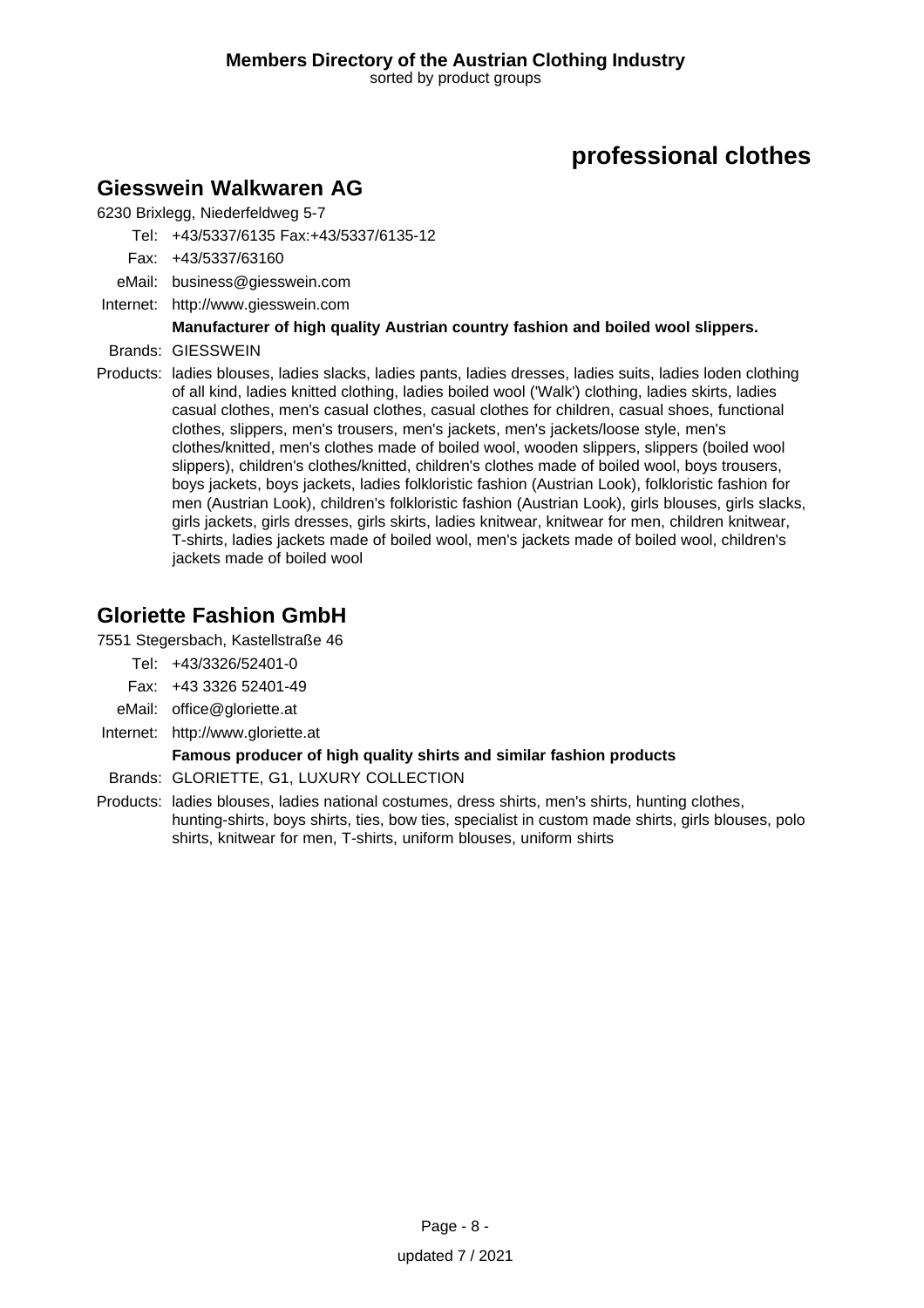### **Johann Schmidhofer Goldhauben-Webe e.U.**

4040 Linz, Lindengasse 12

Tel: +43/732/738391

Fax: +43/732/738391-29

eMail: office@goldhaubenwebe.at

Internet: <http://www.goldhaubenwebe.at>

**Outfit with quality textiles (professional clothing, textiles for medical use).**

Products: work clothes, professional clothes, bed linen, fire resistant clothes, high-visibility security clothing, boil wash pillows, boil wash quilts, clothes suitable for rental, commercially-used textiles, surgical cover sheets, operating room dresses, operating room textiles, hospital theater linen, patient´s clothing, textile medical products EN-ISO 13485 2003, table linen, surgical cover sheets

# **KHAN Berufsbekleidung GmbH**

4061 Pasching, Westbahnstraße 1

- Tel: 07221/88 88 7
- Fax: 07221/88 88 7-4
- eMail: office@khan.at

**Manufacturing of high quality working and professional clothing, (leather-) special protection clothing, uniforms as well as subcontracting.**

Products: professional clothes, personal protective equipment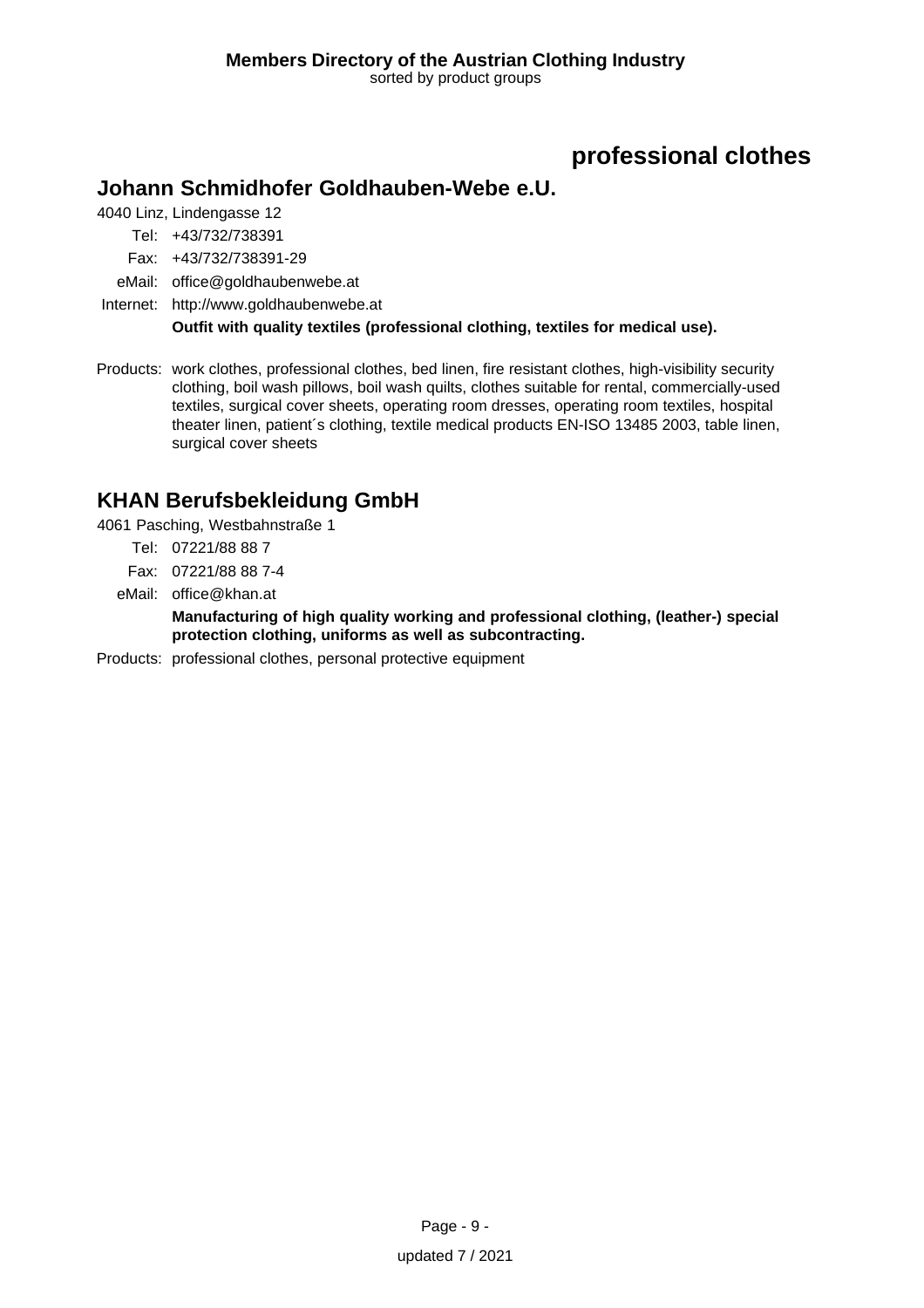### **Walter Kickinger Ges.m.b.H. & Co.KG.**

5020 Salzburg, Vogelweiderstraße 44

- Tel: +43/662/842221 +43/662/847518
- Fax: +43/662/840878
- eMail: info@walter-berufsmode.at
- Internet: <http://www.walter-berufsmode.at>

#### **Producer of stylish professional clothes respectively shoes for the medical sector, gastronomy and trade**

- Brands: WALTER Modische Berufsbekleidung aus Salzburg
- Products: boiler suits, work blouses, work trousers, work jackets, dungarees, work overalls, white coats, work overalls, doctors' trousers, doctors' coats, clothing with embroideries and screen printings, professional clothes for building and assembling, professional clothes for the catering industry, professional clothes for women, professional medical clothes, medical work clothes, professional clothes for steel industry, professional clothes for heavy industry, professional clothes for butchers, uniforms for gastronomy, work clothes for craftsmen, professional clothes for houseworker, uniforms for hotels, professional clothes for car-mechanics, professional clothes for cleaning staff, professional clothes for locksmiths, work clothes for schools, uniforms for security service, work dresses, work shoes for restaurants, work shoes for craftsmen, medical work shoes, ladies dresses, ladies national costumes, house dresses, medical trousers, medical operating gowns, waistcoats for waiters, waiter clothes, trousers for waiters, cook clothes, school uniforms, nurses uniforms, medical shirts, room maid uniforms, white work clothes, textile printing, individual prints, individual embroideries on textiles, screen printing

# **Lohmann & Rauscher GmbH**

1140 Wien, Johann-Schorsch-Gasse 4

- Tel: +43/1/576 70-0
- Fax: +43/1/577 17 99
- eMail: info@at.lrmed.com
- Internet: <http://www.lohmann-rauscher.at>

#### **Technical textiles and coats for medical use.**

Products: hospital theater coats, technical textiles

# **MEWA Textil-Service Ges.m.b.H**

5023 Salzburg-Gnigl, Gewerbehofstraße 16

- eMail: schwechat@mewa.at
- Internet: <http://www.mewa.at>

#### **Services (textile care and providing) for industry, trade, hotels, gastronomy, the health sector and public institutions.**

Products: uniforms/rental, subcontracting laundry, professional outfits to rent, cleaning cloths to rent, rental laundry, washing of cleaning cloths, trade with employment protective clothes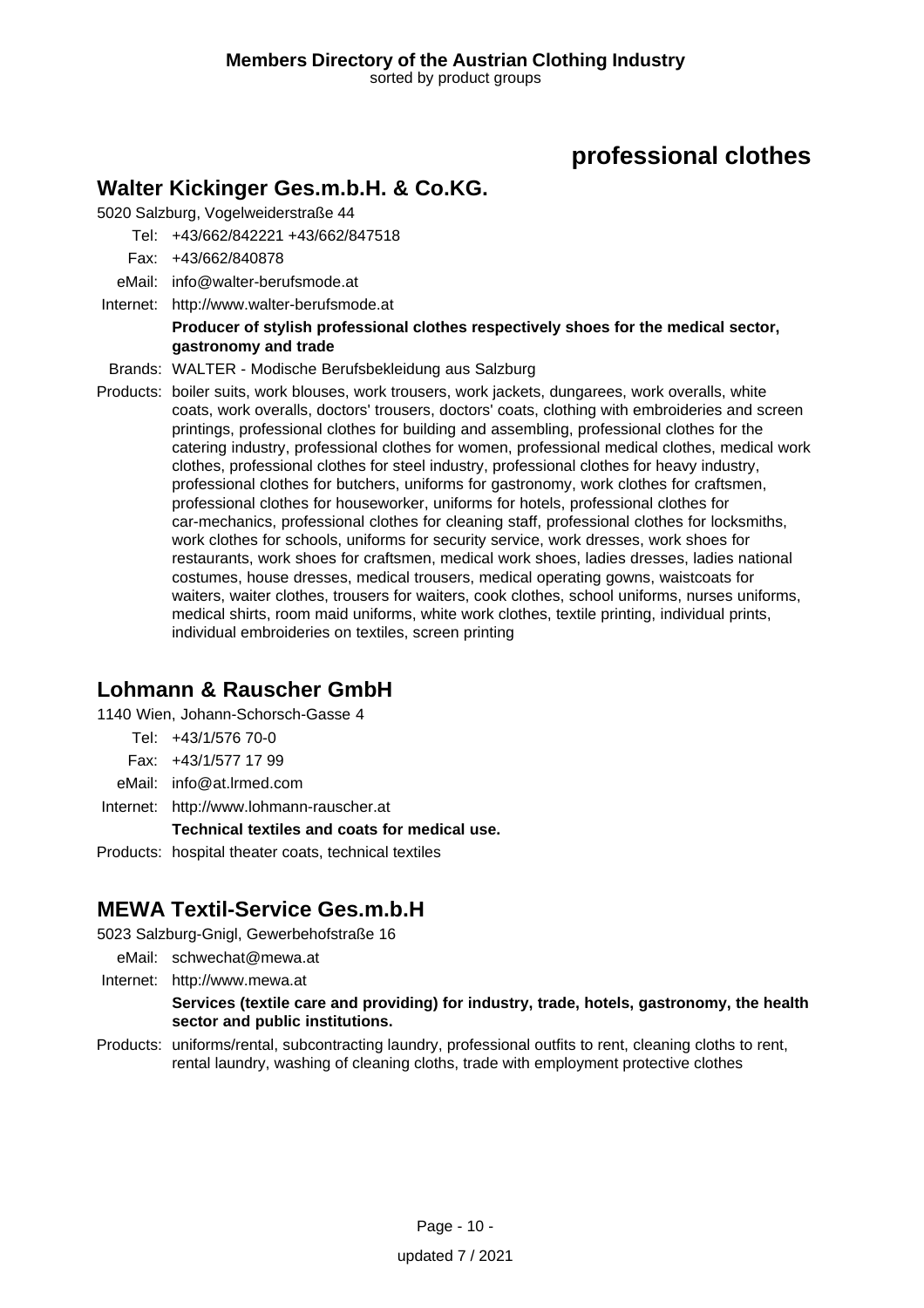### **MEWA Textil-Service GmbH**

2324 Schwechat-Rannersdorf, Reinhartsdorfgasse 18

- Tel: +43/1/707 76 77-0
- Fax: +43/1/707 76 77-11
- eMail: schwechat@mewa.at
- Internet: <http://www.mewa.at>

**Services (textile care and providing) for industry, trade, hotels, gastronomy, the health sector and public institutions.**

Products: uniforms/rental, subcontracting laundry, professional outfits to rent, cleaning cloths to rent, rental laundry, washing of cleaning cloths, trade with employment protective clothes

### **Josef Ozepek -JOG- Arbeits-, Berufs- u. Lederspezialschutz-Bekleidung Ges.m.b.H.**

8212 Pischelsdorf, Pischelsdorf 186

- Tel: +43/3113/32 35-0
- Fax: +43/3113 32 36
- eMail: ozepek@speed.at

#### **Manufacturing of high quality working and professional clothing, (leather-) special protection clothing, uniforms as well as subcontracting.**

Products: anoraks, boiler suits, work blouses, work mittens, work trousers, work overalls, work aprons, professional clothes for street services, police uniforms, raingear for ladies, house dresses, men's raingear, high-visibility security clothing, children's raingear, special protection clothes made of leather, acid protection clothes, aprons, protective clothing/supervising authorities, special protection clothes, uniforms, uniform trousers, warm clothes/supervising personnel

# **Oberhofer GmbH & Co KG**

6233 Kramsach, Unterkramsach 106-107

Tel: 05337 62275

Fax: 05337 62275-5

eMail: uniform@oberhofer.at

Internet: www.oberhofer.at

#### **We offer a wide selection of professional pilot uniforms and accessories for men and women in the cockpit and uniforms for flight attendants.**

Brands: OBERHOFER

Products: Corporate Fashion f. Airlines, ladies blouses, ladies slacks, ladies pants, ladies dresses, ladies suits, ladies coats, ladies skirts, suits, bomber jackets for men, men's trousers, men's coats, men's jackets, leather jackets, pilot jackets, pilot overalls, uniforms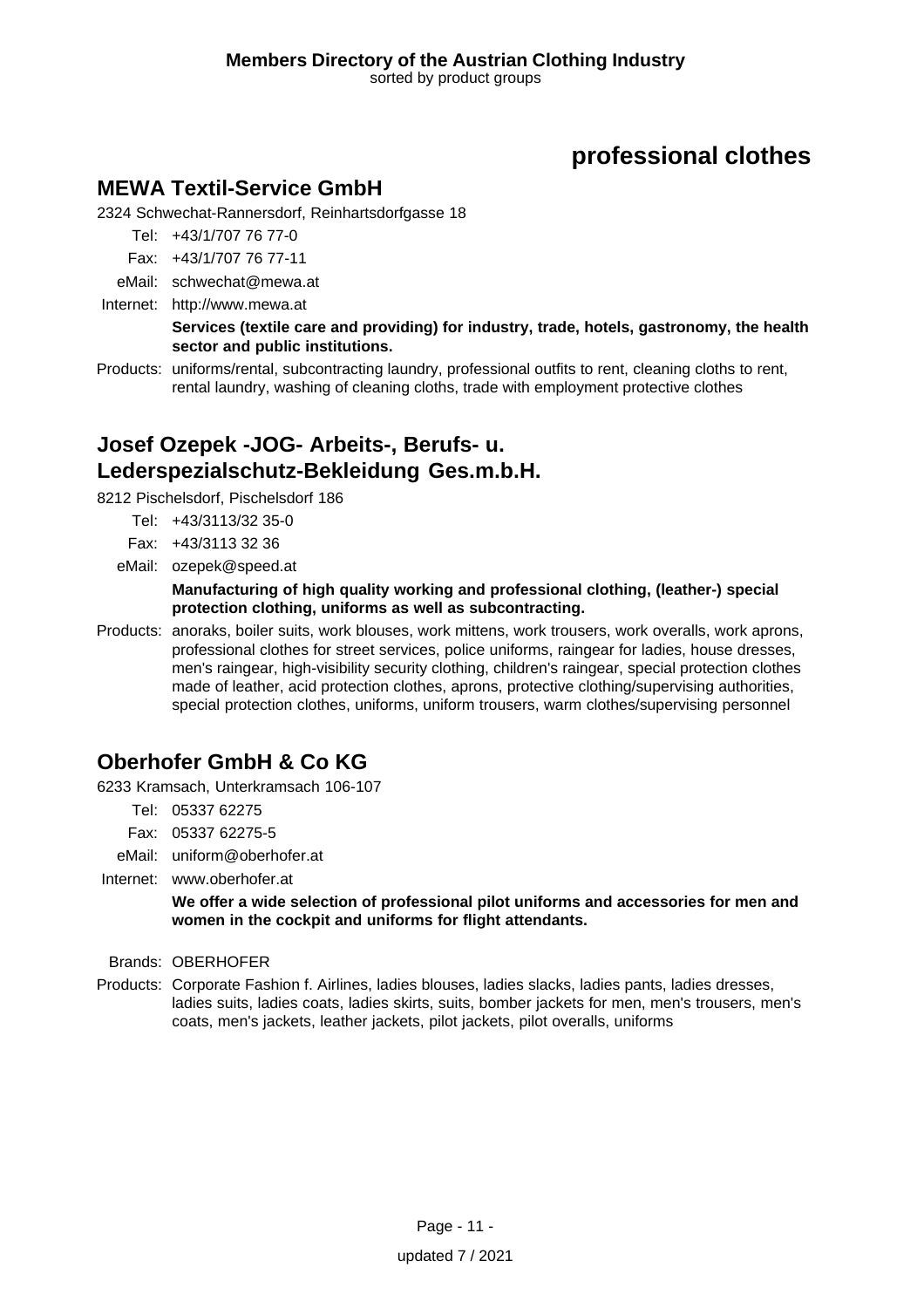### **Ötscher Berufskleidung Götzl Ges.m.b.H**

3300 Amstetten, Ötscherplatz 1

Tel: +43/7472/64744

Fax: +43/7472/64744-48

eMail: info@oetscher.com

Internet: https://www.onlineshop-oetscher.com

**One of the leading producers of all kinds of professional and protective clothes**

Brands: ÖTSCHER, STAR-LINE, HIGH-TEX, COTTON PREMIUM, STAR-LINE ULTRA, NANO-STAR, LADY-FRESH-GASTRO

Products: antistatic clothing, boiler suits, work blouses, work trousers, work jackets, work caps, work dresses, work head gear, dungarees, work overalls, work overalls, work aprons, doctors' trousers, doctors' coats, barkeeper-jackets, professional clothes for butchers, uniforms for gastronomy, professional clothes for houseworker, uniforms for hotels, professional clothes for car-mechanics, professional clothes for cleaning staff, uniforms for petrol stations, corporate identity clothes, ladies blouses, ladies skirts, one way clothing, fire brigade overalls, fire resistant clothes, flame retardant clothes, butcher aprons, clothing for forest-workers, house dresses, suits, men's blazer, men's shirts, men's trousers, men's jackets, heat protection overalls, heat protection clothes, high-visibility security clothing, hospital uniforms, image clothing, protection clothes against cold, waistcoats for waiters, waiter clothes, trousers for waiters, cook clothes, hospital uniforms, ties, hospital theater clothes, personal protective equipment, clean-room clothes, acid resistant clothes, acid protection clothes, trousers for protection against cuts for forest workers, trousers for protection against cuts/FPA-tested, trousers for protection against cuts/KWF-tested, cut protection clothes, aprons, protective clothes for the fire brigade, clothes for welders, protective clothes for welders, nurses uniforms, special protection clothes, thermal jackets, thermal coats, thermal overalls, scarves, one way overalls/Tyvek, uniforms, security clothes, winter jackets

# **Rauscher Consumer Products Ges.m.b.H.**

1140 Wien, Johann-Schorsch-Gasse 4

- Tel: +43/1/57670-0
- Fax: +43/1/577 17 99
- eMail: consumer@rauscher-co.com

Internet: <http://www.rauscher-co.com>

**Technical textiles as well as coats for medical use.**

Products: baby linens, bandages, children's underwear, hospital theater coats, hospital linen, technical textiles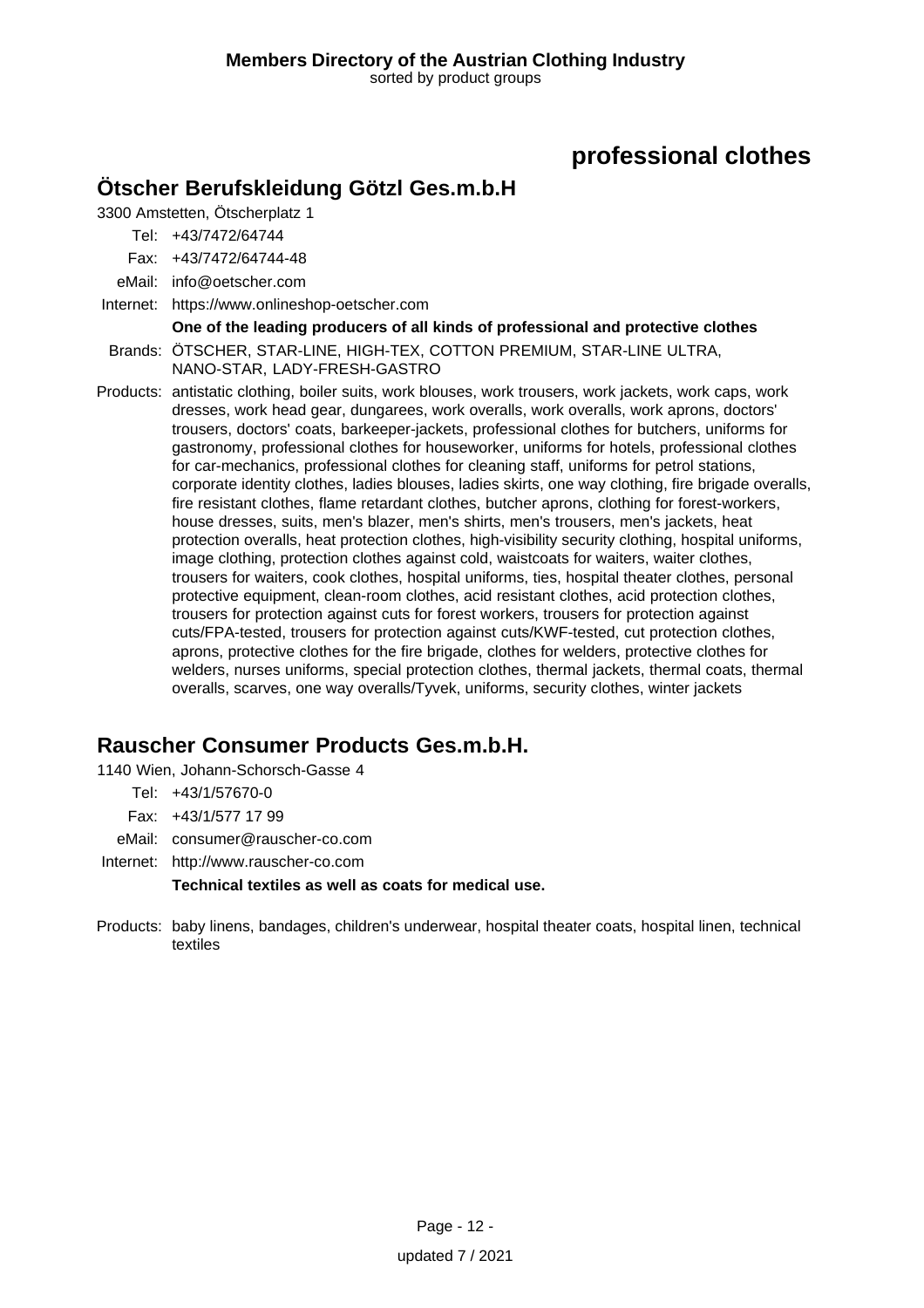### **Reindl Ges.m.b.H. Textilfabrik für Arbeits-u.Freizeitmode**

4762 St. Willibald, Gewerbepark 6

Tel: +43/7762/2841-0 +43/7762/2842

Fax: +43/7762/3400

eMail: office@reindl.eu , office@reindl.at

Internet: <http://www.reindl.at> **ISO-9001:2000-certified manufacturing and trading with professional clothing and protective articles and leisure time look.**

Brands: WORKMAN, PRESERVER, REINDL (Wortmarke), REINDL-LOGO (Bildmarke), MODISTO

Products: antistatic clothing, boiler suits, work bomber jackets, work blouses, work gloves, work trousers, work caps, work dresses, work head gear, work overalls, work overalls, work shoes, work aprons, eye-protectors, doctors' trousers, trousers with a string waistband, baseball caps with or without advertising inscriptions, baker's uniforms, professional clothes, pleated trousers (work clothes), ladies jeans, ladies jeans shorts, ladies shorts, flame retardant clothes, ladies casual clothes, men's casual clothes, uniforms for gastronomy, ear protectors, face shield, trousers with elastic waistband, half size aprons, hand-protectors, men's jeans shorts, high-visibility security clothing, hospital uniforms, caps, protection clothes against cold, cook clothes, slacks for female cooks, body-protectors, head protectors, dungarees, dungarees, polo shirts, acid resistant clothes, peaked caps, aprons, protective clothes, flame resistant clothes, safety shoes, special protection clothes, sports trousers, sweatshirts, T-shirts, single production, outsizes, extra length, water-repellent materials

### **Rukapol Manufaktur für Sicherheitsschuhe Ges.m.b.H.**

4441 Behamberg, Ramingdorf 27

Tel: +43/7252/82001-0

- Fax: +43/7252/82001-83
- eMail: office@rukapol.at
- Internet: <http://www.rukapol.at>

**Manufacturing of high quality protective clothes, protective articles made out of textiles, metal, leather, as well as protection and safety clothes.**

Products: work shoes, all kinds of function shoes, personal protective equipment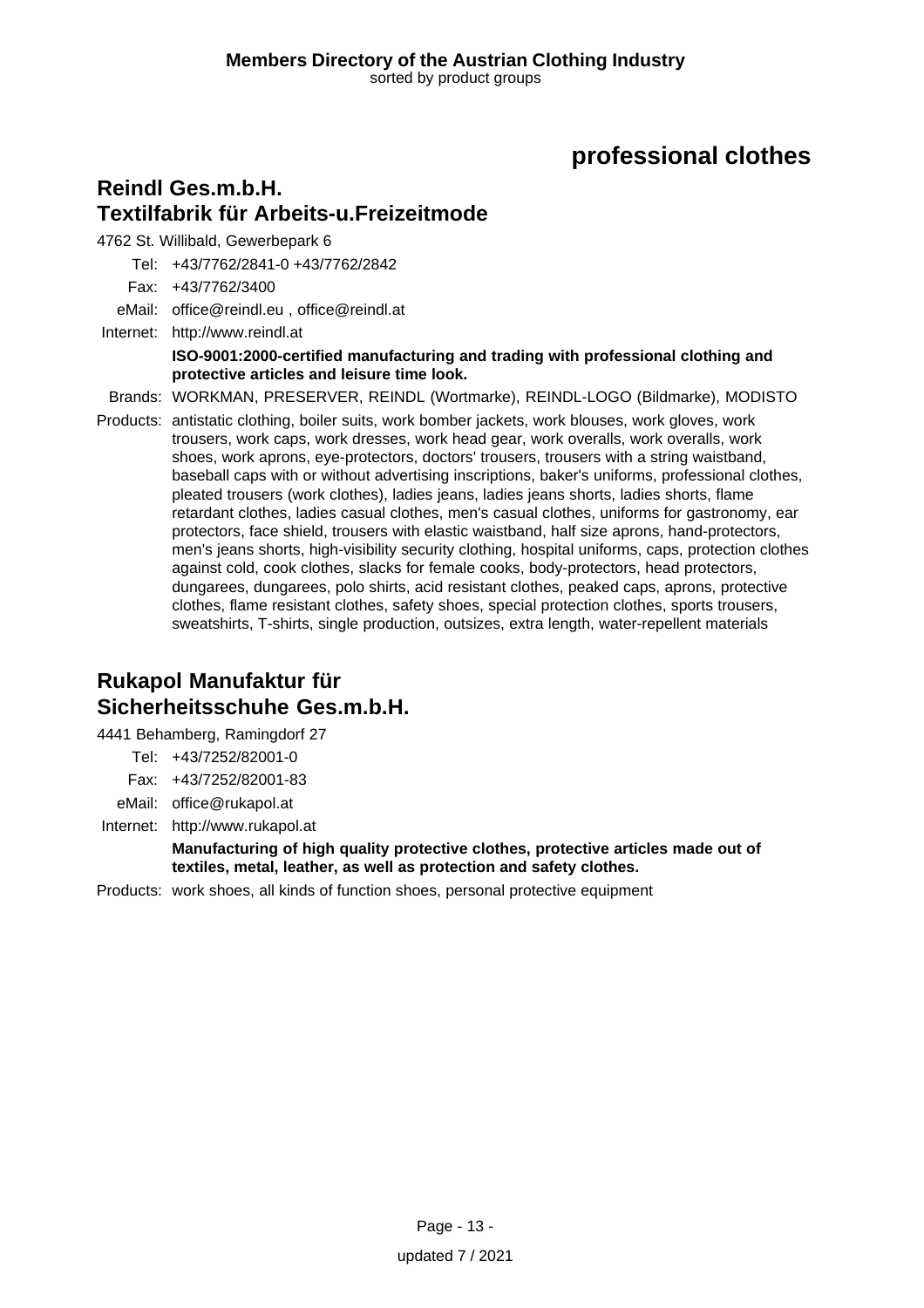### **seamTEX GmbH**

4400 Steyr, Schönauerstraße 9

- Tel: +43/7252/43925
- Fax: +43/7252/4392599
- eMail: office@seamtex.at
- Products: accessories, anoraks, work gloves, work trousers, professional clothes for building and assembling, professional clothes for steel industry, professional clothes for street services, professional clothes for heavy industry, police uniforms, uniforms for security service, corporate identity clothes, protective clothing, protective clothing for fire-brigades, fire brigade overalls, fire resistant clothes, gloves, helmets, men's parkas, heat protection clothes, high-visibility security clothing, dungarees, parkas with company logos, protective overalls, protective clothing against liquid metal splashes, protective clothes for the fire brigade, flame resistant clothes, safety shoes, visors, metallized full-protective fire brigade overalls, security clothes, weather protection clothes, heat resistant materials

### **Marie Slama & Sohn Kappenfabrik**

1040 Wien, Rainergasse 21/1

- Tel: +43/1/54441 25-0 +43/1/54441 26-0
- Fax: +43/1/54441 25-10
- eMail: slama@slama-kappe.at
- Internet: <http://www.slama-kappe.at>

#### **Producers of all kinds of caps, uniforms and uniform caps respectively student's articles**

Products: berets, military shirts, caps for theatre and film, caps, articles for student clubs, student caps, peaked caps, uniforms, uniform caps

### **Texport Handelsges.m.b.H. Funktionsbekleidung**

5020 Salzburg, Franz-Sauer-Straße 30

- Tel: +43/662/42 32 44
- Fax: +43/662/42 32 43
- eMail: office@texport.at
- Internet: <http://www.texport.at>

#### **ISO 9001 certified manufacturer of protective clothes and clothes for public authorities with Gore-Tex.**

Products: protective clothing, protective clothing for public authorities, protective clothing for fire-brigades, protective clothing for industrial workers, protective clothing for police, protective clothing for rescue services, fire brigade overalls, fire resistant clothes, functional clothes, functional clothes for administrative bodies, high-visibility security clothing, protective overalls for work under electrical tension, protective overalls for stoerlichbogen, protective clothes for the fire brigade, special protection clothes, antistatic materials, Gore-Tex manufacturer, materials pervious to air, waterproof materials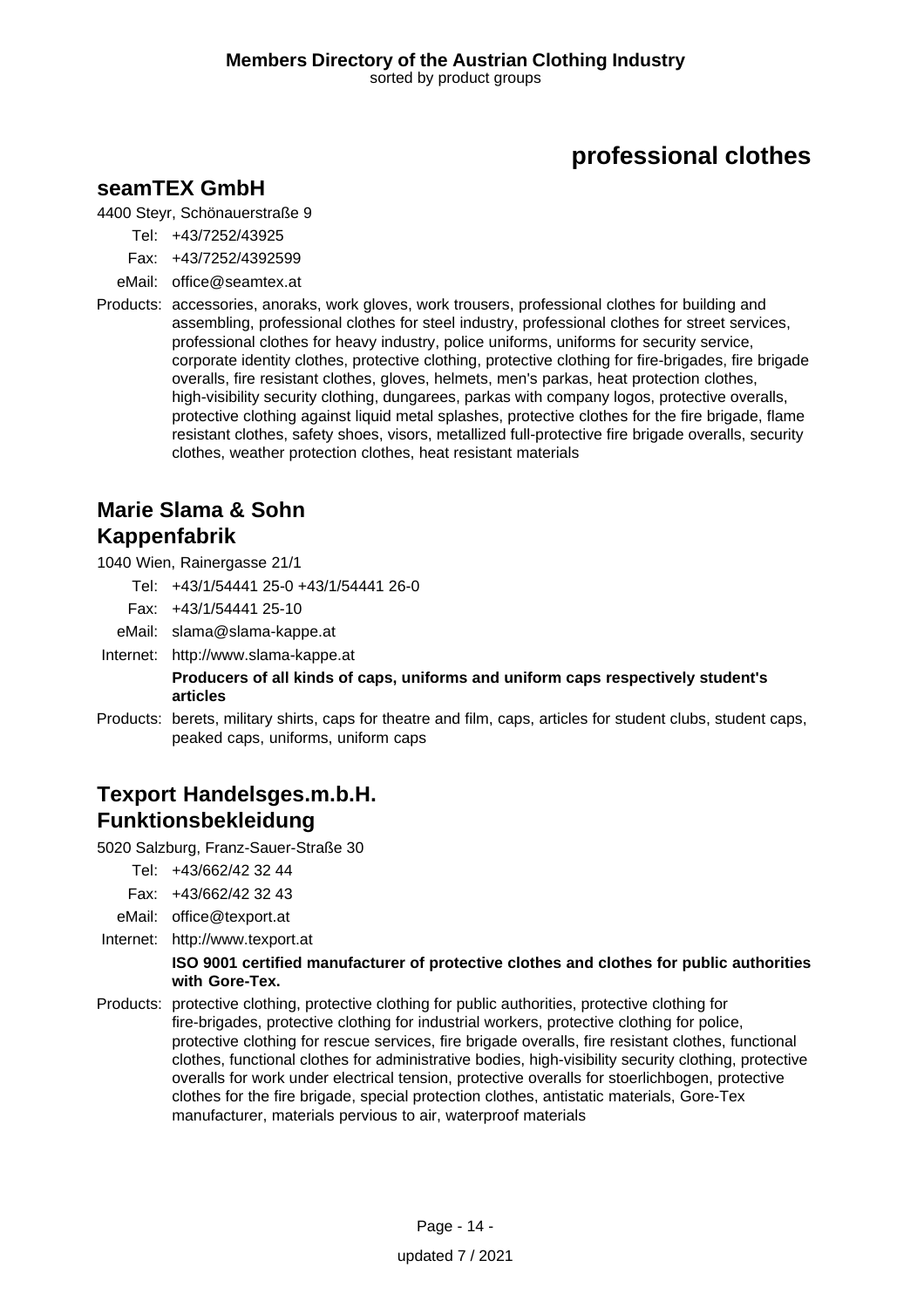### **Peter Fritz Weichseldorfer Ges.m.b.H.**

3521 Untermeisling/Gföhl, Untermeisling 52

Tel: +43/2717/5250

- Fax: +43/2717/52504
- eMail: feuerwehr@weichseldorfer.at

Internet: <http://www.weichseldorfer.at>

### **Producer of uniforms**

Products: caps, uniform accessories, uniforms, uniform caps

# **Otto Wesely OHG Studentenartikel, Kappenfabrik**

1040 Wien, Rainergasse 21

Tel: +43/1/587 32 76

Fax: +43/1/587 32 76

eMail: office@ottowesely.at

Internet: <http://www.ottowesely.at>

#### **Producer of uniforms and student outfits.**

Products: caps, articles for student clubs, student caps, uniform accessories, uniforms, uniform caps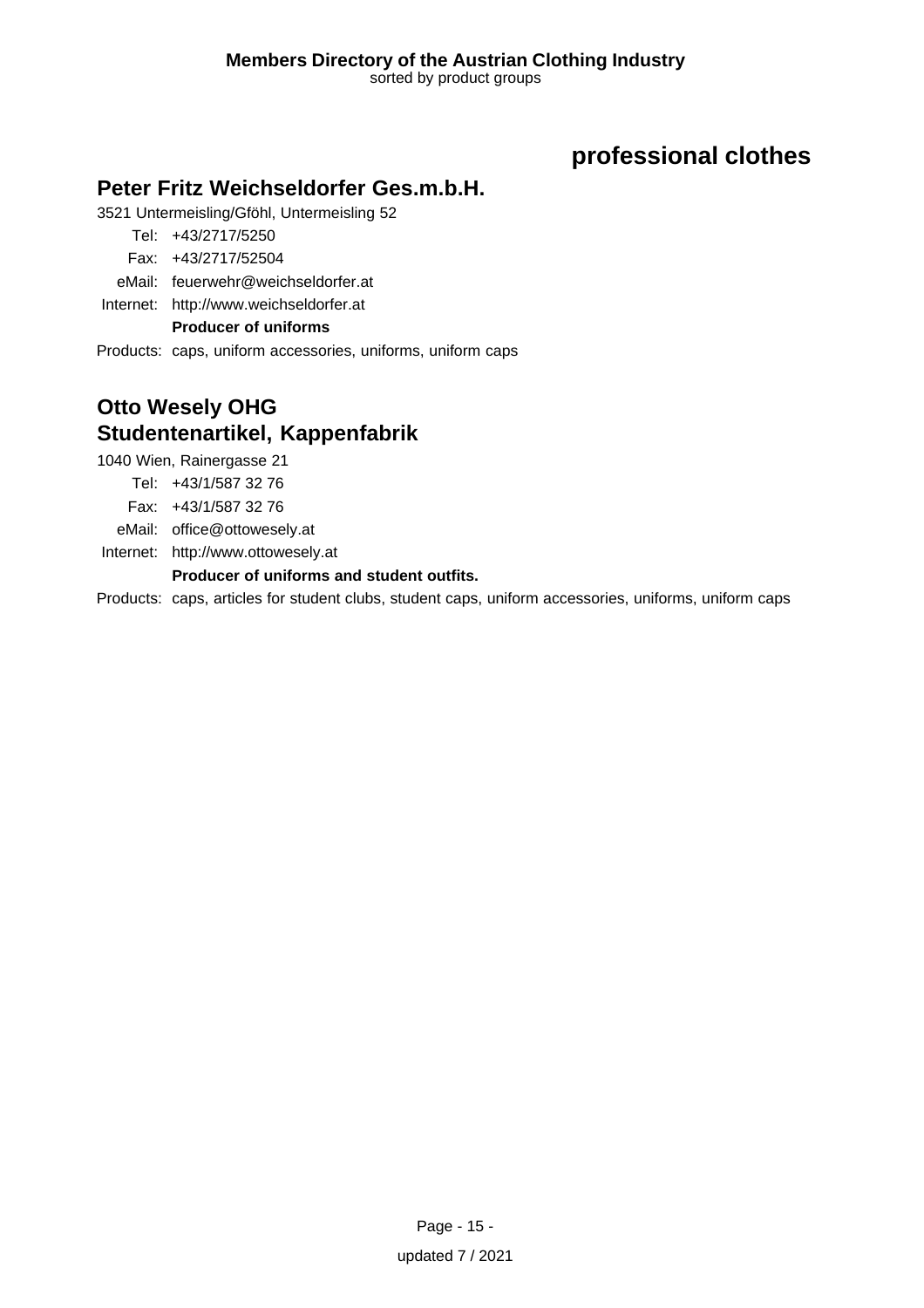# **ADA Möbelfabrik GmbH**

8184 Anger, Baierdorf-Umgebung 61

Tel: +43/3175/71 000

Fax: +43/3175/71 00-105 311644

eMail: office@ada.at

Internet: <http://www.ada-moebel.at/startseite.php>

**Manufacturer of french beds, mattresses, ornament pillows, day blankets and upholstery.**

Brands: ADA

Products: bedding, french beds, mattresses, upholstery, day blankets, ornament cushions

### **Elastica Matratzen - Schaumstoffe - Zubehör Gesellschaft m. b. H.**

5431 Kuchl, Kellau 153

Tel: +43/6244/3363-0

Fax: +43/6244/3363-19 +43/6244/3363-39

eMail: office@elastica.at

Internet: <http://www.elastica.at>

### **Manufacturer of mattresses and all kinds of ready-made foam rubber.**

Brands: ELASTICA, RED MOON, NOVAGREEN, GUESTLINE

Products: mattresses, foam(rubber) production of any kind

# **Elky Matratzenerzeugungs-GmbH.**

9143 St. Michael ob Bleiburg, St. Michael ob Bleiburg 38

Tel: +43/4235/25 41

Fax: +43/4235/28 65 BTX 914210315

eMail: office@elky.at

Internet: <http://www.elky.at>

### **Manufacturer of mattresses and upholstery**

Brands: ELKY

Products: mattresses, upholstery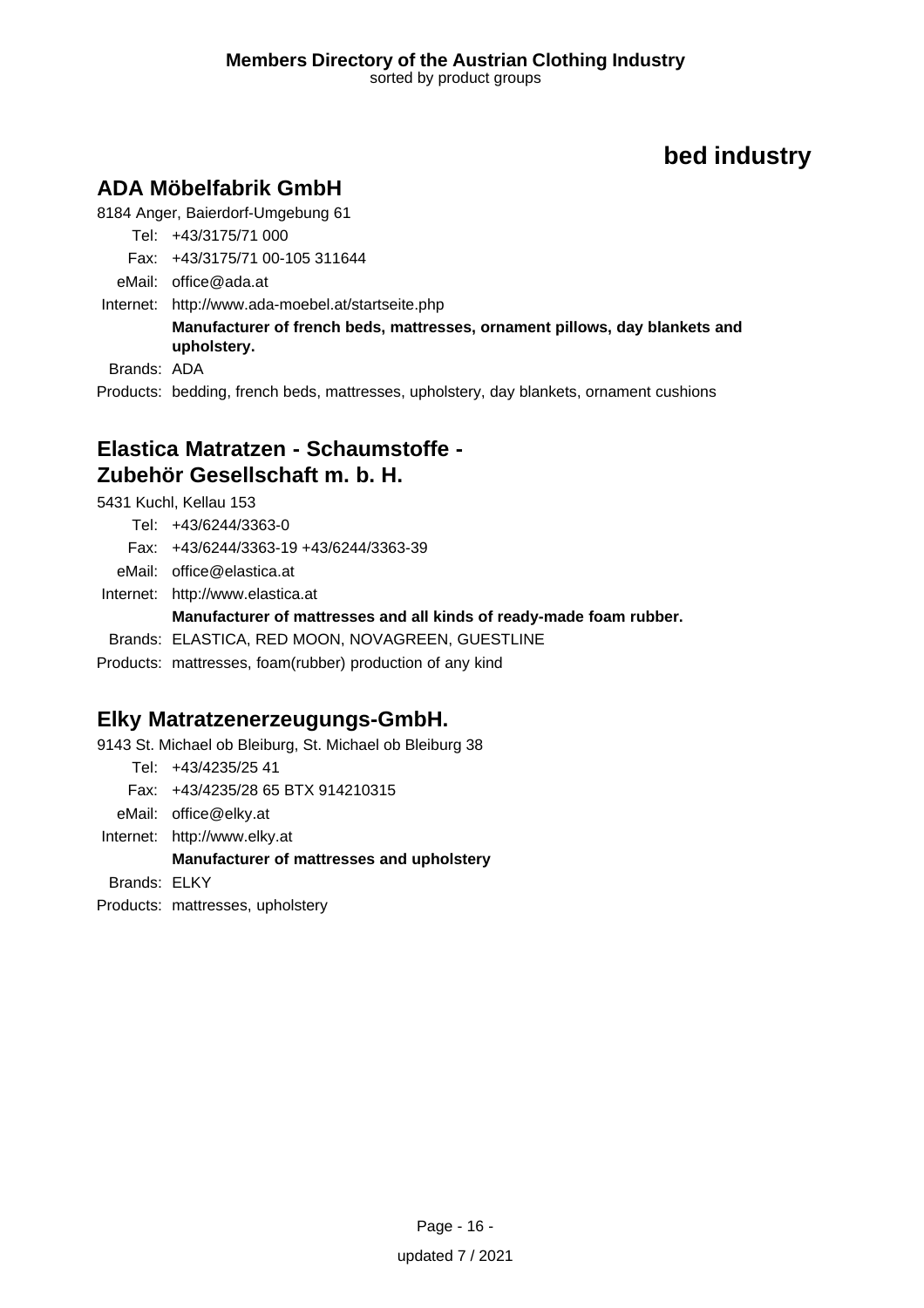# **P.S. Fehrer GmbH.**

4020 Linz, Franckstraße 45

Tel: +43/650/66 63 011

eMail: p.s.fehrer@gmail.com

Internet: <http://www.psf.at>

**Manufacturer of high quality SANOVIT natural mattresses, mainly with horsehair.**

Brands: SANOVIT - MATRATZEN, PRONATURA - SCHLAFSYSTEME, FEHRER - ROSSHAAR

Products: cushions, spun horsehair, latex mattresses, mattresses, natural mattress, padded mats, horsehair, horsehair mattresses, horsehair fleece, complete beds, upholsterer accessories, VITAL-Matteresses, wellness-matteresses, blankets/quilts, natural fibres, natural materials

# **Gans Ges.m.b.H.**

1140 Wien, Ameisgasse 65

Tel: +43/1/914 13 27 +43/1/914 13 28

Fax: +43/1/914 14 65

eMail: office@gans.at

Internet: <http://www.gans.at>

### **Manufacturing and sale of noble down products and handmade bedlinen.**

Brands: GANS

Products: bed covers, bed-feathers, bedding, bed linen, down filled blankets, down couchions, pillows, pillows, pillows, quilts, blankets/quilts, special manufacturing, outsizes

# **GEOVITAL Akademie GmbH**

6934 Sulzberg, Unterwolfbühl 430

Tel: +43/5516/24 671 Fax: +43/5516/24 671 - 4

eMail: info@geovital.com

Internet: <http://www.geovital.com>

Brands: GEOVITAL

Products: mattresses, anti-radiation mattresses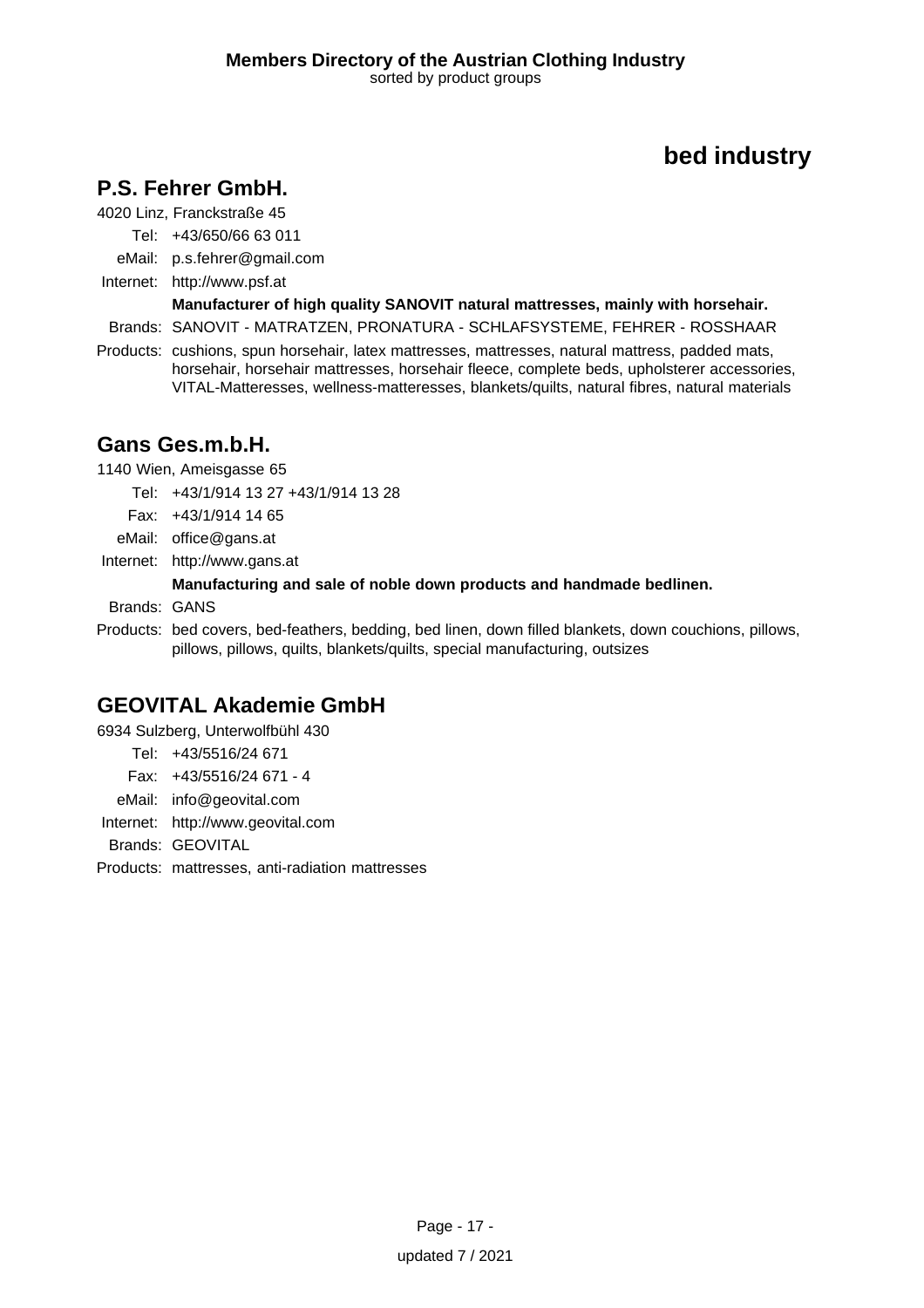# **GOLDECK TEXTIL GmbH**

9871 Seeboden, Seebacher Straße 11-13

Tel: +43/4762/5101-0

- Fax: +43/4762/5101-18 48181
- eMail: office@goldecktextil.com
- Internet: <http://www.carinthia-bags.com> **Production of high quality quilts (blankets, pillows) Sleeping for civilian and military use, stand hunting bags, cold protective clothing and water beds**
- Brands: GOLD-ECK, LOFT TECHNOLOGY, GLT, CARINTHIA BAGS, VITA PLUS, ELEGANCE (NATUR COLLECTION)
- Products: foot-muffs for use in tree stands, bed covers, bedding, linen for household, table and bed, hunting clothes, pillows, pillows, military sleeping bags, pillows, sleeping bags, quilts, blankets/quilts

# **Johann Schmidhofer Goldhauben-Webe e.U.**

- 4040 Linz, Lindengasse 12
	- Tel: +43/732/738391
	- Fax: +43/732/738391-29
- eMail: office@goldhaubenwebe.at
- Internet: <http://www.goldhaubenwebe.at>

**Outfit with quality textiles (professional clothing, textiles for medical use).**

Products: work clothes, professional clothes, bed linen, fire resistant clothes, high-visibility security clothing, boil wash pillows, boil wash quilts, clothes suitable for rental, commercially-used textiles, surgical cover sheets, operating room dresses, operating room textiles, hospital theater linen, patient´s clothing, textile medical products EN-ISO 13485 2003, table linen, surgical cover sheets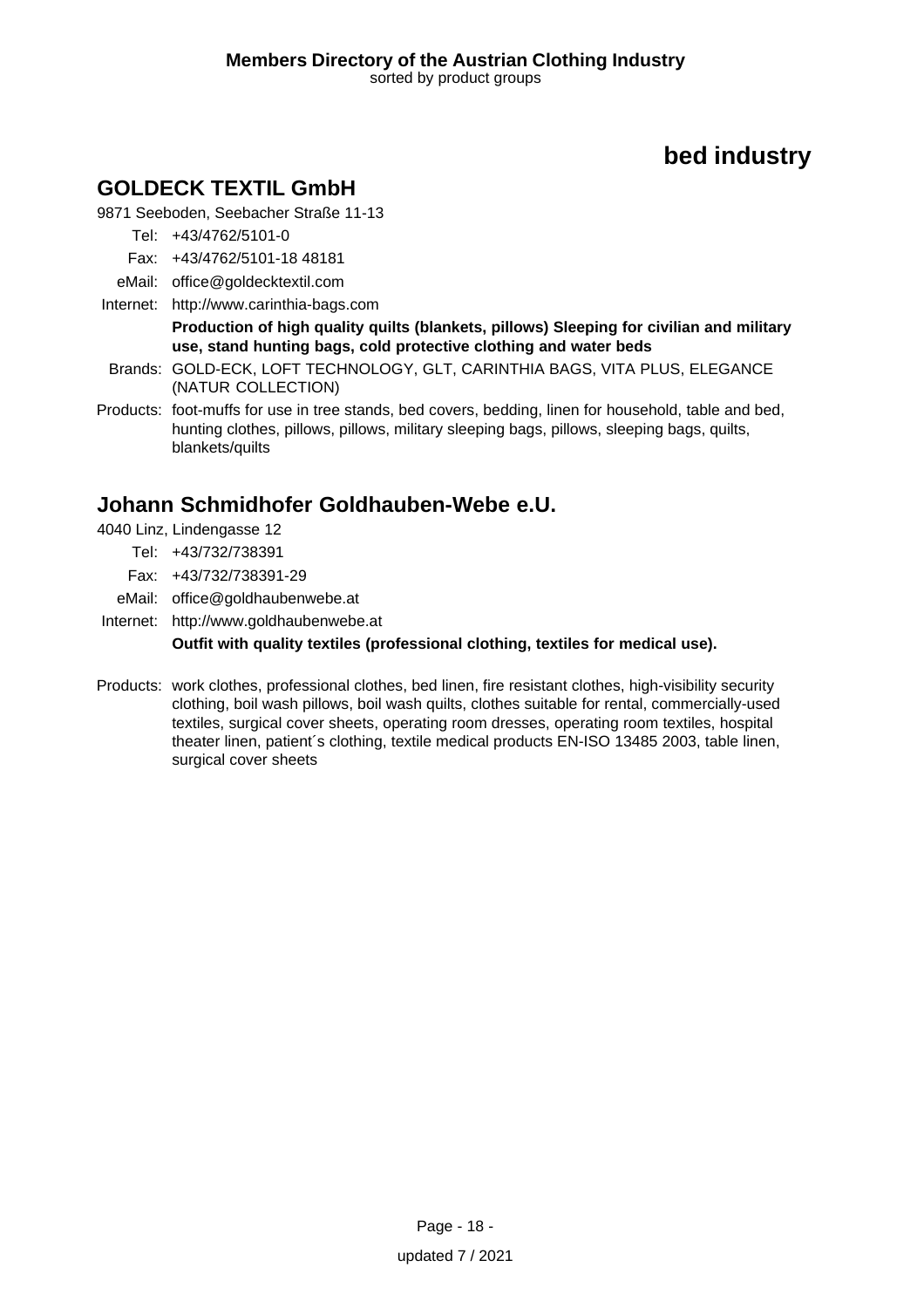### **Hefel Textil GmbH Steppdeckenfabrik**

4292 Kefermarkt, Am Bahnhof 12

Tel: 07947/6231-0

Fax: 07947/6231-2

eMail: hefel.textil@hefel.com

Internet: <http://www.hefel.com>

#### **Manufacturer of bed wear (blankets, pillows, under blankets)**

Brands: HEFEL, VITASAN, LYOSILK

Products: bed covers, bedding, downproof textiles (100 % cotton), luxury wool fillings, fiber tight textiles (100 % cotton), ticking covers, cushions, cushions of 100% cotton, cushions of downproof fabrics, cuchions with synthetic filling, pillows, mattress overlays, mattress covers, yard goods for bed-covers and cushions, neck rolls, natural hair filled cushions, bed blankets filled with natural hair, bed-covers filled with natural hair, pillows, underblankets, underblankets with luxury wool filling, underblankets with synthetic filling, blankets/quilts, blankets/quilts of 100 % cotton, quilts of downproof fabrics, quilts with luxury wool filling, quilts with synthetic filling, cotton (100%), downproof textiles (100 % cotton), luxury wool fillings, fiber tight textiles (100 % cotton), natural materials, ecological products

# **Heitex Heimtextilien E. Hefel KG**

6923 Lauterach, Harderstraße 74

- Tel: +43/5574/65115
- Fax: +43/5574/65115-3
- eMail: office@heitex.at
- Internet: <http://www.heitex.at>

#### **Production and whole sale of bed wear.**

Brands: HEITEX, Lo Dream

Products: mattress overlays, bed covers, bed-feathers, bedding, down filled blankets, feather filled cushions, children's blankets, cuchions with polyester filling, pillows, pillows, mattress overlays, pillows, quilts, blankets/quilts, quilts with synthetic filling, quilts with Polyester filling

# **Hellatex-Textil Gesellschaft mbH.**

- 4171 St. Peter, Wimbergstraße 18
	- Tel: 07282/8101-0 0664/4108822
	- Fax: 07282/8101-2
	- eMail: office@hellatex.at

Products: bed linen, PILLOWCASES, fitted sheets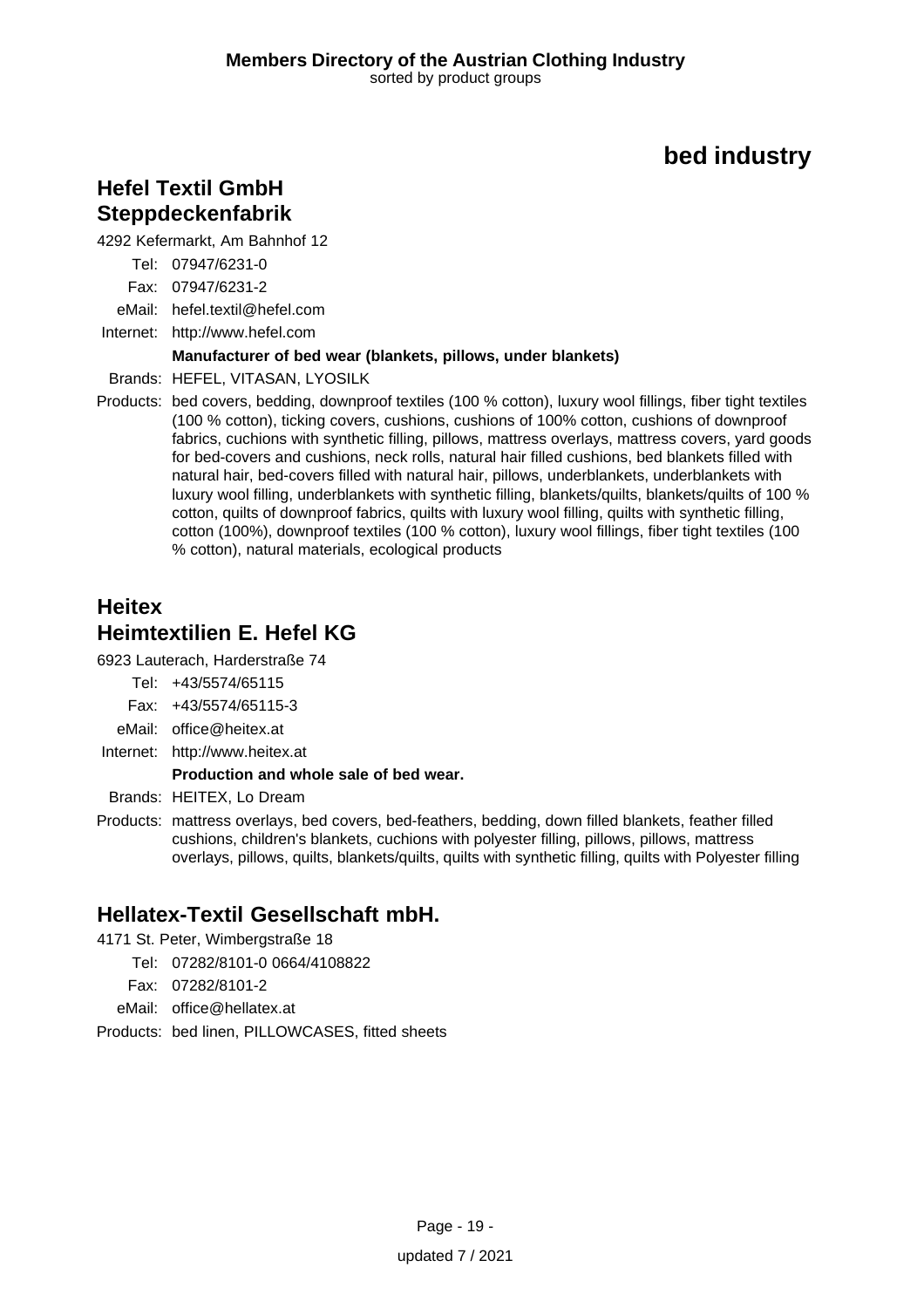# **Joka Kapsamer GmbH**

4690 Schwanenstadt, Atzbacher Straße 17

Tel: +43/7673 7451 0

Fax: +43/7673 7451 362

eMail: joka-werke@joka.at

Internet: <http://www.joka.at; http://joka-natur.at; http://pronatura.at>

Brands: JOKA (Wort/Bildmarke), JOKA-MÄNNCHEN (mit Bindfaden), JOKA-MÄNNCHEN (ohne Bindfaden), JOKA-MÄNNCHEN (mit/ohne Etikette), Allraum, FLEX INET, Triselekt, FEHR MED, SANOVIT, PRO NATURA

Products: mattresses, upholstered furnitures (beds), convertible beds

# **F. Leitner KG**

4161 Ulrichsberg, Stifterstraße 25

- Tel: +43/7288/7017-0
- Fax: +43/7288/7017-50

eMail: office@leitnerleinen.com

Internet: <http://www.leitner-f.com>

**Manufacturer of high quality products for the bathroom, scarfs, homewear and bathrobes, table and bedlinen, valuably hand made with ajourseams of fringes, specialist for custom made products.**

Brands: LEITNER

Products: bath towels, bed linen, ladies bath robes and dressing gowns, ladies dresses, towels, men's bath robes and dressing gowns, children's bath robes, cushions, linen terry for bath and sauna, plaids, sauna articles, shawls, day blankets, table linen, honeycomb pique for bath room and sauna, products out of cotton, products out of linen, linen manufacturer, ecological products

### **MM Matratzen Manufaktur GmbH**

9433 St. Andrä im Lavanttal, Framrach 51

- Tel: +43 4358 28482
- Fax: +43 4358 28482-28
- eMail: office@feelthecomfort.at
- Internet: <http://www.feelthecomfort.at>

**Manufacturer of mattresses**

Brands: FLEXIMA

Products: mattresses, pillows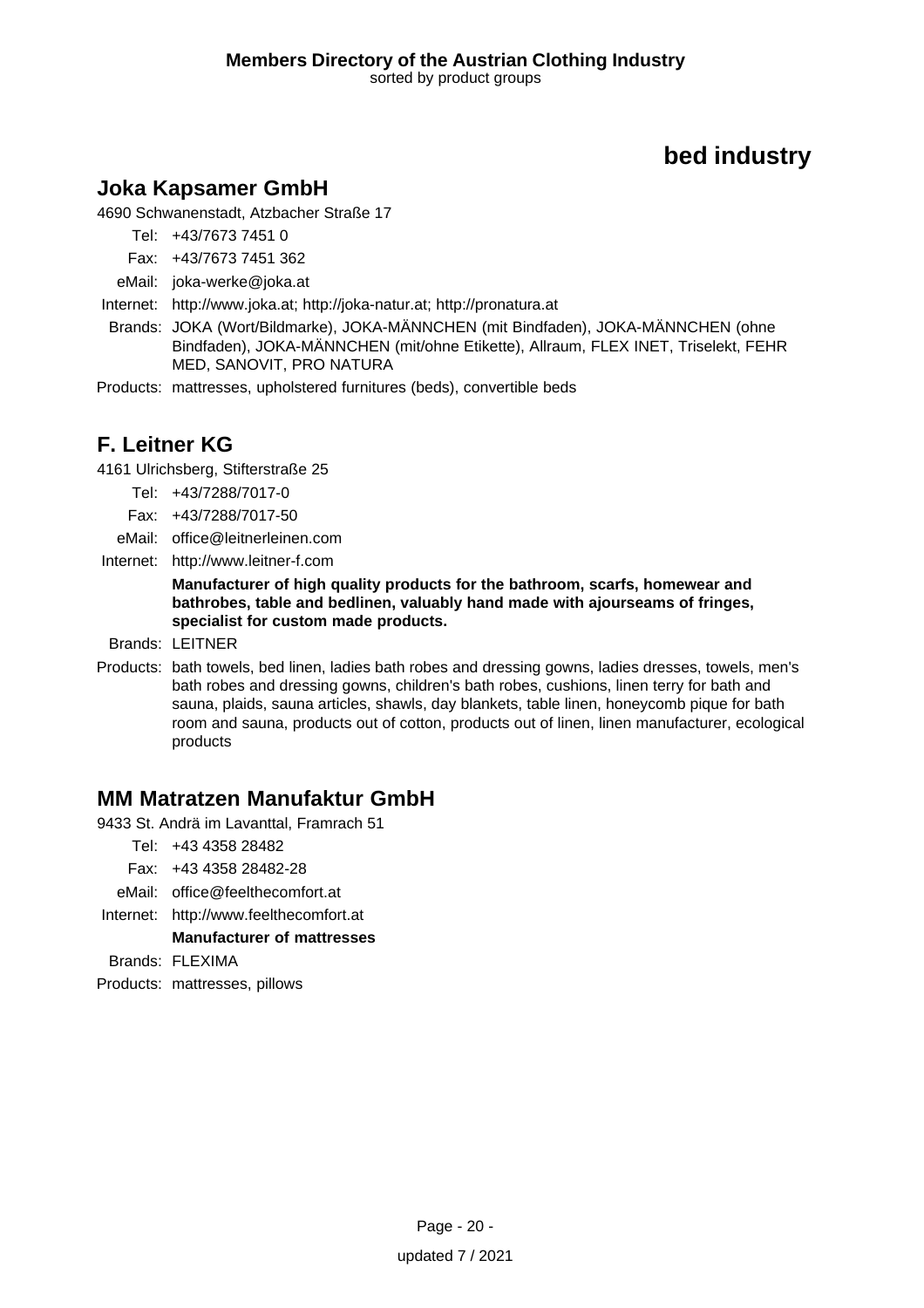# **Optimo Matratzenproduktion GmbH**

5280 Braunau am Inn, Industriezeile 52

- Tel: +43/7722/82620-0
- Fax: +43/7722/82620-14
- eMail: office@optimo.at
- Internet: <http://www.optimo.at>

### **Producer of mattresses and complete beds.**

Products: mattresses, complete beds

# **ROFIMA Qualitätsbettwaren GmbH & Co KG**

4614 Marchtrenk, Weißkirchner Straße 40

- Tel: +43/7243/52251-0
- Fax: +43/7243/52251-2
- eMail: office@rofima.at

### **Highly competent, innovative-nimble household linen producer.**

Brands: ROFIMA

Products: bed covers, bedding, down filled blankets, down filled couchions, down filled bed-covers, down couchions, luxury wool fillings, feather filled cushions, feather filled bed-covers, flame retardant bedding, boil wash bedding, pillows, pillows, mattress covers, pillows, wool filling, quilts, synthetic fillings, underblankets, blankets/quilts, luxury wool fillings, natural materials, ecological products, synthetic fillings, outsizes

# **RELAX Natürlich Wohnen GmbH**

5162 Obertrum am See, Thurerweg 3

- Tel: 06219 63 67
- Fax: 06219 79 39
- eMail: info@relax-bettsysteme.at

### **Manufacturer of high quality SANOVIT natural mattresses, mainly with horsehair.**

Brands: RELAX

Products: slatted frames, mattresses, mattress overlays, complete beds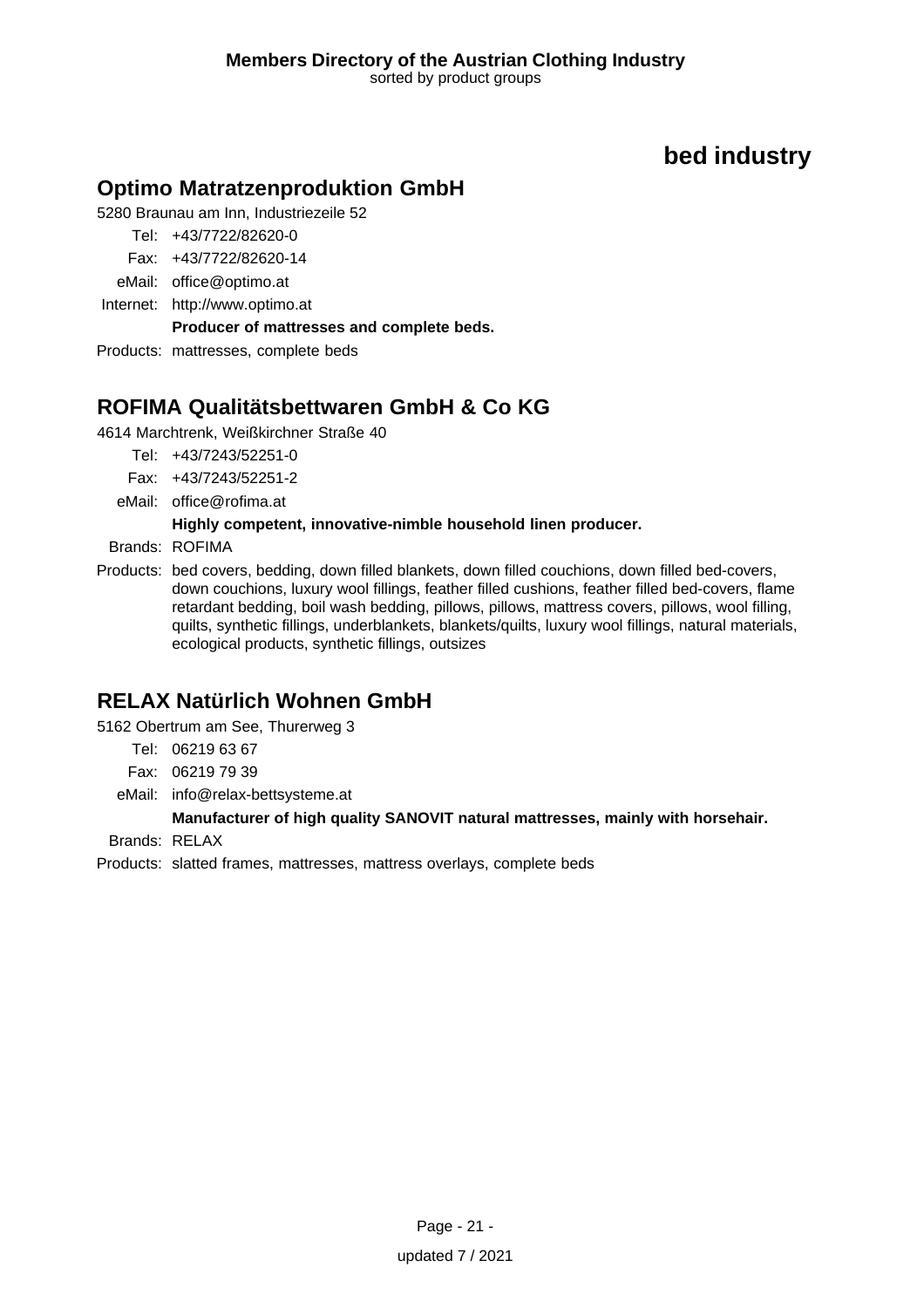### **Seibersdorfer Bettfedern- und Daunenfabrik GmbH**

2485 Wampersdorf, Johann-Strauss-Straße 1

Tel: +43/2623/72558 +43/2623/72559

Fax: +43/2623/72558-24 +43/2623/7240824

eMail: office@seibersdorfer.at

Internet: <http://www.energie-oase.com; http://www.seibersdorfer.com>

#### **Manufacturer of high quality feather and down bedwear.**

Brands: Austro sleep (österreichisch schlafen), Seibersdorfer Bettfedern

Products: bed covers, bed-feathers, bedding, down filled blankets, feather beds, feather filled pillows, flat beds, raster quilts, pillows, pillows, custom made feather-beds, custom made feather-pillows, pillows, down filled quilts for summer, feather beds, blankets/quilts, size and form as desired

# **Sembella GmbH**

4850 Timelkam, Aderstraße 35

- Tel: +43/7672/796-0
- Fax: +43/7672/796-809
- eMail: office@sembella.at

Internet: <http://www.sembella.at>

#### **Manufacturer of high quality mattresses and slatted frames.**

Brands: sembella, Matratzen Bültex (Fa.Schlaraffia), Naturland

Products: slatted frames, bed accessories, bultex-mattresses, spring mattresses, slatted frames, mattresses, natural mattress, foam mattresses, mattresses for youth rooms, foam mattress, size and form as desired, ecological products, custom made production, special sizes, outsizes

### **Wenatex Forschung - Enwicklung - Produktion GmbH**

5020 Salzburg, Münchner Bundesstraße 140

Tel: +43 662 2152-0

- Fax: +43 662 2152-312
- eMail: info@wenatex.com
- Internet: <http://www.wenatex.at>

Products: mattresses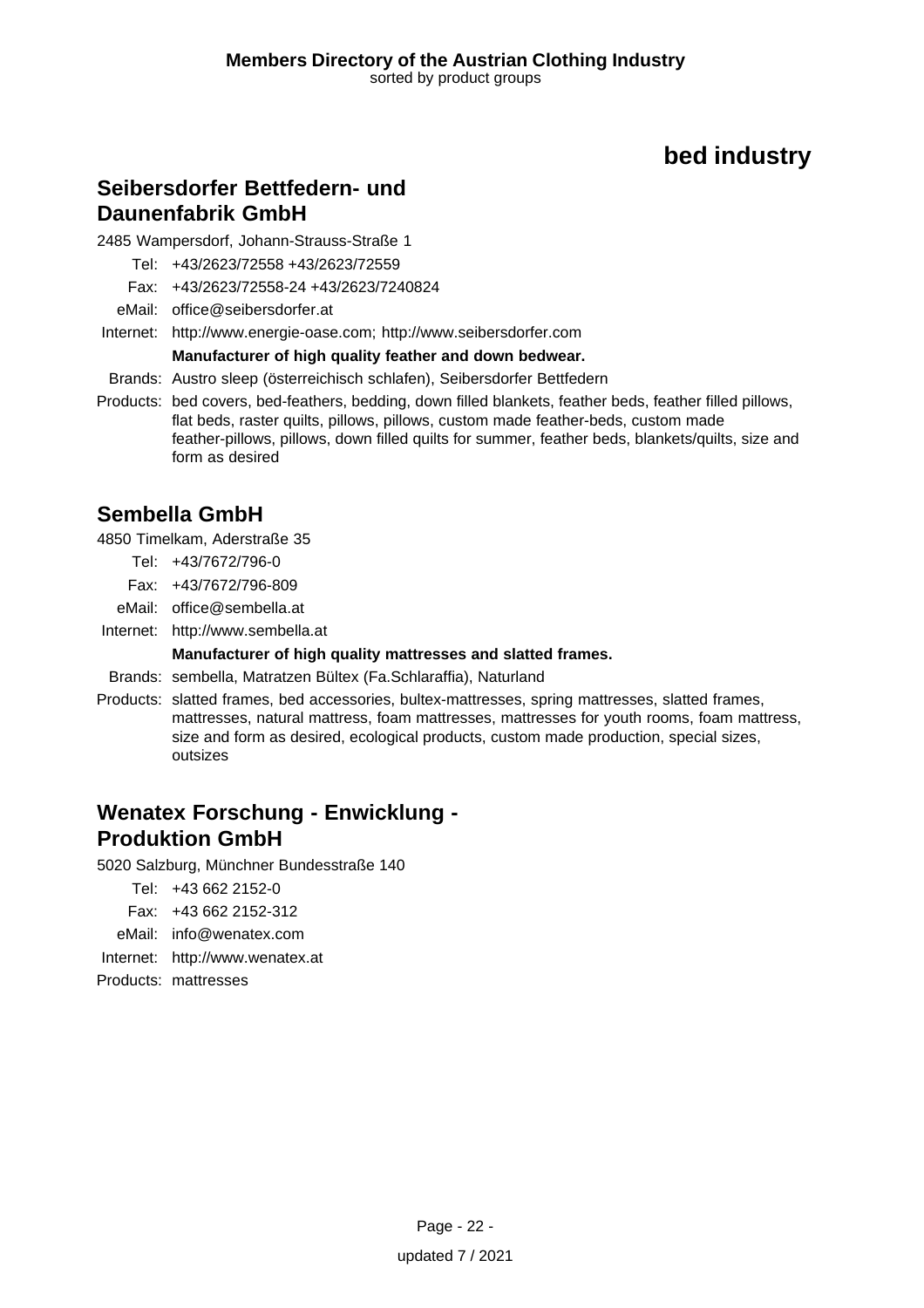# **Anita Dr. Helbig GmbH**

6332 Kufstein, Endach 40, Pf.66

- Tel: +43/5372/6970-0
- Fax: +43/5372/64310
- eMail: anita.a@anita.net
- Internet: <http://www.anita.com>

#### **Manufacturing and distribution of special sortiments for corsets, beach-fashion, prosthetics and underwear.**

- Brands: Anita Maternity (für werdende/stillende Mütter), beach secret (Bademode/große CUP-Größen), Anita ClassiX/Rosa Faia (gr. Größen u. gr. Cups), Spark's (Damen-Sport-Unterwäsche)
- Products: swim suits, bikinis, mastectomy bathing suits, bathing suits in large cup sizes, bathing suits in large sizes, bathing suits for nursing mothers, maternity bathing suits, bandages, mastectomy bras, breast protheses, bras, ladies pants, ladies nighties, ladies pyjamas, ladies briefs, ladies sports underwear, ladies swimwear, ladies underwear, corsets, medical abdominal bandages, corsets/bodices, mastectomy bodices/corsets, corselette-goods for nursing mothers, corselette-goods for pregnant women, corselette-goods in large sizes, night clothes for nursing mothers, night clothes for pregnant women, back supporting bandages, girdles, silicon breast prosthesis, bras for nursing mothers, maternity bathing suits, large cup sizes, large sizes, outsizes

# **ARIDO Hemden Manufaktur GmbH**

2700 Wiener Neustadt, Schnotzendorfer Gasse 7

- Tel: +43/2622/24191
- Fax: +43/2622/24191-40
- eMail: info@arido.at
- Internet: <http://www.arido.at>

#### **Manufacturer of high quality fashion shirts, blouses, ladies folklore-fashion shirts and blouses as well as boxershorts, ties and shawls**

Brands: ARIDO, Belvedere, LUIGI CAMICIE

Products: accessories, boxer shorts, ladies shirt-blouses, ladies fashion-blouses, ladies polo-shirts, ladies folkloristic blouses, ladies folkloristic blouses ("Pfoad"), ladies folkloristic shirts, dress shirts for men, casual friday shirts for men, city shirts for men, casual shirts for men, men's polo shirts, mens's folkloristic shirts "Pfoad", ties, cummerbund, bow ties, shawls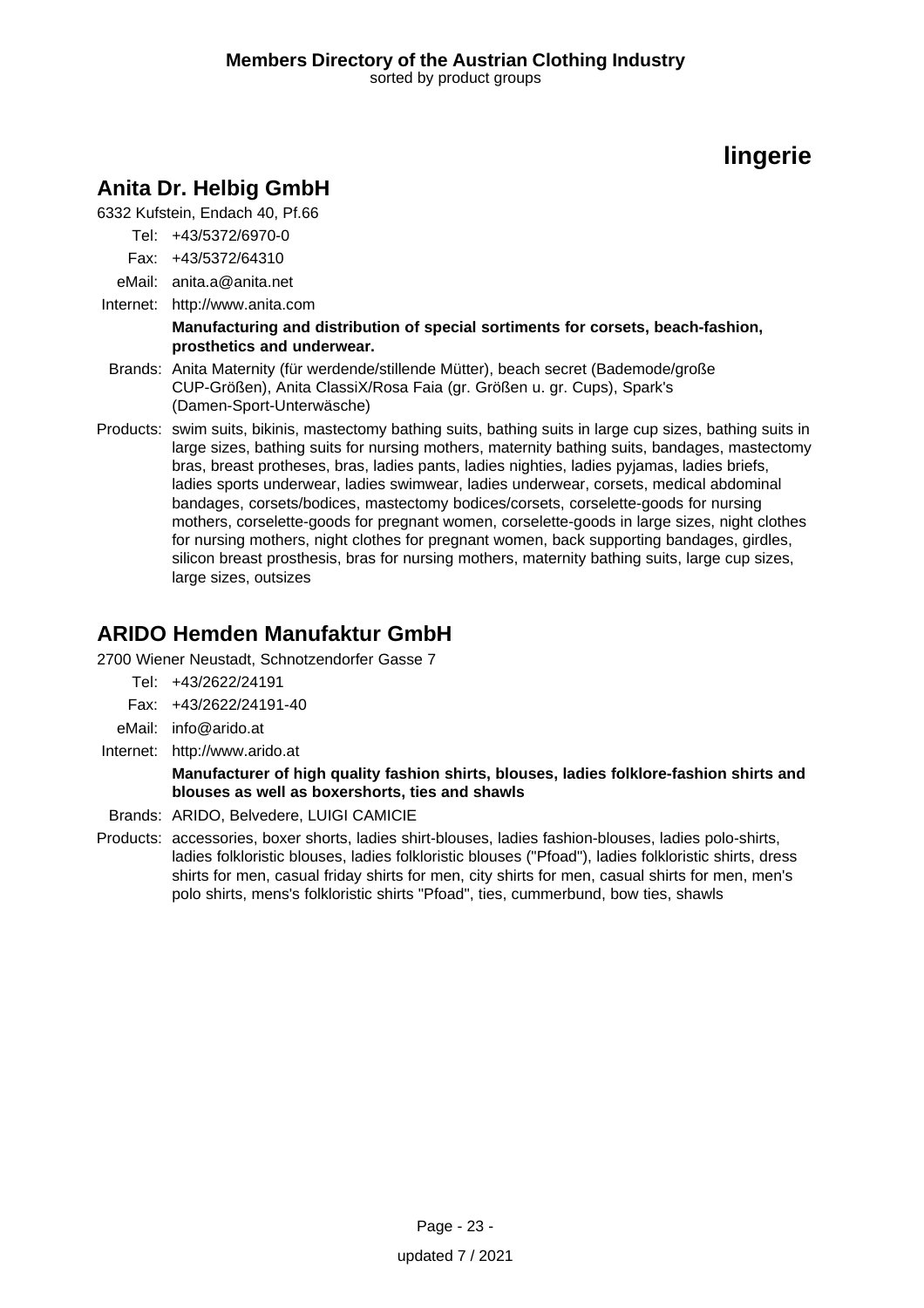# **Hermann Bösch Ges.m.b.H. & CO KG**

2120 Wolkersdorf, Wiener Straße 45

Tel: +43/2245/3151-0

Fax: +43/2245/315144 134151

- eMail: office@luwa-dessous.com
- Internet: <http://www.luwa-dessous.com>

#### **Manufacturer of high quality lingerine, corsets and bra's.**

Brands: LUWA Dessous, Day Dream

Products: bras for sports and leisure, wire bras, bras with cups up to E, bras with preformed (soft moulded) cups, bras with sewn cups, bras with seamless cups, soft bras, bra vests, bodies, breast pads, bras, corsages, ladies pants, ladies briefs, ladies tangas, ladies underwear, dessous, functional bras, corsets, corsets/bodices, panty girdles, panties, girdles, sports bras, garter belts, garter girdles/suspender belts, torselets, full length slips, SPECIAL WASHING BAGS FOR LINGERIE, cotton (100%), ecological products, outsizes

# **Huber Tricot Gesellschaft m.b.H.**

6840 Götzis, Hauptstraße 17

- Tel: +43/5523/505-0
- Fax: +43/5523/505-215
- eMail: office@huber-tricot.com
- Internet: www.huber-bodywear.com www.skiny.com www.hanro.com www.hom.com **Production and distribution of young, innovative, fashionable bodywear, day and nightwear, lingerie, loungewear, sportswear, swimwear and accessories.**
- Brands: HUBER BODYWEAR, Skiny, Hanro, HOM
- Products: baby linens, swim suits, bikinis, swimwear, bodies, ladies body wear, ladies nighties, ladies pyjamas, ladies shorts, ladies sports clothes, ladies swimwear, ladies underwear, dessous, men's casual clothes, casual clothes for children, men's bath robes and dressing gowns, men's bath robes, men's swim fashion, men's pyjamas, men's shorts, men's sports clothes, men's swimwear, men's underwear, children's underwear/baby clothes, children's nighties, children's pyjamas, children's sports clothes, children's sweatshirts, children's swimwear, children's T-shirts, children's underwear, children's underwear, boys shorts, girls shorts, school sports articles, school sports clothes, sportswear, fleece processor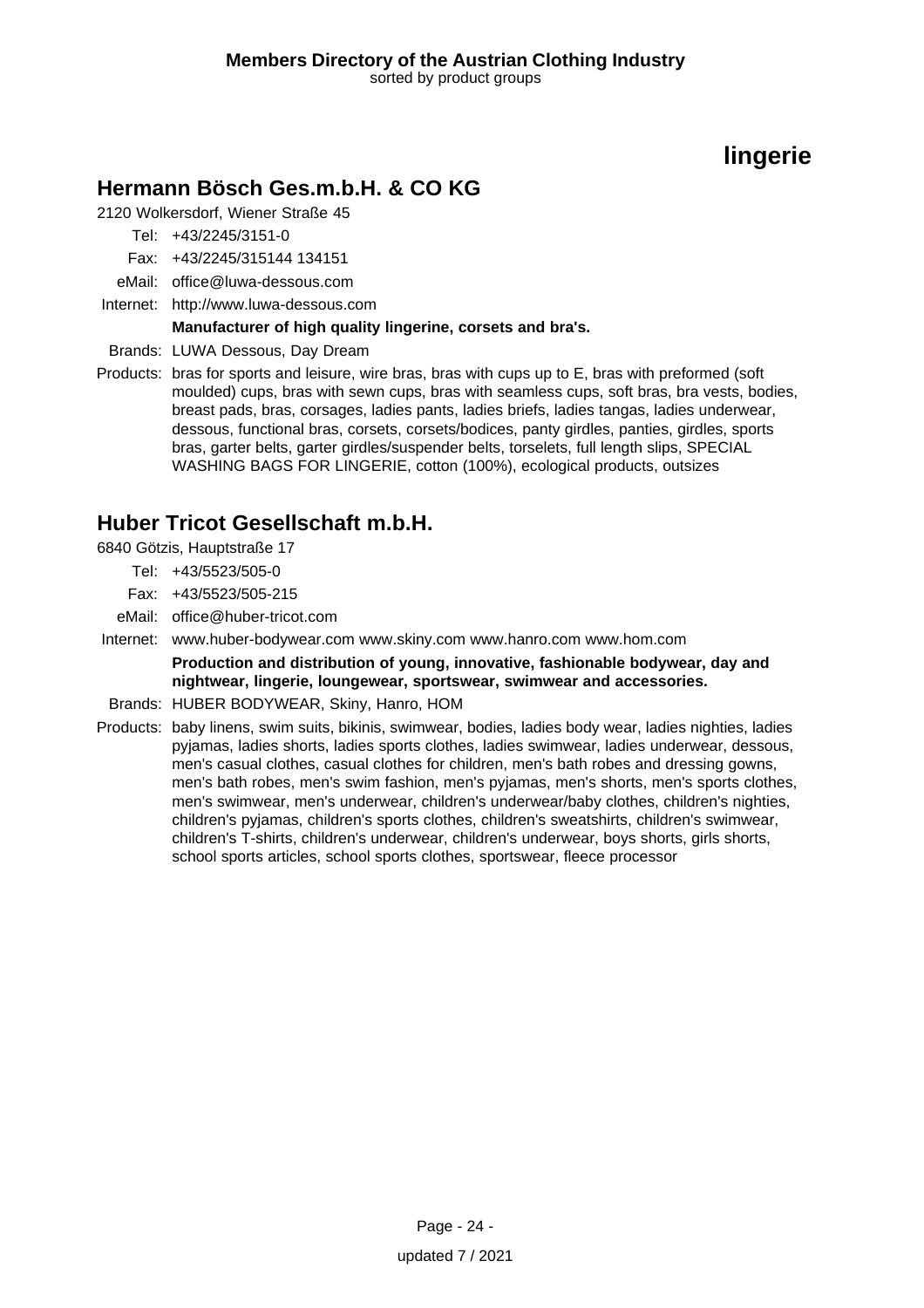# **F. Leitner KG**

4161 Ulrichsberg, Stifterstraße 25

- Tel: +43/7288/7017-0
- Fax: +43/7288/7017-50
- eMail: office@leitnerleinen.com
- Internet: <http://www.leitner-f.com>

#### **Manufacturer of high quality products for the bathroom, scarfs, homewear and bathrobes, table and bedlinen, valuably hand made with ajourseams of fringes, specialist for custom made products.**

Brands: LEITNER

Products: bath towels, bed linen, ladies bath robes and dressing gowns, ladies dresses, towels, men's bath robes and dressing gowns, children's bath robes, cushions, linen terry for bath and sauna, plaids, sauna articles, shawls, day blankets, table linen, honeycomb pique for bath room and sauna, products out of cotton, products out of linen, linen manufacturer, ecological products

### **Mothwurf Gesellschaft m.b.H.**

- 8101 Gratkorn, Mothwurfgasse 1
	- Tel: +43/3124/22 055-0
	- Fax: +43/3124/22 055-18
	- eMail: office@mothwurf.com
- Internet: https://www.mothwurf.com

#### **Trendsetter in the sector of country look with very large collections for ladies, men and children**

- Brands: MOTHWURF
- Products: accessories, ladies blouses, ladies waist coats, ladies slacks, ladies pants, ladies hats, ladies jackets, ladies jeans, ladies caps, ladies dresses, ladies loden clothing of all kind, ladies coats, ladies caps, ladies pullovers, ladies pullovers, ladies skirts, ladies shirts, ladies sweatshirts, ladies national costumes, ladies dresses with shoulder straps, ladies capes, ladies waistcoats, belts, men's waist coats, men's shirts, men's trousers, men's jackets, men's jeans, men's jackets/loose style, men's loden clothes, men's pullovers, men's pullovers, men's shirts, men's sweatshirts, men's national costumes, caps, boys shirts, boys trousers, boys jackets, boys loden clothes (all types), boys national costumes, girls blouses, girls slacks, girls jackets, girls jeans, girls dresses, girls national costumes, girls dresses with shoulder straps, girls capes, shoes, bags, scarves, watches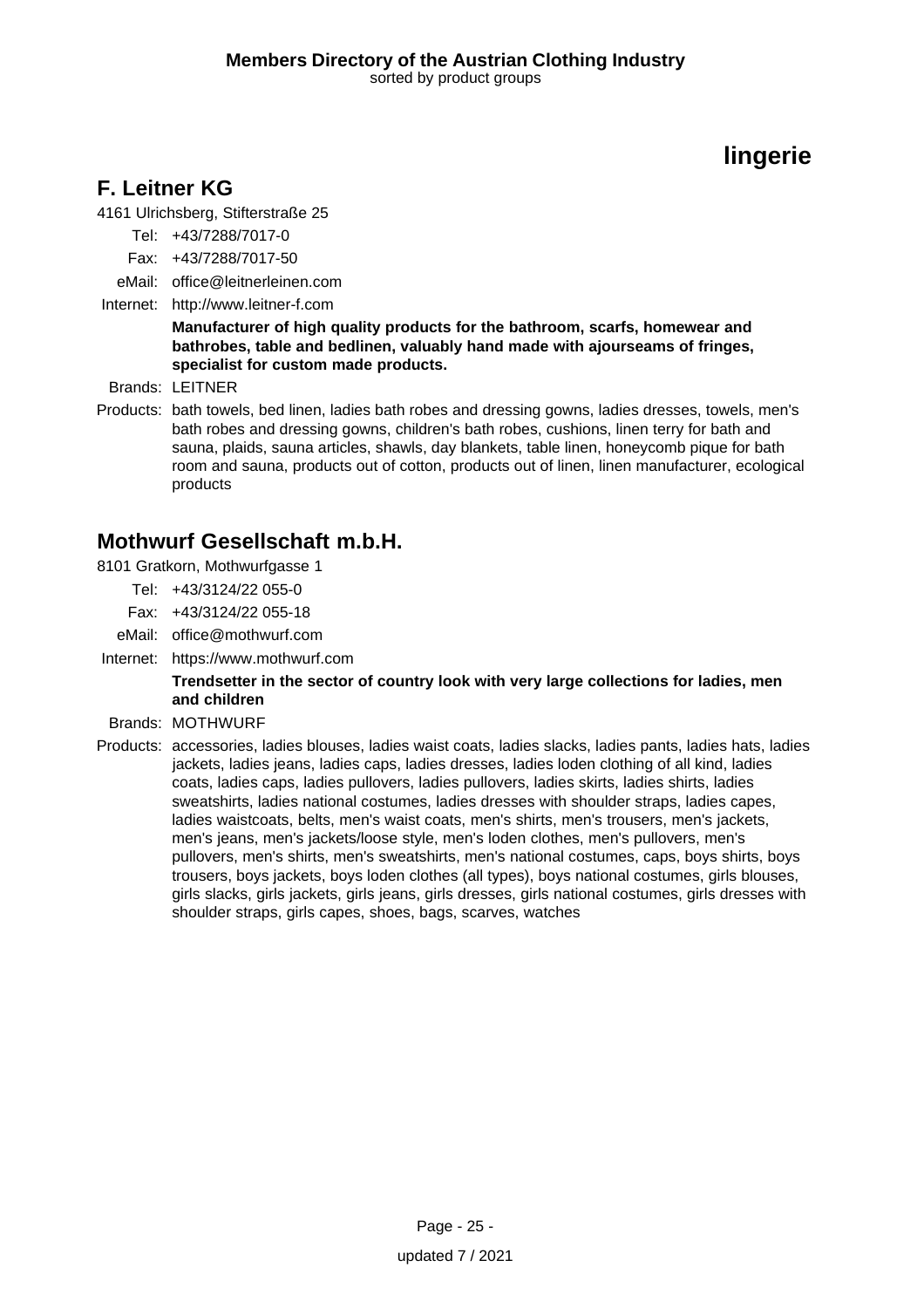### **Triumph International Aktiengesellschaft**

2700 Wiener Neustadt, Wiener Straße-Werkstraße 121-123

Tel: +43/2622/399

Fax: +43/2622/399400 016693

- eMail: info.at@triumph.com
- Internet: <http://www.triumph.at>

#### **TRIUMPH INTERNATIONAL AG - For the body. For the sences - innovative, future oriented, environment-awareness.**

Brands: TRIUMPH, SLOGGI, VALISERE, HOM

Products: swim suits, bikinis, swimwear, bras, ladies bath robes and dressing gowns, ladies pants, ladies nighties, ladies pyjamas, ladies shorts, ladies briefs, ladies swimwear, ladies underwear, dessous, ladies casual clothes, men's casual clothes, house suits, homewear, men's bath robes and dressing gowns, men's swim fashion, men's pyjamas, men's shorts, men's swimwear, men's underwear, homewear, jogging suits, boys shorts, corsets, girls shorts, corsets/bodices, girdles, garter belts, garter girdles/suspender belts, track suits, full length slips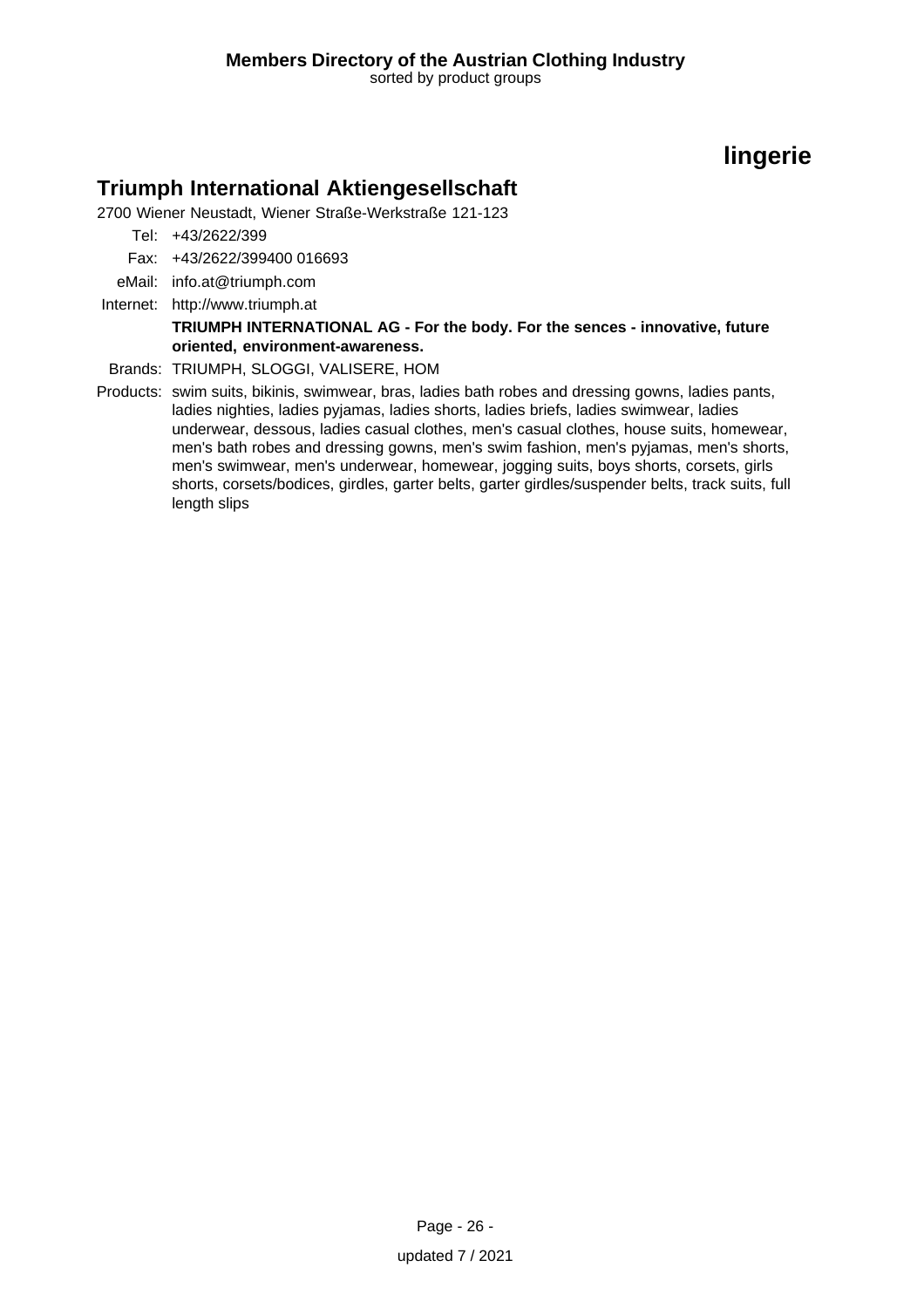# **Anita Dr. Helbig GmbH**

6332 Kufstein, Endach 40, Pf.66

- Tel: +43/5372/6970-0
- Fax: +43/5372/64310
- eMail: anita.a@anita.net
- Internet: <http://www.anita.com>

#### **Manufacturing and distribution of special sortiments for corsets, beach-fashion, prosthetics and underwear.**

- Brands: Anita Maternity (für werdende/stillende Mütter), beach secret (Bademode/große CUP-Größen), Anita ClassiX/Rosa Faia (gr. Größen u. gr. Cups), Spark's (Damen-Sport-Unterwäsche)
- Products: swim suits, bikinis, mastectomy bathing suits, bathing suits in large cup sizes, bathing suits in large sizes, bathing suits for nursing mothers, maternity bathing suits, bandages, mastectomy bras, breast protheses, bras, ladies pants, ladies nighties, ladies pyjamas, ladies briefs, ladies sports underwear, ladies swimwear, ladies underwear, corsets, medical abdominal bandages, corsets/bodices, mastectomy bodices/corsets, corselette-goods for nursing mothers, corselette-goods for pregnant women, corselette-goods in large sizes, night clothes for nursing mothers, night clothes for pregnant women, back supporting bandages, girdles, silicon breast prosthesis, bras for nursing mothers, maternity bathing suits, large cup sizes, large sizes, outsizes

# **ARIDO Hemden Manufaktur GmbH**

2700 Wiener Neustadt, Schnotzendorfer Gasse 7

- Tel: +43/2622/24191
- Fax: +43/2622/24191-40
- eMail: info@arido.at
- Internet: <http://www.arido.at>

### **Manufacturer of high quality fashion shirts, blouses, ladies folklore-fashion shirts and blouses as well as boxershorts, ties and shawls**

Brands: ARIDO, Belvedere, LUIGI CAMICIE

Products: accessories, boxer shorts, ladies shirt-blouses, ladies fashion-blouses, ladies polo-shirts, ladies folkloristic blouses, ladies folkloristic blouses ("Pfoad"), ladies folkloristic shirts, dress shirts for men, casual friday shirts for men, city shirts for men, casual shirts for men, men's polo shirts, mens's folkloristic shirts "Pfoad", ties, cummerbund, bow ties, shawls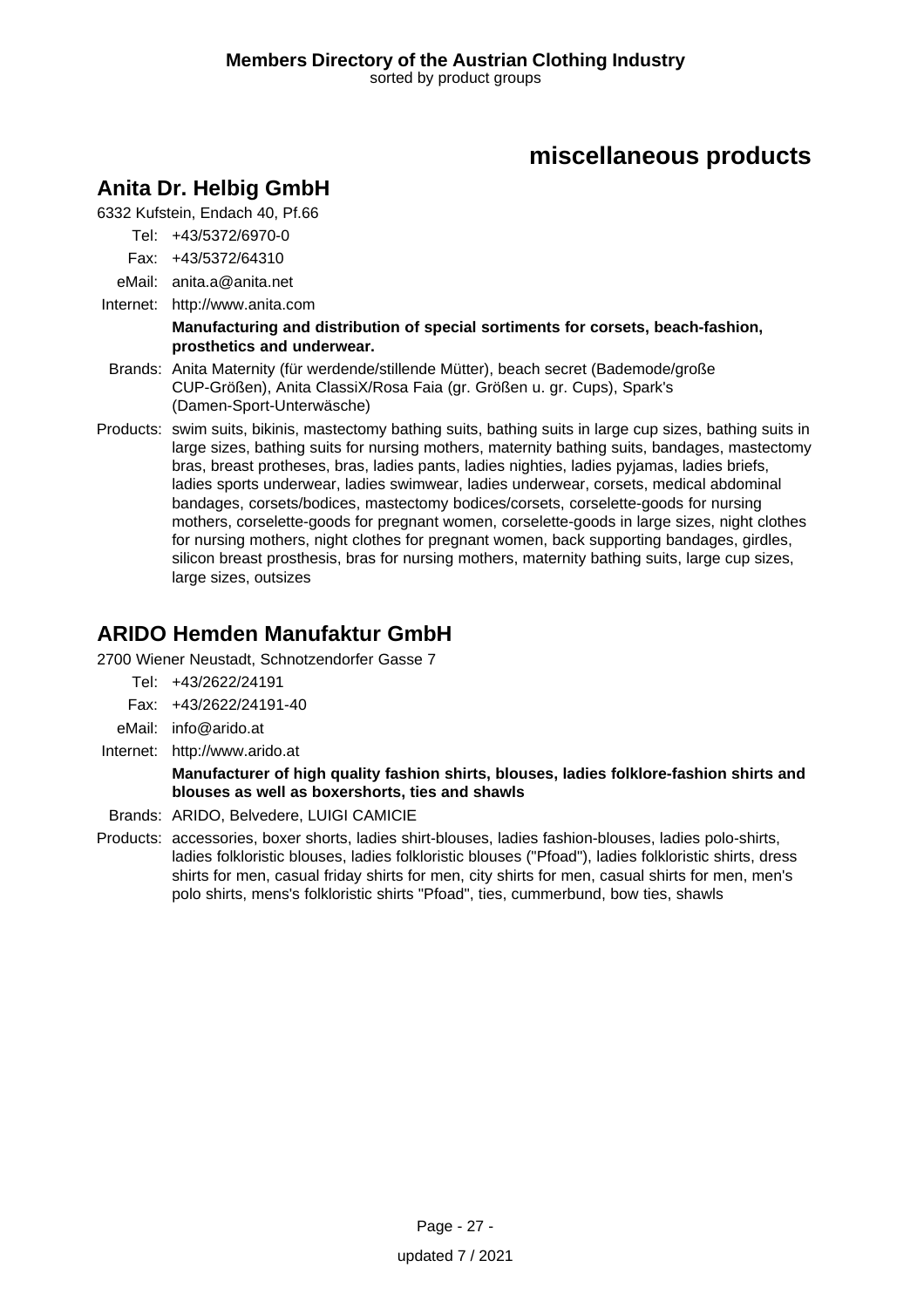# **AVENTRIUM Health Care GmbH**

8141 Premstätten, Weberweg 4

Tel: +43 6648498477

Fax: -

eMail: office@aventrium.at

Internet: office@aventrium.at

**Our target is to make Austria and parts of Europe independent in the supply of medical hygiene products, in particular MNS protective masks, the Styrian entrepreneur Dominik Holzner took the initiative and set up a production facility for certified MNS protective masks within a few weeks.**

**Aventrium Health Care GmbH's portfolio includes, among others**

**MNS protective masks type 1**

**MNS protective masks type 2**

**FFP2 / 3 class protective masks**

**Disinfectant from Austrian production**

Products: Face Mask

### **Burg Bekleidungswerk Ges.m.b.H.**

7035 Steinbrunn, Industriegelände 5

- Tel: +43/2624/52345-0
- Fax: +43/2624/52345 26
- eMail: klaus.heinrich@burghemden.at
- Internet: <http://www.burghemden.at>

#### **Manufacturer of high quality men's shirts as well as blouses.**

Brands: BURG HEMDEN, KONRAD ALEXANDER BY BURG

Products: caps, boxer shorts, ladies blouses, company specific clothes, men's shirts, ties, specialist in custom made shirts, scout articles, polo shirts, socks, sweater, T-shirts

### **Dornauer Autoausstattung GmbH & CO KG**

5020 Salzburg, Rochusgasse 1a-3

- Tel: +43/662/834020-0
- Fax: +43/662/834020-28 +43/662/834020-26
- eMail: office@dornauer.at
- Internet: <http://www.dornauer.eu>

#### **Manufacturer of high quality car seat covers**

Products: car equipment, automotive components, car seat covers, car seat covers, car carpets, car accessories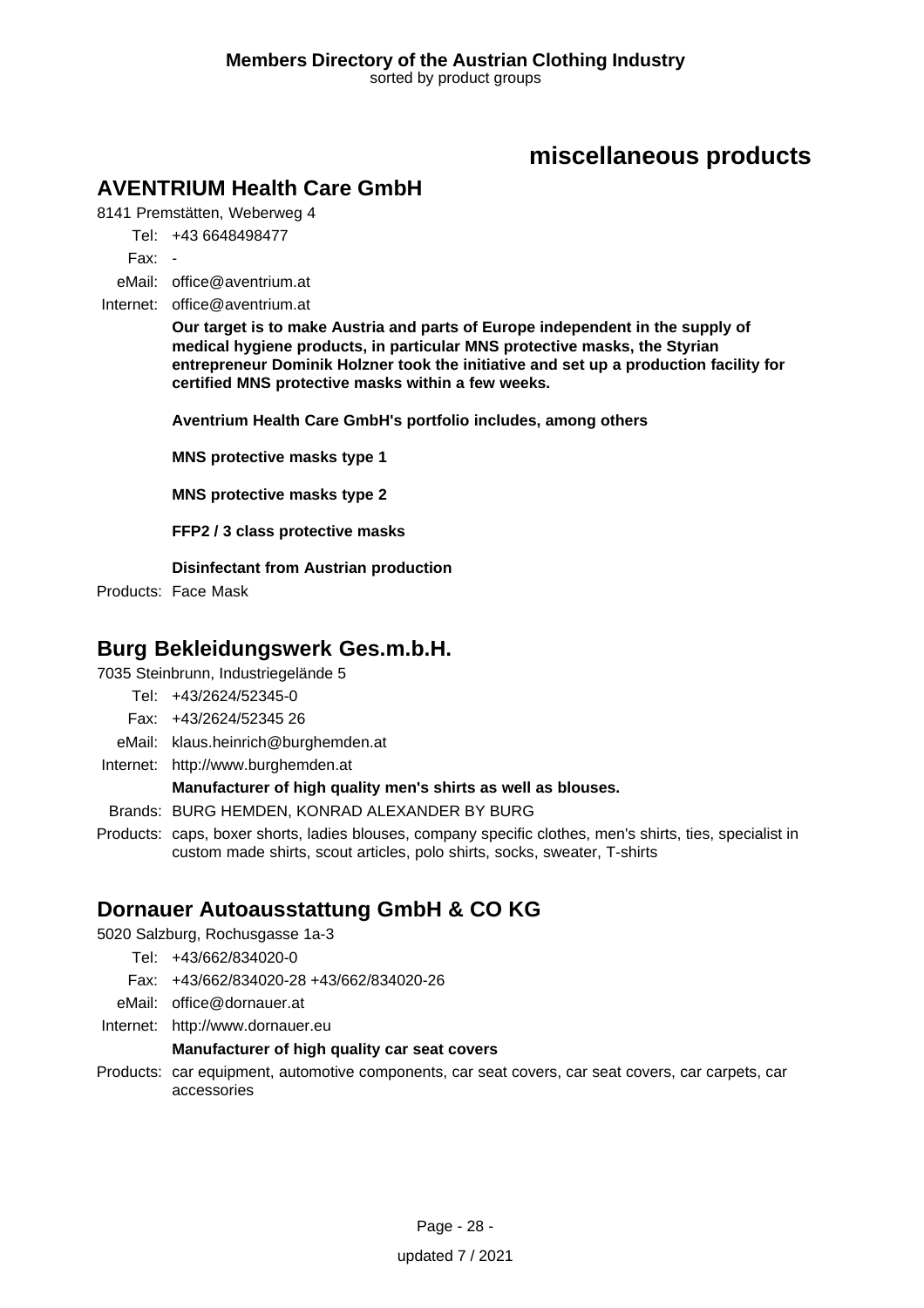# **Fahnen-Gärtner GmbH**

5730 Mittersill, Kürsingerdamm 6

- Tel: +43/6562/6247-0
- Fax: +43/6562/6247-7
- eMail: office@fahnen-gaertner.com
- Internet: <http://www.fahnen-gaertner.com>

### **The flag-specialist - "All from one hand"**

- Brands: POLYTRANS, POLYWEB, POLYGLANZ, POLYCANVAS, FLAGWEAR, FAHNEN, DISPLAY, ITEMS, EVENT, TRADITION
- Products: badges, professional clothes, corporate identity clothes, decorative flags, digital print, flags, flag printers, flag poles, flags, ski piste flags, banners, start and finish banners, starting numbers, table banners, traditional flags, advertising flags, promotionally-used textiles, pannants, accessories, fine-art embroidery, polytrans flag fabrics, sublimation print on textiles in photo quality

# **P.S. Fehrer GmbH.**

4020 Linz, Franckstraße 45

- Tel: +43/650/66 63 011
- eMail: p.s.fehrer@gmail.com
- Internet: <http://www.psf.at>

### **Manufacturer of high quality SANOVIT natural mattresses, mainly with horsehair.**

- Brands: SANOVIT MATRATZEN, PRONATURA SCHLAFSYSTEME, FEHRER ROSSHAAR
- Products: cushions, spun horsehair, latex mattresses, mattresses, natural mattress, padded mats, horsehair, horsehair mattresses, horsehair fleece, complete beds, upholsterer accessories, VITAL-Matteresses, wellness-matteresses, blankets/quilts, natural fibres, natural materials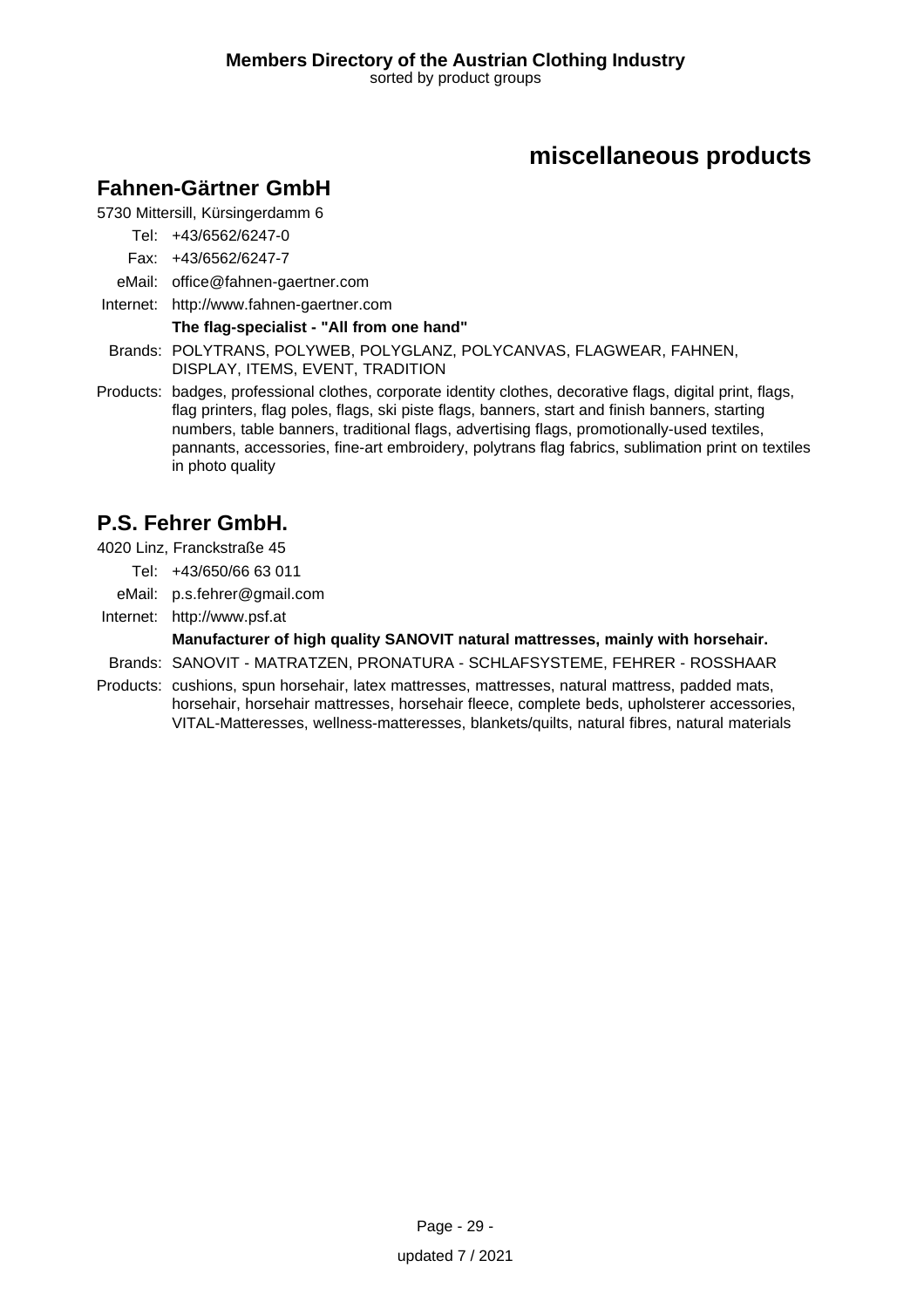### **Giesswein Walkwaren AG**

6230 Brixlegg, Niederfeldweg 5-7

Tel: +43/5337/6135 Fax:+43/5337/6135-12

- Fax: +43/5337/63160
- eMail: business@giesswein.com
- Internet: <http://www.giesswein.com>

### **Manufacturer of high quality Austrian country fashion and boiled wool slippers.**

- Brands: GIESSWEIN
- Products: ladies blouses, ladies slacks, ladies pants, ladies dresses, ladies suits, ladies loden clothing of all kind, ladies knitted clothing, ladies boiled wool ('Walk') clothing, ladies skirts, ladies casual clothes, men's casual clothes, casual clothes for children, casual shoes, functional clothes, slippers, men's trousers, men's jackets, men's jackets/loose style, men's clothes/knitted, men's clothes made of boiled wool, wooden slippers, slippers (boiled wool slippers), children's clothes/knitted, children's clothes made of boiled wool, boys trousers, boys jackets, boys jackets, ladies folkloristic fashion (Austrian Look), folkloristic fashion for men (Austrian Look), children's folkloristic fashion (Austrian Look), girls blouses, girls slacks, girls jackets, girls dresses, girls skirts, ladies knitwear, knitwear for men, children knitwear, T-shirts, ladies jackets made of boiled wool, men's jackets made of boiled wool, children's jackets made of boiled wool

# **Johann Schmidhofer Goldhauben-Webe e.U.**

4040 Linz, Lindengasse 12

- Tel: +43/732/738391
- Fax: +43/732/738391-29
- eMail: office@goldhaubenwebe.at
- Internet: <http://www.goldhaubenwebe.at>

### **Outfit with quality textiles (professional clothing, textiles for medical use).**

Products: work clothes, professional clothes, bed linen, fire resistant clothes, high-visibility security clothing, boil wash pillows, boil wash quilts, clothes suitable for rental, commercially-used textiles, surgical cover sheets, operating room dresses, operating room textiles, hospital theater linen, patient´s clothing, textile medical products EN-ISO 13485 2003, table linen, surgical cover sheets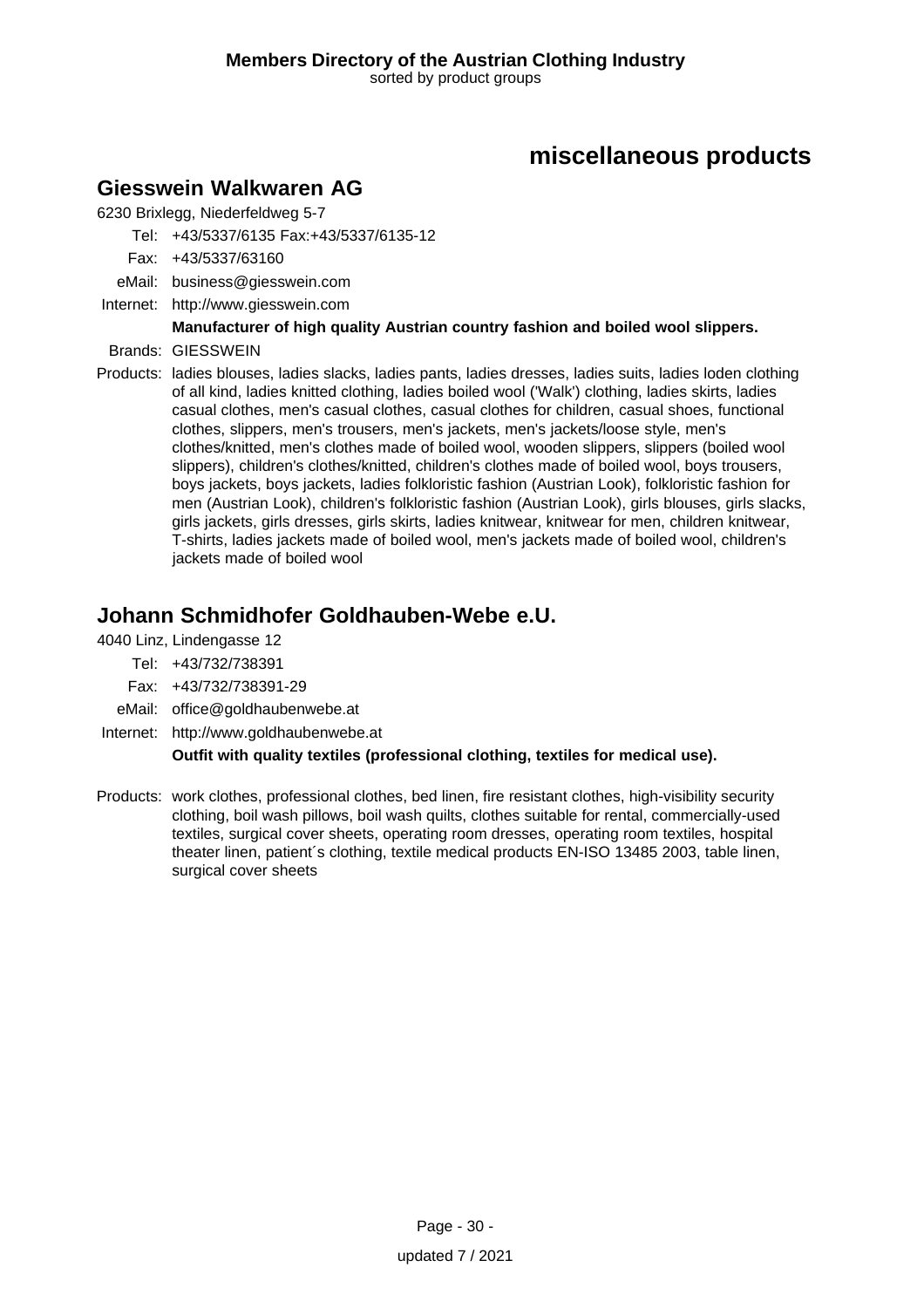# **Gottstein GmbH & CO KG**

6460 Imst, Bundesstraße 1-3

Tel: +43/5412 66251-0

- Fax: +43/5412 66089
- eMail: office@gottstein.at
- Internet: <http://www.gottstein.at>

#### **International successful manufacturer of country style and houseshoues made of boiled wool and knitwear.**

- Brands: kitz-pichler, GOTTSTEIN Atelier, GOTTSTEIN Classic, GOTTSTEIN Exclusiv
- Products: ladies clothing, slippers, slippers (boiled wool slippers), ladies knitwear, ladies fashion made of boiled wool

# **Grabher Günter Textilveredelungs GmbH**

6890 Lustenau, Augartenstraße 27

- Tel: +43 676 843771400 05577 85252
- eMail: e.grabher@tgg.at
- Internet: https://www.grabher-group.at/de/ **Manufacture of particle-filtering half masks (FFP2) and mouth-nose covers made of textiles**

Products: Face Mask

### **Grabner GmbH**

3350 Haag, Weistracher Straße 11

- Tel: +43/7434/422 51-0
- Fax: +43/7434/422 51-66
- eMail: grabner@grabner-sports.at
- Internet: <http://www.grabner-sports.at>

#### **Most successful live-jacket-brand worldwide - only european airboat producer in hot vulcanisation technique**

- Brands: GRABNER, SWIMY KID, SWIMY BABY
- Products: rafts, inflatable boats, outdoor accessories, life pads, life belts, life jackets, rubber dinghis, rafts, life preserver, life-jackets, sports bags, thermo ready bag, carrier bags, transport bags, water sports accessories, thermo ready bag

# **HYGIENE AUSTRIA LP GmbH**

2351 Wiener Neudorf, Palmersstraße 6-8

eMail: bestellung@hygiene-austria.at

#### **Production of Face Masks**

Products: Face Mask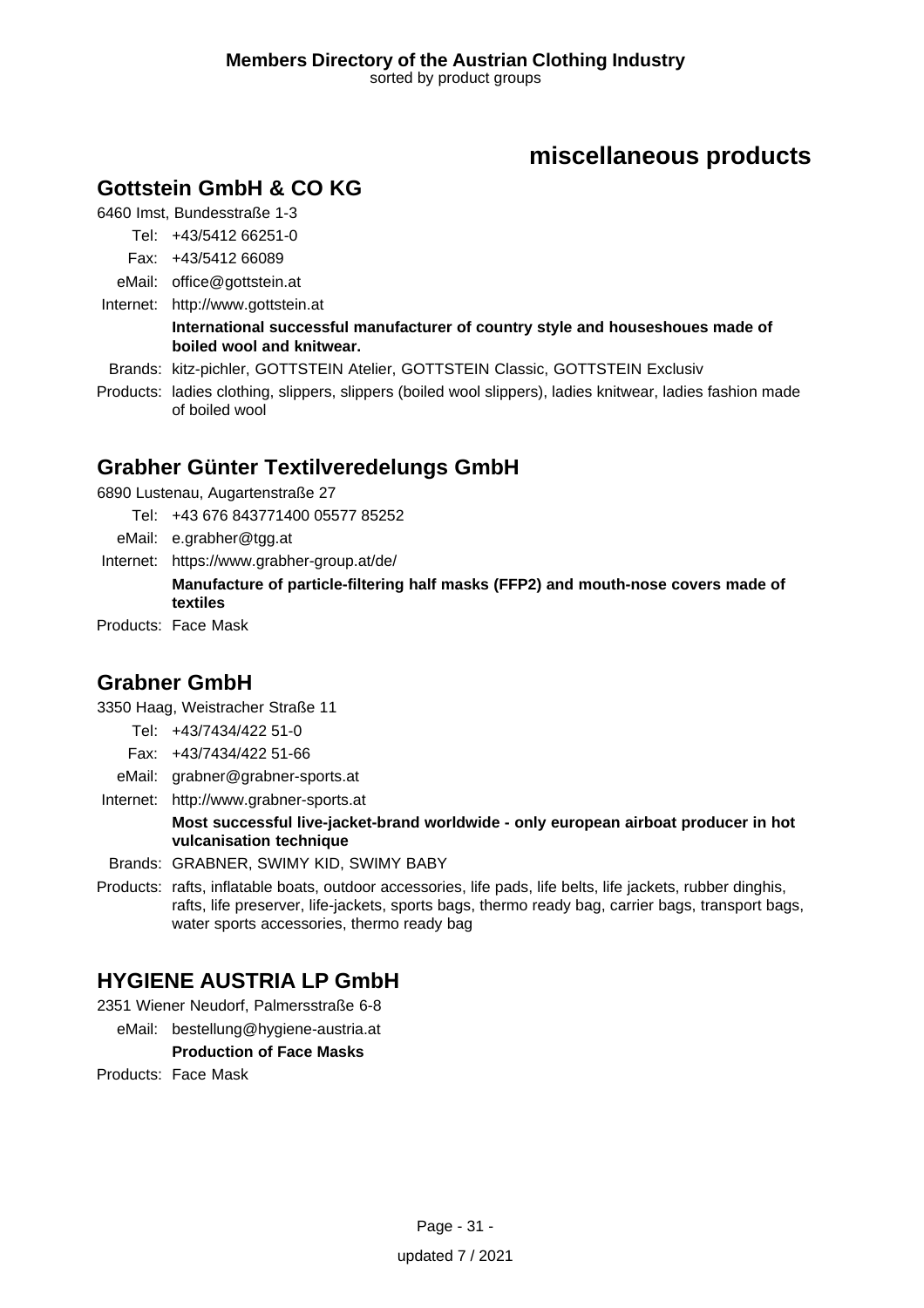# **Head Sport GmbH**

6921 Kennelbach, Wuhrkopfweg 1

Tel: 05574 608-0

Fax: 05574 608170

eMail: mail@head.com

#### **Most successful live-jacket-brand worldwide - only european airboat producer in hot vulcanisation technique**

Products: sports bags, sports clothes, sports trousers, sportswear, sports bags

# **Lohmann & Rauscher GmbH**

1140 Wien, Johann-Schorsch-Gasse 4

- Tel: +43/1/576 70-0
- Fax: +43/1/577 17 99

eMail: info@at.lrmed.com

Internet: <http://www.lohmann-rauscher.at>

**Technical textiles and coats for medical use.**

Products: hospital theater coats, technical textiles

### **Mitex Miederband GmbH**

6912 Hörbranz, Salvatorstraße 2a, Postfach 15

- Tel: +43/5573/83684-0
- Fax: +43/5573/83684-4 057595
- eMail: office@mitex.at
- Internet: <http://www.mitex.at>

**Producer of ribbons and clasps for the corset industry**

Products: bra clasps, corset clasps, corset belts, eye tapes

# **Mode-Logistik GmbH & Co KG**

4863 Seewalchen am Attersee, Pettighofen 35

- Tel: +43/7662/8824 +43/7662/4251
	- Fax: +43/7662/8824/15
- eMail: office@mode-logistik.at
- Internet: <http://www.mode-logistik.at>

### **Finishing of all kinds of textiles, handling of the sale of textiles, supply from stock**

Brands: MODE-LOGISTIK G.M.B.H, H (im Wappen, darüber Adler)

Products: finishing of textiles, fashion-logistics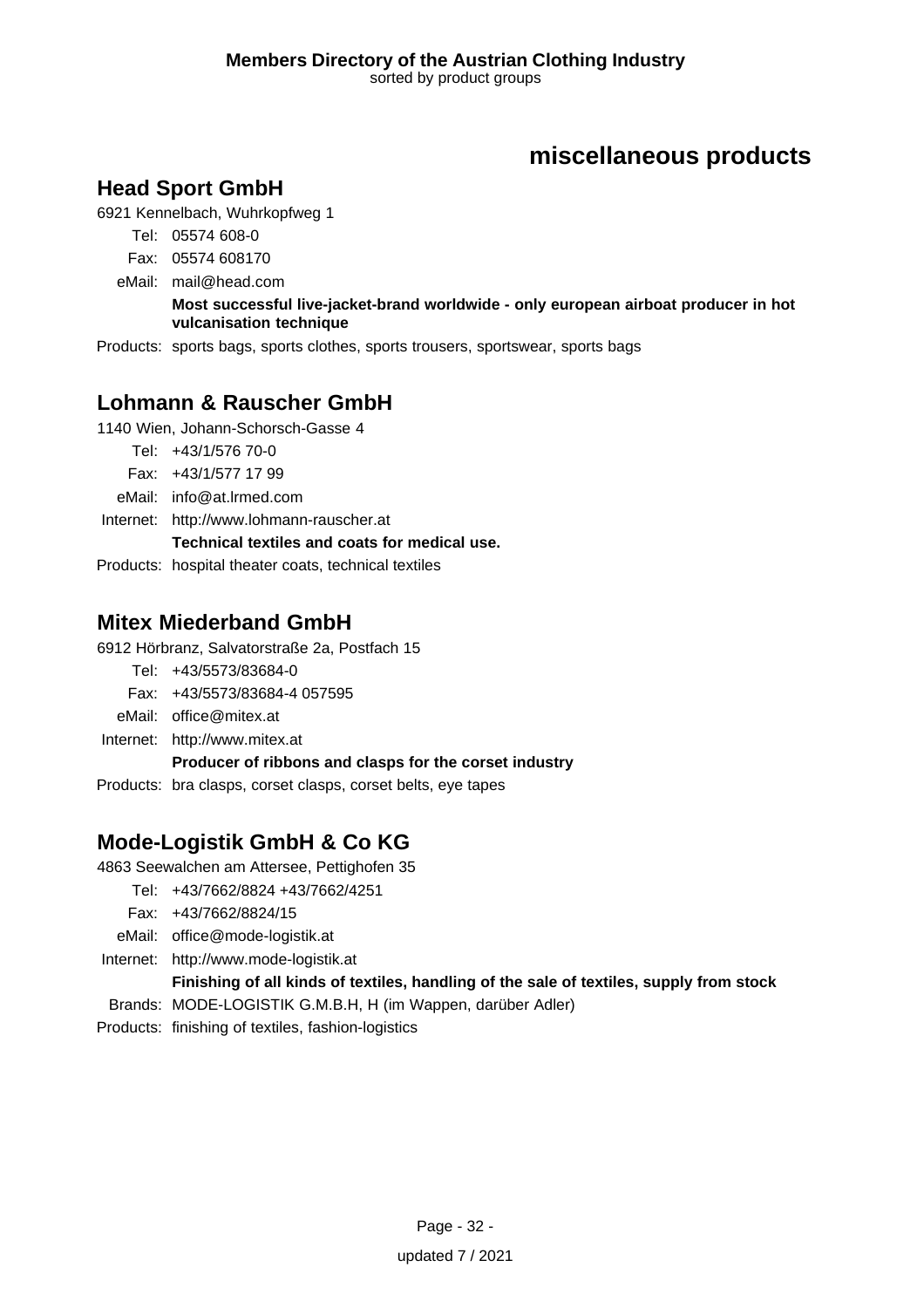# **Mothwurf Gesellschaft m.b.H.**

8101 Gratkorn, Mothwurfgasse 1

- Tel: +43/3124/22 055-0
- Fax: +43/3124/22 055-18
- eMail: office@mothwurf.com
- Internet: https://www.mothwurf.com

#### **Trendsetter in the sector of country look with very large collections for ladies, men and children**

Brands: MOTHWURF

Products: accessories, ladies blouses, ladies waist coats, ladies slacks, ladies pants, ladies hats, ladies jackets, ladies jeans, ladies caps, ladies dresses, ladies loden clothing of all kind, ladies coats, ladies caps, ladies pullovers, ladies pullovers, ladies skirts, ladies shirts, ladies sweatshirts, ladies national costumes, ladies dresses with shoulder straps, ladies capes, ladies waistcoats, belts, men's waist coats, men's shirts, men's trousers, men's jackets, men's jeans, men's jackets/loose style, men's loden clothes, men's pullovers, men's pullovers, men's shirts, men's sweatshirts, men's national costumes, caps, boys shirts, boys trousers, boys jackets, boys loden clothes (all types), boys national costumes, girls blouses, girls slacks, girls jackets, girls jeans, girls dresses, girls national costumes, girls dresses with shoulder straps, girls capes, shoes, bags, scarves, watches

### **Ortoproban Leitner GmbH & Co. KG**

1210 Wien, Paukerwerkstraße 1c

- Tel: +43/1/402 21 25
- Fax: +43/1/402 21 25-20
- eMail: office@ortoproban.at
- Internet: <http://www.ortoproban.at>

#### **Production of artificial limbs and bandages**

Products: bandages, artificials limbs

# **Plecher Wolfgang**

2752 Wöllersdorf, Industriestraße Nr. 11

- Tel: +43/2622/42137 +43/2622/42128
- Fax: +43/2622/42135
- eMail: office@plecher.at
- Internet: <http://www.plecher.at>

#### **Manufacturing of high quality truck awnings and all kinds of other awnings, boat-, car-blankets, bags.**

Brands: PLECHER PLANEN

Products: awnings, car awnings, car equipment, car rugs, boat-covers, boat-covers, canopies for car, carport-tarps, digital print, truck awnings, awnings, pool covers and linings, bags, swimming pool-covers, sunscreens, terrace coverings, banners, custom made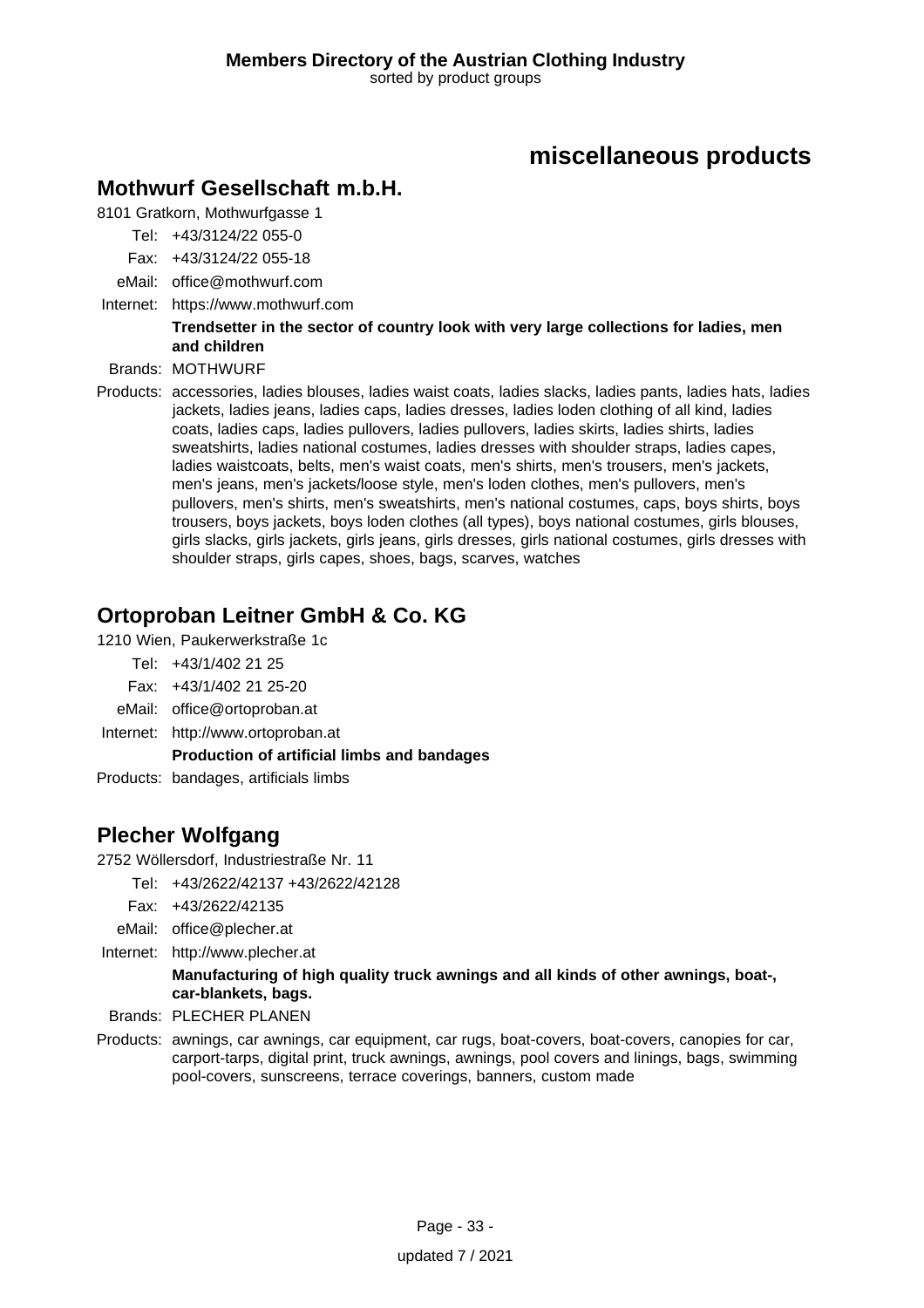### **Rauscher Consumer Products Ges.m.b.H.**

1140 Wien, Johann-Schorsch-Gasse 4

Tel: +43/1/57670-0

- Fax: +43/1/577 17 99
- eMail: consumer@rauscher-co.com
- Internet: <http://www.rauscher-co.com>

**Technical textiles as well as coats for medical use.**

Products: baby linens, bandages, children's underwear, hospital theater coats, hospital linen, technical textiles

# **Sattler AG**

8077 Gössendorf, Sattlerstraße 45

Tel: +43/316/41 04-0

- Fax: +43/316/41 04-353
- Internet: <http://www.sattler-ag.com>

**Manufacture of fabrics for covers (e.g. truck tarpaulins, technical applications), linings, sun protection, tents, stadium roofs, ready-made technical products**

Products: awnings, container covers, container lining, biogas holders and covers, boat-covers, garden furniture fabrics, screens, fabrics for privacy and anti-glare protection, sun sails, stadium roofs, textile containers, textile roofs, textile roofs, woven fabrics

# **seamTEX GmbH**

4400 Steyr, Schönauerstraße 9

Tel: +43/7252/43925

Fax: +43/7252/4392599

eMail: office@seamtex.at

Products: accessories, anoraks, work gloves, work trousers, professional clothes for building and assembling, professional clothes for steel industry, professional clothes for street services, professional clothes for heavy industry, police uniforms, uniforms for security service, corporate identity clothes, protective clothing, protective clothing for fire-brigades, fire brigade overalls, fire resistant clothes, gloves, helmets, men's parkas, heat protection clothes, high-visibility security clothing, dungarees, parkas with company logos, protective overalls, protective clothing against liquid metal splashes, protective clothes for the fire brigade, flame resistant clothes, safety shoes, visors, metallized full-protective fire brigade overalls, security clothes, weather protection clothes, heat resistant materials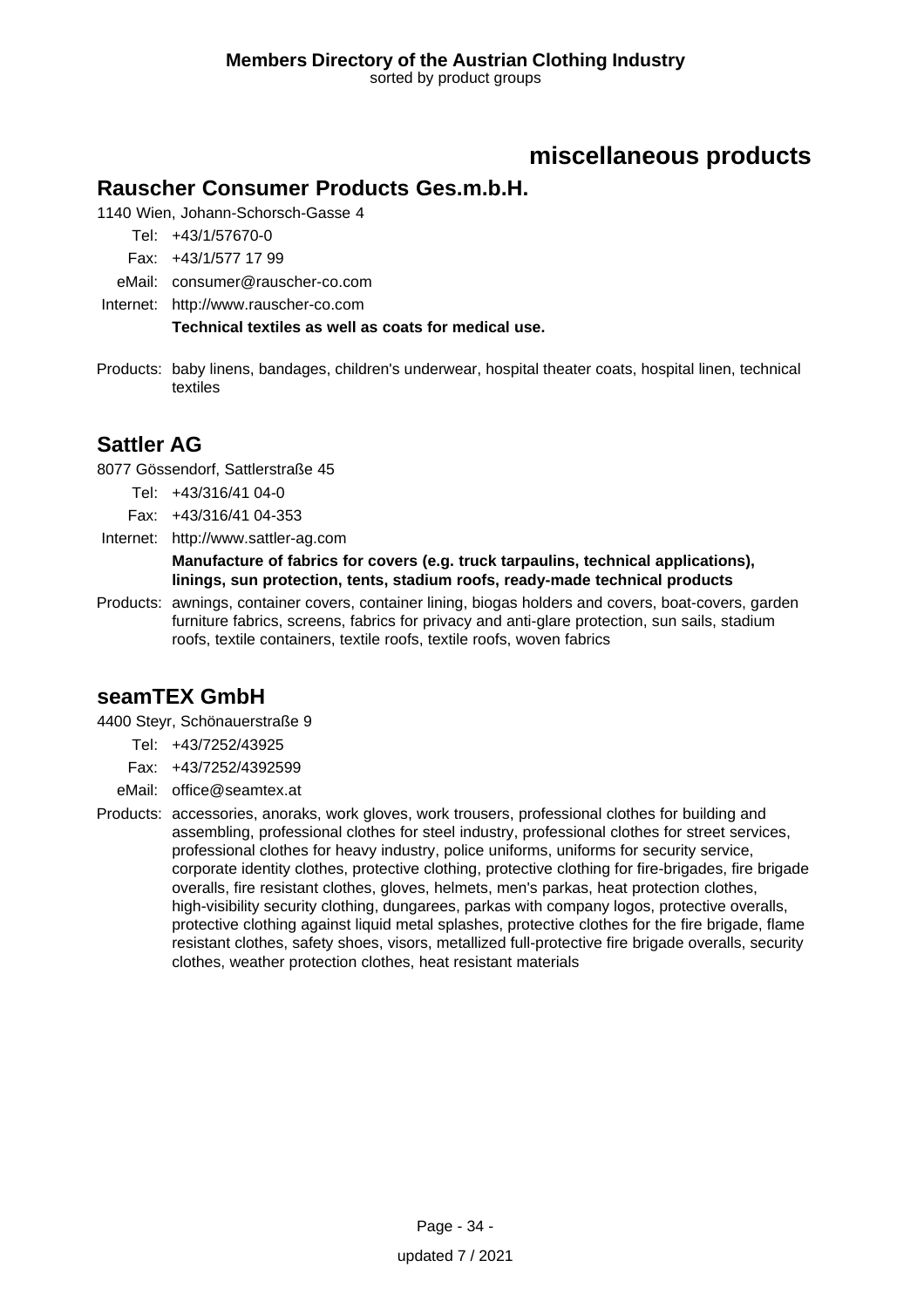# **miscellaneous products**

## **Sembella GmbH**

4850 Timelkam, Aderstraße 35

- Tel: +43/7672/796-0
- Fax: +43/7672/796-809
- eMail: office@sembella.at
- Internet: <http://www.sembella.at>

### **Manufacturer of high quality mattresses and slatted frames.**

Brands: sembella, Matratzen Bültex (Fa.Schlaraffia), Naturland

Products: slatted frames, bed accessories, bultex-mattresses, spring mattresses, slatted frames, mattresses, natural mattress, foam mattresses, mattresses for youth rooms, foam mattress, size and form as desired, ecological products, custom made production, special sizes, outsizes

### **Steinbock Mode G.m.b.H.**

6063 Rum/Innsbruck, Steinbockallee 13

- Tel: +43/512/24 6 51-0
- Fax: +43/512/26 79 80
- eMail: office@steinbock.at
- Internet: <http://www.steinbock.at>

#### **Innovative country style for ladie's, gentlemen's and children's fashion. Attractive last state of the art collections.**

Brands: STEINBOCK, DINO FERRATA, ESTEBE, DER KLEINE STEINBOCK

Products: ladies bomber jackets, ladies blouses, ladies slacks, ladies pants, ladies dresses, ladies suits, ladies loden clothing of all kind, ladies loden-coats, ladies coats, ladies skirts, ladies sweater, ladies shorts, ladies folkloristic jackets, belts, suits, bomber jackets for men, men's shirts, men's trousers, men's jackets, men's jackets/loose style, men's loden clothes, men's loden coats, men's coats, men's polo shirts, men's pullovers, men's pullovers, men's jackets, men's sweater, men's shirts, men's shorts, men's national costumes, men's folkloristic jackets, men's underwear, men's winter coats, children's accessories, children's sweater, children's shoes, children's clothes (sizes 92 to 176), boys clothes, boys jackets, boys jackets, boys folkloristic shirts, boys folkloristic leather trousers, boys national costumes, leather belts, leather trousers, girls clothes, girls slacks, girls jackets, girls jackets, girls dresses, girls corsets, girls national costumes, girls folkloristic blouses, girls folkloristic leather trousers, girls national costumes/ girls dirndl, knitwear for men, trendy mens' fashion, ladies jackets made of boiled wool, men's jackets made of boiled wool, children's jackets made of boiled wool, ladies fashion made of boiled wool, men's fashion made of boiled wool, children's fashion made of boiled wool, young fashion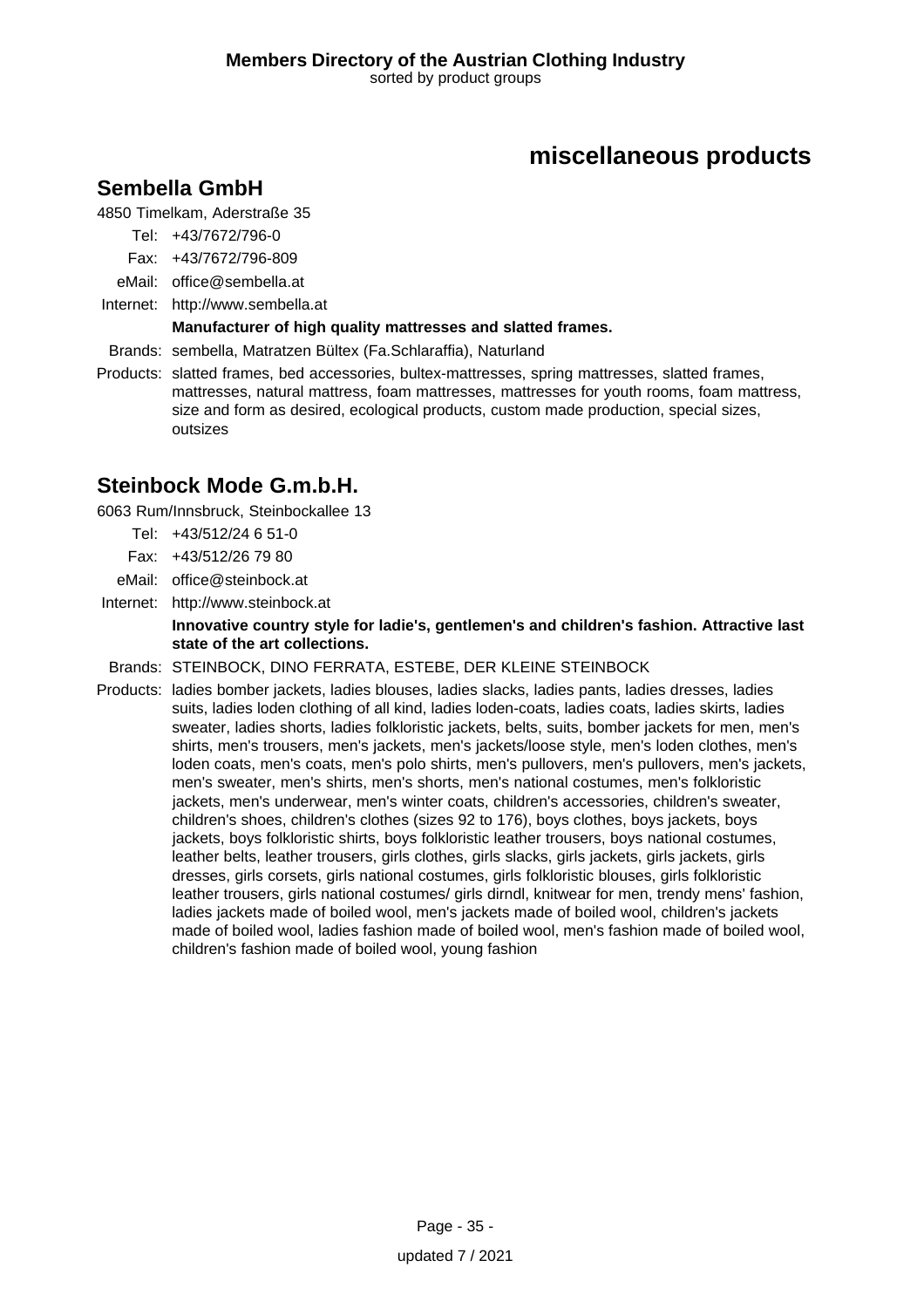## **miscellaneous products**

### **sanSirro GmbH**

8043 Lang, Stangersdorf-Gewerbegebiet 110

- Tel: +43 664 889 764 60
- Fax: +43 3182/52050-50
- eMail: info@sansirro.at
- Internet: info@sansirro.at

**sanSirro Sportswear enables individual design for sport and leisure clothing in hobby and competitive sports. Outstanding manufacturing quality "Made in Europe", extreme durability and absolute freedom of design make sanSirro textiles the first choice for the selection and design of individual / unique sportswear.**

Brands: SANSIRRO SPORTSWEAR, QUS BODY CONNECTION., VIRUS FREE Products: ladies casual clothes, men's casual clothes, Face Mask, sports clothes

## **Walser GmbH.**

6845 Hohenems, Radetzkystraße 114

- Tel: +43/5576/71 56 0
- Fax: +43/5576/71 56 8
- eMail: info@walser-shop.com
- Internet: <http://www.walser.net>

**Producer of leather and working clothes, textile and leather products for different sectors. Provider for the car ancillary industry (car seat covers, airbags), cushions for garden furniture as well as bags and sports bags.**

Products: cushions for garden and camping furnitures, car equipment, automotive components, car seat covers, cycle helmets, gloves, leather clothes for ladies and girls, leather clothes for men and boys, seat covers for side airbags, sports bags, sports clothes, sports bags, bags

### **Peter Fritz Weichseldorfer Ges.m.b.H.**

- 3521 Untermeisling/Gföhl, Untermeisling 52
	- Tel: +43/2717/5250
	- Fax: +43/2717/52504
	- eMail: feuerwehr@weichseldorfer.at
- Internet: <http://www.weichseldorfer.at>

### **Producer of uniforms**

Products: caps, uniform accessories, uniforms, uniform caps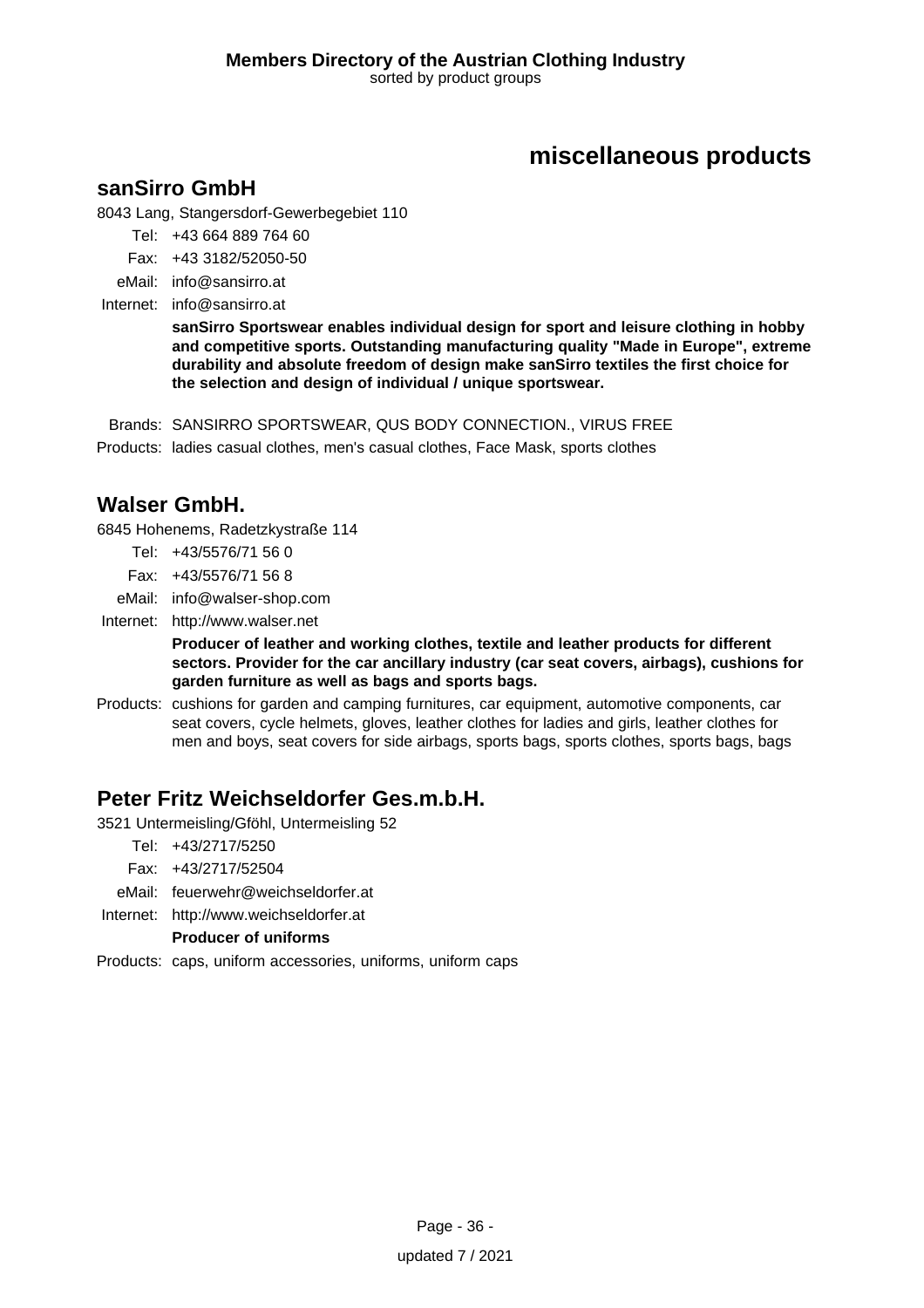# **miscellaneous products**

## **Otto Wesely OHG Studentenartikel, Kappenfabrik**

1040 Wien, Rainergasse 21

Tel: +43/1/587 32 76

Fax: +43/1/587 32 76

eMail: office@ottowesely.at

Internet: <http://www.ottowesely.at>

**Producer of uniforms and student outfits.**

Products: caps, articles for student clubs, student caps, uniform accessories, uniforms, uniform caps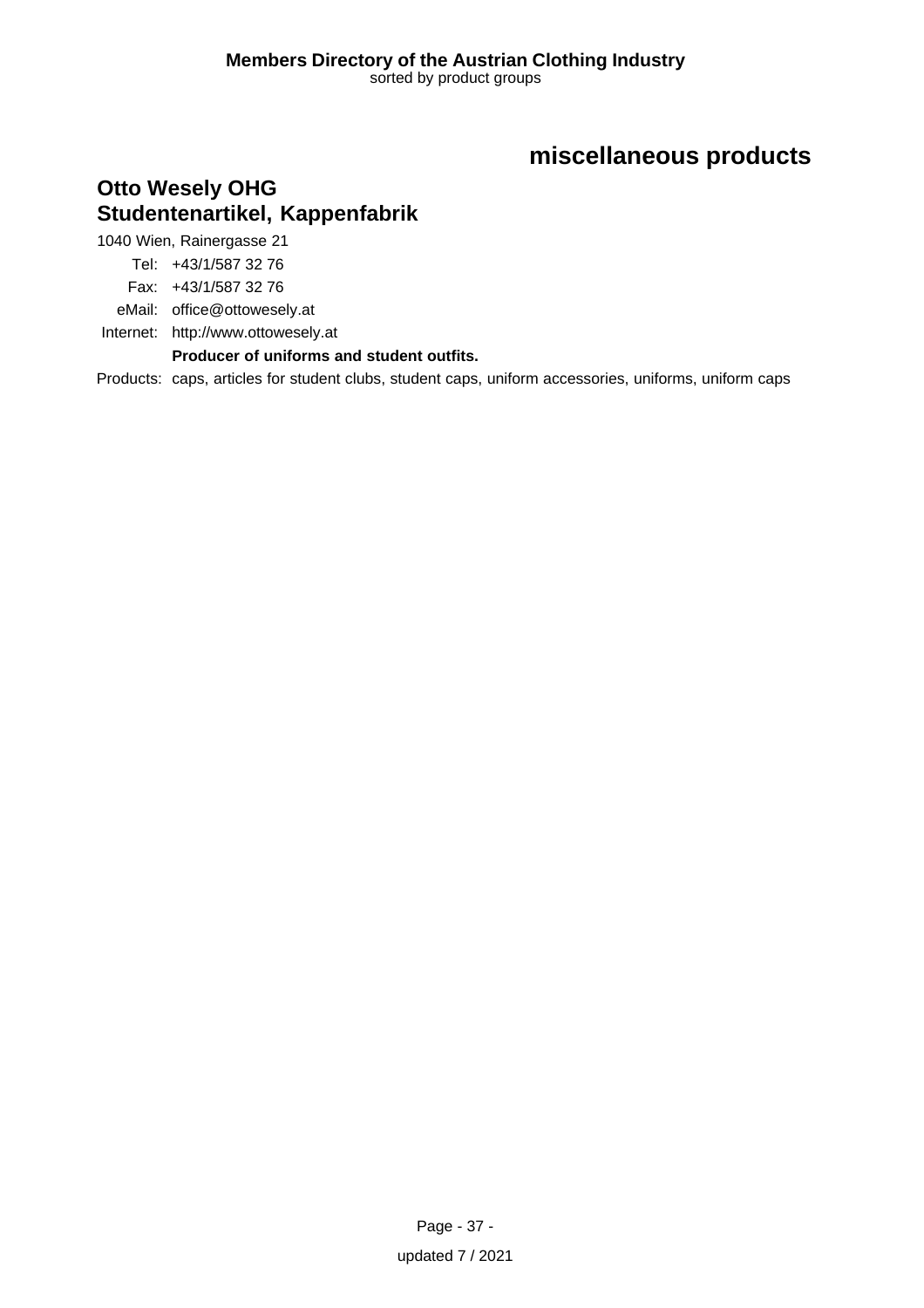## **Ahlers Austria GmbH**

7433 Mariasdorf 153,

- Tel: +43/3353/7853-0
- Fax: +43/3353/7853-54
- eMail: pionier@pionier-jeans.com
- Internet: <http://www.pionier-jeans.com>

**Manufacturer of jeans and trousers for men and women, special sizes, oversizes, T-shirts, sweats, Polos.**

Brands: PIONIER

Products: ladies slacks, ladies pants, ladies jeans, ladies skirts, ladies shirts, ladies shorts, men's trousers, men's jackets, men's jeans, men's shirts, men's shorts, large sizes, ÖKO-TEX 100

## **ALLWERK Bekleidung GmbH.**

4810 Gmunden, Theresienthalstraße 2

- Tel: +43/7612/70502
- Fax: +43/7612/70502-44
- eMail: office@allwerk.at
- Internet: <http://www.allwerk.at>

#### **Manufacturer of high-quality folkloristic clothes for ladies, gentlemen and children.**

Brands: ALLWERK

Products: high-quality folcloristic clothing for ladies, high-quality folcloristic clothing for gentlemen, high-quality folcloristic clothing for children

## **ARIDO Hemden Manufaktur GmbH**

2700 Wiener Neustadt, Schnotzendorfer Gasse 7

- Tel: +43/2622/24191
- Fax: +43/2622/24191-40
- eMail: info@arido.at

Internet: <http://www.arido.at>

**Manufacturer of high quality fashion shirts, blouses, ladies folklore-fashion shirts and blouses as well as boxershorts, ties and shawls**

Brands: ARIDO, Belvedere, LUIGI CAMICIE

Products: accessories, boxer shorts, ladies shirt-blouses, ladies fashion-blouses, ladies polo-shirts, ladies folkloristic blouses, ladies folkloristic blouses ("Pfoad"), ladies folkloristic shirts, dress shirts for men, casual friday shirts for men, city shirts for men, casual shirts for men, men's polo shirts, mens's folkloristic shirts "Pfoad", ties, cummerbund, bow ties, shawls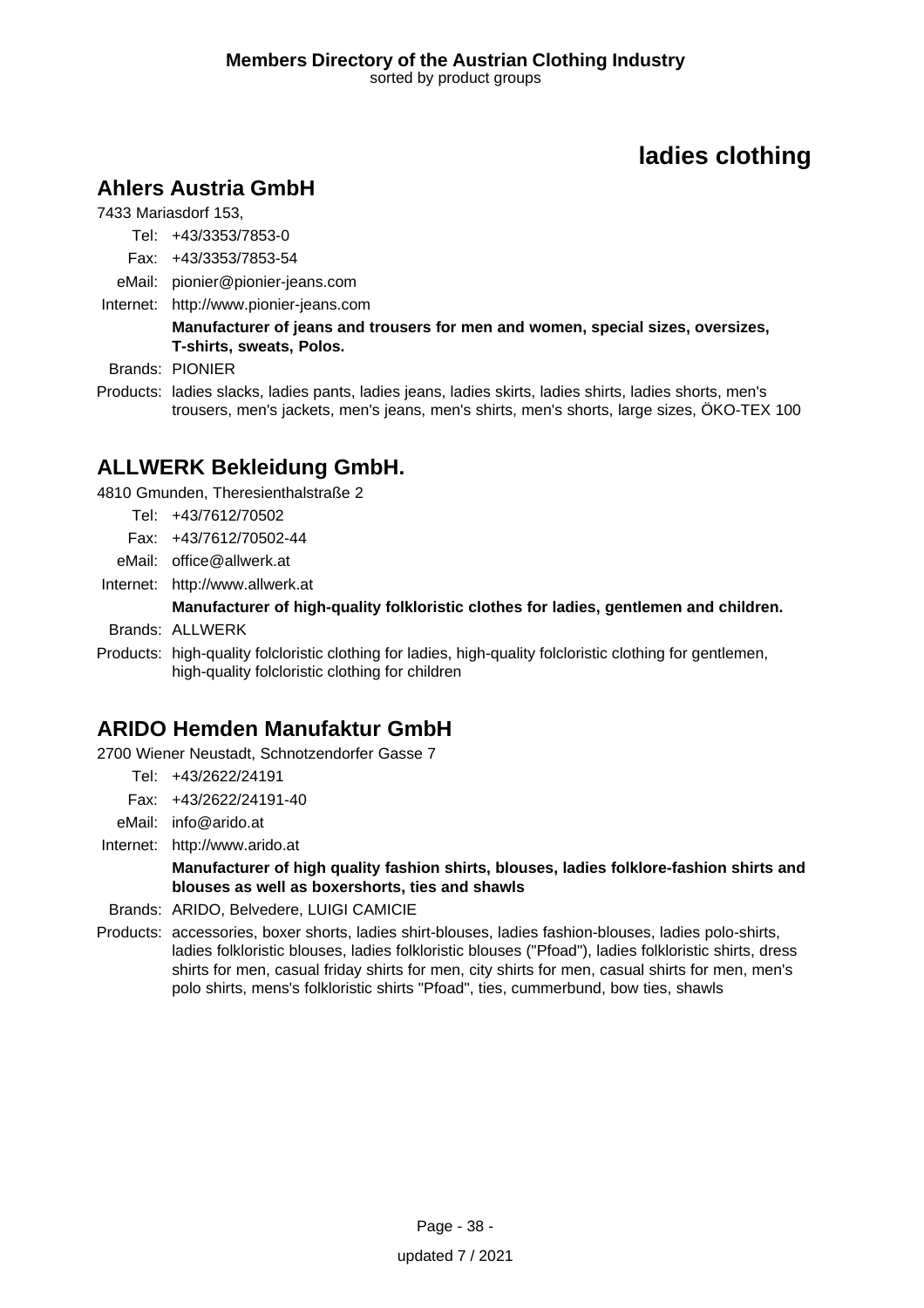## **Armargentum GmbH**

4863 Seewalchen am Attersee, Industriegebiet 2

- Tel: +43 7662 58222 600
- eMail: office@armargentum.com
- Internet: www.armargentum.com

Products: ladies clothing, ladies blazer, ladies blouses, ladies slacks, ladies pants

## **Astri-Hosen Gesellschaft m.b.H.**

6430 Ötztal-Bahnhof, Bahnhofstraße 20

- Tel: +43/5266/88260
- Fax: +43/5266/87405
- eMail: info@astri.at
- Internet: <http://www.astri.at>

### **The specialist for hiking-, leasure-, trekking and hunting-trousers**

- Brands: ASTRI SPORTSWEAR, ASTRI HUNT, ASTRI WORK
- Products: all-round trousers, mountaineering trousers, climbing clothes, climbing trousers, ladies slacks, ladies pants, ladies jackets, fleece jackets, men's trousers, men's jackets, hunting clothes, hunting-trousers, loden hunting-trousers, knee breeches, sports fashion for outdoor, sportswear, touring trousers, hiking trousers, fleece jackets, fleece processor, ÖKO-TEX-standard, ÖKO-TEX 100, Polartech 200 (by Malden Mills) manufacturer, Schoeller stretch light manufacturer

# **Bekleidungswerk Auzinger GmbH Hosenerzeugung**

4761 Enzenkirchen, Hauptstraße 37

- Tel: +43/7762/3206-0
- Fax: +43/7762/3206-20
- eMail: office@auzinger.com
- Internet: <http://www.auzinger.com>

**Production of high-quality national costume clothing for ladies, men and children as well as from classical man's clothing, equipment for associations, stylish working clothes.**

### Brands: WOLF FASHION BY AUZINGER, LANDGRAF, KAISERALM, AUZINGER

Products: ladies dirndl dresses, ladies slacks, ladies pants, ladies jeans, ladies knitted clothing, ladies skirts, ladies national costumes, suits, men's trousers, men's jeans, men's jackets, men's national costumes, hunting clothes, boys trousers, girls skirts, short sizes, long sizes, leather clothes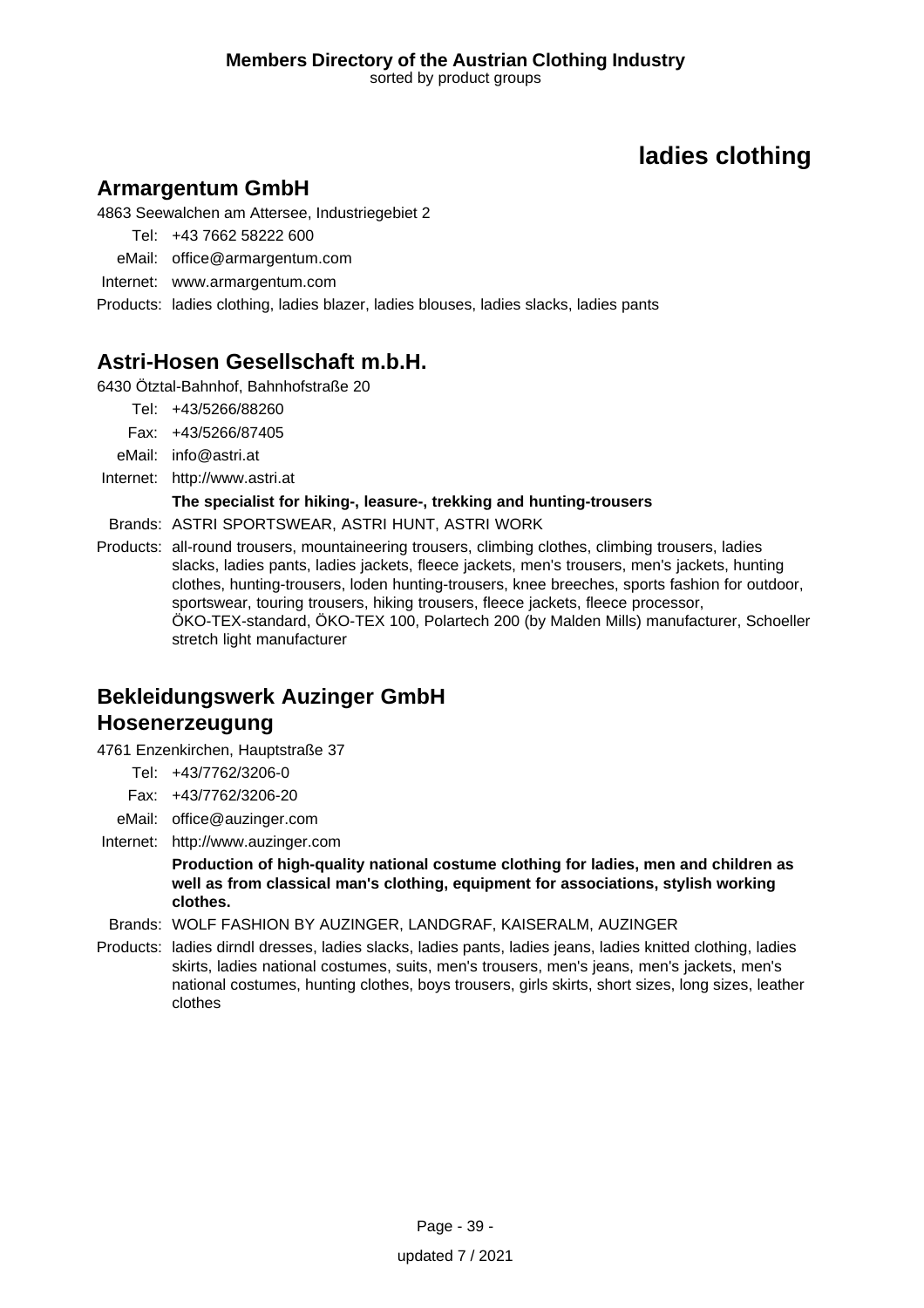### **Boos & CO. Kleiderfabrik GmbH.**

9360 Friesach, Stadtgrabengasse 5

- Tel: +43/4268/2514-0
- Fax: +43/4268/2514-6
- eMail: office@boos-trachten.at

Internet: <http://www.boos.at>

#### **Manufacturer of high class boiled wool, knitwear and country style for ladies, gentlemen and children.**

Brands: BOOS, WALLMANN, HUBEGGER, CORDES-HESELER, STÜTZLE

Products: ladies folkloristic fashion (Austrian Look), folkloristic fashion for men (Austrian Look), children's folkloristic fashion (Austrian Look), ladies knitwear, knitwear for men, children knitwear, ladies jackets made of boiled wool, men's jackets made of boiled wool, children's jackets made of boiled wool, ladies fashion made of boiled wool, men's fashion made of boiled wool, children's fashion made of boiled wool

## **Burg Bekleidungswerk Ges.m.b.H.**

7035 Steinbrunn, Industriegelände 5

- Tel: +43/2624/52345-0
- Fax: +43/2624/52345 26
- eMail: klaus.heinrich@burghemden.at
- Internet: <http://www.burghemden.at>

### **Manufacturer of high quality men's shirts as well as blouses.**

- Brands: BURG HEMDEN, KONRAD ALEXANDER BY BURG
- Products: caps, boxer shorts, ladies blouses, company specific clothes, men's shirts, ties, specialist in custom made shirts, scout articles, polo shirts, socks, sweater, T-shirts

## **BREDDYS GmbH**

1230 Wien, Leo Mathauser Gasse 71/2

- Tel: 0664 1007084 6091361
- eMail: claus.bretschneider@breddys.com
- Internet: https://www.breddys.com/

### **Producer of crossover pants**

- Brands: BREDDY'S
- Products: ladies clothing, ladies slacks, ladies pants, men's and boys outerwear, men's trousers, children's clothes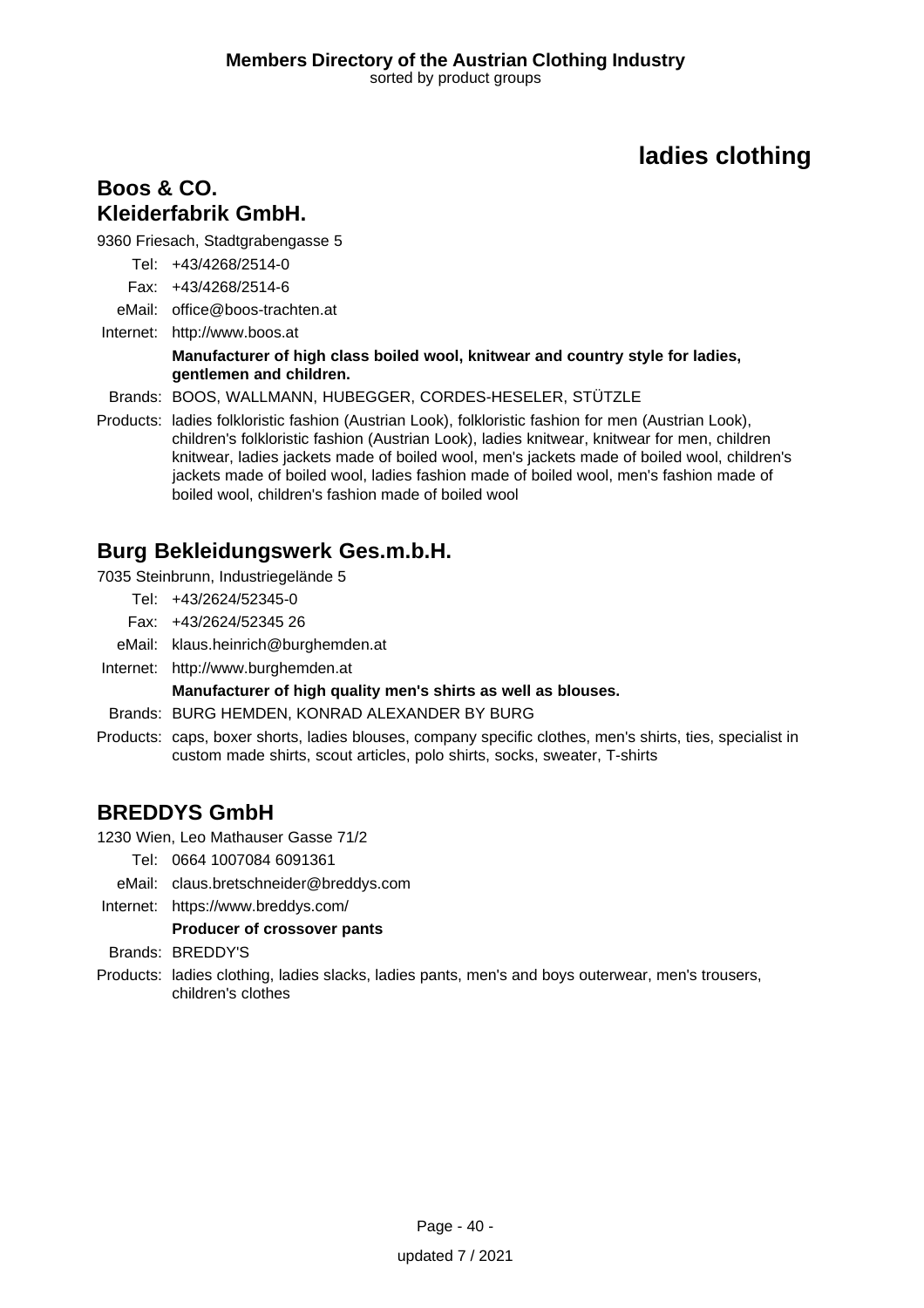## **Escada Logistik GmbH.**

4981 Reichersberg, Kammer 35

- Tel: 07751/50151-0
- Fax: 07751/50151-22
- eMail: office@at.escada.com
- Internet: <http://www.escada.com>
- Products: ladies blouses, ladies slacks, ladies pants, ladies dresses, ladies suits, ladies coats, ladies skirts, leather clothes for ladies and girls

### **Feller Hosen Gesellschaft m.b.H.**

5020 Salzburg, Weiserhofstraße 3

Tel: +43/662/87 36 10-0 +43/662/74634

- Fax: +43/662/87 36 10-8
- eMail: info@fellerhosen.at

**Manufacturer of high quality trousers (also golf trousers) as well as clothes for ladies and gentlemen.**

- Brands: FELLER
- Products: ladies slacks, ladies pants, ladies skirts, ladies shorts, golf trousers, men's trousers, men's shorts

## **Kleiderfabrik Dr. Hans Wilhelm Fürst**

8020 Graz, Grieskai 58

- Tel: +43/316 71 24 67
- Fax: +43/316 77 12 90
- eMail: office@lodenfuerst.at

**Manufacturer of high quality folklore, loden as well as hunting clothes (only Austrian cloth) for ladies and gentlemen.**

- Brands: F, Loden Fürst
- Products: ladies slacks, ladies pants, ladies suits, ladies loden clothing of all kind, ladies coats, ladies national costumes, men's jackets/loose style, men's loden clothes, men's coats, men's national costumes, hunting clothes, boys jackets, only Austrian materials, high quality materials, high quality manufacturing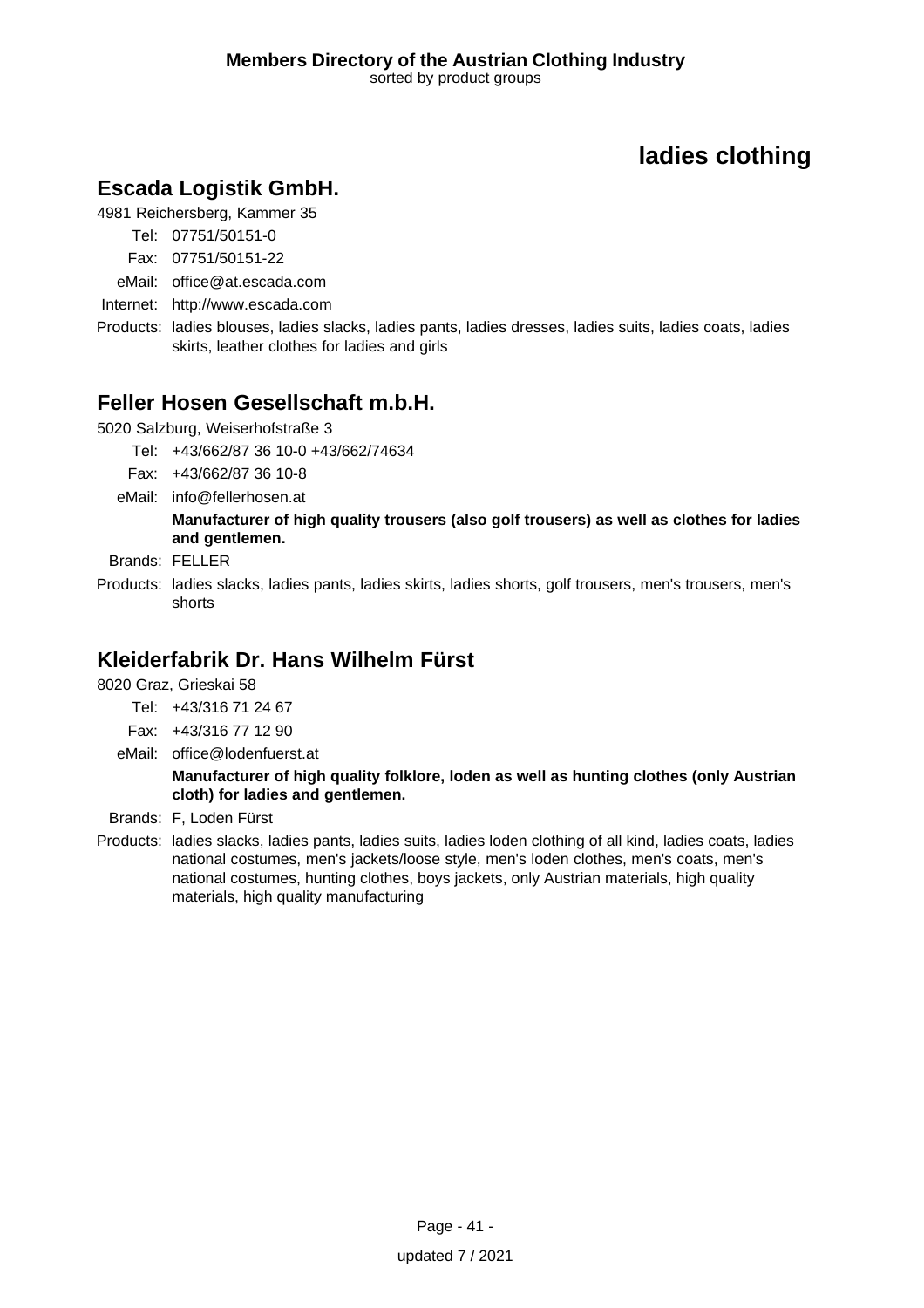## **Giesswein Walkwaren AG**

6230 Brixlegg, Niederfeldweg 5-7

Tel: +43/5337/6135 Fax:+43/5337/6135-12

- Fax: +43/5337/63160
- eMail: business@giesswein.com
- Internet: <http://www.giesswein.com>

### **Manufacturer of high quality Austrian country fashion and boiled wool slippers.**

- Brands: GIESSWEIN
- Products: ladies blouses, ladies slacks, ladies pants, ladies dresses, ladies suits, ladies loden clothing of all kind, ladies knitted clothing, ladies boiled wool ('Walk') clothing, ladies skirts, ladies casual clothes, men's casual clothes, casual clothes for children, casual shoes, functional clothes, slippers, men's trousers, men's jackets, men's jackets/loose style, men's clothes/knitted, men's clothes made of boiled wool, wooden slippers, slippers (boiled wool slippers), children's clothes/knitted, children's clothes made of boiled wool, boys trousers, boys jackets, boys jackets, ladies folkloristic fashion (Austrian Look), folkloristic fashion for men (Austrian Look), children's folkloristic fashion (Austrian Look), girls blouses, girls slacks, girls jackets, girls dresses, girls skirts, ladies knitwear, knitwear for men, children knitwear, T-shirts, ladies jackets made of boiled wool, men's jackets made of boiled wool, children's jackets made of boiled wool

## **Gloriette Fashion GmbH**

7551 Stegersbach, Kastellstraße 46

- Tel: +43/3326/52401-0
- Fax: +43 3326 52401-49
- eMail: office@gloriette.at
- Internet: <http://www.gloriette.at>

### **Famous producer of high quality shirts and similar fashion products**

Brands: GLORIETTE, G1, LUXURY COLLECTION

Products: ladies blouses, ladies national costumes, dress shirts, men's shirts, hunting clothes, hunting-shirts, boys shirts, ties, bow ties, specialist in custom made shirts, girls blouses, polo shirts, knitwear for men, T-shirts, uniform blouses, uniform shirts

## **Gottstein GmbH & CO KG**

6460 Imst, Bundesstraße 1-3

- Tel: +43/5412 66251-0
- Fax: +43/5412 66089
- eMail: office@gottstein.at
- Internet: <http://www.gottstein.at>

#### **International successful manufacturer of country style and houseshoues made of boiled wool and knitwear.**

Brands: kitz-pichler, GOTTSTEIN Atelier, GOTTSTEIN Classic, GOTTSTEIN Exclusiv

Products: ladies clothing, slippers, slippers (boiled wool slippers), ladies knitwear, ladies fashion made of boiled wool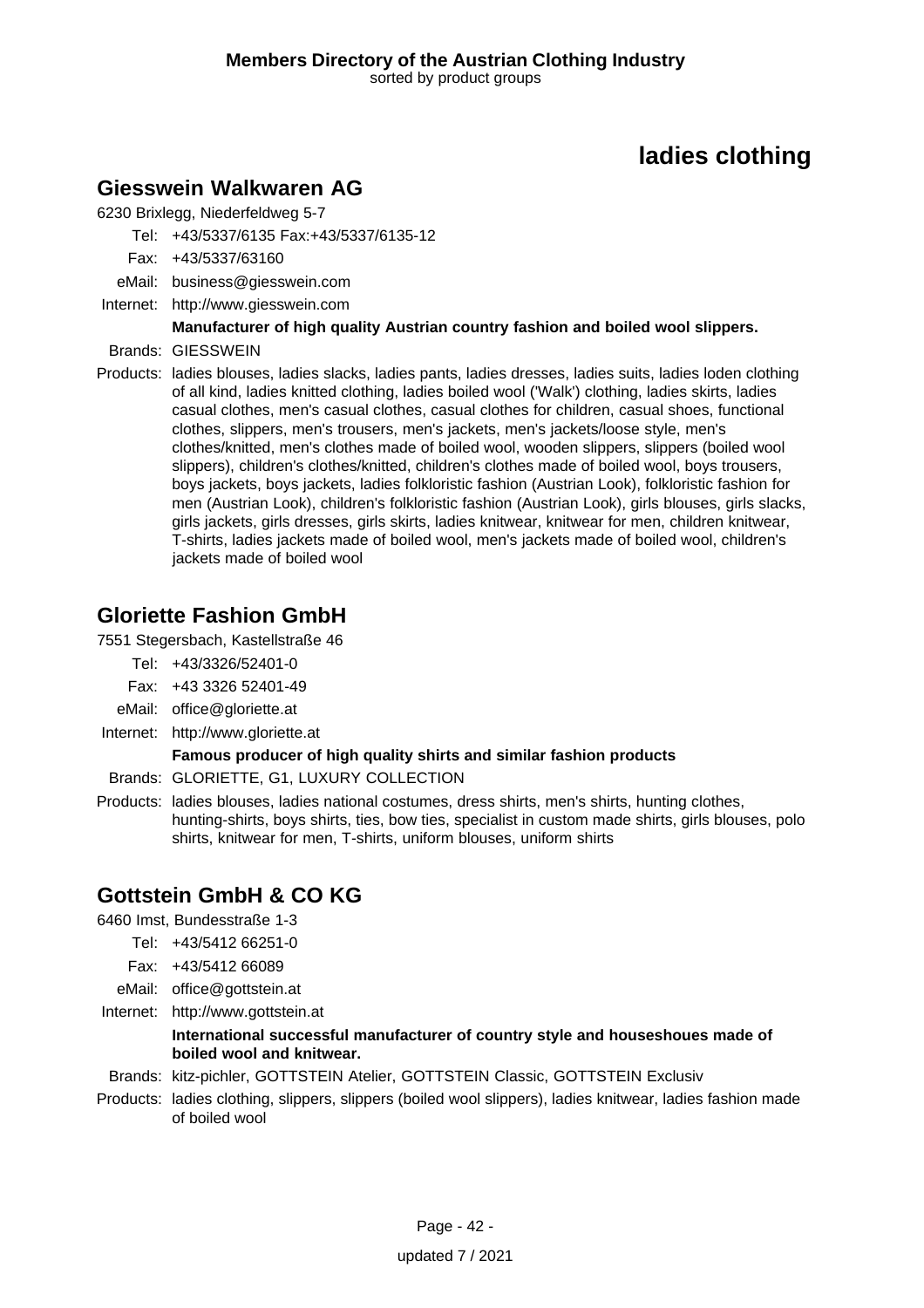## **Gwandhaus GmbH**

5020 Salzburg, Morzger Straße 31

- Tel: +43/662/46966-0
- Fax: +43/662/46966-15
- eMail: kundenservice@goessl.com
- Internet: <http://www.gwandhaus.at>

### **Manufacturer of high quality folklore clothing for ladies and gentlemen.**

Brands: GÖSSL

Products: ladies blouses, ladies blouses, ladies dirndl blouses, ladies slacks, ladies pants, ladies slacks, ladies pants, ladies dresses, ladies suits, ladies loden clothing of all kind, ladies loden-coats, ladies coats, ladies skirts, ladies skirts, ladies folkloristic blouses, men's shirts, men's trousers, men's jackets/loose style, men's loden clothes, men's loden coats, men's coats, boys shirts, boys trousers, girls blouses, girls blouses, girls slacks, girls skirts

## **Huber Tricot Gesellschaft m.b.H.**

6840 Götzis, Hauptstraße 17

- Tel: +43/5523/505-0
- Fax: +43/5523/505-215
- eMail: office@huber-tricot.com
- Internet: www.huber-bodywear.com www.skiny.com www.hanro.com www.hom.com

**Production and distribution of young, innovative, fashionable bodywear, day and nightwear, lingerie, loungewear, sportswear, swimwear and accessories.**

- Brands: HUBER BODYWEAR, Skiny, Hanro, HOM
- Products: baby linens, swim suits, bikinis, swimwear, bodies, ladies body wear, ladies nighties, ladies pyjamas, ladies shorts, ladies sports clothes, ladies swimwear, ladies underwear, dessous, men's casual clothes, casual clothes for children, men's bath robes and dressing gowns, men's bath robes, men's swim fashion, men's pyjamas, men's shorts, men's sports clothes, men's swimwear, men's underwear, children's underwear/baby clothes, children's nighties, children's pyjamas, children's sports clothes, children's sweatshirts, children's swimwear, children's T-shirts, children's underwear, children's underwear, boys shorts, girls shorts, school sports articles, school sports clothes, sportswear, fleece processor

## **J M B Fashion Team GmbH.**

8330 Rohr an der Raab, Rohr an der Raab 120

- Tel: +43/3115/4440
- Fax: +43/3115/444020
- eMail: office@jmb-fashion.com
- Internet: <http://www.jmb-fashion.com>

### **The special ladies fashion service team!**

- Brands: VIO
- Products: ladies clothing, high quality ladies clothes, sampling, quick response partner, specialized in quick response, patterns, duplications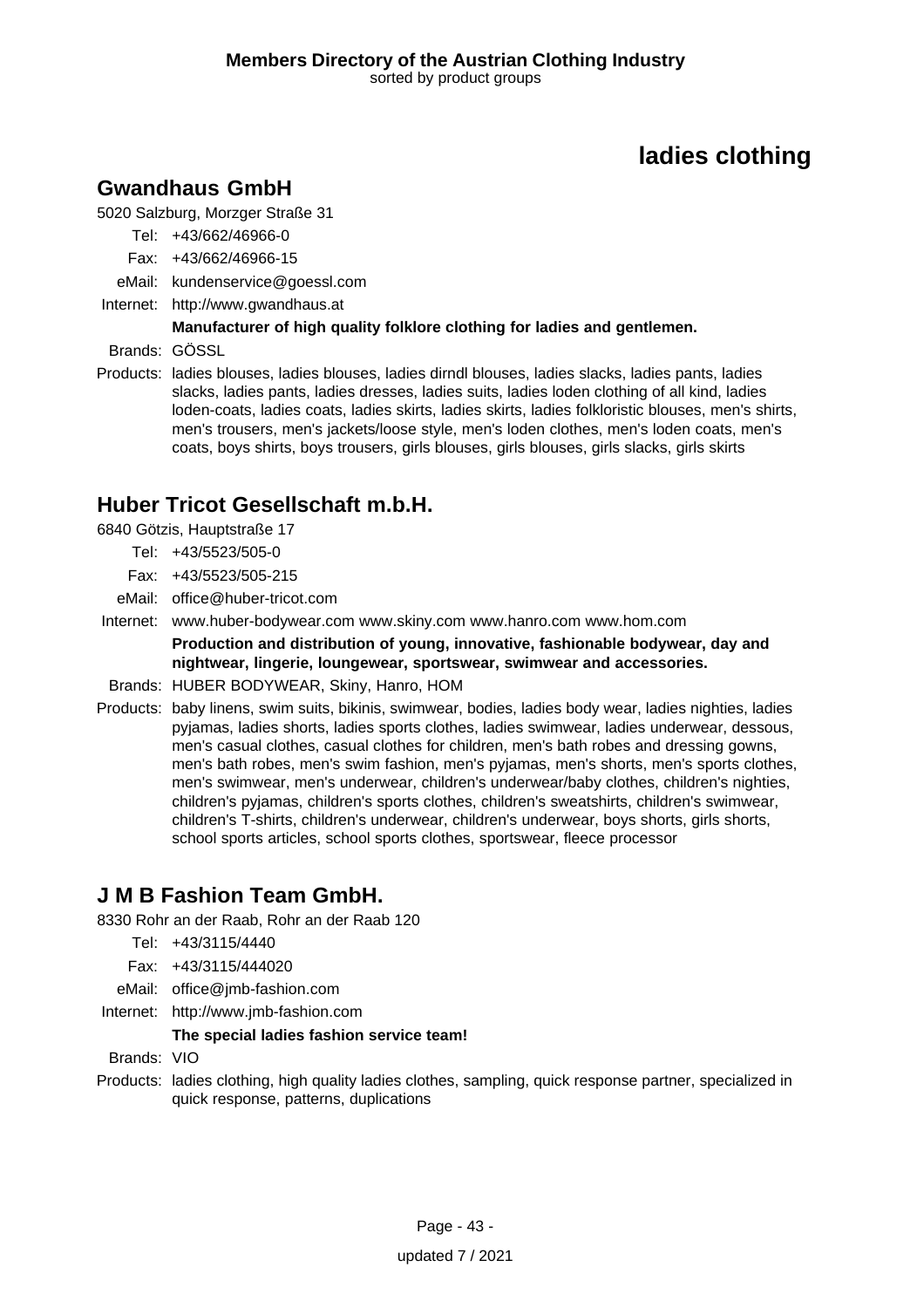## **Walter Kickinger Ges.m.b.H. & Co.KG.**

5020 Salzburg, Vogelweiderstraße 44

- Tel: +43/662/842221 +43/662/847518
- Fax: +43/662/840878
- eMail: info@walter-berufsmode.at
- Internet: <http://www.walter-berufsmode.at>

### **Producer of stylish professional clothes respectively shoes for the medical sector, gastronomy and trade**

- Brands: WALTER Modische Berufsbekleidung aus Salzburg
- Products: boiler suits, work blouses, work trousers, work jackets, dungarees, work overalls, white coats, work overalls, doctors' trousers, doctors' coats, clothing with embroideries and screen printings, professional clothes for building and assembling, professional clothes for the catering industry, professional clothes for women, professional medical clothes, medical work clothes, professional clothes for steel industry, professional clothes for heavy industry, professional clothes for butchers, uniforms for gastronomy, work clothes for craftsmen, professional clothes for houseworker, uniforms for hotels, professional clothes for car-mechanics, professional clothes for cleaning staff, professional clothes for locksmiths, work clothes for schools, uniforms for security service, work dresses, work shoes for restaurants, work shoes for craftsmen, medical work shoes, ladies dresses, ladies national costumes, house dresses, medical trousers, medical operating gowns, waistcoats for waiters, waiter clothes, trousers for waiters, cook clothes, school uniforms, nurses uniforms, medical shirts, room maid uniforms, white work clothes, textile printing, individual prints, individual embroideries on textiles, screen printing

## **Leichtfried Gesellschaft m.b.H. & CO KG Lodenfabrik**

8740 Maria Buch-Feistritz, Möbersdorf 7

- Tel: +43/3577/815 05-0
- Fax: +43/3577/815 80
- eMail: office@leichtfried-loden.co.at
- Internet: <http://www.leichtfried-loden.co.at>

**Manufacturing of loden as well as loden clothes for ladies and gentlemen - tailor made/production of capes.**

### **Double face Blankets and Merino extra fine**

Products: CAPES, ladies loden clothing, individually made-to-measure, men's loden clothes made-to-measure, CAPES, CAPES/DOBLE-FACE, CAPES/EXTRA FINE QUALITY, CAPES/MERINO WOOL, custom made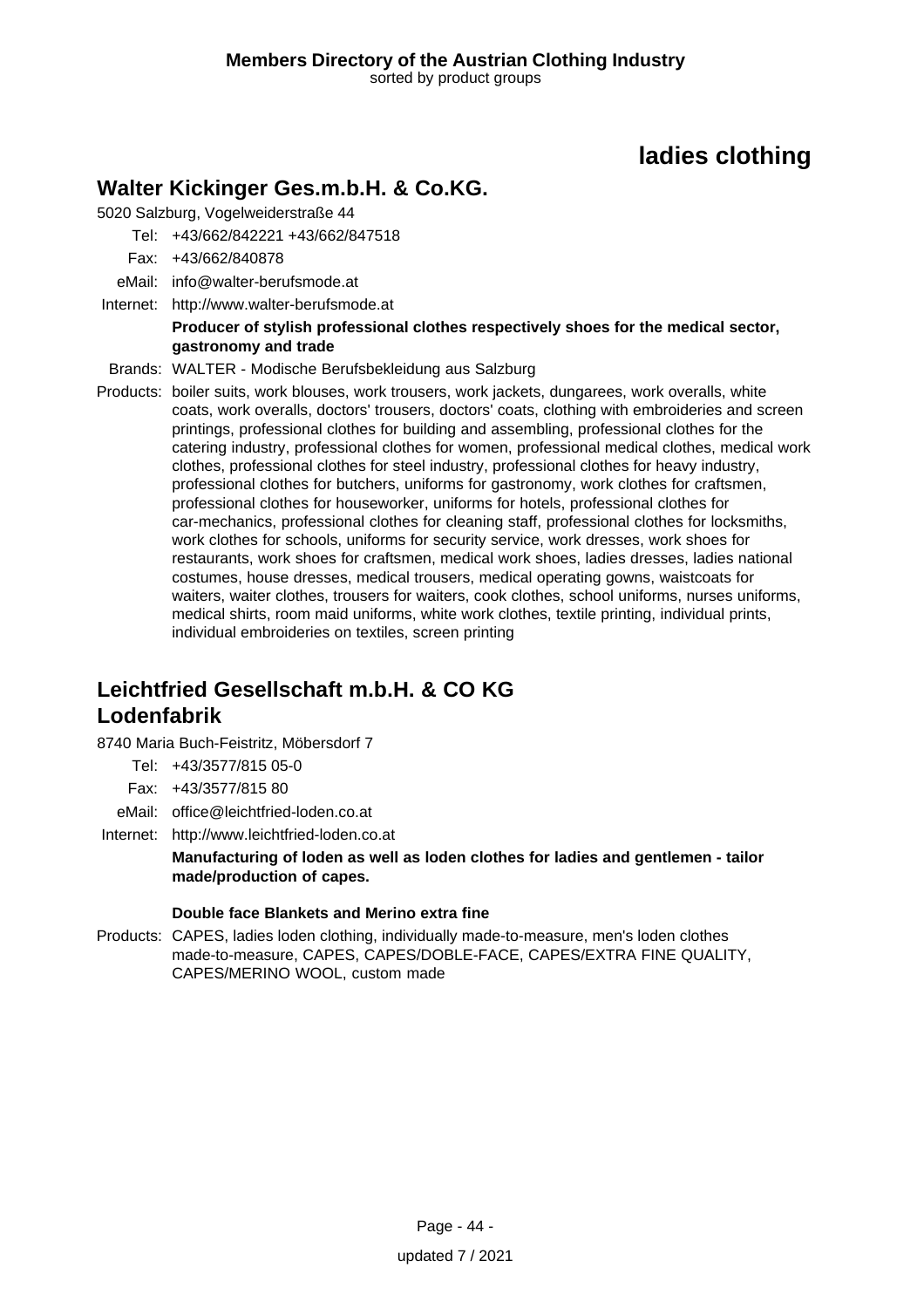## **F. Leitner KG**

4161 Ulrichsberg, Stifterstraße 25

- Tel: +43/7288/7017-0
- Fax: +43/7288/7017-50
- eMail: office@leitnerleinen.com
- Internet: <http://www.leitner-f.com>

#### **Manufacturer of high quality products for the bathroom, scarfs, homewear and bathrobes, table and bedlinen, valuably hand made with ajourseams of fringes, specialist for custom made products.**

Brands: LEITNER

Products: bath towels, bed linen, ladies bath robes and dressing gowns, ladies dresses, towels, men's bath robes and dressing gowns, children's bath robes, cushions, linen terry for bath and sauna, plaids, sauna articles, shawls, day blankets, table linen, honeycomb pique for bath room and sauna, products out of cotton, products out of linen, linen manufacturer, ecological products

## **Lodenfrey GmbH**

4820 Bad Ischl, Lindaustraße 28

- Tel: +43/6132/203400
- Fax: +43/6132/203-318 68107
- eMail: peter\_frey@t-online.de; lodenfrey@roehrenbacher.de
- Internet: <http://www.lodenfrey.de>

#### **Manufacturer of high quality folklore-fashion.**

- Brands: Lodenfrey, Country, Country Line, Country Frey, Tofana, Alpenmode, Lodenfrey Tracht, Lodenfrey Sportiv, Helene Strasser
- Products: ladies bomber jackets, ladies blouses, ladies dirndl dresses, ladies slacks, ladies pants, ladies jeans, ladies dresses, ladies suits, ladies loden clothing of all kind, ladies coats, ladies skirts, ladies national costumes, suits, bomber jackets for men, men's trousers, men's loden clothes, men's coats, men's jackets, men's national costumes, boys suits, boys loden clothes (all types), boys national costumes, leather clothes, girls loden clothes, girls national costumes/ girls dirndl, motorcycle clothes, single production, outsizes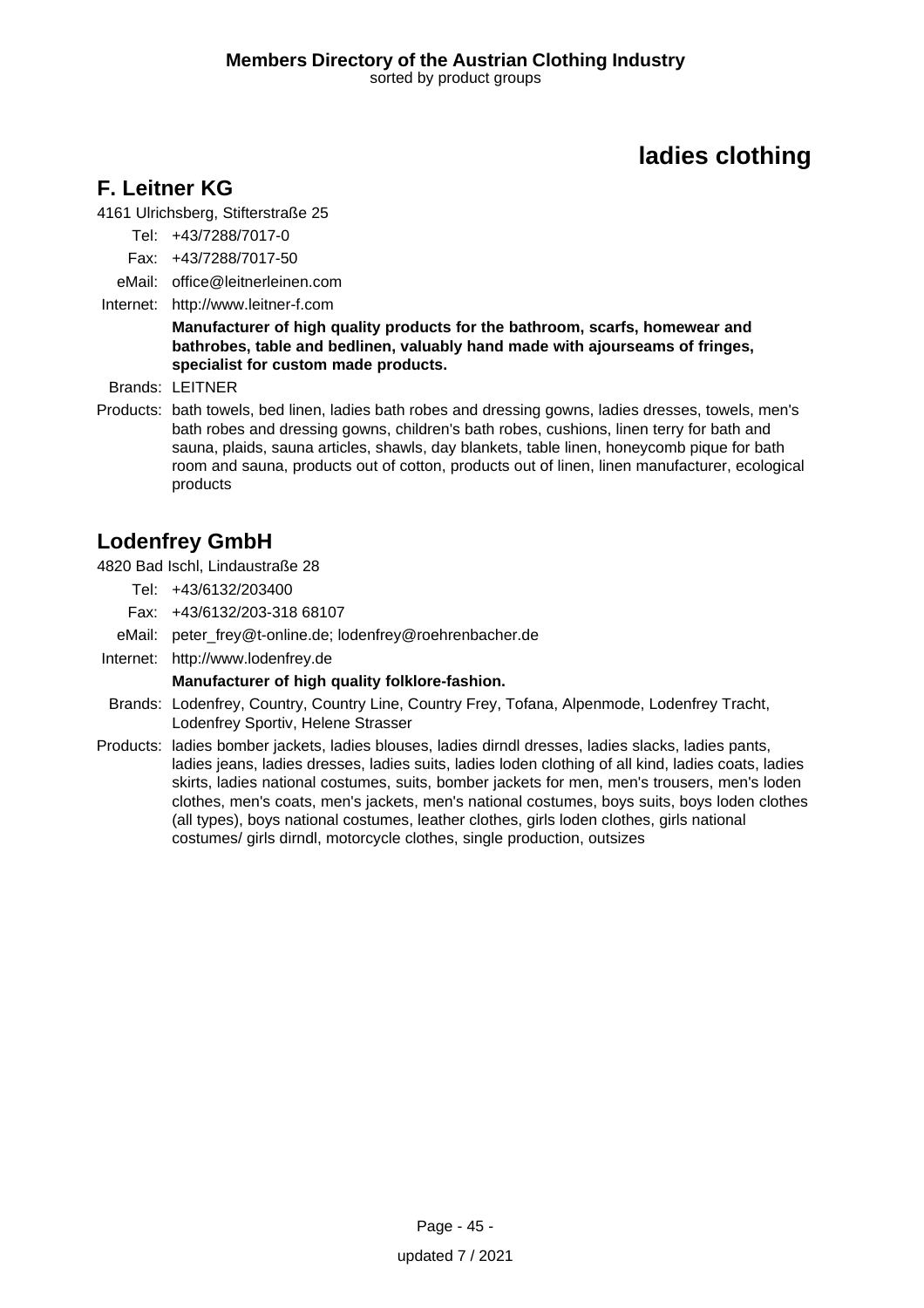## **H. Moser Bekleidung GmbH.**

5023 Salzburg, Gällegasse 11a

Tel: +43/662/66 02 83 +43/662/66 02 84

- Fax: +43/662/66 09 64
- eMail: office@moser-bekleidung.at
- Internet: www.moser-bekleidung.at

#### **Manufacturer of high quality country and folklore clothes as well as hunting, hiking and ski clothing for ladies, gentlemen and children.**

- Brands: Mode aus Salzburg, HM, AMICI, MOSER Mode aus Salzburg, outback, Almrausch, Sonnblick, Austria Mode aus Salzburg, ALMGWAND
- Products: anoraks, ladies blouses, ladies dirndl dresses, ladies slacks, ladies pants, ladies dresses, ladies suits, ladies loden clothing of all kind, ladies coats, ladies skirts, ladies skigear, ladies national costumes, men's loden clothes, men's coats, men's jackets, men's skigear, men's national costumes, children's ski clothes, boys jackets, boys loden clothes (all types), boys ski clothes, boys national costumes, girls loden clothes, girls skirts, girls ski clothes, girls national costumes, girls national costumes/ girls dirndl, ski suits, ski clothes, quilted ski outfits, ski trousers, quiltet waist coats

## **W. Moser Holding GmbH**

4863 Seewalchen, Industriegebiet 2

- Tel: +43/7662/3175-0
- Fax: +43/7662/2797
- eMail: office@airfield.at
- Internet: <http://www.airfield.cc>

**Manufacturer of high quality, sportiv outdoor, ski and leisure fashion as well as children's, sports and leisure clothing.**

Brands: airfield, EX10 BOY+GIRL, ICELANDER, AIRFIELD YOUNG GENERATION

Products: coordinates, ladies elastic slacks, ladies elastic pants, ladies slacks, ladies pants, ladies pullovers, ladies pullovers, ladies skirts, ladies skigear, fleece pullovers, fleece shirts, children's ski clothes, boys bomber jackets, boys trousers, boys jeans, boys shorts, snow shirt, ski suits, ski trousers, ski overalls, sporty men`s clothes, fleece pullovers, fleece shirts, fleece processor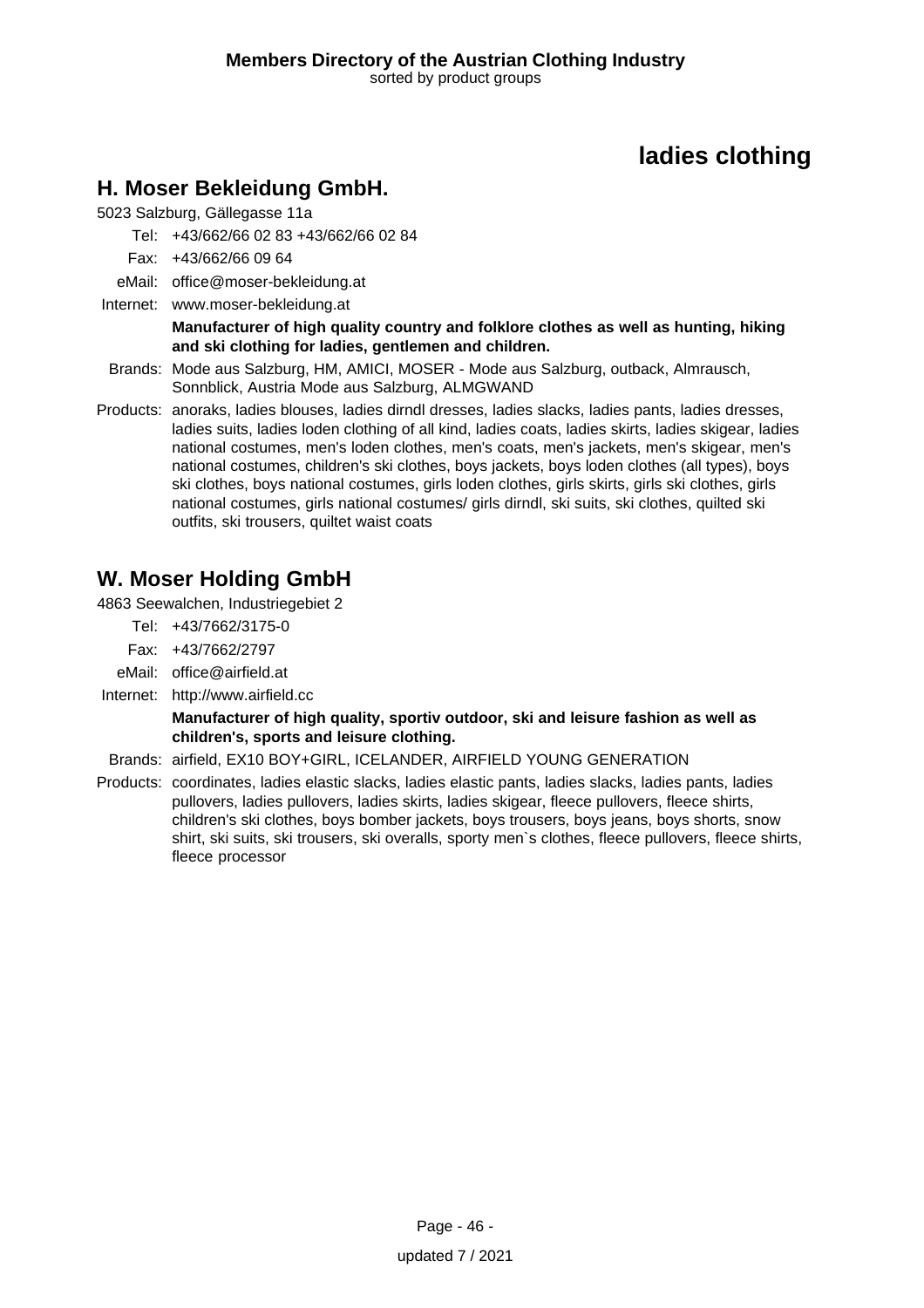## **Mothwurf Gesellschaft m.b.H.**

8101 Gratkorn, Mothwurfgasse 1

- Tel: +43/3124/22 055-0
- Fax: +43/3124/22 055-18
- eMail: office@mothwurf.com
- Internet: https://www.mothwurf.com

### **Trendsetter in the sector of country look with very large collections for ladies, men and children**

Brands: MOTHWURF

Products: accessories, ladies blouses, ladies waist coats, ladies slacks, ladies pants, ladies hats, ladies jackets, ladies jeans, ladies caps, ladies dresses, ladies loden clothing of all kind, ladies coats, ladies caps, ladies pullovers, ladies pullovers, ladies skirts, ladies shirts, ladies sweatshirts, ladies national costumes, ladies dresses with shoulder straps, ladies capes, ladies waistcoats, belts, men's waist coats, men's shirts, men's trousers, men's jackets, men's jeans, men's jackets/loose style, men's loden clothes, men's pullovers, men's pullovers, men's shirts, men's sweatshirts, men's national costumes, caps, boys shirts, boys trousers, boys jackets, boys loden clothes (all types), boys national costumes, girls blouses, girls slacks, girls jackets, girls jeans, girls dresses, girls national costumes, girls dresses with shoulder straps, girls capes, shoes, bags, scarves, watches

## **Josef Ozepek -JOG- Arbeits-, Berufs- u. Lederspezialschutz-Bekleidung Ges.m.b.H.**

8212 Pischelsdorf, Pischelsdorf 186

- Tel: +43/3113/32 35-0
- Fax: +43/3113 32 36
- eMail: ozepek@speed.at

**Manufacturing of high quality working and professional clothing, (leather-) special protection clothing, uniforms as well as subcontracting.**

Products: anoraks, boiler suits, work blouses, work mittens, work trousers, work overalls, work aprons, professional clothes for street services, police uniforms, raingear for ladies, house dresses, men's raingear, high-visibility security clothing, children's raingear, special protection clothes made of leather, acid protection clothes, aprons, protective clothing/supervising authorities, special protection clothes, uniforms, uniform trousers, warm clothes/supervising personnel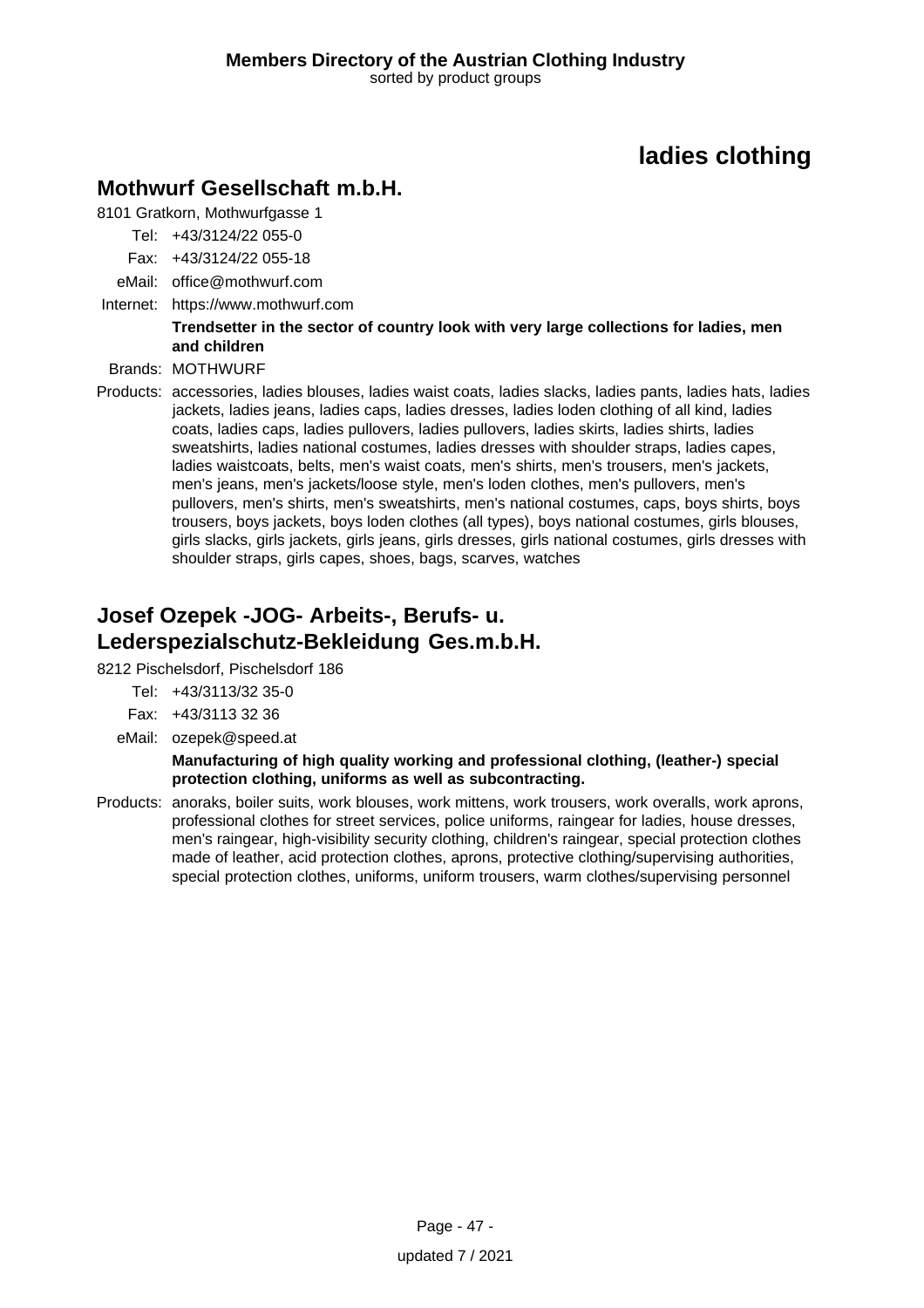## **Oberhofer GmbH & Co KG**

6233 Kramsach, Unterkramsach 106-107

- Tel: 05337 62275
- Fax: 05337 62275-5
- eMail: uniform@oberhofer.at
- Internet: www.oberhofer.at

**We offer a wide selection of professional pilot uniforms and accessories for men and women in the cockpit and uniforms for flight attendants.**

Brands: OBERHOFER

Products: Corporate Fashion f. Airlines, ladies blouses, ladies slacks, ladies pants, ladies dresses, ladies suits, ladies coats, ladies skirts, suits, bomber jackets for men, men's trousers, men's coats, men's jackets, leather jackets, pilot jackets, pilot overalls, uniforms

### **Ötscher Berufskleidung Götzl Ges.m.b.H**

3300 Amstetten, Ötscherplatz 1

- Tel: +43/7472/64744
- Fax: +43/7472/64744-48
- eMail: info@oetscher.com
- Internet: https://www.onlineshop-oetscher.com

#### **One of the leading producers of all kinds of professional and protective clothes** Brands: ÖTSCHER, STAR-LINE, HIGH-TEX, COTTON PREMIUM, STAR-LINE ULTRA, NANO-STAR, LADY-FRESH-GASTRO

Products: antistatic clothing, boiler suits, work blouses, work trousers, work jackets, work caps, work dresses, work head gear, dungarees, work overalls, work overalls, work aprons, doctors' trousers, doctors' coats, barkeeper-jackets, professional clothes for butchers, uniforms for gastronomy, professional clothes for houseworker, uniforms for hotels, professional clothes for car-mechanics, professional clothes for cleaning staff, uniforms for petrol stations, corporate identity clothes, ladies blouses, ladies skirts, one way clothing, fire brigade overalls, fire resistant clothes, flame retardant clothes, butcher aprons, clothing for forest-workers, house dresses, suits, men's blazer, men's shirts, men's trousers, men's jackets, heat protection overalls, heat protection clothes, high-visibility security clothing, hospital uniforms, image clothing, protection clothes against cold, waistcoats for waiters, waiter clothes, trousers for waiters, cook clothes, hospital uniforms, ties, hospital theater clothes, personal protective equipment, clean-room clothes, acid resistant clothes, acid protection clothes, trousers for protection against cuts for forest workers, trousers for protection against cuts/FPA-tested, trousers for protection against cuts/KWF-tested, cut protection clothes, aprons, protective clothes for the fire brigade, clothes for welders, protective clothes for welders, nurses uniforms, special protection clothes, thermal jackets, thermal coats, thermal overalls, scarves, one way overalls/Tyvek, uniforms, security clothes, winter jackets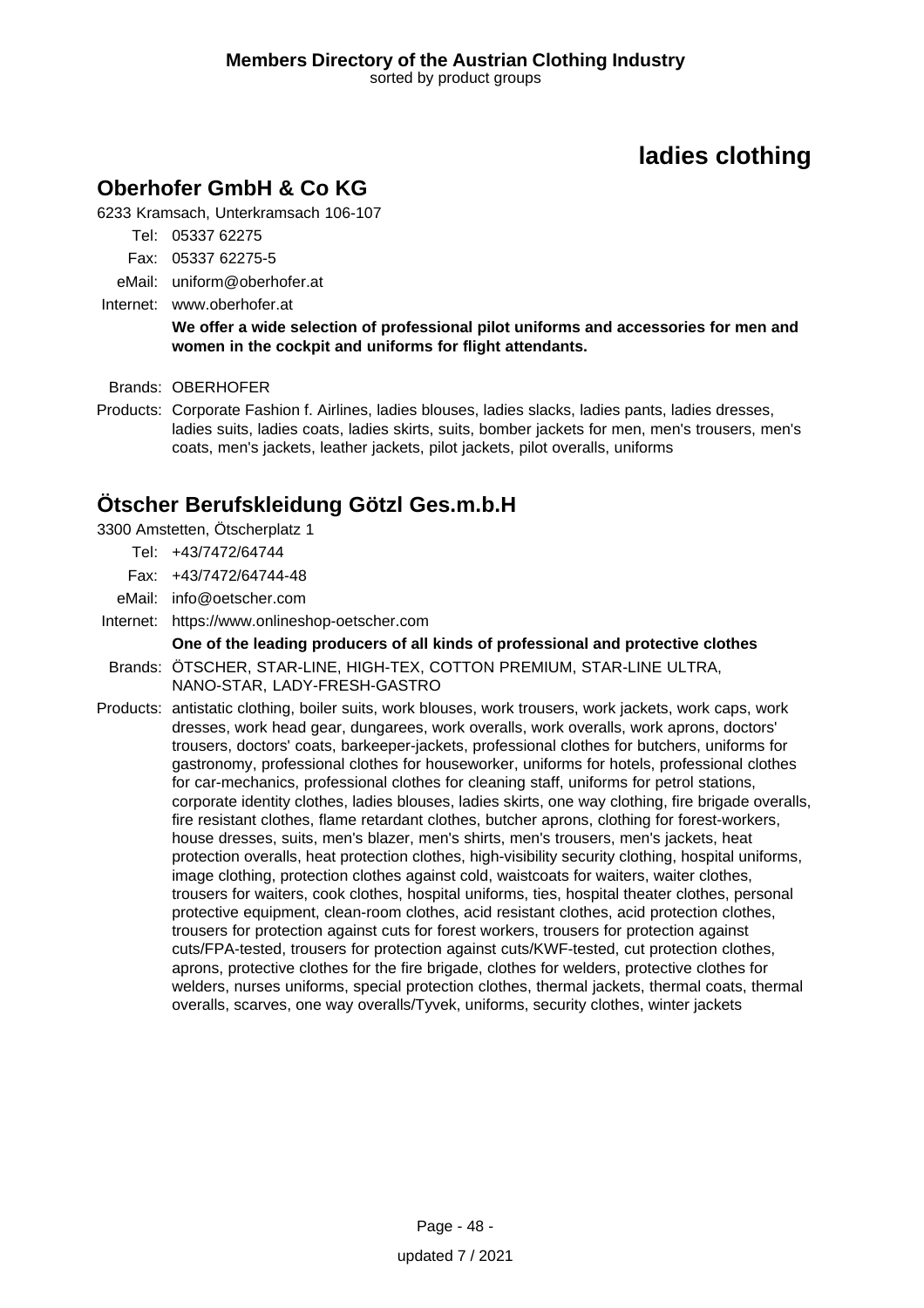## **Reindl Ges.m.b.H. Textilfabrik für Arbeits-u.Freizeitmode**

4762 St. Willibald, Gewerbepark 6

Tel: +43/7762/2841-0 +43/7762/2842

Fax: +43/7762/3400

eMail: office@reindl.eu , office@reindl.at

Internet: <http://www.reindl.at> **ISO-9001:2000-certified manufacturing and trading with professional clothing and protective articles and leisure time look.**

Brands: WORKMAN, PRESERVER, REINDL (Wortmarke), REINDL-LOGO (Bildmarke), MODISTO

Products: antistatic clothing, boiler suits, work bomber jackets, work blouses, work gloves, work trousers, work caps, work dresses, work head gear, work overalls, work overalls, work shoes, work aprons, eye-protectors, doctors' trousers, trousers with a string waistband, baseball caps with or without advertising inscriptions, baker's uniforms, professional clothes, pleated trousers (work clothes), ladies jeans, ladies jeans shorts, ladies shorts, flame retardant clothes, ladies casual clothes, men's casual clothes, uniforms for gastronomy, ear protectors, face shield, trousers with elastic waistband, half size aprons, hand-protectors, men's jeans shorts, high-visibility security clothing, hospital uniforms, caps, protection clothes against cold, cook clothes, slacks for female cooks, body-protectors, head protectors, dungarees, dungarees, polo shirts, acid resistant clothes, peaked caps, aprons, protective clothes, flame resistant clothes, safety shoes, special protection clothes, sports trousers, sweatshirts, T-shirts, single production, outsizes, extra length, water-repellent materials

## **Schneiders Bekleidung Ges.m.b.H.**

5020 Salzburg, Aribonenstraße 27

- Tel: +43/662/432 366 +43/662/432 367 +43/662/432 369
- Fax: +43/662/430 535 0662/422302
- eMail: office@schneiders.com
- Internet: <http://www.schneiders.com>

**The foundation for the today's enterprise Schneiders Bekleidung GmbH was laid in 1946 with the Schneiders Mantelfabrik in Salzburg.**

**Known by its slogan "Everywhere at home", the company produces stylish and exclusive fashion to vary from traditional to modern trend in excellent quality.**

Brands: AMADEUS FASHION, KLEIDERMANUFAKTUR HABSBURG, SCHNEIDERS SALZBURG

Products: ladies bomber jackets, ladies blouses, ladies quilted down jackets, ladies quilted down coats, ladies slacks, ladies pants, ladies dresses, ladies suits, ladies loden clothing of all kind, ladies loden-coats, ladies coats, raingear for ladies, ladies skirts, ladies shorts, bomber jackets for men, men's quilted down jackets, men's quilted down coats, men's trousers, men's jackets/loose style, men's loden clothes, men's loden coats, men's coats, men's raingear, men's jackets, fur linings, alpaca products, cashmere products, vicunia products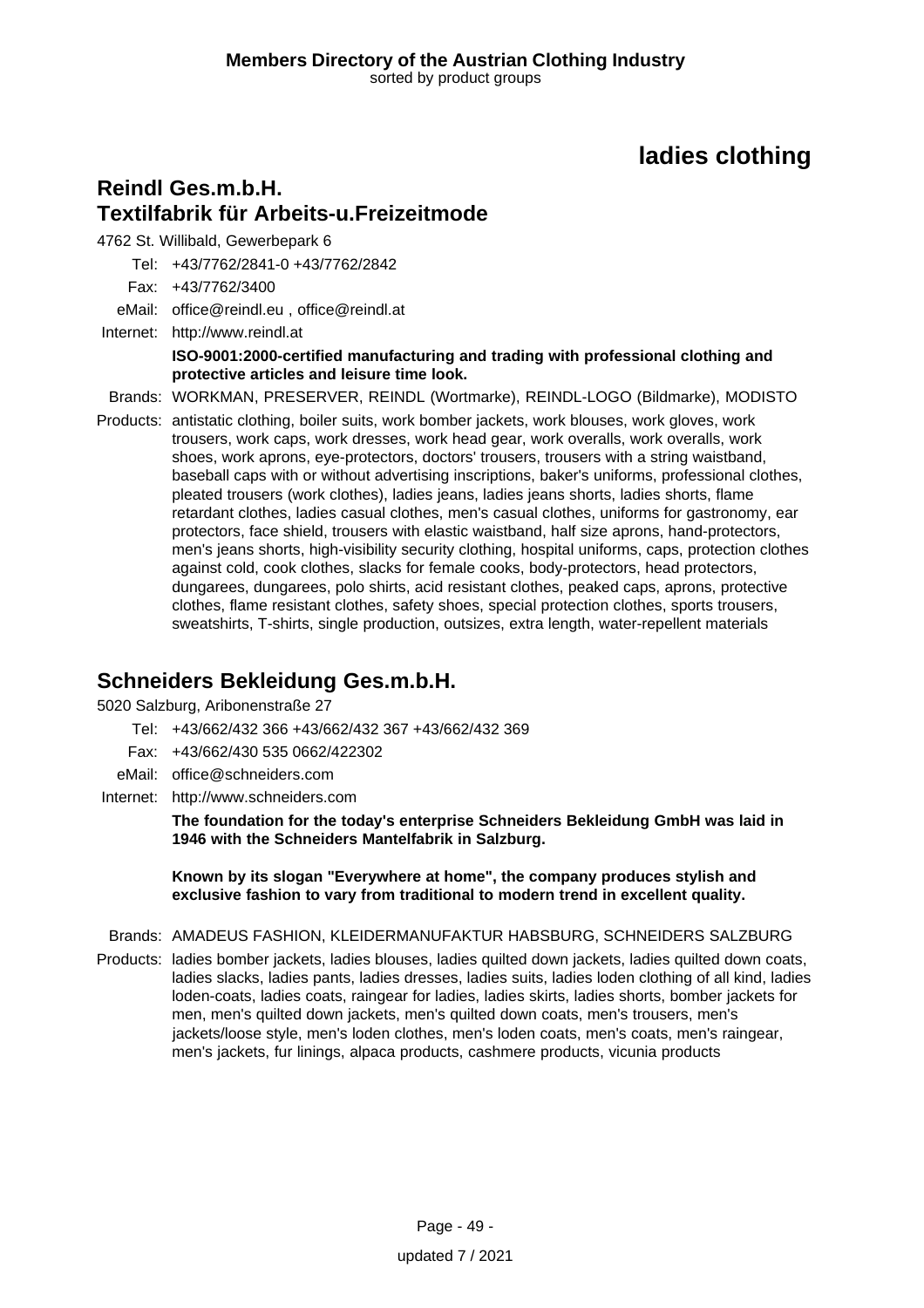## **Skinfit International GmbH**

6842 Koblach, Hinterfeld 1 Tel: 05523 524 25

Fax: 05523 524 25-90

eMail: skinfit@skinfit.at

Internet: www.skinfit.eu

**Great nature experiences and intense physical experience inspired us to make perfect functional clothing. Our products are designed to meet the needs of different sports fair and universally the same time.**

**The classic design of our comprehensive clothing system is timeless and can be combined over years.**

Brands: SKINFIT

Products: climbing clothes, ladies slacks, ladies pants, ladies jackets, ladies skirts, ladies shirts, ladies shorts, ladies sports clothes, functional underwear, golf clothes, men's jackets, men's shirts, men's shorts, men's sports clothes, hunting clothes, jogging suits, cross-country skiing clothes, sports bras, sports clothes, sports gloves, sports trousers, tennis clothes, track suits

### **Sportalm Gesellschaft m.b.H.**

6370 Kitzbühel, St.Johanner Straße 73

- Tel: +43/5356 64361-0
- Fax: +43/5356 64361 33
- eMail: sportalm.kitzbuehel@sportalm.at
- Internet: <http://www.sportalm.at>

#### **Manufacturer of high quality country, leisure time and skifashion for ladies, skiwear for gentlemen and children.**

Brands: SPORTALM, LEGENDE, GIRBAUD, EMOTION

Products: ladies blouses, ladies dresses, ladies suits, ladies loden clothing of all kind, ladies coats, ladies parkas, ladies pullovers, ladies pullovers, ladies skirts, ladies national costumes, men's pullovers, men's pullovers, jogging suits, children's ski clothes, ladies folkloristic fashion (Austrian Look), children's folkloristic fashion (Austrian Look), girls clothes, girls blouses, girls dresses, girls two piece suits, girls loden clothes, girls coats, girls skirts, girls national costumes, girls national costumes/ girls dirndl, ski suits, ski clothes, ski trousers, ski overalls, sweatshirts, T-shirts, Tech ski wear, ladies folkloristic fashion (Austrian Look), track suits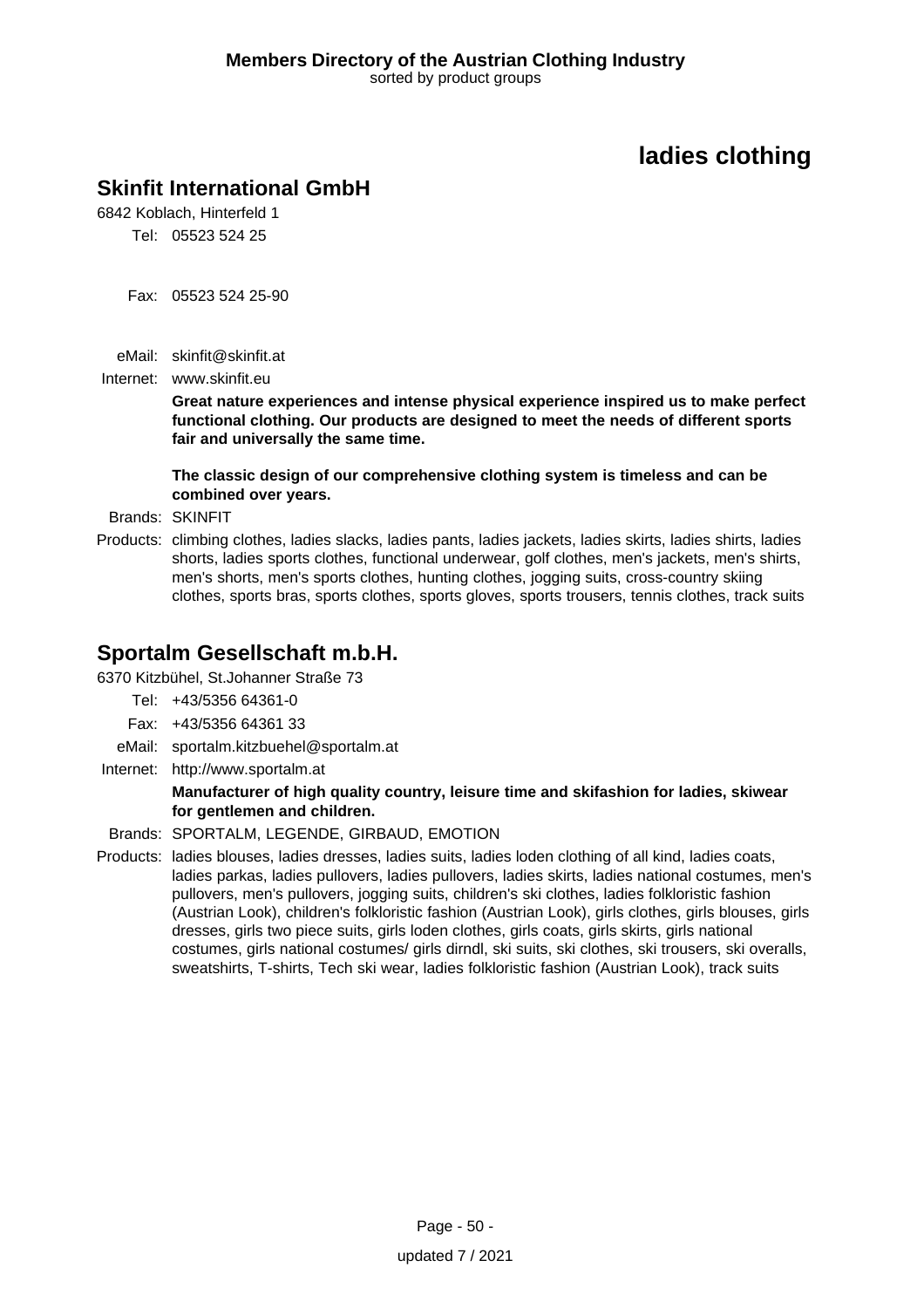## **Stapf GmbH**

6300 Wörgl, Michael-Pacher-Straße 13

- Tel: +43 5332 73701 0
- eMail: office@stapf.at

**The Stapf brand offers knitting and walking clothing for women, men and children. With over 50 years of experience, Stapf stands for quality in processing, the use of the best wool and local production in Wörgl, Tyrol. The traditional costumes and Alpine lifestyle collection combines tradition with modernity: long-established production methods such as walking with 100% pure mountain water are combined with contemporary design to create real favorite items.**

**Slippers and slippers made of pure wool and cozy accessories such as blankets and pillows are offered under the Wesenjak brand. The accessories from Wesenjak are also made exclusively in Tyrol.**

- Brands: STAPF, WESENJAK
- Products: ladies knitwear, knitwear for men, children knitwear, ladies fashion made of boiled wool, men's fashion made of boiled wool, children's fashion made of boiled wool

### **Steinbock Mode G.m.b.H.**

6063 Rum/Innsbruck, Steinbockallee 13

- Tel: +43/512/24 6 51-0
- Fax: +43/512/26 79 80
- eMail: office@steinbock.at
- Internet: <http://www.steinbock.at>

#### **Innovative country style for ladie's, gentlemen's and children's fashion. Attractive last state of the art collections.**

#### Brands: STEINBOCK, DINO FERRATA, ESTEBE, DER KLEINE STEINBOCK

Products: ladies bomber jackets, ladies blouses, ladies slacks, ladies pants, ladies dresses, ladies suits, ladies loden clothing of all kind, ladies loden-coats, ladies coats, ladies skirts, ladies sweater, ladies shorts, ladies folkloristic jackets, belts, suits, bomber jackets for men, men's shirts, men's trousers, men's jackets, men's jackets/loose style, men's loden clothes, men's loden coats, men's coats, men's polo shirts, men's pullovers, men's pullovers, men's jackets, men's sweater, men's shirts, men's shorts, men's national costumes, men's folkloristic jackets, men's underwear, men's winter coats, children's accessories, children's sweater, children's shoes, children's clothes (sizes 92 to 176), boys clothes, boys jackets, boys jackets, boys folkloristic shirts, boys folkloristic leather trousers, boys national costumes, leather belts, leather trousers, girls clothes, girls slacks, girls jackets, girls jackets, girls dresses, girls corsets, girls national costumes, girls folkloristic blouses, girls folkloristic leather trousers, girls national costumes/ girls dirndl, knitwear for men, trendy mens' fashion, ladies jackets made of boiled wool, men's jackets made of boiled wool, children's jackets made of boiled wool, ladies fashion made of boiled wool, men's fashion made of boiled wool, children's fashion made of boiled wool, young fashion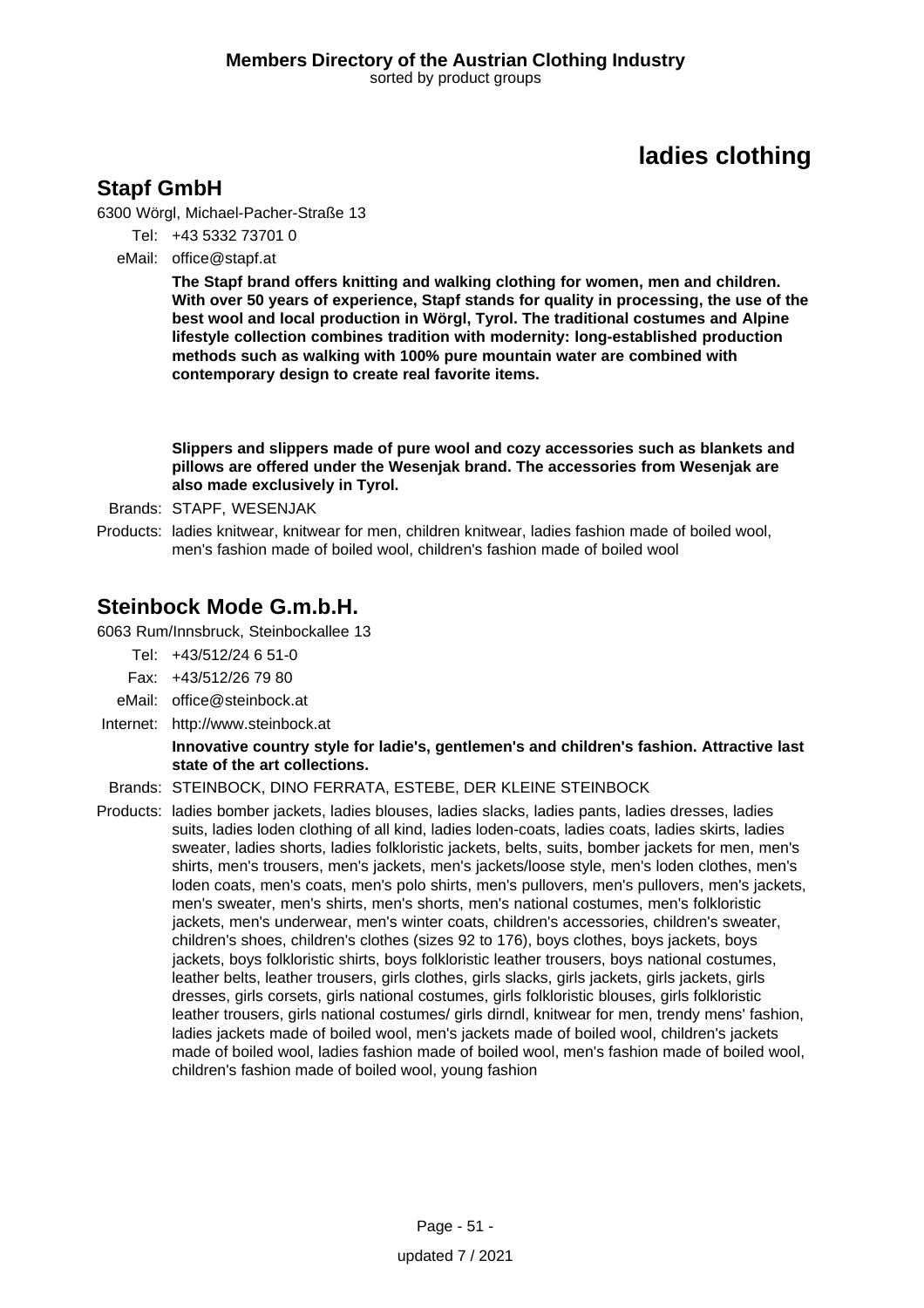### **sanSirro GmbH**

8043 Lang, Stangersdorf-Gewerbegebiet 110

- Tel: +43 664 889 764 60
- Fax: +43 3182/52050-50
- eMail: info@sansirro.at
- Internet: info@sansirro.at

**sanSirro Sportswear enables individual design for sport and leisure clothing in hobby and competitive sports. Outstanding manufacturing quality "Made in Europe", extreme durability and absolute freedom of design make sanSirro textiles the first choice for the selection and design of individual / unique sportswear.**

Brands: SANSIRRO SPORTSWEAR, QUS BODY CONNECTION., VIRUS FREE Products: ladies casual clothes, men's casual clothes, Face Mask, sports clothes

## **Toferer Textil GmbH**

5531 Eben im Pongau, Hauptstraße 350

- Tel: +43/6458/8570
- Fax: +43/6458/8570-20
- eMail: info@toferer.at
- Internet: <http://toferer.at>

**Specialist for promotional textiles , textile printing and embroidery stands for design , expertise and service. Finishing classic merchandise for CI- compliant workwear in catering, tourism and trade, customizable collections with functionality and fashionable sophistication.**

- Brands: TAUERNGEWAND
- Products: ladies blouses, ladies dirndl dresses, ladies waist coats, ladies jackets, ladies shirts, men's waist coats, men's shirts, men's jackets, men's shirts, men's national costumes, polo shirts

## **Tostmann Trachten Ges.m.b.H. & CO KG**

4863 Seewalchen, Hauptstraße 1

- Tel: +43/7662/2304 +43/7662/2547
- Fax: +43/7662/8585
- eMail: office@tostmann.at
- Internet: <http://www.tostmann.at>

### **Well known manufacturer and distribution of high quality folkloristic clothes.**

Products: ladies blouses, ladies dirndl dresses, ladies dirndl blouses, ladies dresses, ladies skirts, ladies national costumes, ladies folkloristic blouses, ladies folkloristic dresses, ladies folkloristic skirts, ladies folkloristic jackets, girls blouses, girls dirndl, girls national costumes, girls folkloristic blouses, girls national costumes/ girls dirndl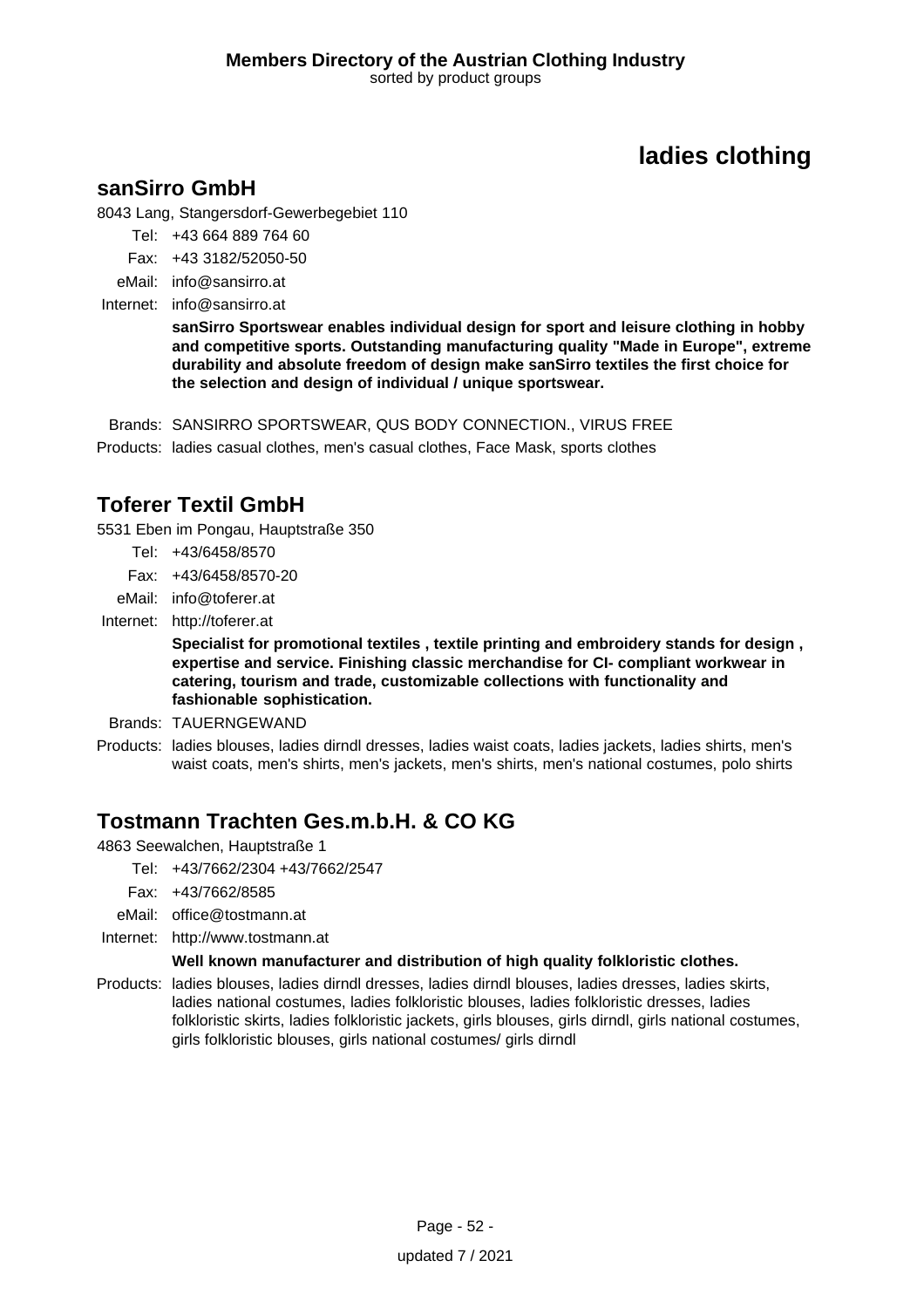### **Triumph International Aktiengesellschaft**

2700 Wiener Neustadt, Wiener Straße-Werkstraße 121-123

Tel: +43/2622/399

Fax: +43/2622/399400 016693

- eMail: info.at@triumph.com
- Internet: <http://www.triumph.at>

#### **TRIUMPH INTERNATIONAL AG - For the body. For the sences - innovative, future oriented, environment-awareness.**

Brands: TRIUMPH, SLOGGI, VALISERE, HOM

Products: swim suits, bikinis, swimwear, bras, ladies bath robes and dressing gowns, ladies pants, ladies nighties, ladies pyjamas, ladies shorts, ladies briefs, ladies swimwear, ladies underwear, dessous, ladies casual clothes, men's casual clothes, house suits, homewear, men's bath robes and dressing gowns, men's swim fashion, men's pyjamas, men's shorts, men's swimwear, men's underwear, homewear, jogging suits, boys shorts, corsets, girls shorts, corsets/bodices, girdles, garter belts, garter girdles/suspender belts, track suits, full length slips

## **Wallmann Textil GmbH**

6845 Hohenems, Jakob Hannibal Straße 16

- Tel: +43/5576/72126
- Fax: +43/5576/72126 83
- eMail: office@wallmann-textil.at

**Traditional blouses in a stylish interpretation as well as the famous Austrian quality standard guarantees for more than 35 years the success of this specialist for exclusive high quality blouses as well in folkloristic style as in Country look**

Brands: Wallmann

Products: ladies blouses/sporty look, ladies folkloristic blouses, folkloristic blouses, blouses in Austrian look, sweatshirts, T-shirts

### **Weiss Andrea**

9500 Villach, 10. Oktober Straße 24

Tel: +43/4242/28016

- Fax: +43/4242/28116
- eMail: office@isola-trachten.at
- Internet: <http://www.isola-trachten.at>

### **Producer of high quality folkloristic and country style fashion for ladies and girls**

Brands: ISOLA

Products: ladies blouses, ladies dirndl dresses, ladies dirndl blouses, ladies slacks, ladies pants, ladies dresses, ladies suits, ladies loden clothing of all kind, ladies skirts, ladies national costumes, ladies folkloristic blouses, ladies folkloristic dresses, girls blouses, girls slacks, girls dresses, girls loden clothes, girls skirts, girls folkloristic blouses, girls national costumes/ girls dirndl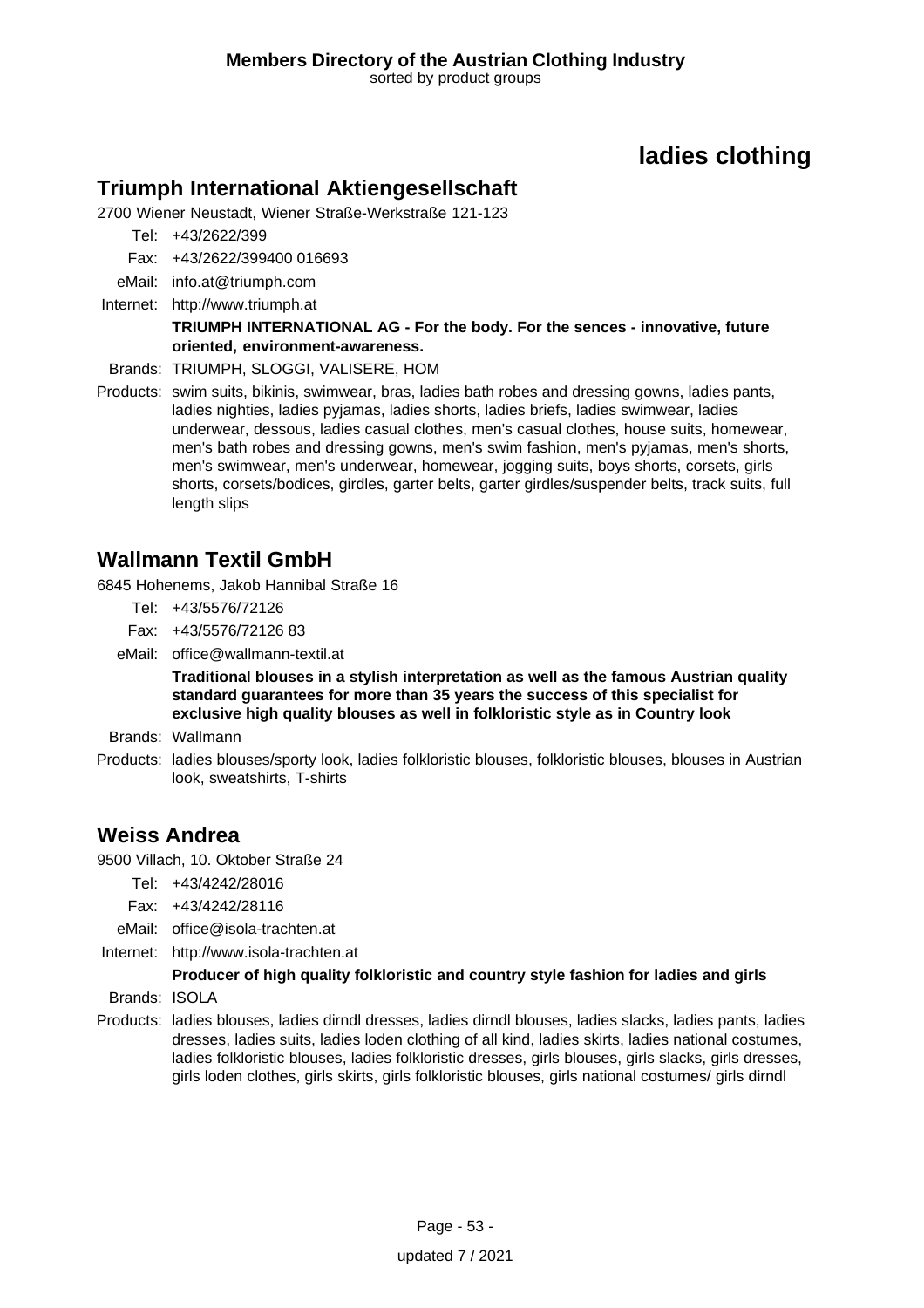## **Welte Blusen Ges.m.b.H.**

6713 Ludesch, Raiffeisenstraße 15

- Tel: +43/5550/2297 +43/5550/2292
- Fax: +43/5550/2297-9
- eMail: office@welte-blusen.at
- Internet: https://www.welte-blusen.at/

**Producer of high quality country style, leisure-time as well as celebration-fashion for ladies.**

- Brands: WELTE BLUSEN
- Products: coordinates, ladies blouses, ladies slacks, ladies pants, ladies skirts, ladies national costumes, ladies folkloristic blouses, ladies casual clothes, specialist for blouses, dressy fashion, sizes between 36 and 52, combined fashion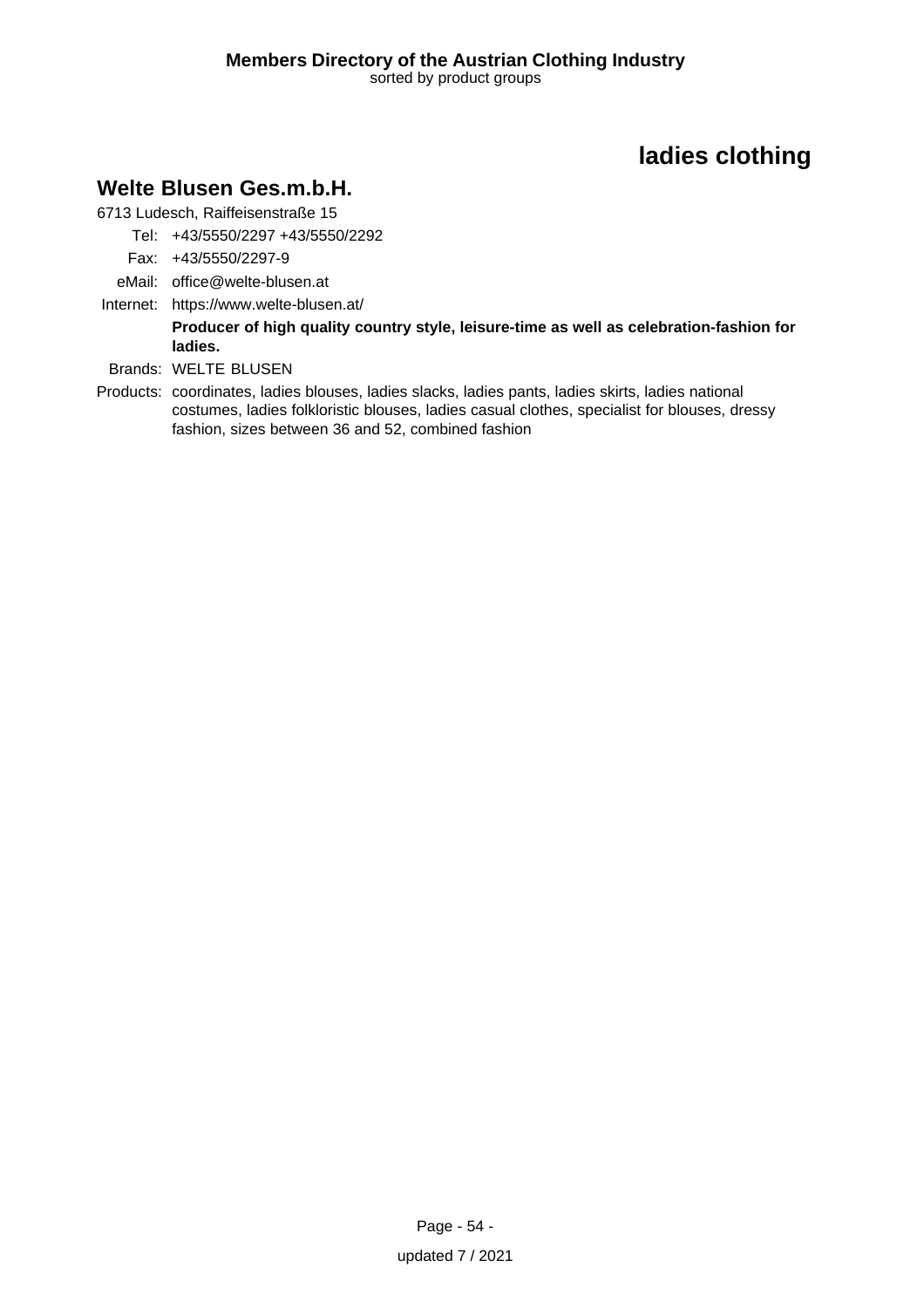## **Ahlers Austria GmbH**

7433 Mariasdorf 153,

- Tel: +43/3353/7853-0
- Fax: +43/3353/7853-54
- eMail: pionier@pionier-jeans.com
- Internet: <http://www.pionier-jeans.com>

### **Manufacturer of jeans and trousers for men and women, special sizes, oversizes, T-shirts, sweats, Polos.**

Brands: PIONIER

Products: ladies slacks, ladies pants, ladies jeans, ladies skirts, ladies shirts, ladies shorts, men's trousers, men's jackets, men's jeans, men's shirts, men's shorts, large sizes, ÖKO-TEX 100

## **ALLWERK Bekleidung GmbH.**

4810 Gmunden, Theresienthalstraße 2

- Tel: +43/7612/70502
- Fax: +43/7612/70502-44
- eMail: office@allwerk.at
- Internet: <http://www.allwerk.at>

#### **Manufacturer of high-quality folkloristic clothes for ladies, gentlemen and children.**

Brands: ALLWERK

Products: high-quality folcloristic clothing for ladies, high-quality folcloristic clothing for gentlemen, high-quality folcloristic clothing for children

## **Astri-Hosen Gesellschaft m.b.H.**

6430 Ötztal-Bahnhof, Bahnhofstraße 20

- Tel: +43/5266/88260
- Fax: +43/5266/87405
- eMail: info@astri.at
- Internet: <http://www.astri.at>

#### **The specialist for hiking-, leasure-, trekking and hunting-trousers**

Brands: ASTRI SPORTSWEAR, ASTRI HUNT, ASTRI WORK

Products: all-round trousers, mountaineering trousers, climbing clothes, climbing trousers, ladies slacks, ladies pants, ladies jackets, fleece jackets, men's trousers, men's jackets, hunting clothes, hunting-trousers, loden hunting-trousers, knee breeches, sports fashion for outdoor, sportswear, touring trousers, hiking trousers, fleece jackets, fleece processor, ÖKO-TEX-standard, ÖKO-TEX 100, Polartech 200 (by Malden Mills) manufacturer, Schoeller stretch light manufacturer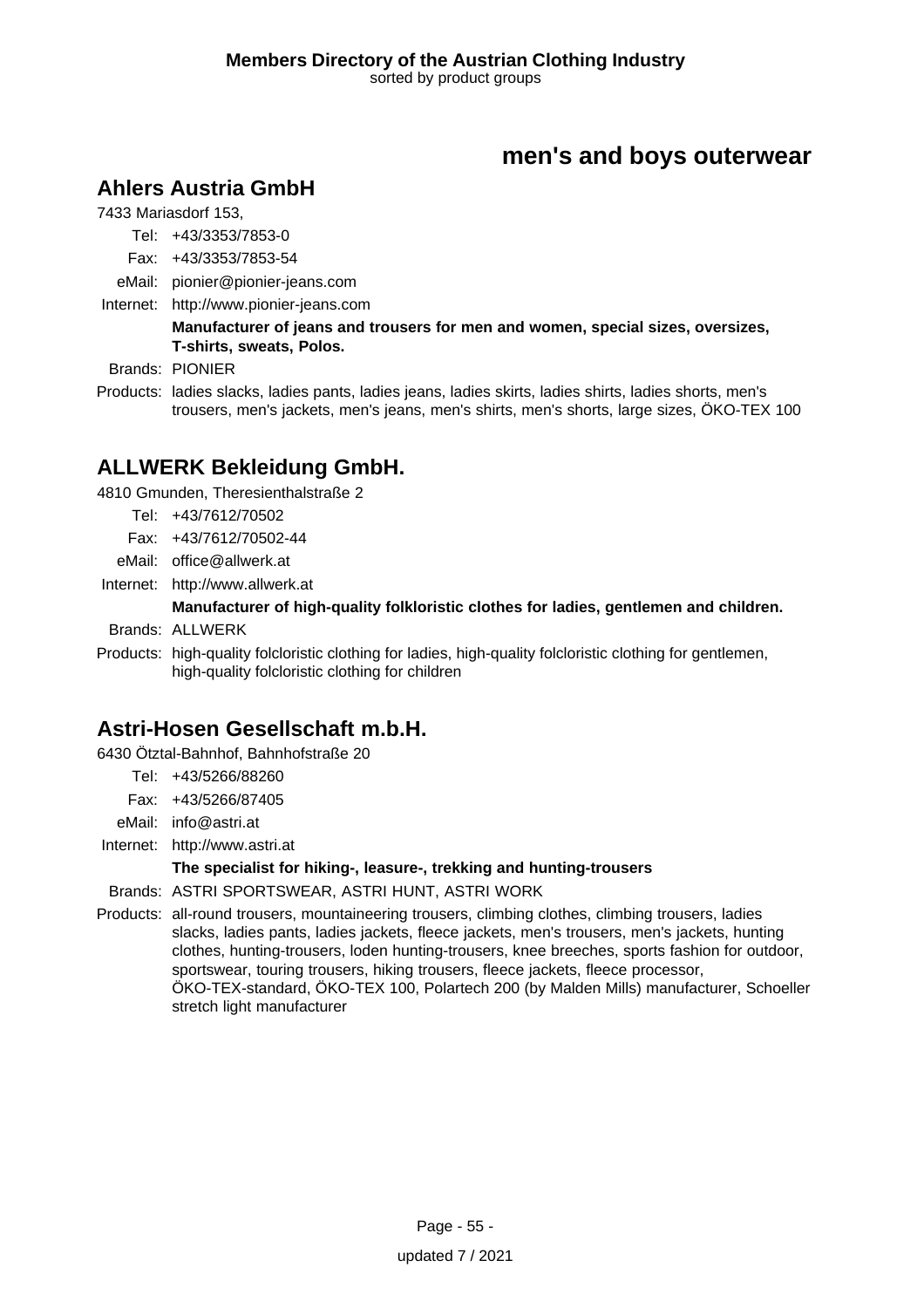### **Bekleidungswerk Auzinger GmbH Hosenerzeugung**

4761 Enzenkirchen, Hauptstraße 37

Tel: +43/7762/3206-0

Fax: +43/7762/3206-20

eMail: office@auzinger.com

Internet: <http://www.auzinger.com>

**Production of high-quality national costume clothing for ladies, men and children as well as from classical man's clothing, equipment for associations, stylish working clothes.**

Brands: WOLF FASHION BY AUZINGER, LANDGRAF, KAISERALM, AUZINGER

Products: ladies dirndl dresses, ladies slacks, ladies pants, ladies jeans, ladies knitted clothing, ladies skirts, ladies national costumes, suits, men's trousers, men's jeans, men's jackets, men's national costumes, hunting clothes, boys trousers, girls skirts, short sizes, long sizes, leather clothes

## **Boos & CO. Kleiderfabrik GmbH.**

9360 Friesach, Stadtgrabengasse 5

- Tel: +43/4268/2514-0
- Fax: +43/4268/2514-6
- eMail: office@boos-trachten.at
- Internet: <http://www.boos.at>

### **Manufacturer of high class boiled wool, knitwear and country style for ladies, gentlemen and children.**

- Brands: BOOS, WALLMANN, HUBEGGER, CORDES-HESELER, STÜTZLE
- Products: ladies folkloristic fashion (Austrian Look), folkloristic fashion for men (Austrian Look), children's folkloristic fashion (Austrian Look), ladies knitwear, knitwear for men, children knitwear, ladies jackets made of boiled wool, men's jackets made of boiled wool, children's jackets made of boiled wool, ladies fashion made of boiled wool, men's fashion made of boiled wool, children's fashion made of boiled wool

## **BREDDYS GmbH**

1230 Wien, Leo Mathauser Gasse 71/2

- Tel: 0664 1007084 6091361
- eMail: claus.bretschneider@breddys.com
- Internet: https://www.breddys.com/

**Producer of crossover pants**

Brands: BREDDY'S

Products: ladies clothing, ladies slacks, ladies pants, men's and boys outerwear, men's trousers, children's clothes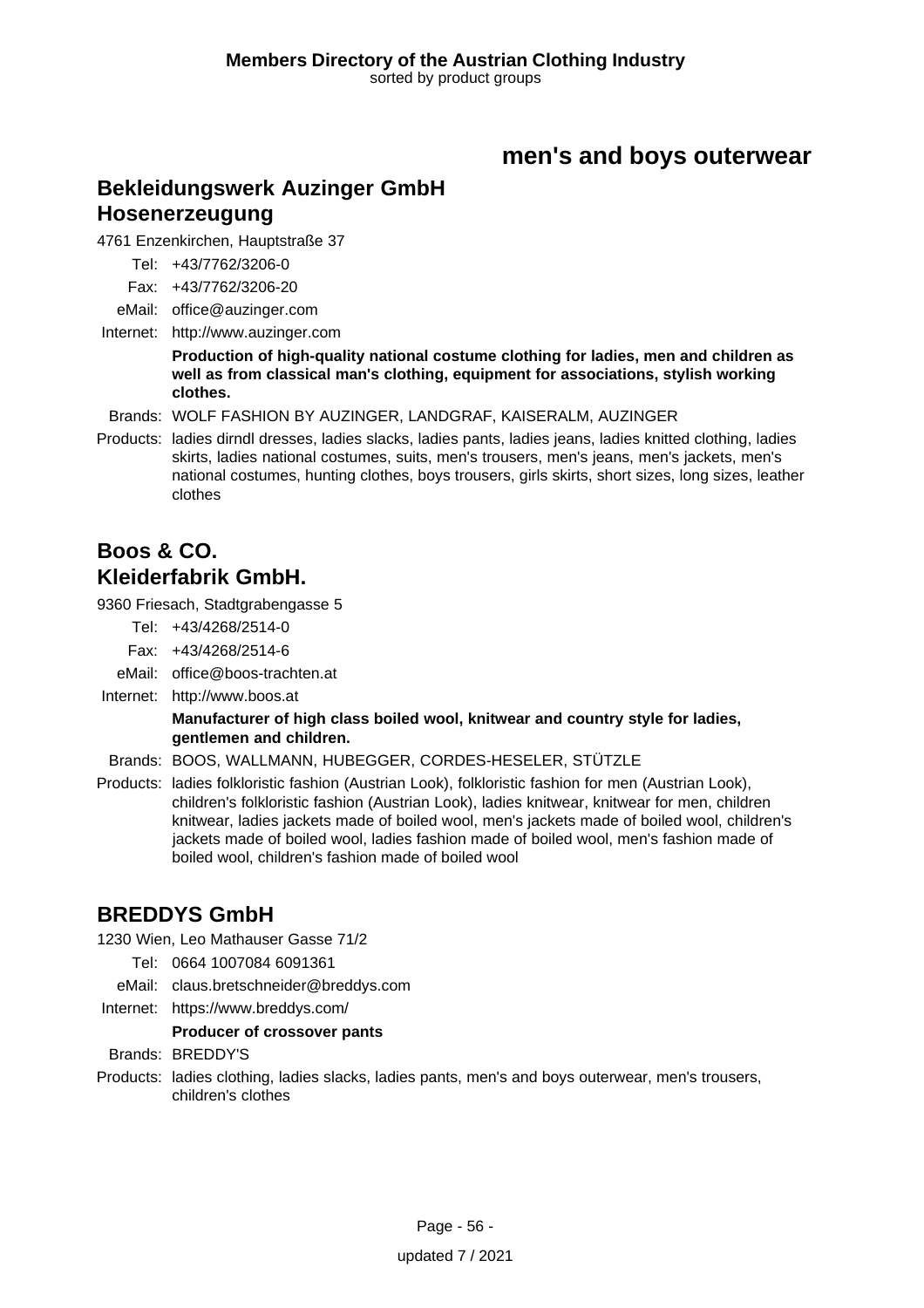### **Feller Hosen Gesellschaft m.b.H.**

5020 Salzburg, Weiserhofstraße 3

- Tel: +43/662/87 36 10-0 +43/662/74634
- Fax: +43/662/87 36 10-8
- eMail: info@fellerhosen.at

**Manufacturer of high quality trousers (also golf trousers) as well as clothes for ladies and gentlemen.**

- Brands: FELLER
- Products: ladies slacks, ladies pants, ladies skirts, ladies shorts, golf trousers, men's trousers, men's shorts

## **Kleiderfabrik Dr. Hans Wilhelm Fürst**

8020 Graz, Grieskai 58

- Tel: +43/316 71 24 67
- Fax: +43/316 77 12 90
- eMail: office@lodenfuerst.at

#### **Manufacturer of high quality folklore, loden as well as hunting clothes (only Austrian cloth) for ladies and gentlemen.**

Brands: F, Loden Fürst

Products: ladies slacks, ladies pants, ladies suits, ladies loden clothing of all kind, ladies coats, ladies national costumes, men's jackets/loose style, men's loden clothes, men's coats, men's national costumes, hunting clothes, boys jackets, only Austrian materials, high quality materials, high quality manufacturing

## **Giesswein Walkwaren AG**

6230 Brixlegg, Niederfeldweg 5-7

- Tel: +43/5337/6135 Fax:+43/5337/6135-12
- Fax: +43/5337/63160
- eMail: business@giesswein.com
- Internet: <http://www.giesswein.com>

### **Manufacturer of high quality Austrian country fashion and boiled wool slippers.**

- Brands: GIESSWEIN
- Products: ladies blouses, ladies slacks, ladies pants, ladies dresses, ladies suits, ladies loden clothing of all kind, ladies knitted clothing, ladies boiled wool ('Walk') clothing, ladies skirts, ladies casual clothes, men's casual clothes, casual clothes for children, casual shoes, functional clothes, slippers, men's trousers, men's jackets, men's jackets/loose style, men's clothes/knitted, men's clothes made of boiled wool, wooden slippers, slippers (boiled wool slippers), children's clothes/knitted, children's clothes made of boiled wool, boys trousers, boys jackets, boys jackets, ladies folkloristic fashion (Austrian Look), folkloristic fashion for men (Austrian Look), children's folkloristic fashion (Austrian Look), girls blouses, girls slacks, girls jackets, girls dresses, girls skirts, ladies knitwear, knitwear for men, children knitwear, T-shirts, ladies jackets made of boiled wool, men's jackets made of boiled wool, children's jackets made of boiled wool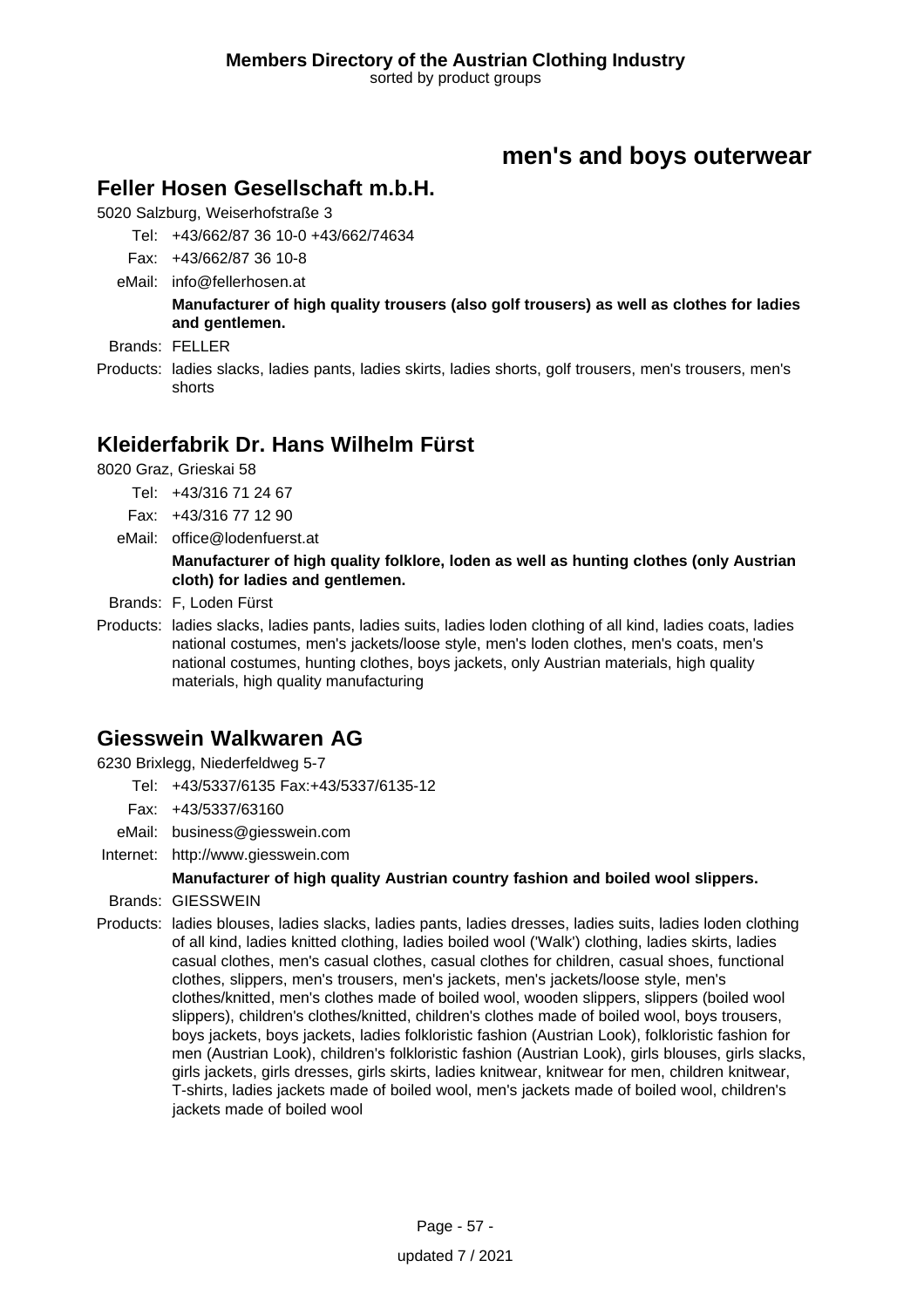## **Gloriette Fashion GmbH**

7551 Stegersbach, Kastellstraße 46

Tel: +43/3326/52401-0

Fax: +43 3326 52401-49

- eMail: office@gloriette.at
- Internet: <http://www.gloriette.at>

### **Famous producer of high quality shirts and similar fashion products**

Brands: GLORIETTE, G1, LUXURY COLLECTION

Products: ladies blouses, ladies national costumes, dress shirts, men's shirts, hunting clothes, hunting-shirts, boys shirts, ties, bow ties, specialist in custom made shirts, girls blouses, polo shirts, knitwear for men, T-shirts, uniform blouses, uniform shirts

### **Gwandhaus GmbH**

5020 Salzburg, Morzger Straße 31

- Tel: +43/662/46966-0
- Fax: +43/662/46966-15
- eMail: kundenservice@goessl.com
- Internet: <http://www.gwandhaus.at>

### **Manufacturer of high quality folklore clothing for ladies and gentlemen.**

Brands: GÖSSL

Products: ladies blouses, ladies blouses, ladies dirndl blouses, ladies slacks, ladies pants, ladies slacks, ladies pants, ladies dresses, ladies suits, ladies loden clothing of all kind, ladies loden-coats, ladies coats, ladies skirts, ladies skirts, ladies folkloristic blouses, men's shirts, men's trousers, men's jackets/loose style, men's loden clothes, men's loden coats, men's coats, boys shirts, boys trousers, girls blouses, girls blouses, girls slacks, girls skirts

## **Huber Tricot Gesellschaft m.b.H.**

6840 Götzis, Hauptstraße 17

- Tel: +43/5523/505-0
- Fax: +43/5523/505-215
- eMail: office@huber-tricot.com

Internet: www.huber-bodywear.com www.skiny.com www.hanro.com www.hom.com

**Production and distribution of young, innovative, fashionable bodywear, day and nightwear, lingerie, loungewear, sportswear, swimwear and accessories.**

- Brands: HUBER BODYWEAR, Skiny, Hanro, HOM
- Products: baby linens, swim suits, bikinis, swimwear, bodies, ladies body wear, ladies nighties, ladies pyjamas, ladies shorts, ladies sports clothes, ladies swimwear, ladies underwear, dessous, men's casual clothes, casual clothes for children, men's bath robes and dressing gowns, men's bath robes, men's swim fashion, men's pyjamas, men's shorts, men's sports clothes, men's swimwear, men's underwear, children's underwear/baby clothes, children's nighties, children's pyjamas, children's sports clothes, children's sweatshirts, children's swimwear, children's T-shirts, children's underwear, children's underwear, boys shorts, girls shorts, school sports articles, school sports clothes, sportswear, fleece processor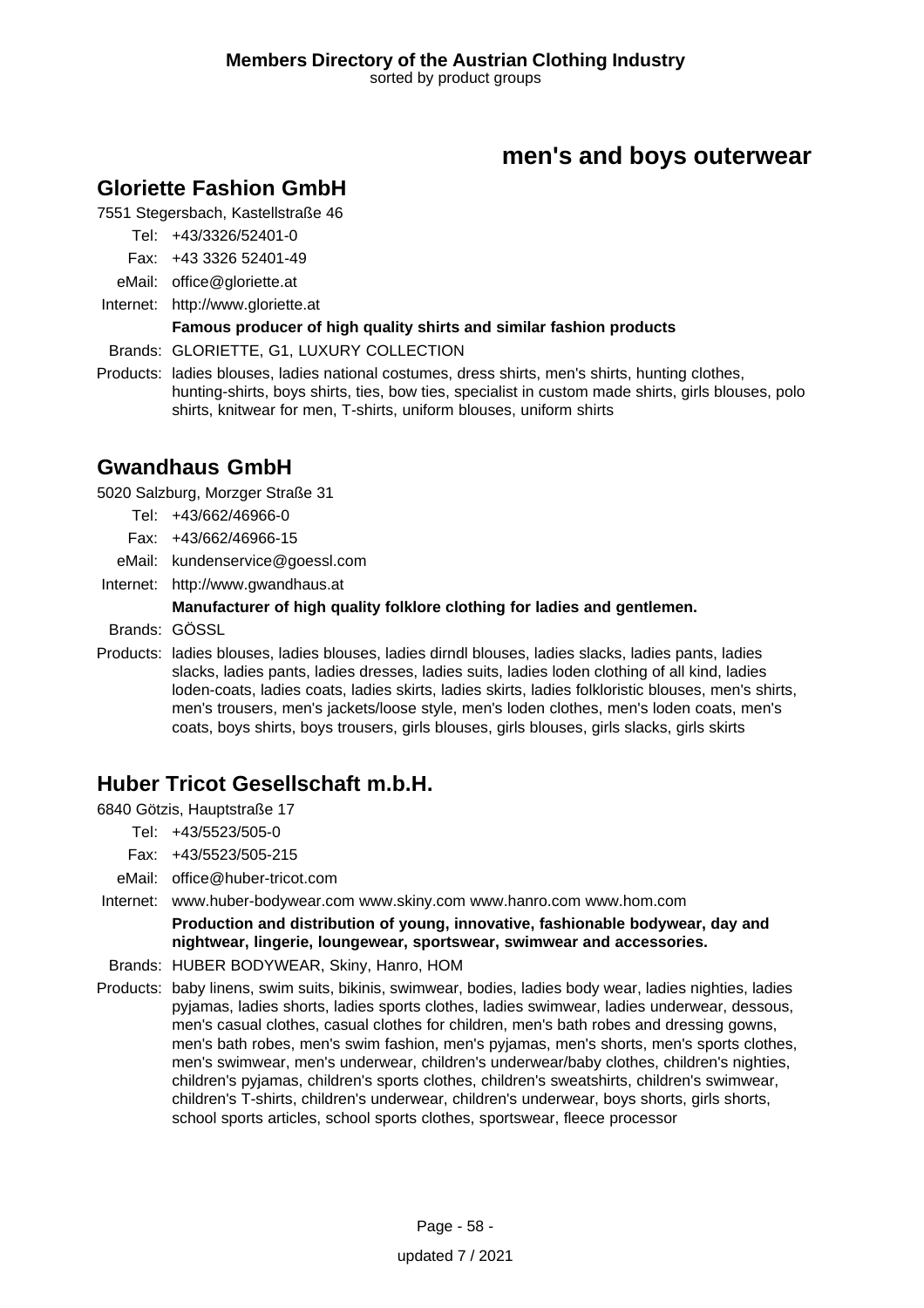## **Leichtfried Gesellschaft m.b.H. & CO KG Lodenfabrik**

8740 Maria Buch-Feistritz, Möbersdorf 7

Tel: +43/3577/815 05-0

Fax: +43/3577/815 80

eMail: office@leichtfried-loden.co.at

Internet: <http://www.leichtfried-loden.co.at>

**Manufacturing of loden as well as loden clothes for ladies and gentlemen - tailor made/production of capes.**

### **Double face Blankets and Merino extra fine**

Products: CAPES, ladies loden clothing, individually made-to-measure, men's loden clothes made-to-measure, CAPES, CAPES/DOBLE-FACE, CAPES/EXTRA FINE QUALITY, CAPES/MERINO WOOL, custom made

## **Lodenfrey GmbH**

4820 Bad Ischl, Lindaustraße 28

Tel: +43/6132/203400

Fax: +43/6132/203-318 68107

eMail: peter\_frey@t-online.de; lodenfrey@roehrenbacher.de

Internet: <http://www.lodenfrey.de>

### **Manufacturer of high quality folklore-fashion.**

- Brands: Lodenfrey, Country, Country Line, Country Frey, Tofana, Alpenmode, Lodenfrey Tracht, Lodenfrey Sportiv, Helene Strasser
- Products: ladies bomber jackets, ladies blouses, ladies dirndl dresses, ladies slacks, ladies pants, ladies jeans, ladies dresses, ladies suits, ladies loden clothing of all kind, ladies coats, ladies skirts, ladies national costumes, suits, bomber jackets for men, men's trousers, men's loden clothes, men's coats, men's jackets, men's national costumes, boys suits, boys loden clothes (all types), boys national costumes, leather clothes, girls loden clothes, girls national costumes/ girls dirndl, motorcycle clothes, single production, outsizes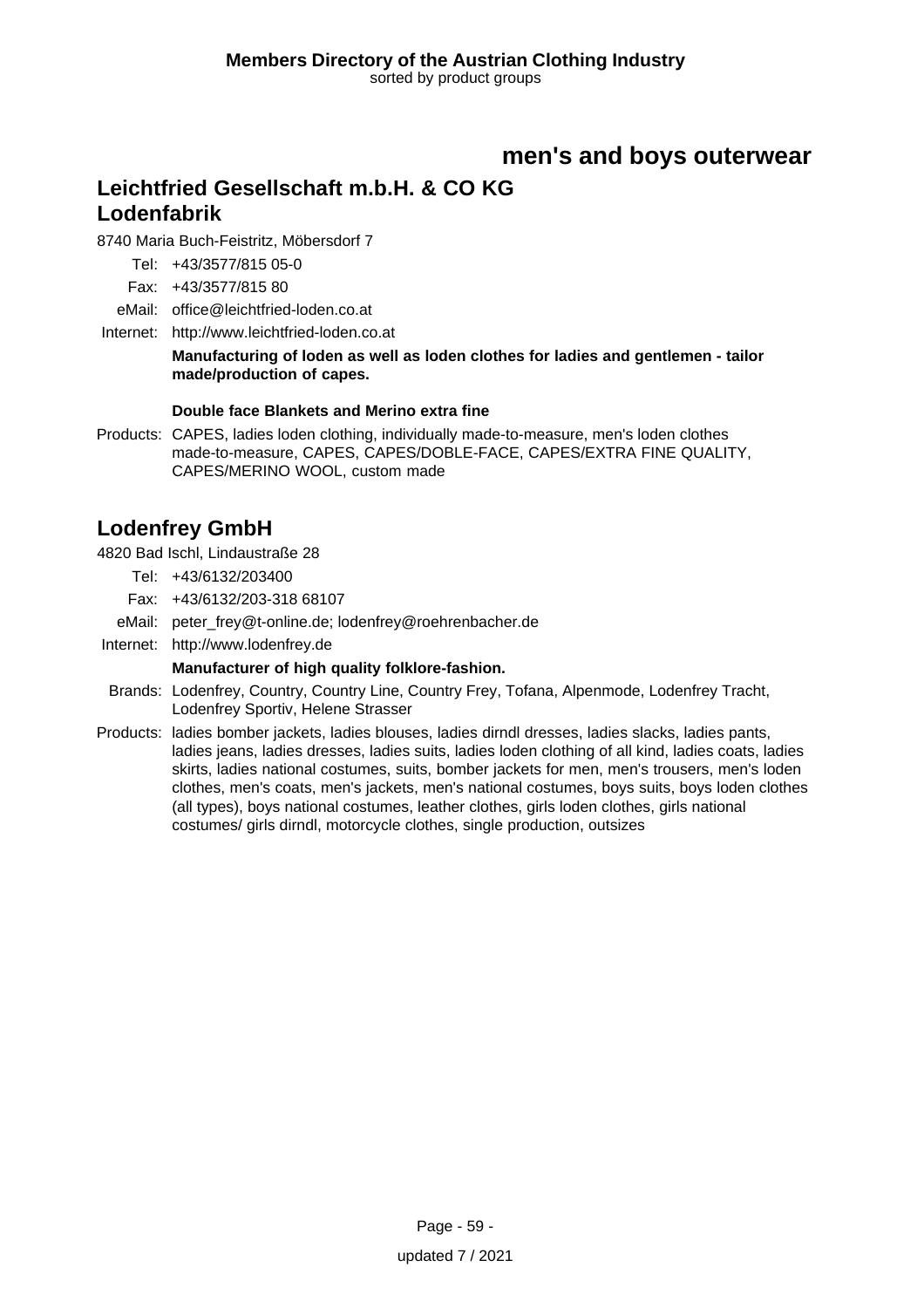## **H. Moser Bekleidung GmbH.**

5023 Salzburg, Gällegasse 11a

Tel: +43/662/66 02 83 +43/662/66 02 84

- Fax: +43/662/66 09 64
- eMail: office@moser-bekleidung.at
- Internet: www.moser-bekleidung.at

#### **Manufacturer of high quality country and folklore clothes as well as hunting, hiking and ski clothing for ladies, gentlemen and children.**

- Brands: Mode aus Salzburg, HM, AMICI, MOSER Mode aus Salzburg, outback, Almrausch, Sonnblick, Austria Mode aus Salzburg, ALMGWAND
- Products: anoraks, ladies blouses, ladies dirndl dresses, ladies slacks, ladies pants, ladies dresses, ladies suits, ladies loden clothing of all kind, ladies coats, ladies skirts, ladies skigear, ladies national costumes, men's loden clothes, men's coats, men's jackets, men's skigear, men's national costumes, children's ski clothes, boys jackets, boys loden clothes (all types), boys ski clothes, boys national costumes, girls loden clothes, girls skirts, girls ski clothes, girls national costumes, girls national costumes/ girls dirndl, ski suits, ski clothes, quilted ski outfits, ski trousers, quiltet waist coats

## **W. Moser Holding GmbH**

4863 Seewalchen, Industriegebiet 2

- Tel: +43/7662/3175-0
- Fax: +43/7662/2797
- eMail: office@airfield.at
- Internet: <http://www.airfield.cc>

**Manufacturer of high quality, sportiv outdoor, ski and leisure fashion as well as children's, sports and leisure clothing.**

Brands: airfield, EX10 BOY+GIRL, ICELANDER, AIRFIELD YOUNG GENERATION

Products: coordinates, ladies elastic slacks, ladies elastic pants, ladies slacks, ladies pants, ladies pullovers, ladies pullovers, ladies skirts, ladies skigear, fleece pullovers, fleece shirts, children's ski clothes, boys bomber jackets, boys trousers, boys jeans, boys shorts, snow shirt, ski suits, ski trousers, ski overalls, sporty men`s clothes, fleece pullovers, fleece shirts, fleece processor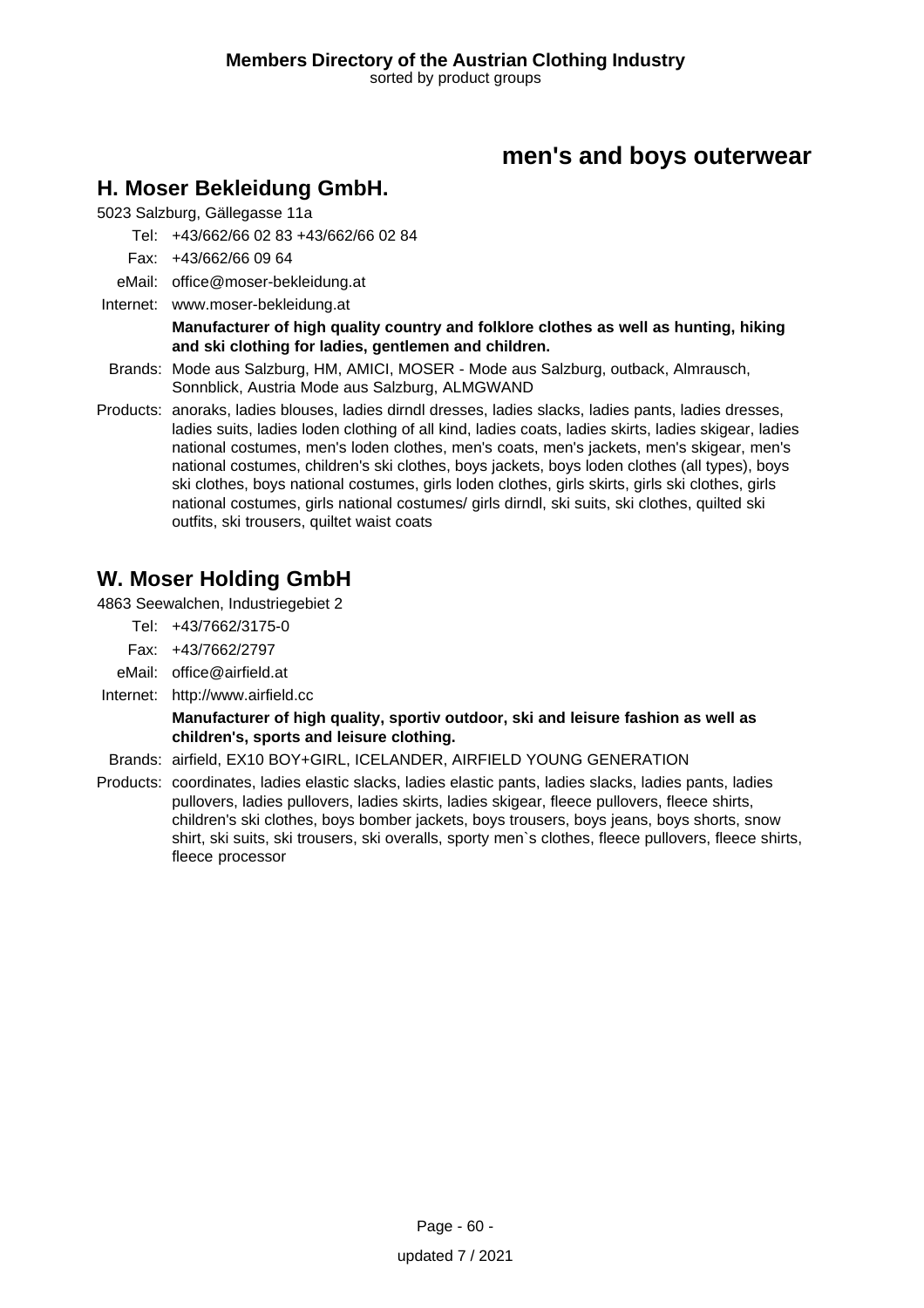## **Mothwurf Gesellschaft m.b.H.**

8101 Gratkorn, Mothwurfgasse 1

- Tel: +43/3124/22 055-0
- Fax: +43/3124/22 055-18
- eMail: office@mothwurf.com
- Internet: https://www.mothwurf.com

### **Trendsetter in the sector of country look with very large collections for ladies, men and children**

Brands: MOTHWURF

Products: accessories, ladies blouses, ladies waist coats, ladies slacks, ladies pants, ladies hats, ladies jackets, ladies jeans, ladies caps, ladies dresses, ladies loden clothing of all kind, ladies coats, ladies caps, ladies pullovers, ladies pullovers, ladies skirts, ladies shirts, ladies sweatshirts, ladies national costumes, ladies dresses with shoulder straps, ladies capes, ladies waistcoats, belts, men's waist coats, men's shirts, men's trousers, men's jackets, men's jeans, men's jackets/loose style, men's loden clothes, men's pullovers, men's pullovers, men's shirts, men's sweatshirts, men's national costumes, caps, boys shirts, boys trousers, boys jackets, boys loden clothes (all types), boys national costumes, girls blouses, girls slacks, girls jackets, girls jeans, girls dresses, girls national costumes, girls dresses with shoulder straps, girls capes, shoes, bags, scarves, watches

## **Josef Ozepek -JOG- Arbeits-, Berufs- u. Lederspezialschutz-Bekleidung Ges.m.b.H.**

8212 Pischelsdorf, Pischelsdorf 186

- Tel: +43/3113/32 35-0
- Fax: +43/3113 32 36
- eMail: ozepek@speed.at

**Manufacturing of high quality working and professional clothing, (leather-) special protection clothing, uniforms as well as subcontracting.**

Products: anoraks, boiler suits, work blouses, work mittens, work trousers, work overalls, work aprons, professional clothes for street services, police uniforms, raingear for ladies, house dresses, men's raingear, high-visibility security clothing, children's raingear, special protection clothes made of leather, acid protection clothes, aprons, protective clothing/supervising authorities, special protection clothes, uniforms, uniform trousers, warm clothes/supervising personnel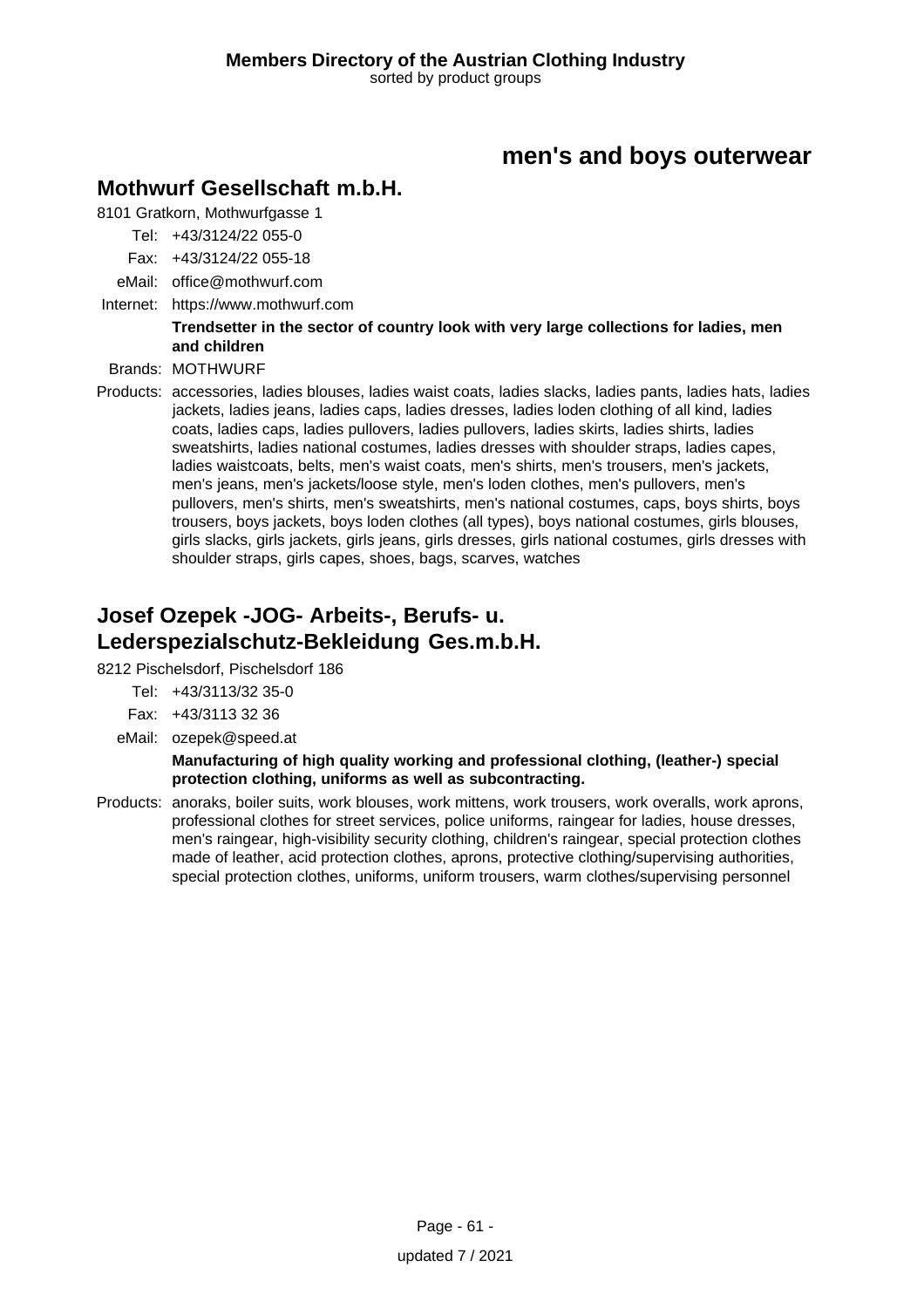## **Oberhofer GmbH & Co KG**

6233 Kramsach, Unterkramsach 106-107

- Tel: 05337 62275
- Fax: 05337 62275-5
- eMail: uniform@oberhofer.at

Internet: www.oberhofer.at

**We offer a wide selection of professional pilot uniforms and accessories for men and women in the cockpit and uniforms for flight attendants.**

Brands: OBERHOFER

Products: Corporate Fashion f. Airlines, ladies blouses, ladies slacks, ladies pants, ladies dresses, ladies suits, ladies coats, ladies skirts, suits, bomber jackets for men, men's trousers, men's coats, men's jackets, leather jackets, pilot jackets, pilot overalls, uniforms

### **Ötscher Berufskleidung Götzl Ges.m.b.H**

3300 Amstetten, Ötscherplatz 1

- Tel: +43/7472/64744
- Fax: +43/7472/64744-48
- eMail: info@oetscher.com

Internet: https://www.onlineshop-oetscher.com

#### **One of the leading producers of all kinds of professional and protective clothes** Brands: ÖTSCHER, STAR-LINE, HIGH-TEX, COTTON PREMIUM, STAR-LINE ULTRA, NANO-STAR, LADY-FRESH-GASTRO

Products: antistatic clothing, boiler suits, work blouses, work trousers, work jackets, work caps, work dresses, work head gear, dungarees, work overalls, work overalls, work aprons, doctors' trousers, doctors' coats, barkeeper-jackets, professional clothes for butchers, uniforms for gastronomy, professional clothes for houseworker, uniforms for hotels, professional clothes for car-mechanics, professional clothes for cleaning staff, uniforms for petrol stations, corporate identity clothes, ladies blouses, ladies skirts, one way clothing, fire brigade overalls, fire resistant clothes, flame retardant clothes, butcher aprons, clothing for forest-workers, house dresses, suits, men's blazer, men's shirts, men's trousers, men's jackets, heat protection overalls, heat protection clothes, high-visibility security clothing, hospital uniforms, image clothing, protection clothes against cold, waistcoats for waiters, waiter clothes, trousers for waiters, cook clothes, hospital uniforms, ties, hospital theater clothes, personal protective equipment, clean-room clothes, acid resistant clothes, acid protection clothes, trousers for protection against cuts for forest workers, trousers for protection against cuts/FPA-tested, trousers for protection against cuts/KWF-tested, cut protection clothes, aprons, protective clothes for the fire brigade, clothes for welders, protective clothes for welders, nurses uniforms, special protection clothes, thermal jackets, thermal coats, thermal overalls, scarves, one way overalls/Tyvek, uniforms, security clothes, winter jackets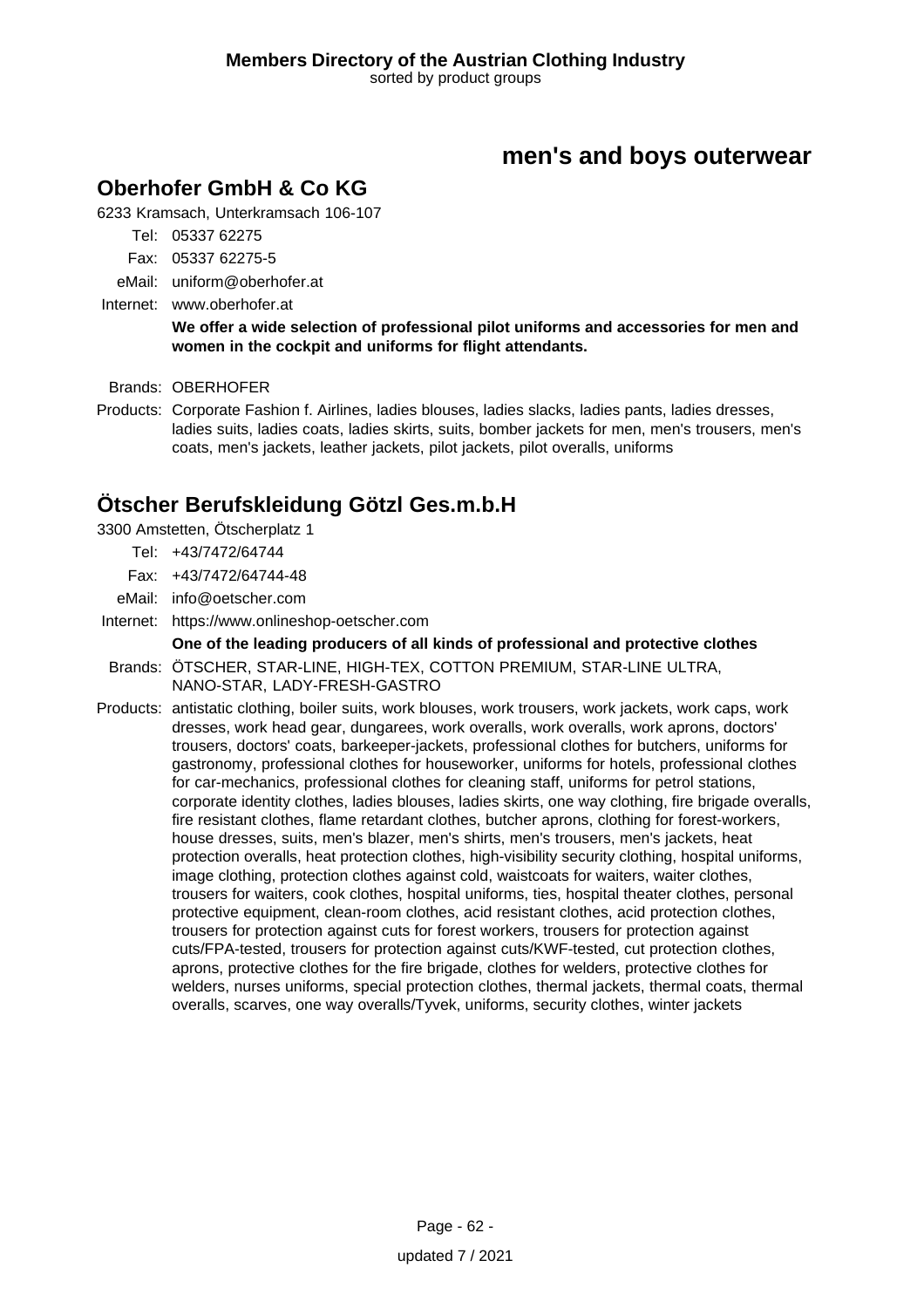### **Reindl Ges.m.b.H. Textilfabrik für Arbeits-u.Freizeitmode**

4762 St. Willibald, Gewerbepark 6

Tel: +43/7762/2841-0 +43/7762/2842

Fax: +43/7762/3400

eMail: office@reindl.eu , office@reindl.at

Internet: <http://www.reindl.at> **ISO-9001:2000-certified manufacturing and trading with professional clothing and protective articles and leisure time look.**

Brands: WORKMAN, PRESERVER, REINDL (Wortmarke), REINDL-LOGO (Bildmarke), MODISTO

Products: antistatic clothing, boiler suits, work bomber jackets, work blouses, work gloves, work trousers, work caps, work dresses, work head gear, work overalls, work overalls, work shoes, work aprons, eye-protectors, doctors' trousers, trousers with a string waistband, baseball caps with or without advertising inscriptions, baker's uniforms, professional clothes, pleated trousers (work clothes), ladies jeans, ladies jeans shorts, ladies shorts, flame retardant clothes, ladies casual clothes, men's casual clothes, uniforms for gastronomy, ear protectors, face shield, trousers with elastic waistband, half size aprons, hand-protectors, men's jeans shorts, high-visibility security clothing, hospital uniforms, caps, protection clothes against cold, cook clothes, slacks for female cooks, body-protectors, head protectors, dungarees, dungarees, polo shirts, acid resistant clothes, peaked caps, aprons, protective clothes, flame resistant clothes, safety shoes, special protection clothes, sports trousers, sweatshirts, T-shirts, single production, outsizes, extra length, water-repellent materials

### **Schneiders Bekleidung Ges.m.b.H.**

5020 Salzburg, Aribonenstraße 27

Tel: +43/662/432 366 +43/662/432 367 +43/662/432 369

- Fax: +43/662/430 535 0662/422302
- eMail: office@schneiders.com
- Internet: <http://www.schneiders.com>

**The foundation for the today's enterprise Schneiders Bekleidung GmbH was laid in 1946 with the Schneiders Mantelfabrik in Salzburg.**

**Known by its slogan "Everywhere at home", the company produces stylish and exclusive fashion to vary from traditional to modern trend in excellent quality.**

Brands: AMADEUS FASHION, KLEIDERMANUFAKTUR HABSBURG, SCHNEIDERS SALZBURG

Products: ladies bomber jackets, ladies blouses, ladies quilted down jackets, ladies quilted down coats, ladies slacks, ladies pants, ladies dresses, ladies suits, ladies loden clothing of all kind, ladies loden-coats, ladies coats, raingear for ladies, ladies skirts, ladies shorts, bomber jackets for men, men's quilted down jackets, men's quilted down coats, men's trousers, men's jackets/loose style, men's loden clothes, men's loden coats, men's coats, men's raingear, men's jackets, fur linings, alpaca products, cashmere products, vicunia products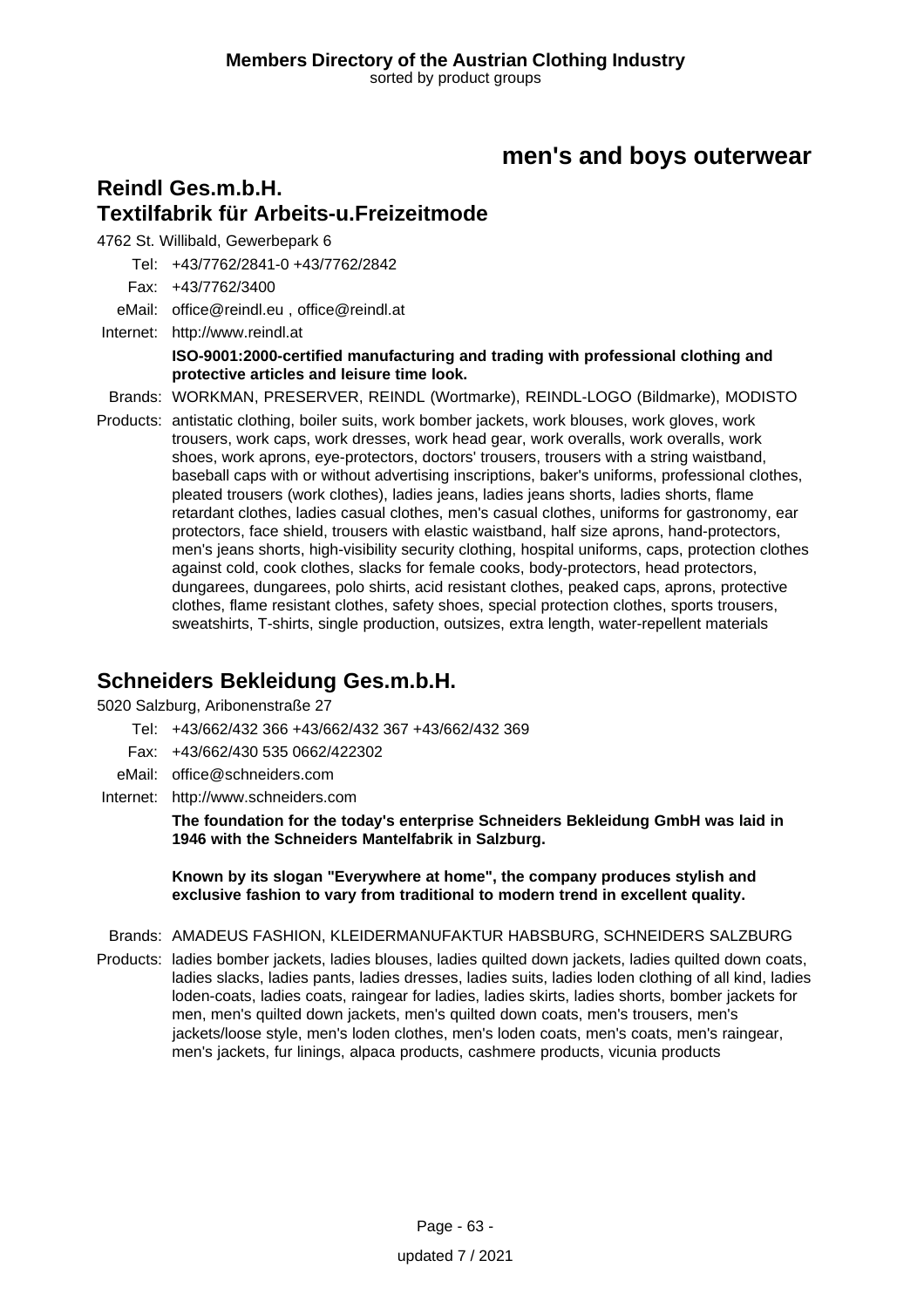### **seamTEX GmbH**

4400 Steyr, Schönauerstraße 9

- Tel: +43/7252/43925
- Fax: +43/7252/4392599
- eMail: office@seamtex.at
- Products: accessories, anoraks, work gloves, work trousers, professional clothes for building and assembling, professional clothes for steel industry, professional clothes for street services, professional clothes for heavy industry, police uniforms, uniforms for security service, corporate identity clothes, protective clothing, protective clothing for fire-brigades, fire brigade overalls, fire resistant clothes, gloves, helmets, men's parkas, heat protection clothes, high-visibility security clothing, dungarees, parkas with company logos, protective overalls, protective clothing against liquid metal splashes, protective clothes for the fire brigade, flame resistant clothes, safety shoes, visors, metallized full-protective fire brigade overalls, security clothes, weather protection clothes, heat resistant materials

## **Skinfit International GmbH**

6842 Koblach, Hinterfeld 1

Tel: 05523 524 25

Fax: 05523 524 25-90

eMail: skinfit@skinfit.at

Internet: www.skinfit.eu

**Great nature experiences and intense physical experience inspired us to make perfect functional clothing. Our products are designed to meet the needs of different sports fair and universally the same time.**

**The classic design of our comprehensive clothing system is timeless and can be combined over years.**

Brands: SKINFIT

Products: climbing clothes, ladies slacks, ladies pants, ladies jackets, ladies skirts, ladies shirts, ladies shorts, ladies sports clothes, functional underwear, golf clothes, men's jackets, men's shirts, men's shorts, men's sports clothes, hunting clothes, jogging suits, cross-country skiing clothes, sports bras, sports clothes, sports gloves, sports trousers, tennis clothes, track suits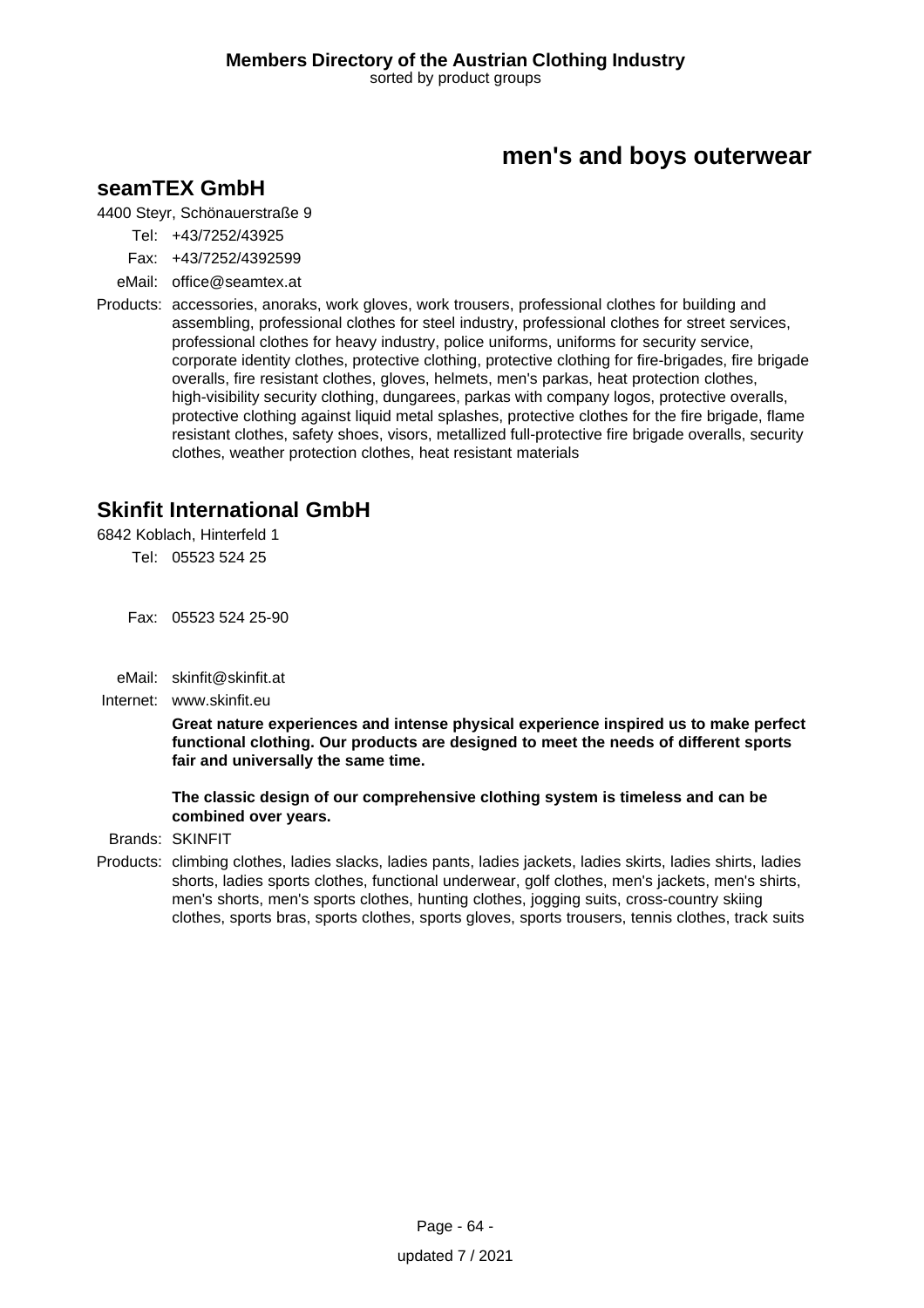## **Sportalm Gesellschaft m.b.H.**

6370 Kitzbühel, St.Johanner Straße 73

Tel: +43/5356 64361-0

Fax: +43/5356 64361 33

eMail: sportalm.kitzbuehel@sportalm.at

Internet: <http://www.sportalm.at>

#### **Manufacturer of high quality country, leisure time and skifashion for ladies, skiwear for gentlemen and children.**

Brands: SPORTALM, LEGENDE, GIRBAUD, EMOTION

Products: ladies blouses, ladies dresses, ladies suits, ladies loden clothing of all kind, ladies coats, ladies parkas, ladies pullovers, ladies pullovers, ladies skirts, ladies national costumes, men's pullovers, men's pullovers, jogging suits, children's ski clothes, ladies folkloristic fashion (Austrian Look), children's folkloristic fashion (Austrian Look), girls clothes, girls blouses, girls dresses, girls two piece suits, girls loden clothes, girls coats, girls skirts, girls national costumes, girls national costumes/ girls dirndl, ski suits, ski clothes, ski trousers, ski overalls, sweatshirts, T-shirts, Tech ski wear, ladies folkloristic fashion (Austrian Look), track suits

## **Stapf GmbH**

6300 Wörgl, Michael-Pacher-Straße 13

- Tel: +43 5332 73701 0
- eMail: office@stapf.at

**The Stapf brand offers knitting and walking clothing for women, men and children. With over 50 years of experience, Stapf stands for quality in processing, the use of the best wool and local production in Wörgl, Tyrol. The traditional costumes and Alpine lifestyle collection combines tradition with modernity: long-established production methods such as walking with 100% pure mountain water are combined with contemporary design to create real favorite items.**

**Slippers and slippers made of pure wool and cozy accessories such as blankets and pillows are offered under the Wesenjak brand. The accessories from Wesenjak are also made exclusively in Tyrol.**

Brands: STAPF, WESENJAK

Products: ladies knitwear, knitwear for men, children knitwear, ladies fashion made of boiled wool, men's fashion made of boiled wool, children's fashion made of boiled wool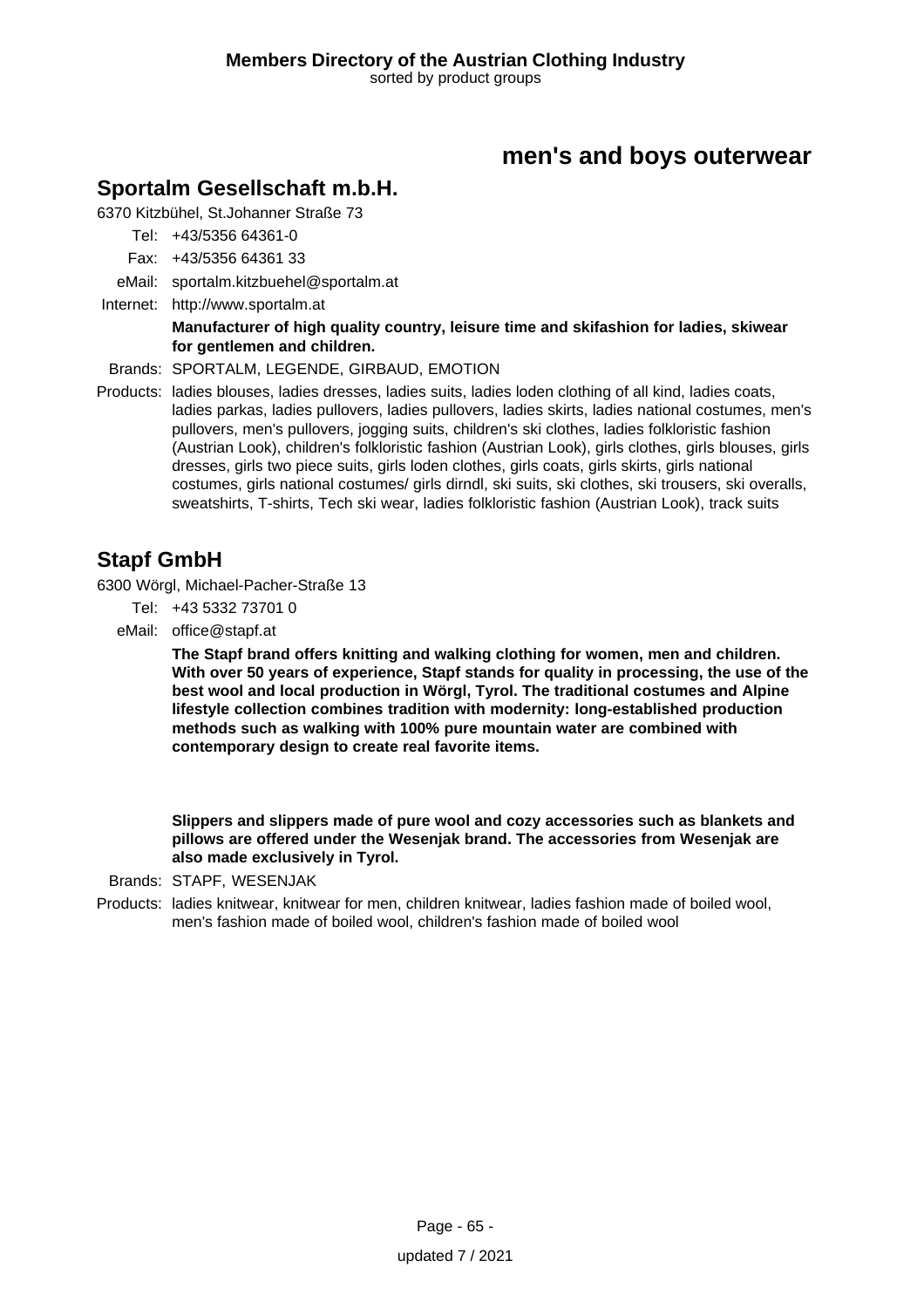## **Steinbock Mode G.m.b.H.**

6063 Rum/Innsbruck, Steinbockallee 13

Tel: +43/512/24 6 51-0

Fax: +43/512/26 79 80

eMail: office@steinbock.at

Internet: <http://www.steinbock.at>

#### **Innovative country style for ladie's, gentlemen's and children's fashion. Attractive last state of the art collections.**

Brands: STEINBOCK, DINO FERRATA, ESTEBE, DER KLEINE STEINBOCK

Products: ladies bomber jackets, ladies blouses, ladies slacks, ladies pants, ladies dresses, ladies suits, ladies loden clothing of all kind, ladies loden-coats, ladies coats, ladies skirts, ladies sweater, ladies shorts, ladies folkloristic jackets, belts, suits, bomber jackets for men, men's shirts, men's trousers, men's jackets, men's jackets/loose style, men's loden clothes, men's loden coats, men's coats, men's polo shirts, men's pullovers, men's pullovers, men's jackets, men's sweater, men's shirts, men's shorts, men's national costumes, men's folkloristic jackets, men's underwear, men's winter coats, children's accessories, children's sweater, children's shoes, children's clothes (sizes 92 to 176), boys clothes, boys jackets, boys jackets, boys folkloristic shirts, boys folkloristic leather trousers, boys national costumes, leather belts, leather trousers, girls clothes, girls slacks, girls jackets, girls jackets, girls dresses, girls corsets, girls national costumes, girls folkloristic blouses, girls folkloristic leather trousers, girls national costumes/ girls dirndl, knitwear for men, trendy mens' fashion, ladies jackets made of boiled wool, men's jackets made of boiled wool, children's jackets made of boiled wool, ladies fashion made of boiled wool, men's fashion made of boiled wool, children's fashion made of boiled wool, young fashion

### **sanSirro GmbH**

8043 Lang, Stangersdorf-Gewerbegebiet 110

- Tel: +43 664 889 764 60
- Fax: +43 3182/52050-50
- eMail: info@sansirro.at
- Internet: info@sansirro.at

**sanSirro Sportswear enables individual design for sport and leisure clothing in hobby and competitive sports. Outstanding manufacturing quality "Made in Europe", extreme durability and absolute freedom of design make sanSirro textiles the first choice for the selection and design of individual / unique sportswear.**

Brands: SANSIRRO SPORTSWEAR, QUS BODY CONNECTION., VIRUS FREE

Products: ladies casual clothes, men's casual clothes, Face Mask, sports clothes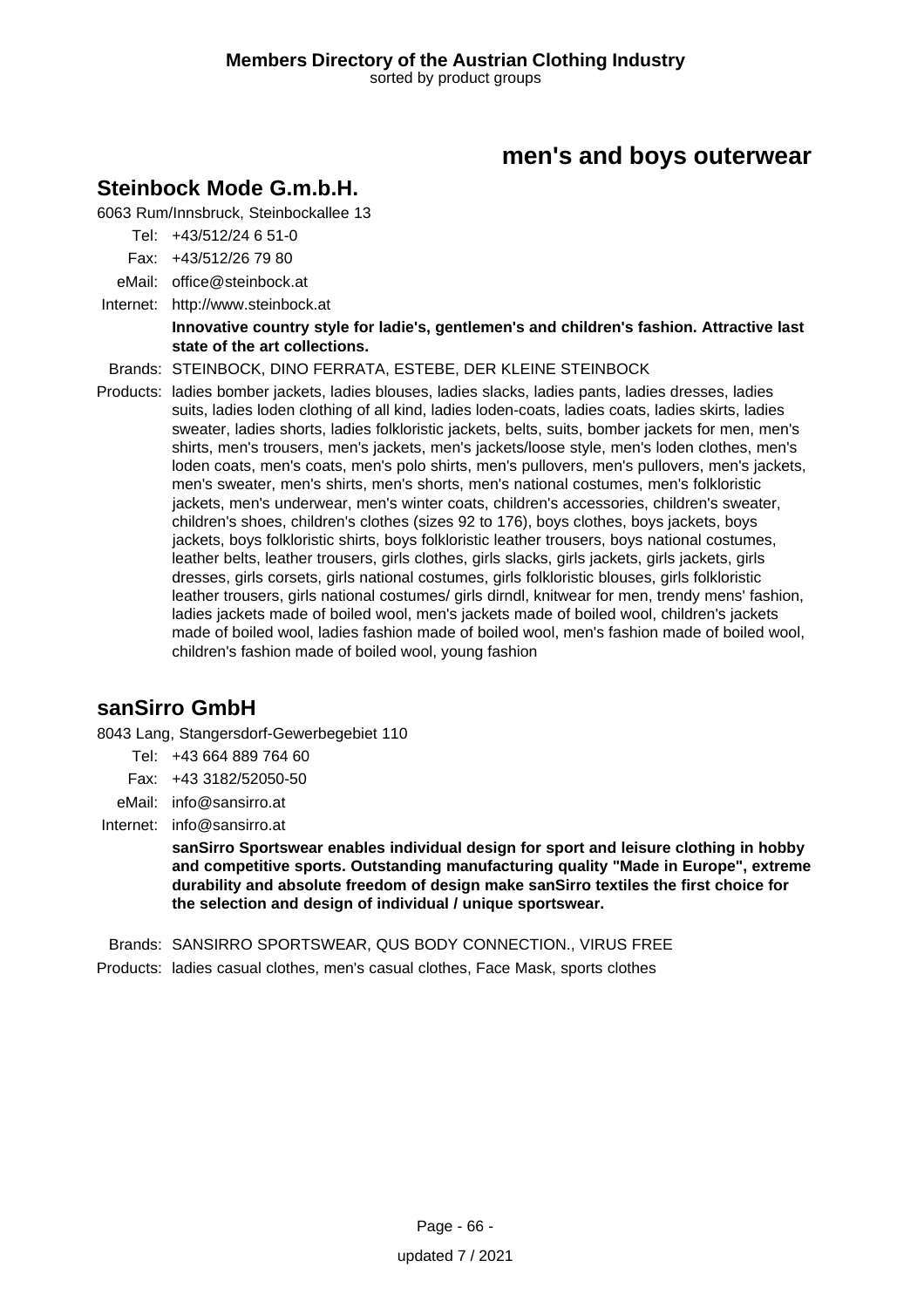## **Toferer Textil GmbH**

5531 Eben im Pongau, Hauptstraße 350

- Tel: +43/6458/8570
- Fax: +43/6458/8570-20
- eMail: info@toferer.at
- Internet: <http://toferer.at>

**Specialist for promotional textiles , textile printing and embroidery stands for design , expertise and service. Finishing classic merchandise for CI- compliant workwear in catering, tourism and trade, customizable collections with functionality and fashionable sophistication.**

Brands: TAUERNGEWAND

Products: ladies blouses, ladies dirndl dresses, ladies waist coats, ladies jackets, ladies shirts, men's waist coats, men's shirts, men's jackets, men's shirts, men's national costumes, polo shirts

## **Triumph International Aktiengesellschaft**

2700 Wiener Neustadt, Wiener Straße-Werkstraße 121-123

- Tel: +43/2622/399
- Fax: +43/2622/399400 016693
- eMail: info.at@triumph.com
- Internet: <http://www.triumph.at>

### **TRIUMPH INTERNATIONAL AG - For the body. For the sences - innovative, future oriented, environment-awareness.**

- Brands: TRIUMPH, SLOGGI, VALISERE, HOM
- Products: swim suits, bikinis, swimwear, bras, ladies bath robes and dressing gowns, ladies pants, ladies nighties, ladies pyjamas, ladies shorts, ladies briefs, ladies swimwear, ladies underwear, dessous, ladies casual clothes, men's casual clothes, house suits, homewear, men's bath robes and dressing gowns, men's swim fashion, men's pyjamas, men's shorts, men's swimwear, men's underwear, homewear, jogging suits, boys shorts, corsets, girls shorts, corsets/bodices, girdles, garter belts, garter girdles/suspender belts, track suits, full length slips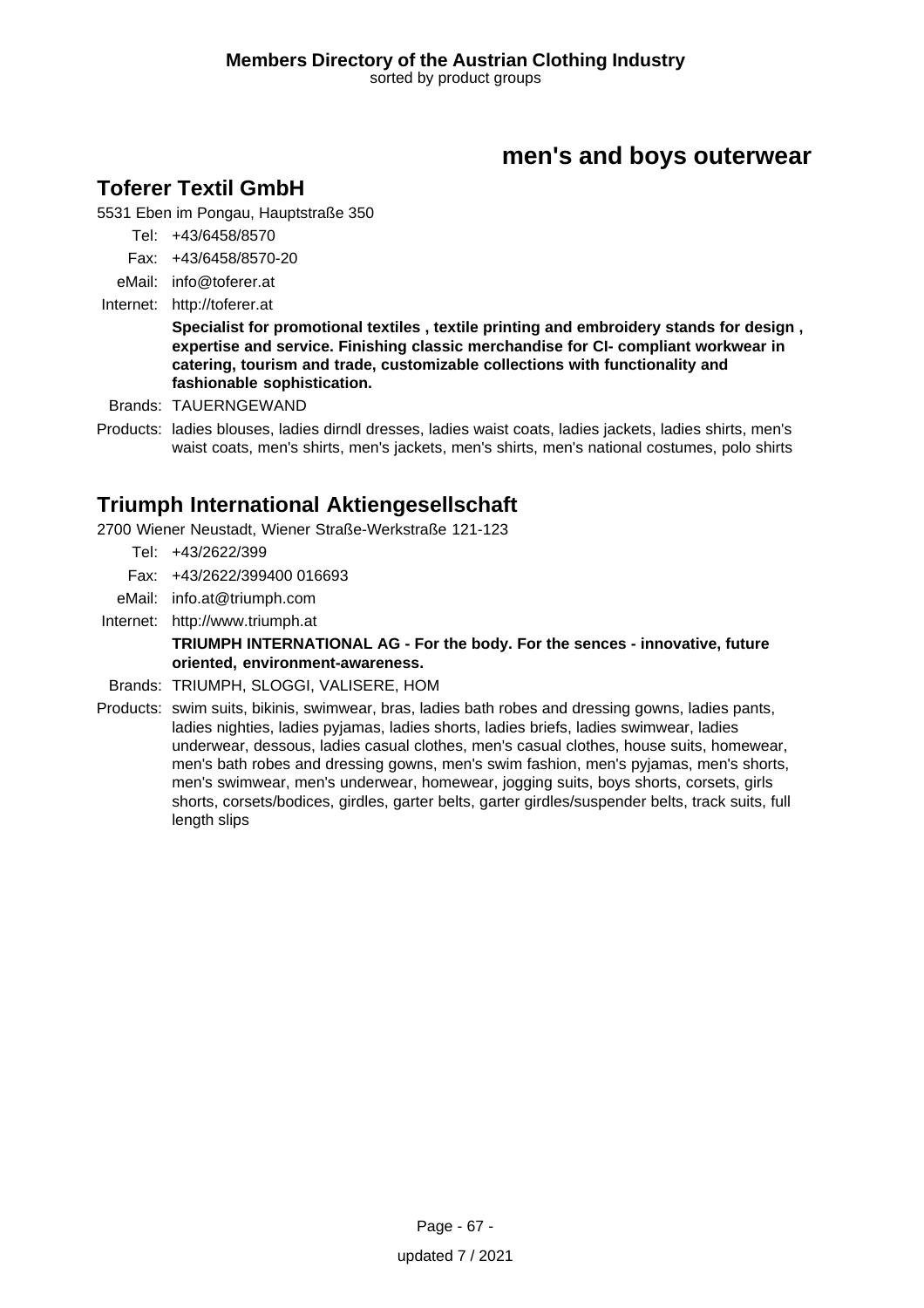# **men's underclothing**

## **ARIDO Hemden Manufaktur GmbH**

2700 Wiener Neustadt, Schnotzendorfer Gasse 7

Tel: +43/2622/24191

Fax: +43/2622/24191-40

eMail: info@arido.at

Internet: <http://www.arido.at>

#### **Manufacturer of high quality fashion shirts, blouses, ladies folklore-fashion shirts and blouses as well as boxershorts, ties and shawls**

Brands: ARIDO, Belvedere, LUIGI CAMICIE

Products: accessories, boxer shorts, ladies shirt-blouses, ladies fashion-blouses, ladies polo-shirts, ladies folkloristic blouses, ladies folkloristic blouses ("Pfoad"), ladies folkloristic shirts, dress shirts for men, casual friday shirts for men, city shirts for men, casual shirts for men, men's polo shirts, mens's folkloristic shirts "Pfoad", ties, cummerbund, bow ties, shawls

## **Burg Bekleidungswerk Ges.m.b.H.**

7035 Steinbrunn, Industriegelände 5

- Tel: +43/2624/52345-0
- Fax: +43/2624/52345 26
- eMail: klaus.heinrich@burghemden.at
- Internet: <http://www.burghemden.at>

### **Manufacturer of high quality men's shirts as well as blouses.**

- Brands: BURG HEMDEN, KONRAD ALEXANDER BY BURG
- Products: caps, boxer shorts, ladies blouses, company specific clothes, men's shirts, ties, specialist in custom made shirts, scout articles, polo shirts, socks, sweater, T-shirts

### **Gloriette Fashion GmbH**

7551 Stegersbach, Kastellstraße 46

- Tel: +43/3326/52401-0
- Fax: +43 3326 52401-49
- eMail: office@gloriette.at
- Internet: <http://www.gloriette.at>

### **Famous producer of high quality shirts and similar fashion products**

- Brands: GLORIETTE, G1, LUXURY COLLECTION
- Products: ladies blouses, ladies national costumes, dress shirts, men's shirts, hunting clothes, hunting-shirts, boys shirts, ties, bow ties, specialist in custom made shirts, girls blouses, polo shirts, knitwear for men, T-shirts, uniform blouses, uniform shirts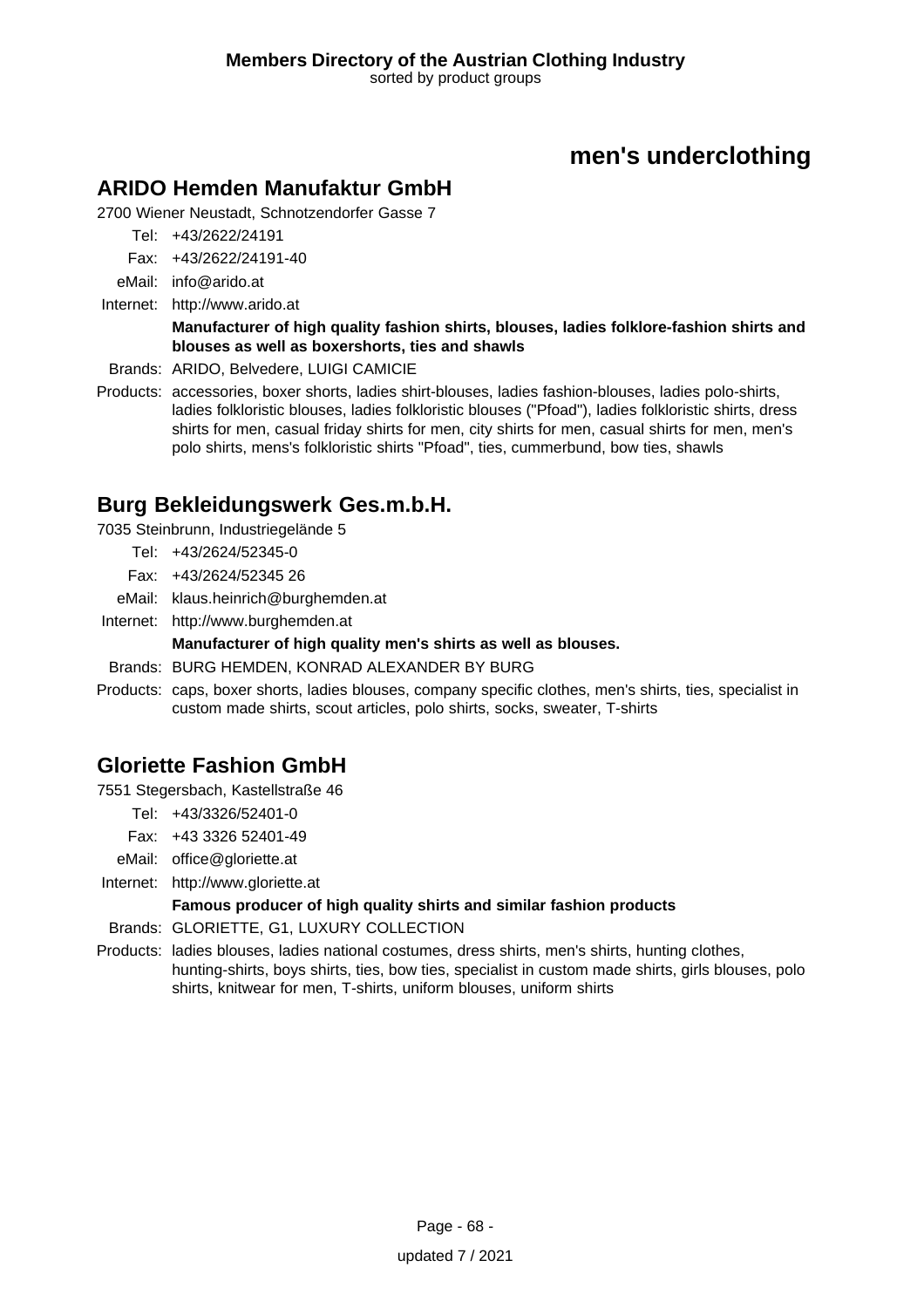# **men's underclothing**

## **Gwandhaus GmbH**

5020 Salzburg, Morzger Straße 31

- Tel: +43/662/46966-0
- Fax: +43/662/46966-15
- eMail: kundenservice@goessl.com
- Internet: <http://www.gwandhaus.at>

### **Manufacturer of high quality folklore clothing for ladies and gentlemen.**

Brands: GÖSSL

Products: ladies blouses, ladies blouses, ladies dirndl blouses, ladies slacks, ladies pants, ladies slacks, ladies pants, ladies dresses, ladies suits, ladies loden clothing of all kind, ladies loden-coats, ladies coats, ladies skirts, ladies skirts, ladies folkloristic blouses, men's shirts, men's trousers, men's jackets/loose style, men's loden clothes, men's loden coats, men's coats, boys shirts, boys trousers, girls blouses, girls blouses, girls slacks, girls skirts

## **Huber Tricot Gesellschaft m.b.H.**

6840 Götzis, Hauptstraße 17

- Tel: +43/5523/505-0
- Fax: +43/5523/505-215
- eMail: office@huber-tricot.com
- Internet: www.huber-bodywear.com www.skiny.com www.hanro.com www.hom.com

**Production and distribution of young, innovative, fashionable bodywear, day and nightwear, lingerie, loungewear, sportswear, swimwear and accessories.**

- Brands: HUBER BODYWEAR, Skiny, Hanro, HOM
- Products: baby linens, swim suits, bikinis, swimwear, bodies, ladies body wear, ladies nighties, ladies pyjamas, ladies shorts, ladies sports clothes, ladies swimwear, ladies underwear, dessous, men's casual clothes, casual clothes for children, men's bath robes and dressing gowns, men's bath robes, men's swim fashion, men's pyjamas, men's shorts, men's sports clothes, men's swimwear, men's underwear, children's underwear/baby clothes, children's nighties, children's pyjamas, children's sports clothes, children's sweatshirts, children's swimwear, children's T-shirts, children's underwear, children's underwear, boys shorts, girls shorts, school sports articles, school sports clothes, sportswear, fleece processor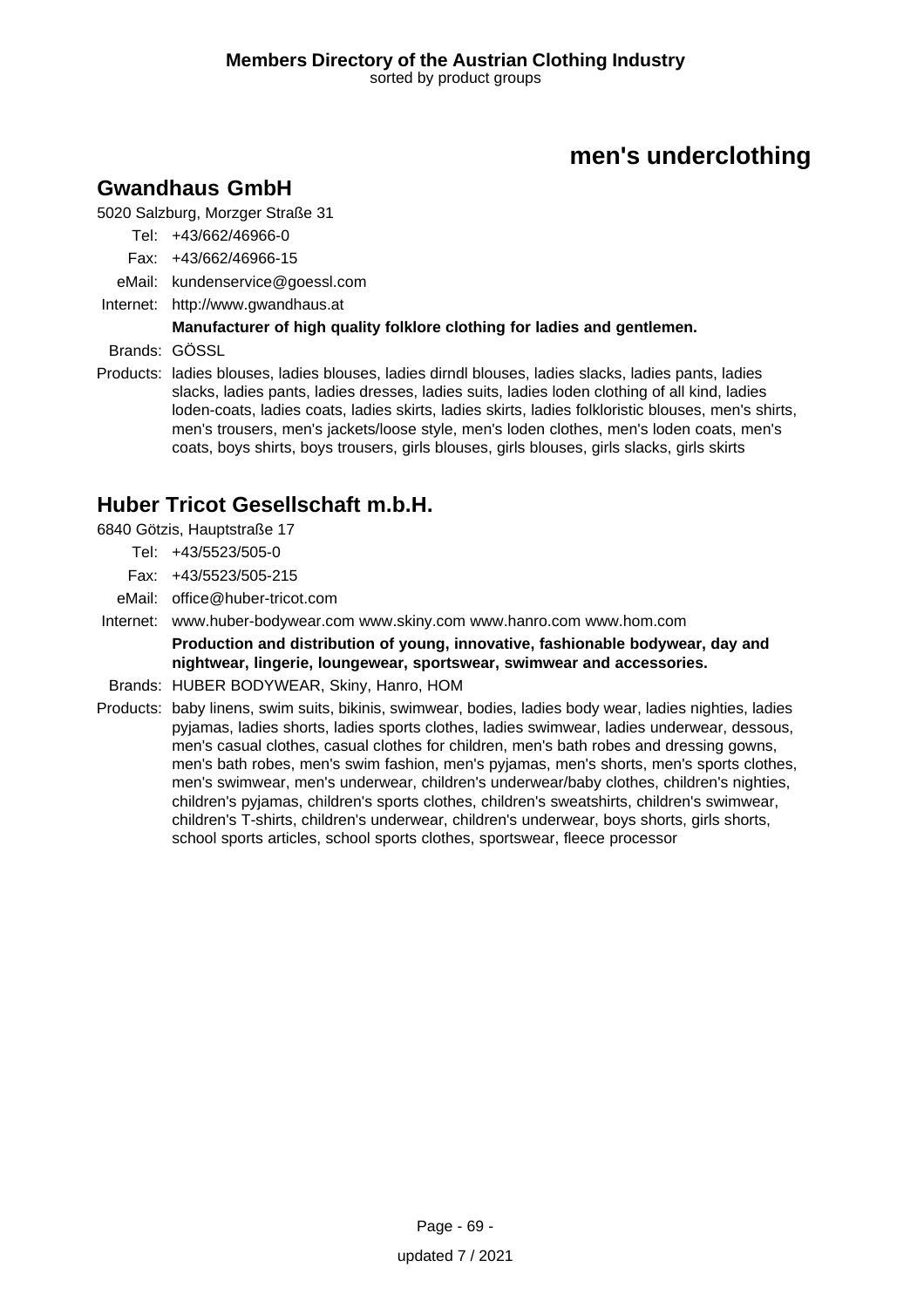# **men's underclothing**

## **F. Leitner KG**

4161 Ulrichsberg, Stifterstraße 25

- Tel: +43/7288/7017-0
- Fax: +43/7288/7017-50
- eMail: office@leitnerleinen.com
- Internet: <http://www.leitner-f.com>

#### **Manufacturer of high quality products for the bathroom, scarfs, homewear and bathrobes, table and bedlinen, valuably hand made with ajourseams of fringes, specialist for custom made products.**

Brands: LEITNER

Products: bath towels, bed linen, ladies bath robes and dressing gowns, ladies dresses, towels, men's bath robes and dressing gowns, children's bath robes, cushions, linen terry for bath and sauna, plaids, sauna articles, shawls, day blankets, table linen, honeycomb pique for bath room and sauna, products out of cotton, products out of linen, linen manufacturer, ecological products

### **Mothwurf Gesellschaft m.b.H.**

- 8101 Gratkorn, Mothwurfgasse 1
	- Tel: +43/3124/22 055-0
	- Fax: +43/3124/22 055-18
	- eMail: office@mothwurf.com
- Internet: https://www.mothwurf.com

#### **Trendsetter in the sector of country look with very large collections for ladies, men and children**

- Brands: MOTHWURF
- Products: accessories, ladies blouses, ladies waist coats, ladies slacks, ladies pants, ladies hats, ladies jackets, ladies jeans, ladies caps, ladies dresses, ladies loden clothing of all kind, ladies coats, ladies caps, ladies pullovers, ladies pullovers, ladies skirts, ladies shirts, ladies sweatshirts, ladies national costumes, ladies dresses with shoulder straps, ladies capes, ladies waistcoats, belts, men's waist coats, men's shirts, men's trousers, men's jackets, men's jeans, men's jackets/loose style, men's loden clothes, men's pullovers, men's pullovers, men's shirts, men's sweatshirts, men's national costumes, caps, boys shirts, boys trousers, boys jackets, boys loden clothes (all types), boys national costumes, girls blouses, girls slacks, girls jackets, girls jeans, girls dresses, girls national costumes, girls dresses with shoulder straps, girls capes, shoes, bags, scarves, watches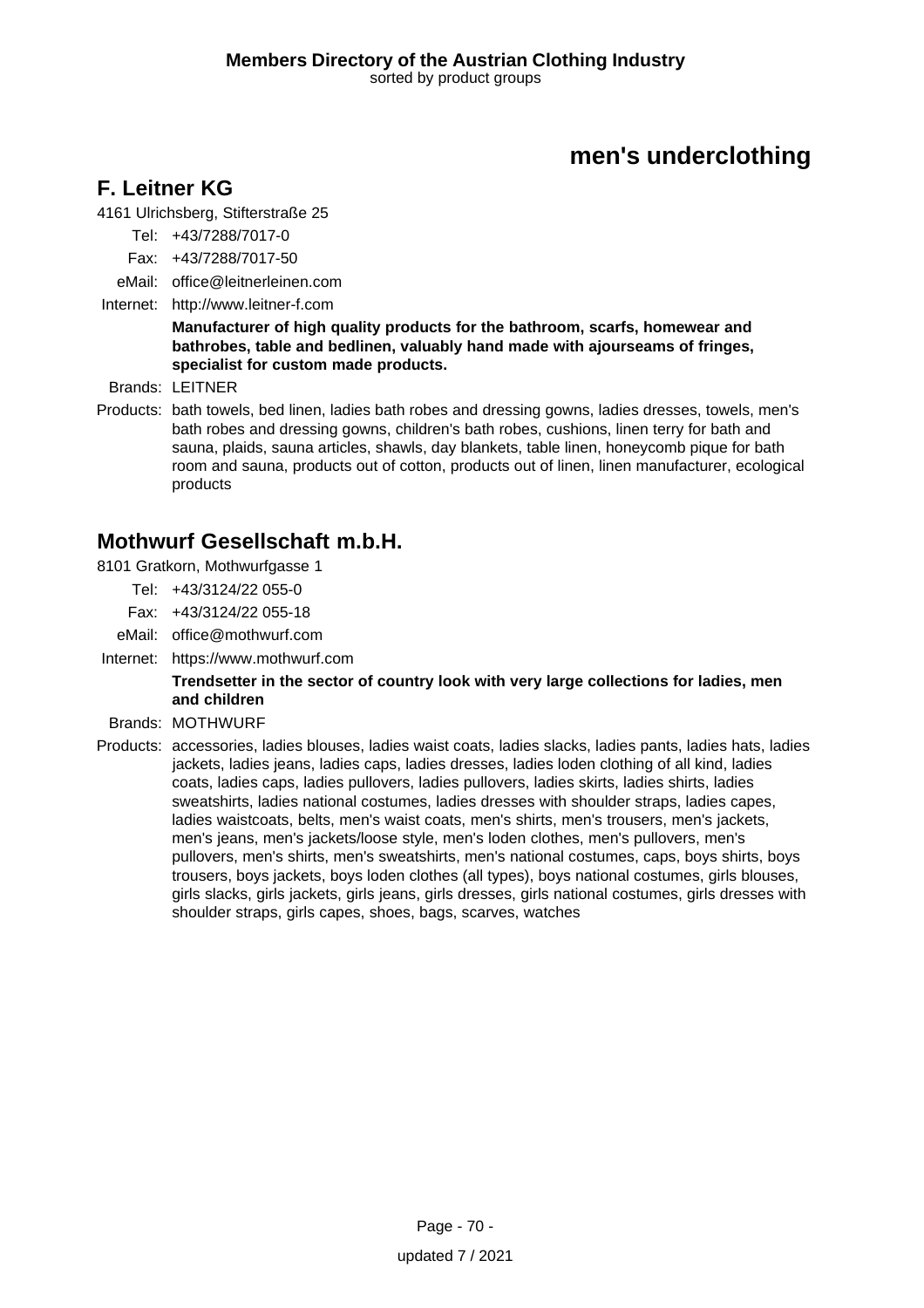# **men's underclothing**

### **Ötscher Berufskleidung Götzl Ges.m.b.H**

3300 Amstetten, Ötscherplatz 1

Tel: +43/7472/64744

Fax: +43/7472/64744-48

eMail: info@oetscher.com

Internet: https://www.onlineshop-oetscher.com

**One of the leading producers of all kinds of professional and protective clothes**

Brands: ÖTSCHER, STAR-LINE, HIGH-TEX, COTTON PREMIUM, STAR-LINE ULTRA, NANO-STAR, LADY-FRESH-GASTRO

Products: antistatic clothing, boiler suits, work blouses, work trousers, work jackets, work caps, work dresses, work head gear, dungarees, work overalls, work overalls, work aprons, doctors' trousers, doctors' coats, barkeeper-jackets, professional clothes for butchers, uniforms for gastronomy, professional clothes for houseworker, uniforms for hotels, professional clothes for car-mechanics, professional clothes for cleaning staff, uniforms for petrol stations, corporate identity clothes, ladies blouses, ladies skirts, one way clothing, fire brigade overalls, fire resistant clothes, flame retardant clothes, butcher aprons, clothing for forest-workers, house dresses, suits, men's blazer, men's shirts, men's trousers, men's jackets, heat protection overalls, heat protection clothes, high-visibility security clothing, hospital uniforms, image clothing, protection clothes against cold, waistcoats for waiters, waiter clothes, trousers for waiters, cook clothes, hospital uniforms, ties, hospital theater clothes, personal protective equipment, clean-room clothes, acid resistant clothes, acid protection clothes, trousers for protection against cuts for forest workers, trousers for protection against cuts/FPA-tested, trousers for protection against cuts/KWF-tested, cut protection clothes, aprons, protective clothes for the fire brigade, clothes for welders, protective clothes for welders, nurses uniforms, special protection clothes, thermal jackets, thermal coats, thermal overalls, scarves, one way overalls/Tyvek, uniforms, security clothes, winter jackets

# **Pochendorfer Mag. Astrid**

4780 Schärding, Passauer Str. 63

- Tel: +43/7712/4611
- Fax: +43/7712/4611-55
- eMail: astrid.pochendorfer@hemdenmacher.at
- Internet: <http://www.hemdenmacher.at>

#### **Specialist in custom made shirts**

- Brands: Valentin Qualität nach Maß
- Products: men's shirts, specialist in custom made shirts, cotton (100%), custom made, custom made production, outsizes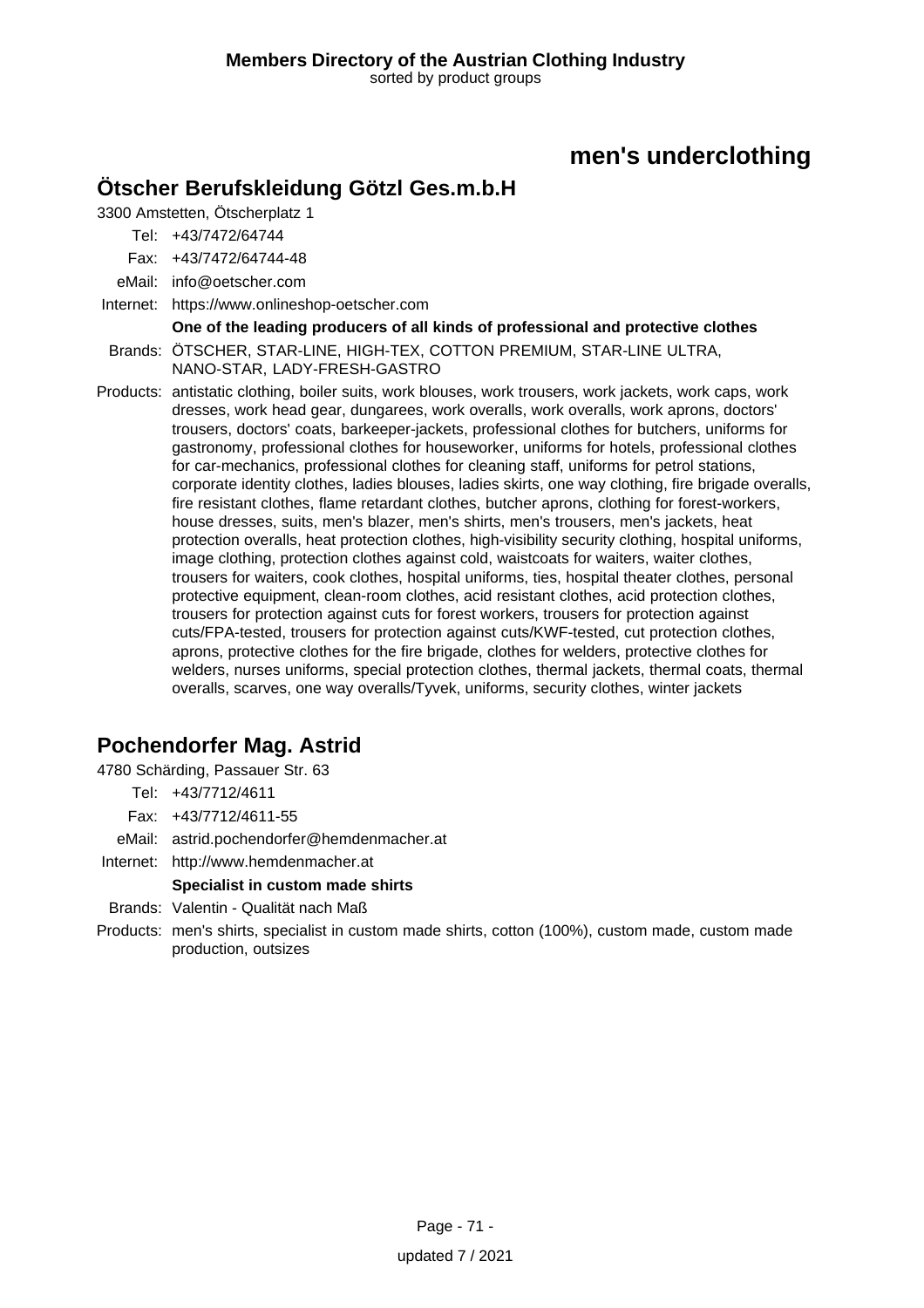# **men's underclothing**

# **Steinbock Mode G.m.b.H.**

6063 Rum/Innsbruck, Steinbockallee 13

- Tel: +43/512/24 6 51-0
- Fax: +43/512/26 79 80
- eMail: office@steinbock.at
- Internet: <http://www.steinbock.at>

#### **Innovative country style for ladie's, gentlemen's and children's fashion. Attractive last state of the art collections.**

### Brands: STEINBOCK, DINO FERRATA, ESTEBE, DER KLEINE STEINBOCK

Products: ladies bomber jackets, ladies blouses, ladies slacks, ladies pants, ladies dresses, ladies suits, ladies loden clothing of all kind, ladies loden-coats, ladies coats, ladies skirts, ladies sweater, ladies shorts, ladies folkloristic jackets, belts, suits, bomber jackets for men, men's shirts, men's trousers, men's jackets, men's jackets/loose style, men's loden clothes, men's loden coats, men's coats, men's polo shirts, men's pullovers, men's pullovers, men's jackets, men's sweater, men's shirts, men's shorts, men's national costumes, men's folkloristic jackets, men's underwear, men's winter coats, children's accessories, children's sweater, children's shoes, children's clothes (sizes 92 to 176), boys clothes, boys jackets, boys jackets, boys folkloristic shirts, boys folkloristic leather trousers, boys national costumes, leather belts, leather trousers, girls clothes, girls slacks, girls jackets, girls jackets, girls dresses, girls corsets, girls national costumes, girls folkloristic blouses, girls folkloristic leather trousers, girls national costumes/ girls dirndl, knitwear for men, trendy mens' fashion, ladies jackets made of boiled wool, men's jackets made of boiled wool, children's jackets made of boiled wool, ladies fashion made of boiled wool, men's fashion made of boiled wool, children's fashion made of boiled wool, young fashion

# **Toferer Textil GmbH**

5531 Eben im Pongau, Hauptstraße 350

- Tel: +43/6458/8570
- Fax: +43/6458/8570-20
- eMail: info@toferer.at
- Internet: <http://toferer.at>

**Specialist for promotional textiles , textile printing and embroidery stands for design , expertise and service. Finishing classic merchandise for CI- compliant workwear in catering, tourism and trade, customizable collections with functionality and fashionable sophistication.**

- Brands: TAUERNGEWAND
- Products: ladies blouses, ladies dirndl dresses, ladies waist coats, ladies jackets, ladies shirts, men's waist coats, men's shirts, men's jackets, men's shirts, men's national costumes, polo shirts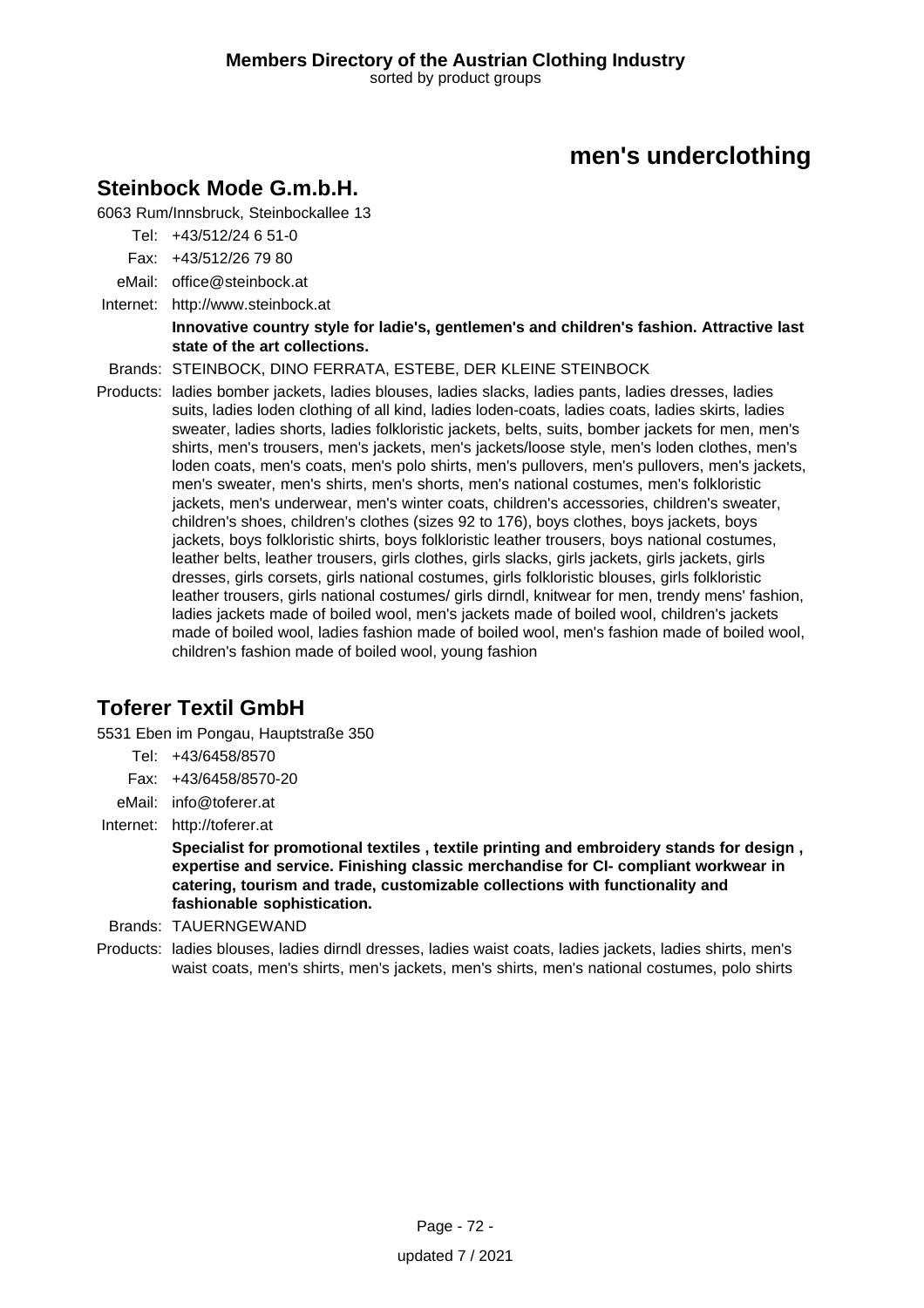# **men's underclothing**

### **Triumph International Aktiengesellschaft**

2700 Wiener Neustadt, Wiener Straße-Werkstraße 121-123

- Tel: +43/2622/399
- Fax: +43/2622/399400 016693
- eMail: info.at@triumph.com
- Internet: <http://www.triumph.at>

#### **TRIUMPH INTERNATIONAL AG - For the body. For the sences - innovative, future oriented, environment-awareness.**

- Brands: TRIUMPH, SLOGGI, VALISERE, HOM
- Products: swim suits, bikinis, swimwear, bras, ladies bath robes and dressing gowns, ladies pants, ladies nighties, ladies pyjamas, ladies shorts, ladies briefs, ladies swimwear, ladies underwear, dessous, ladies casual clothes, men's casual clothes, house suits, homewear, men's bath robes and dressing gowns, men's swim fashion, men's pyjamas, men's shorts, men's swimwear, men's underwear, homewear, jogging suits, boys shorts, corsets, girls shorts, corsets/bodices, girdles, garter belts, garter girdles/suspender belts, track suits, full length slips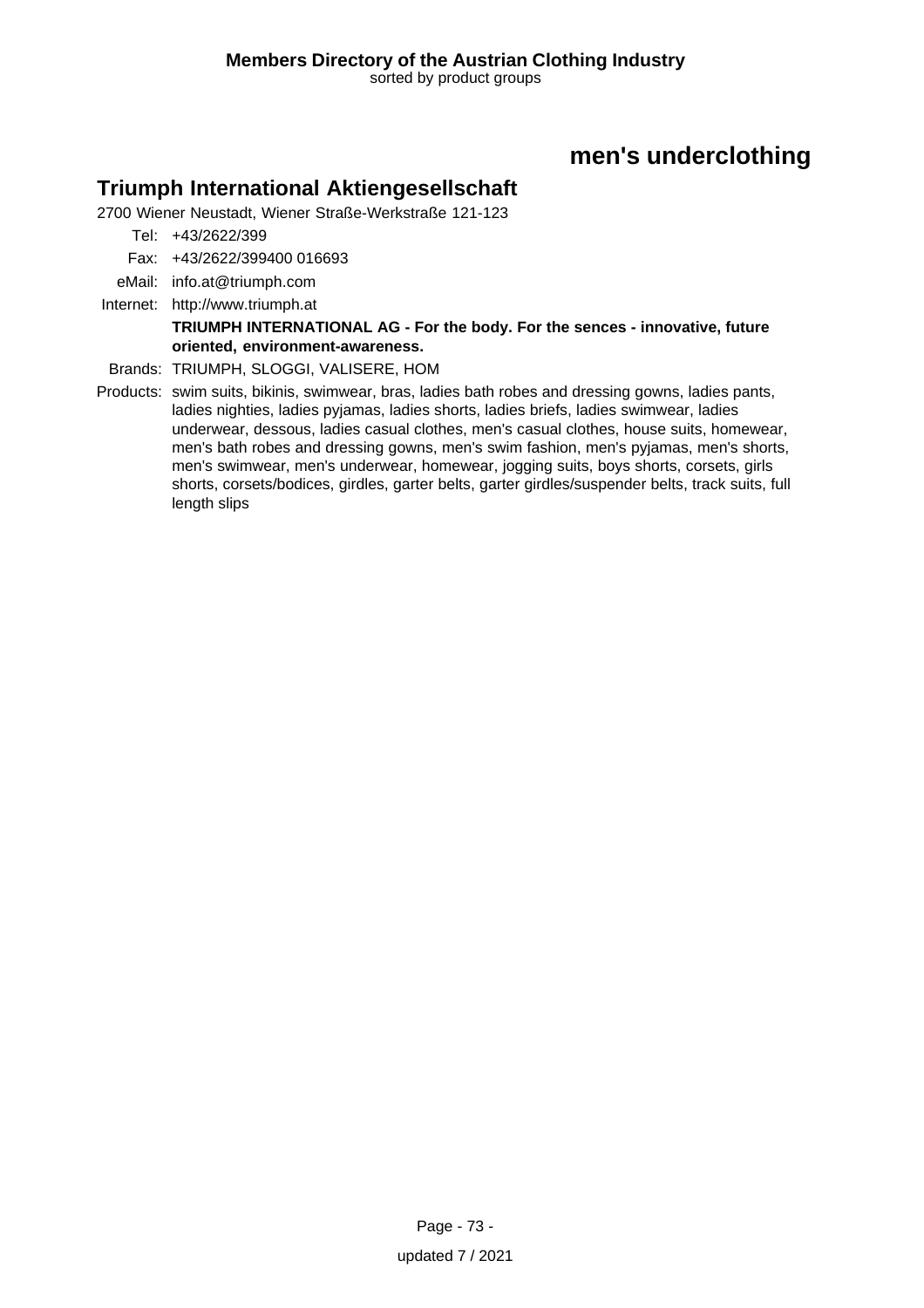# **linen for household, table and bed**

# **ADA Möbelfabrik GmbH**

8184 Anger, Baierdorf-Umgebung 61

Tel: +43/3175/71 000

Fax: +43/3175/71 00-105 311644

eMail: office@ada.at

Internet: <http://www.ada-moebel.at/startseite.php>

**Manufacturer of french beds, mattresses, ornament pillows, day blankets and upholstery.**

Brands: ADA

Products: bedding, french beds, mattresses, upholstery, day blankets, ornament cushions

# **Christian Dierig Gesellschaft m.b.H.**

4060 Leonding-Doppl, Welser Straße 75

Tel: +43/732/672150

Fax: +43/732/672150-85

eMail: fleuresse@dierig.at **Manufacturer of bed linen, table linen and bed linen.** Brands: Fleuresse Products: bed linen, bed linen

# **Einrichtungshaus Föger GmbH**

6405 Pfaffenhofen, Bundesstraße 1

Tel: +43/5262/69 05-0

eMail: foeger.wohnen@foeger.at

Internet: <http://www.foeger.at>

**Manufacturer of curtains, bed and table linen.**

Products: bed linen, linen for household, table and bed, manufacturing of curtains, table cloths, table linen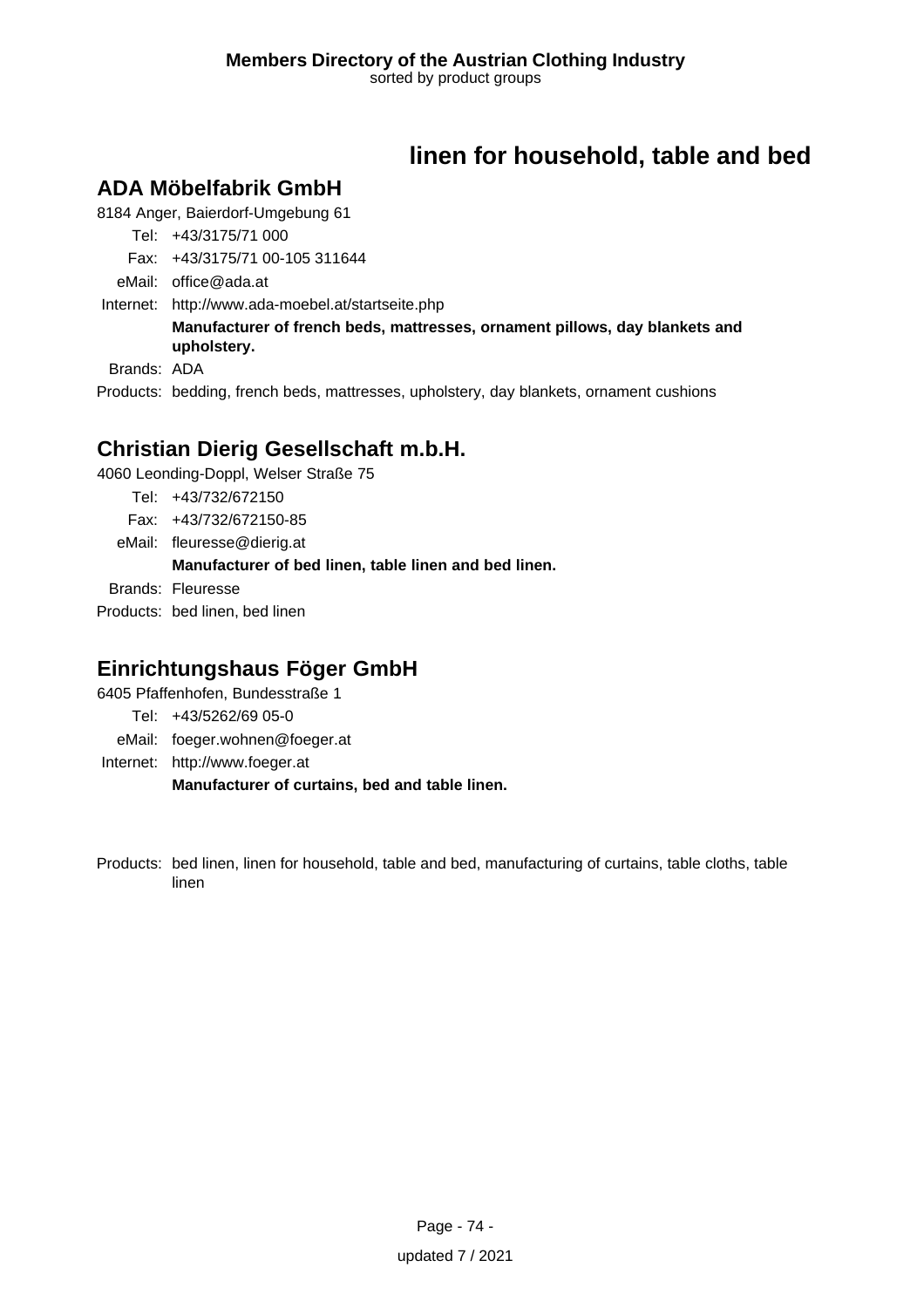# **linen for household, table and bed**

### **Gans Ges.m.b.H.**

1140 Wien, Ameisgasse 65

Tel: +43/1/914 13 27 +43/1/914 13 28

Fax: +43/1/914 14 65

eMail: office@gans.at

Internet: <http://www.gans.at>

### **Manufacturing and sale of noble down products and handmade bedlinen.**

Brands: GANS

Products: bed covers, bed-feathers, bedding, bed linen, down filled blankets, down couchions, pillows, pillows, pillows, quilts, blankets/quilts, special manufacturing, outsizes

# **Johann Schmidhofer Goldhauben-Webe e.U.**

4040 Linz, Lindengasse 12

Tel: +43/732/738391

Fax: +43/732/738391-29

eMail: office@goldhaubenwebe.at

Internet: <http://www.goldhaubenwebe.at>

**Outfit with quality textiles (professional clothing, textiles for medical use).**

Products: work clothes, professional clothes, bed linen, fire resistant clothes, high-visibility security clothing, boil wash pillows, boil wash quilts, clothes suitable for rental, commercially-used textiles, surgical cover sheets, operating room dresses, operating room textiles, hospital theater linen, patient´s clothing, textile medical products EN-ISO 13485 2003, table linen, surgical cover sheets

# **Hellatex-Textil Gesellschaft mbH.**

4171 St. Peter, Wimbergstraße 18

Tel: 07282/8101-0 0664/4108822

Fax: 07282/8101-2

eMail: office@hellatex.at

Products: bed linen, PILLOWCASES, fitted sheets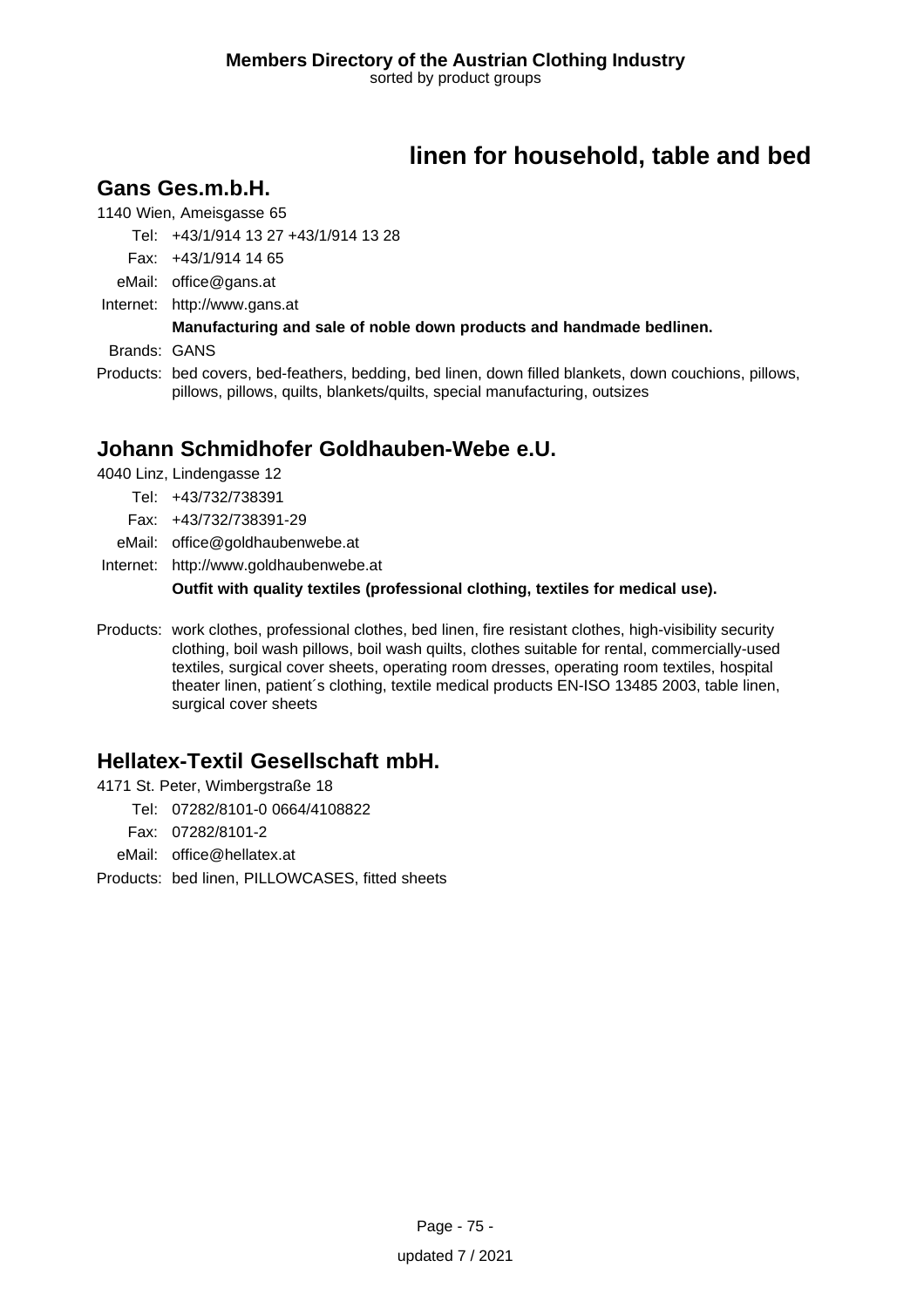# **linen for household, table and bed**

## **F. Leitner KG**

4161 Ulrichsberg, Stifterstraße 25

Tel: +43/7288/7017-0

Fax: +43/7288/7017-50

eMail: office@leitnerleinen.com

Internet: <http://www.leitner-f.com>

**Manufacturer of high quality products for the bathroom, scarfs, homewear and bathrobes, table and bedlinen, valuably hand made with ajourseams of fringes, specialist for custom made products.**

Brands: LEITNER

Products: bath towels, bed linen, ladies bath robes and dressing gowns, ladies dresses, towels, men's bath robes and dressing gowns, children's bath robes, cushions, linen terry for bath and sauna, plaids, sauna articles, shawls, day blankets, table linen, honeycomb pique for bath room and sauna, products out of cotton, products out of linen, linen manufacturer, ecological products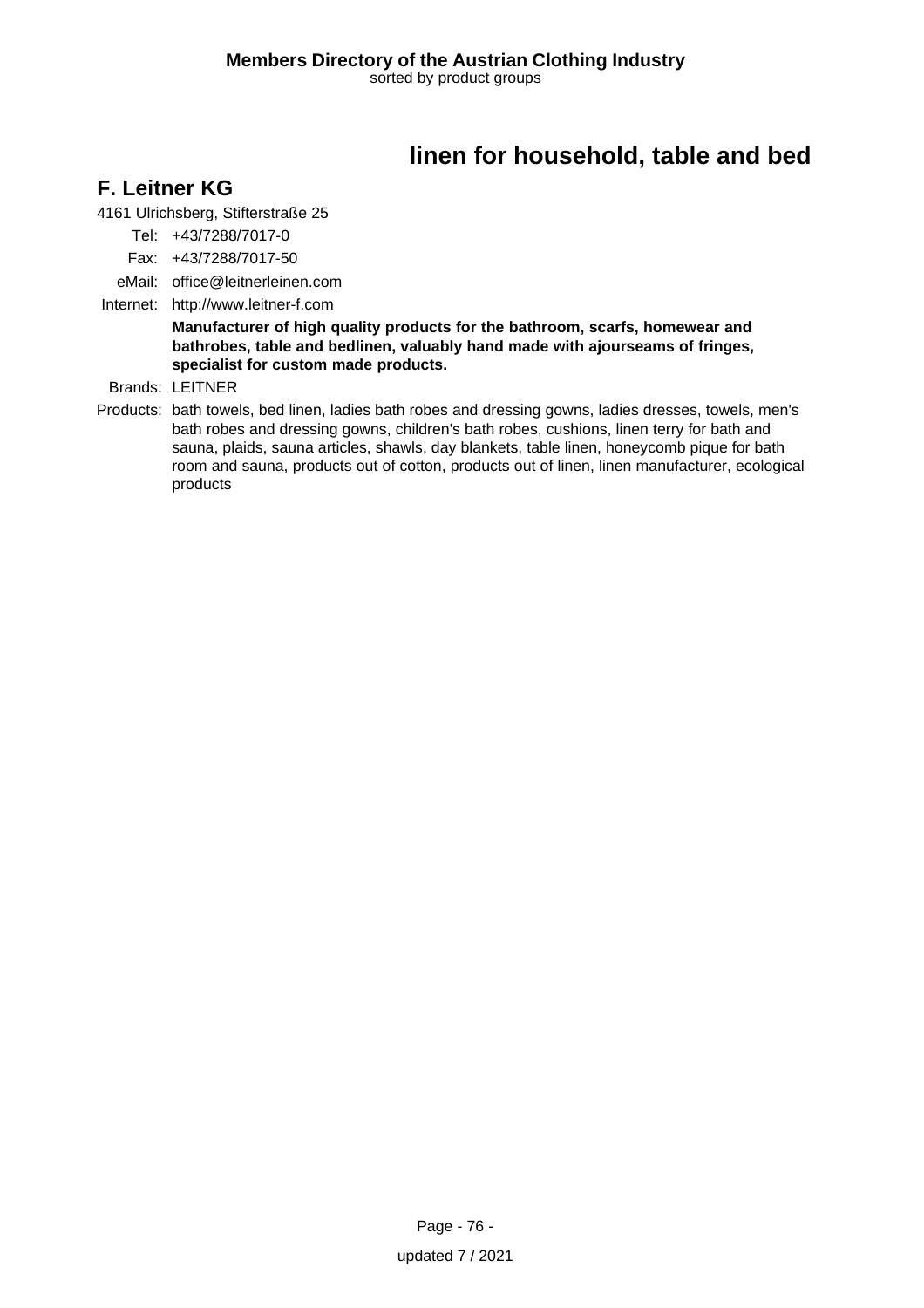# **hats**

# **Fischler Ernst Sporthauben Inh. Brigitte Lintner**

1030 Wien, Juchgasse 13-15

Tel: +43/1/512 62 26

- Fax: +43/1/512 62 27
- eMail: office@fischler-muetzen.at

**Manufacturer of hats and all kinds of headgear (e.g. for Sports, Profession, Folklore, Uniform,...)**

Products: work caps, fire resistant caps, men's hats, hunting clothes, hunting-hats, hunting-caps, jeans caps, caps for battery plants, caps for welders, caps, caps for bakeries, headgear for mountaineering, caps for fishery, caps for butcher, golf caps, hats for industrial kitchens, tennis caps, headgear/professional clothes, leather caps, loden-hats, loden-caps, rain hats, acid resistant caps, shawls, sports clothes, sports hats, sports caps, cloth hats, thermal caps, Tyrolean hats, scarves, uniform caps, headgear up to size 67, special manufacturing of leather, loden-special processing, outsizes

# **Mothwurf Gesellschaft m.b.H.**

- 8101 Gratkorn, Mothwurfgasse 1
	- Tel: +43/3124/22 055-0
		- Fax: +43/3124/22 055-18
	- eMail: office@mothwurf.com
- Internet: https://www.mothwurf.com

#### **Trendsetter in the sector of country look with very large collections for ladies, men and children**

- Brands: MOTHWURF
- Products: accessories, ladies blouses, ladies waist coats, ladies slacks, ladies pants, ladies hats, ladies jackets, ladies jeans, ladies caps, ladies dresses, ladies loden clothing of all kind, ladies coats, ladies caps, ladies pullovers, ladies pullovers, ladies skirts, ladies shirts, ladies sweatshirts, ladies national costumes, ladies dresses with shoulder straps, ladies capes, ladies waistcoats, belts, men's waist coats, men's shirts, men's trousers, men's jackets, men's jeans, men's jackets/loose style, men's loden clothes, men's pullovers, men's pullovers, men's shirts, men's sweatshirts, men's national costumes, caps, boys shirts, boys trousers, boys jackets, boys loden clothes (all types), boys national costumes, girls blouses, girls slacks, girls jackets, girls jeans, girls dresses, girls national costumes, girls dresses with shoulder straps, girls capes, shoes, bags, scarves, watches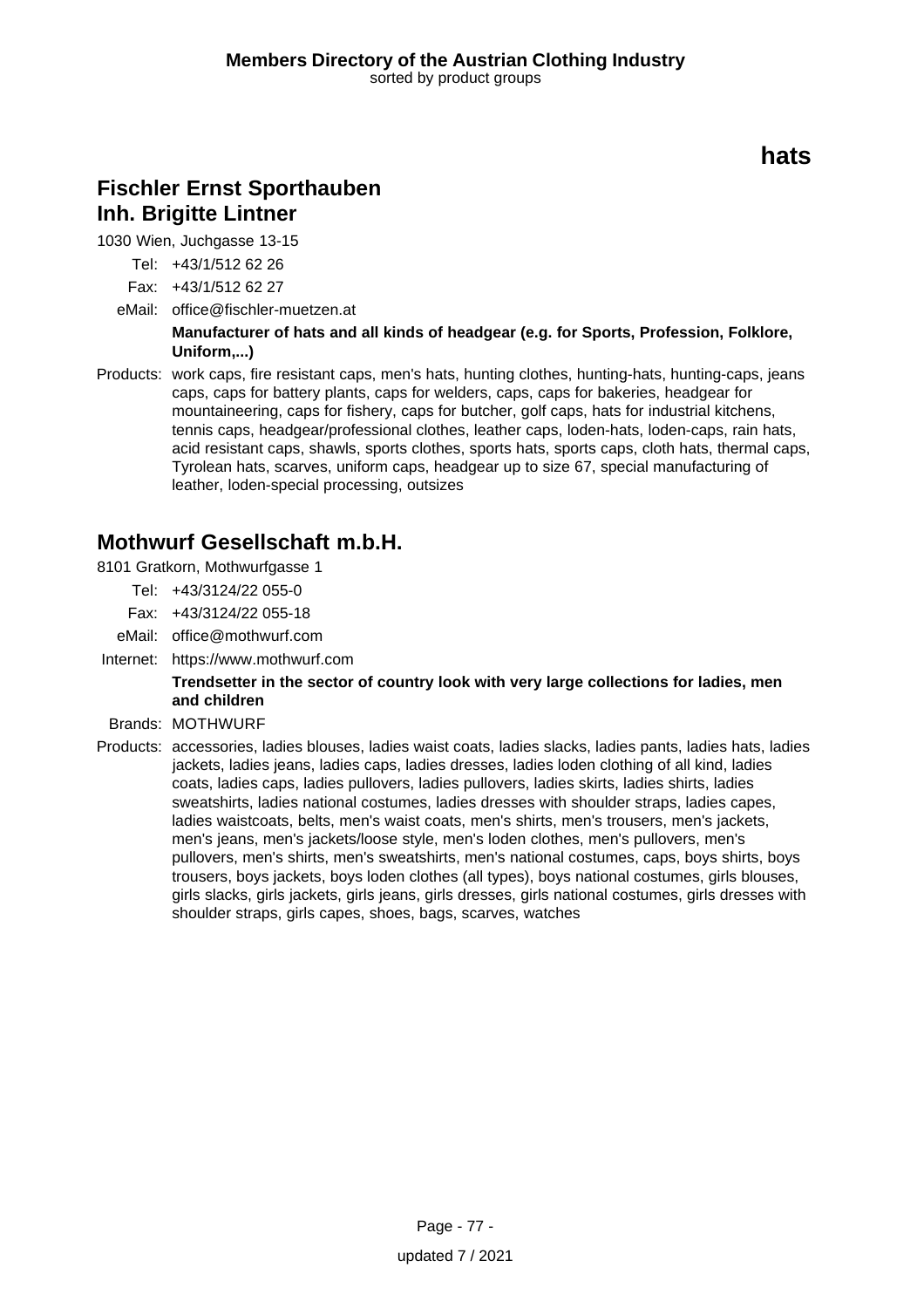# **industrial laundries/dry cleanings/dyers/laundries rental**

### **Blanco Hotex GmbH**

9919 Heinfels, Panzendorf 188

- Tel: 04842 51188
- Fax: ++39 474 479199
- eMail: info@hotex.it

### **Trendsetter in the sector of country look with very large collections for ladies, men and children**

Products: industrial laundry, rental laundry

# **Großwäscherei Gasser GmbH**

6403 Flaurling, Bahnhofstraße 15

- Tel: +43/5262/622 60
- Fax: +43/5262/622 60 14
- eMail: office@waeschereigasser.at

### **Industrial laundry, rental laundry and doormat-rental.**

Products: entrance-mat service, industrial dry-cleaning, industrial laundry, door-mats to rent, rental laundry, dust mats

## **Theaterputzerei, Färberei und Wäscherei R & E Goebel GmbH**

1110 Wien, Sofie-Lazarsfeld-Straße 9

- Tel: +43/1/587 82 34 +6991 1111 441
- Fax: +43/1/587 82 3413
- eMail: office@putzereigoebel.at
- Internet: <http://www.putzereigoebel.at>

#### **Industrial laundry, dyeworks as well as special dry cleaning for theater customes. Carpet cleaning and flame retardant fittings.**

Products: dyeworks, flame retardant fittings, industrial dyers, industrial dry-cleaning, industrial laundry, carpet cleaning, special dry cleaning for theater costumes

# **med&tex medizinprodukte & textilmanagement gmbH**

4600 Wels, Römerstraße 1

- Tel: 07242/415
- Fax: 07242 206512-6555
- eMail: office@medtex.at
- Products: uniforms/rental, industrial laundry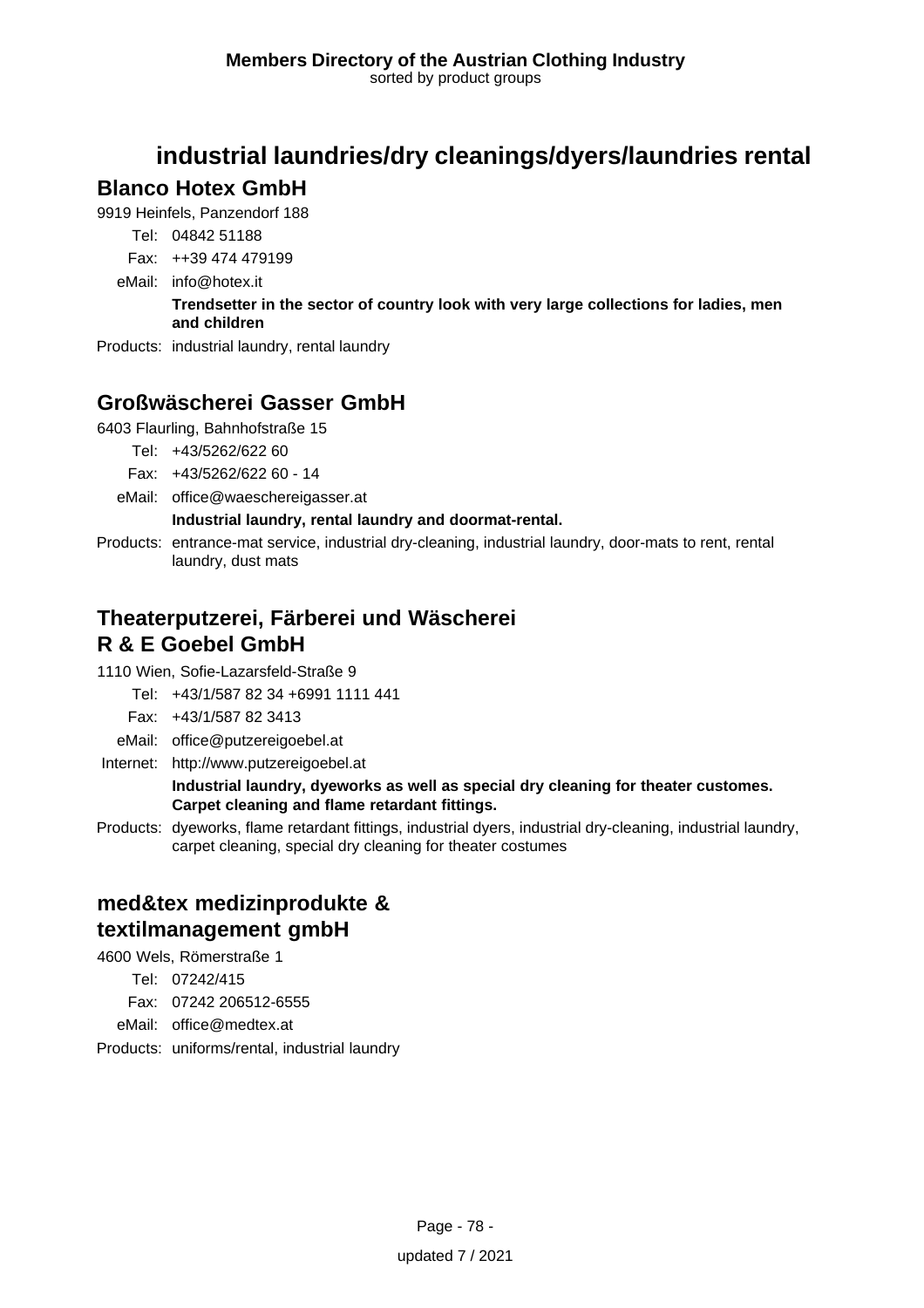# **industrial laundries/dry cleanings/dyers/laundries rental**

# **MEWA Textil-Service Ges.m.b.H**

5023 Salzburg-Gnigl, Gewerbehofstraße 16

eMail: schwechat@mewa.at Internet: <http://www.mewa.at>

**Services (textile care and providing) for industry, trade, hotels, gastronomy, the health sector and public institutions.**

Products: uniforms/rental, subcontracting laundry, professional outfits to rent, cleaning cloths to rent, rental laundry, washing of cleaning cloths, trade with employment protective clothes

# **MEWA Textil-Service GmbH**

2324 Schwechat-Rannersdorf, Reinhartsdorfgasse 18

Tel: +43/1/707 76 77-0

Fax: +43/1/707 76 77-11

- eMail: schwechat@mewa.at
- Internet: <http://www.mewa.at>

#### **Services (textile care and providing) for industry, trade, hotels, gastronomy, the health sector and public institutions.**

Products: uniforms/rental, subcontracting laundry, professional outfits to rent, cleaning cloths to rent, rental laundry, washing of cleaning cloths, trade with employment protective clothes

# **Montana Grosswäscherei und Chemischreinigung GmbH**

8793 Gai, Gimplach 3

Tel: +43/3847/2350-0

- Fax: +43/3847/2350-4
- eMail: montana1@leo-one.at
- Internet: <http://montana-textilpflege.at>

### **Industrial laundry, dry-cleaning and carpet cleaning**

Products: industrial dry-cleaning, industrial laundry, carpet cleaning

# **Proxima GmbH**

9586 Fürnitz, Industriestraße 1

- Tel: 0664 / 927 4 917
- eMail: office@proxima.at
- Internet: www.proxima.at

### **Laundry for healthcare, workwear, hotel / catering and elderly care**

### **Mattress cleaning**

Products: rental laundry, laundry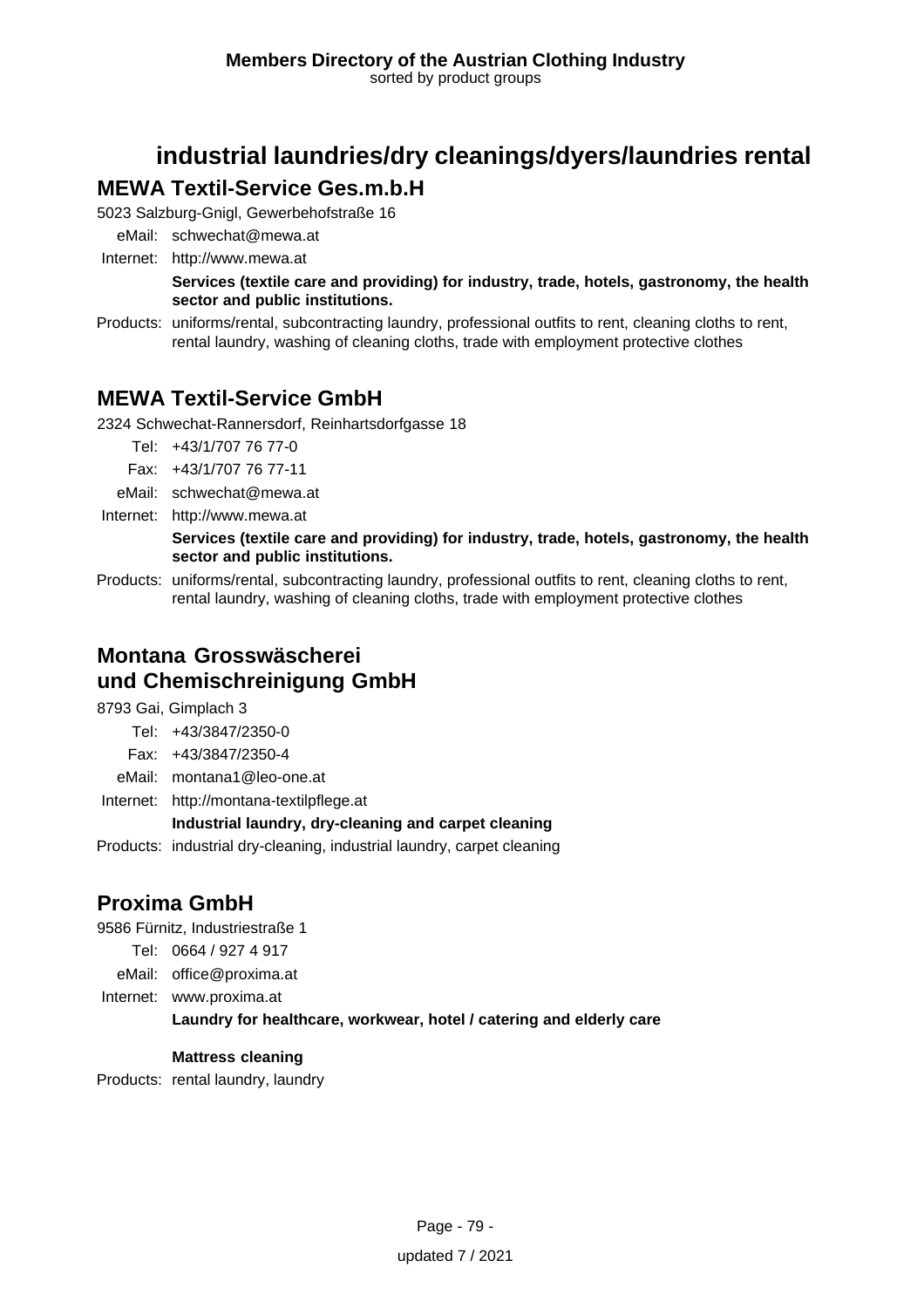# **industrial laundries/dry cleanings/dyers/laundries rental Rail Services International Austria GmbH Werkstätte u.Wäscherei**

1100 Wien, Domaniggasse 2/Laxenburgerstraße 219

Tel: +43/1/617 77 71

Fax: +43/1/617 77 71-28

eMail: info@railsi.at

Internet: <http://www.railsi.com>

**Industrial laundry.**

Brands: RSI

Products: industrial laundry

# **SALESIANER MIETTEX GmbH Zentrale**

1220 Wien, Rautenweg 53

- Tel: +43/1/981 32-0
- Fax: +43/1/981 32-1490

eMail: office@salesianer.com

Internet: <http://www.salesianer.com>

#### **Textile Rental Service for the industry, commerce, hotel industry, gastronomy, health care and public institutions.**

Products: Clean room clothing-service, uniforms/rental, fragrance dispenser service, towel-rolls, industrial dry-cleaning, industrial laundry, incontinence service, hospital ward supplies, logo door-mats, subcontracting laundry, professional outfits to rent, door-mats to rent, rental laundry, rental laundry for gastronomy, rental laundry for hotels, rental laundry for industry and trade, rental laundry for hospitals, rental laundry/incontinence sheets, rental of (hospital) theater clothes, rental/clean-room clothes, dry cleaning, dirt mats, soap dispenser, industrial sterilization services, , carpet cleaning, full supply for all textile requirements in hospitals, toilet tissue, curtain services, curtain cleaning, wash room service, laundry, advertising door-mats

# **SALESIANER MIETTEX GmbH Zweigniederlassung Wr. Neustadt**

2700 Wr. Neustadt, Johannes-Gutenberg-Str. 9

- Tel: +43/2742/881813-0
- Fax: +43/2742/881 813-3190
- eMail: office@salesianer.com
- Internet: <http://www.salesianer.com>

#### **Textile Rental Service for the industry, commerce, hotel industry, gastronomy, health care and public institutions.**

Products: industrial laundry, rental laundry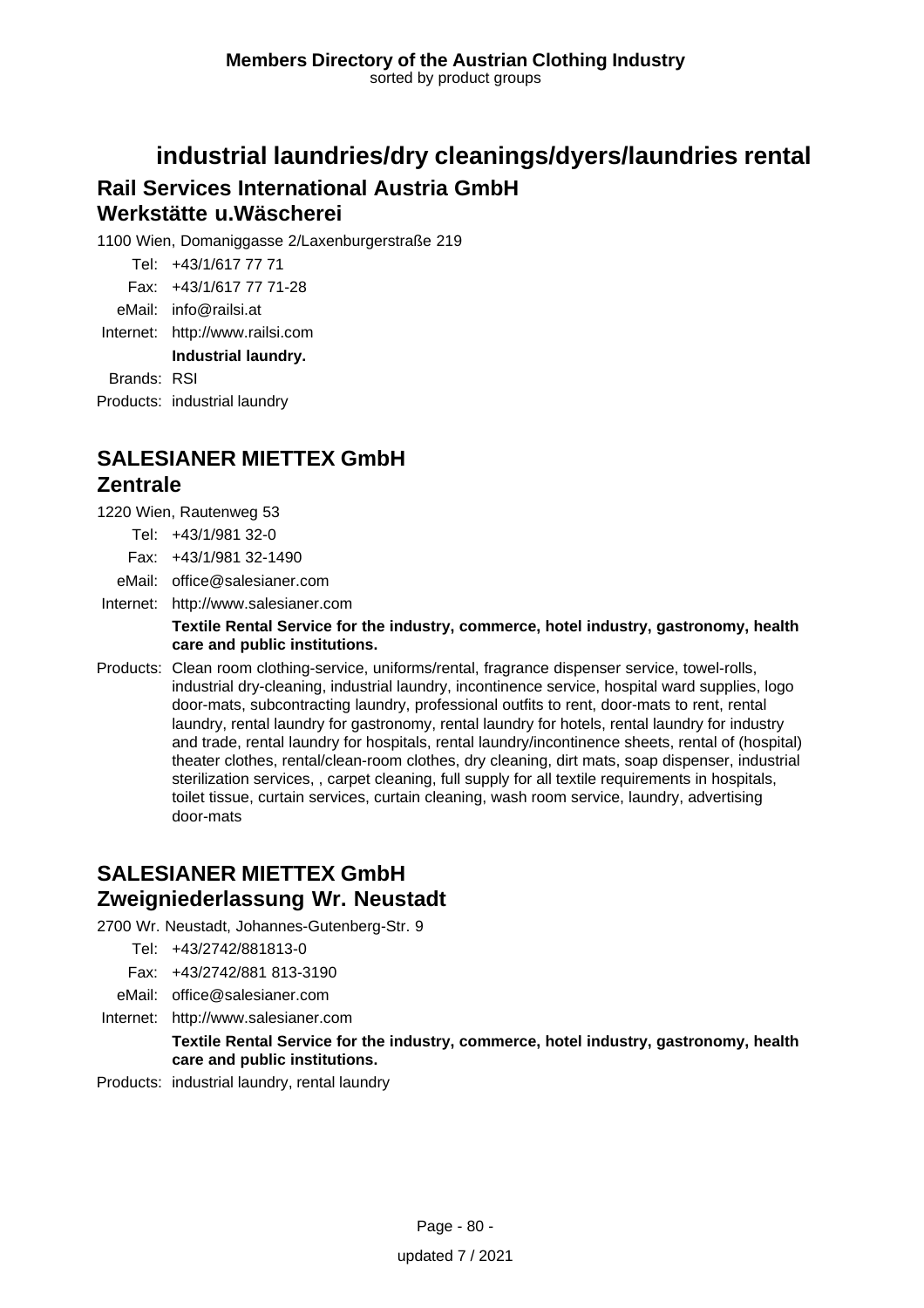# **industrial laundries/dry cleanings/dyers/laundries rental SALESIANER MIETTEX GmbH Zweigniederlassung St. Pölten**

3100 St. Pölten, Zdarskystraße 12

Tel: +43/2742/881813-0

Fax: +43/2742/881 813-3190

eMail: office@salesianer.com

Internet: <http://www.salesianer.com>

**Textile Rental Service for the industry, commerce, hotel industry, gastronomy, health care and public institutions.**

Products: industrial laundry, rental laundry

# **SALESIANER MIETTEX GmbH Zweigniederlassung Linz**

4040 Linz, Freistädter Straße 230

- Tel: 0732/246434-0
- Fax: 0732/246434-166

eMail: office@salesianer.com

Internet: www.salesianer.com

**Textile Rental Service for the industry, commerce, hotel industry, gastronomy, health care and public institutions.**

Products: industrial laundry, rental laundry

# **SALESIANER MIETTEX GmbH Zweigniederlassung Enns**

4470 Enns, Regensburger Straße 6/Tür 1

Tel: 07223 81881-0

Fax: 7223 81881-355

eMail: office@salesianer.com

Internet: www.salesianer.com

**Textile Rental Service for the industry, commerce, hotel industry, gastronomy, health care and public institutions.**

Products: industrial laundry, rental laundry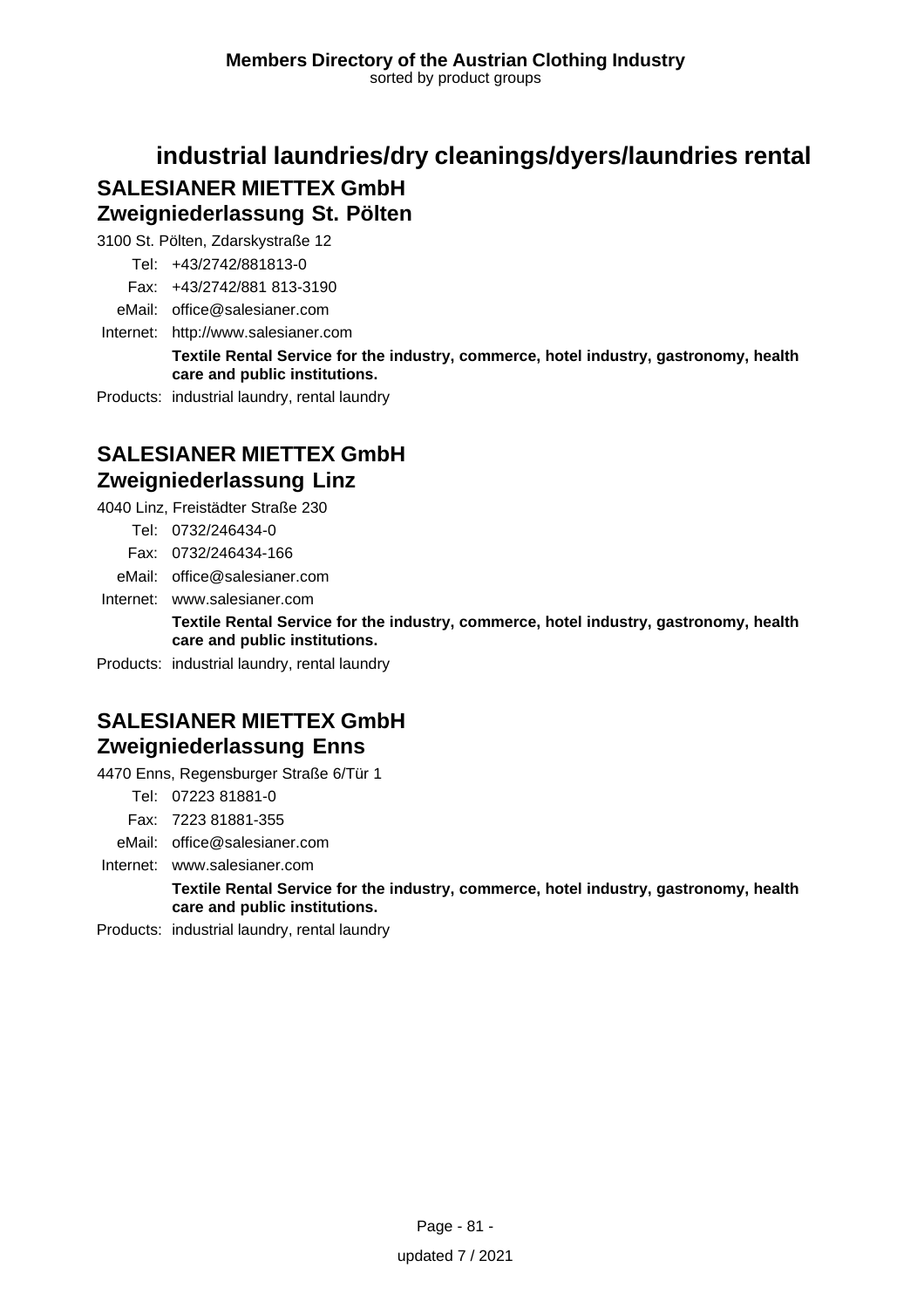# **industrial laundries/dry cleanings/dyers/laundries rental SALESIANER MIETTEX GmbH Zweigniederlassung Lenzing**

4860 Lenzing, Atterseerstraße 97-99

Tel: 07672 92762-0

Fax: 07672 92762-285

eMail: office@salesianer.com

Internet: www.salesianer.com

**Textile Rental Service for the industry, commerce, hotel industry, gastronomy, health care and public institutions.**

Products: industrial laundry, rental laundry

# **SALESIANER MIETTEX GmbH Zweigniederlassung Grödig**

5082 Grödig, Gewerbestraße 5

Tel: +43/6246/73985-0

Fax: +43/6246/73985-5090

eMail: asten@salesianer.com

Internet: <http://www.salesianer.com>

**Textile Rental Service for the industry, commerce, hotel industry, gastronomy, health care and public institutions.**

Products: industrial laundry, rental laundry

# **SALESIANER MIETTEX GmbH Zweigniederlassung Leogang**

5771 Leogang, Hirnreit 67

Tel: +43/6583/8505-0

Fax: +43/6583/8505-66

eMail: office@salesianer.com

Internet: <http://www.salesianer.com>

**Textile Rental Service for the industry, commerce, hotel industry, gastronomy, health care and public institutions.**

Products: industrial laundry, rental laundry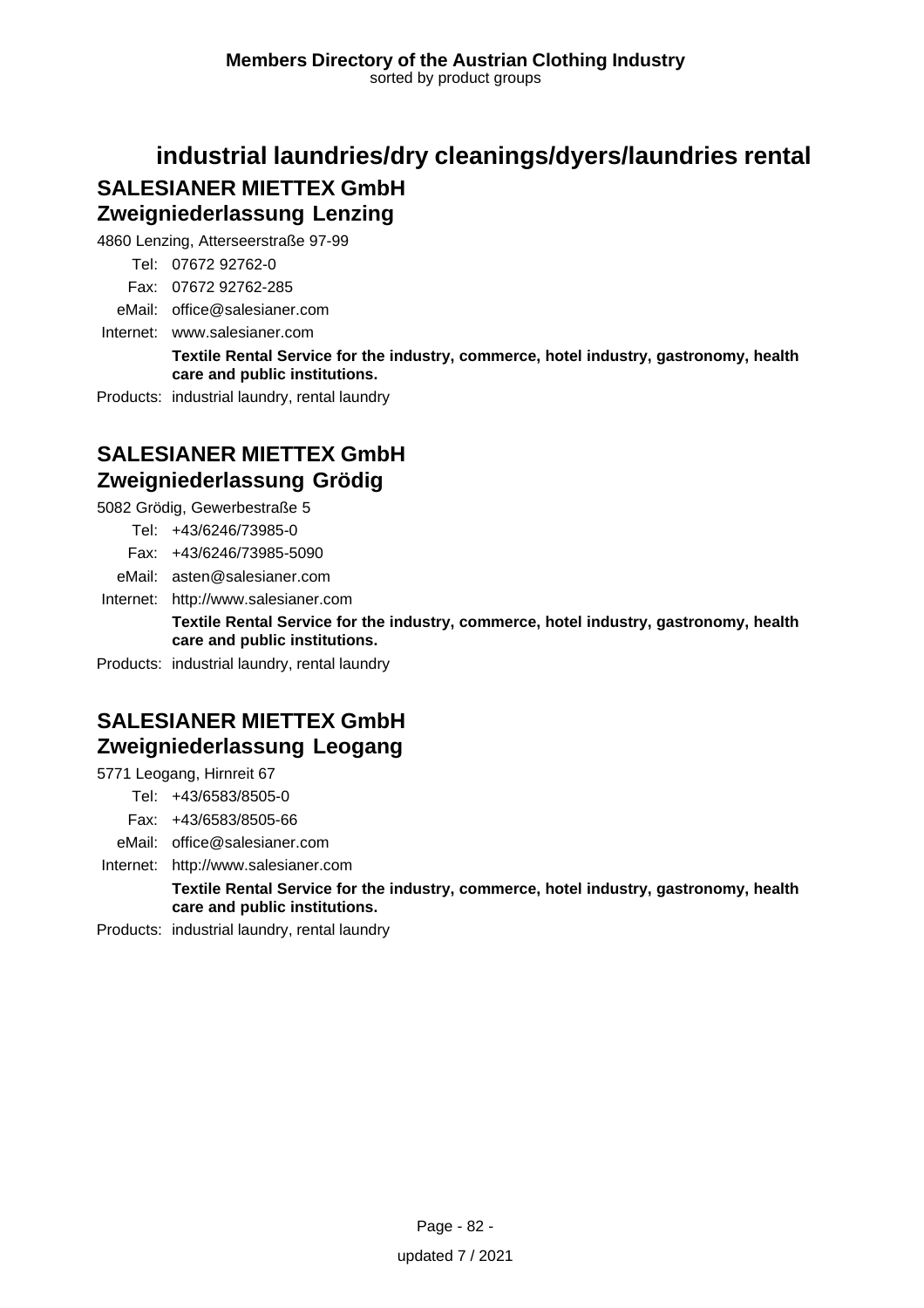# **industrial laundries/dry cleanings/dyers/laundries rental SALESIANER MIETTEX GmbH Zweigniederlassung Kramsach**

6233 Kramsach, Achenrain 21

- Tel: +43/5337/62912-0
- Fax: +43/5337/62912-6290

eMail: office@salesianer.com

Internet: <http://www.salesianer.com>

**Textile Rental Service for the industry, commerce, hotel industry, gastronomy, health care and public institutions.**

Products: industrial laundry, rental laundry

# **SALESIANER MIETTEX GmbH Zweigniederlassung Mattersburg**

7210 Mattersburg, Industriestraße 4

- Tel: +43/2626/62906-0
- Fax: +43/2626/62906-7290
- eMail: office@salesianer.com

Internet: <http://www.salesianer.com>

**Textile Rental Service for the industry, commerce, hotel industry, gastronomy, health care and public institutions.**

Products: industrial laundry, rental laundry

# **SALESIANER MIETTEX GmbH**

8054 Graz, Kudlichweg 14

- Tel: +43/316/28 20 02 0
- Fax: +43/316/28 41 41 -44
- eMail: office@salesianer.com

Internet: <http://www.salesianer.com>

**Textile Rental Service for the industry, commerce, hotel industry, gastronomy, health care and public institutions.**

Products: industrial laundry, rental laundry

# **SALESIANER MIETTEX GmbH**

9020 Klagenfurt, Umlauftstraße 2

- Tel: 0463 31 72 30
- Fax: 0463 31723022
- eMail: office@salesianer.com

**Textile Rental Service for the industry, commerce, hotel industry, gastronomy, health care and public institutions.**

Products: industrial laundry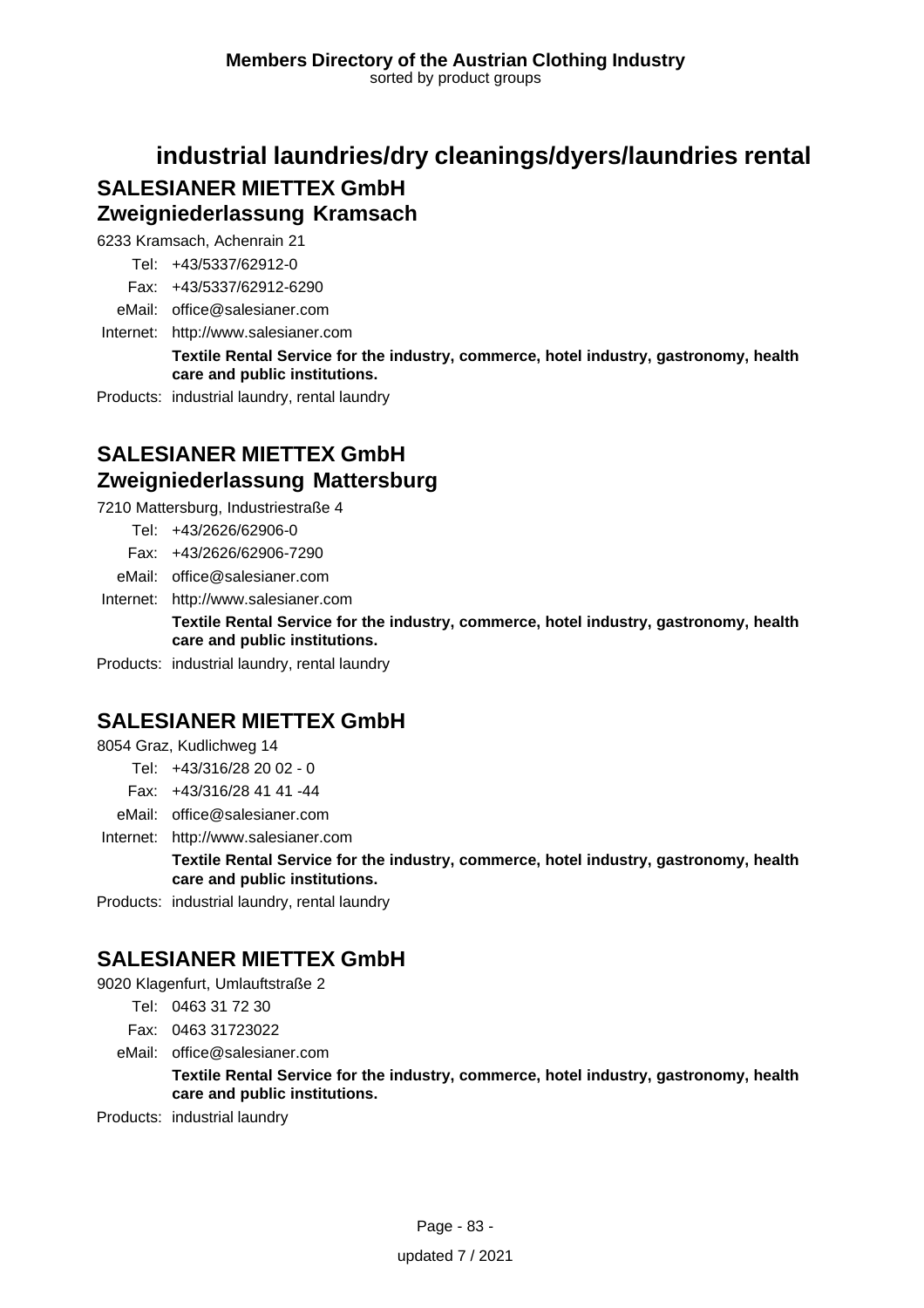# **industrial laundries/dry cleanings/dyers/laundries rental Vienna Wäscherei, Putzerei und Färberei A. Nagel & CO Ges.m.b.H.**

1110 Wien, Braunhubergasse 11-13

Tel: +43/1/749 75 66-0

Fax: +43/1/749 75 66-19

eMail: office@vienna.co.at

Internet: <http://www.vienna.co.at>

#### **Industrial laundry, dry-cleaning and rental laundry.**

Brands: OPTEX, VIENNA Mietwäscheservice

Products: industrial dry-cleaning, industrial laundry, incontinence service, hospital ward supplies, all kind of hospital clothing resp. textiles, professional outfits to rent, door-mats to rent, rental laundry, rental laundry for old people's and nursing homes, rental laundry for gastronomy, rental laundry for hotels, rental laundry for hospitals, rental laundry/working clothes, dirt mats, carpet cleaning, curtain services, curtain cleaning

### **Kilian Wirl GmbH**

6405 Pfaffenhofen, Gewerbepark 19

Tel: +43/5262/61312

Fax: \*43/5262/61312-75

eMail: office@wirl-west.at

Internet: <http://www.wirl.at>

Products: industrial dry-cleaning, industrial laundry

# **Otto Wirl GmbH**

1220 Wien, Percostraße 10

Tel: +43/1/258 26 35-0 +43/1/259 31 71

Fax: +43/1/258 26 35-22

eMail: wirl@wirl.at

Internet: <http://www.wirl.at>

**Dry-cleaning and laundry for trade and industry, specialized in jeans washing, rental laundry (for instance for gastronomy); also laundry subcontracting.**

Brands: WÄSCHT \* PUTZT \* VERMIETET

Products: industrial dry-cleaning, industrial laundry, subcontracting laundry, rental laundry, rental laundry for gastronomy, rental laundry for hotels, carpet cleaning, curtain cleaning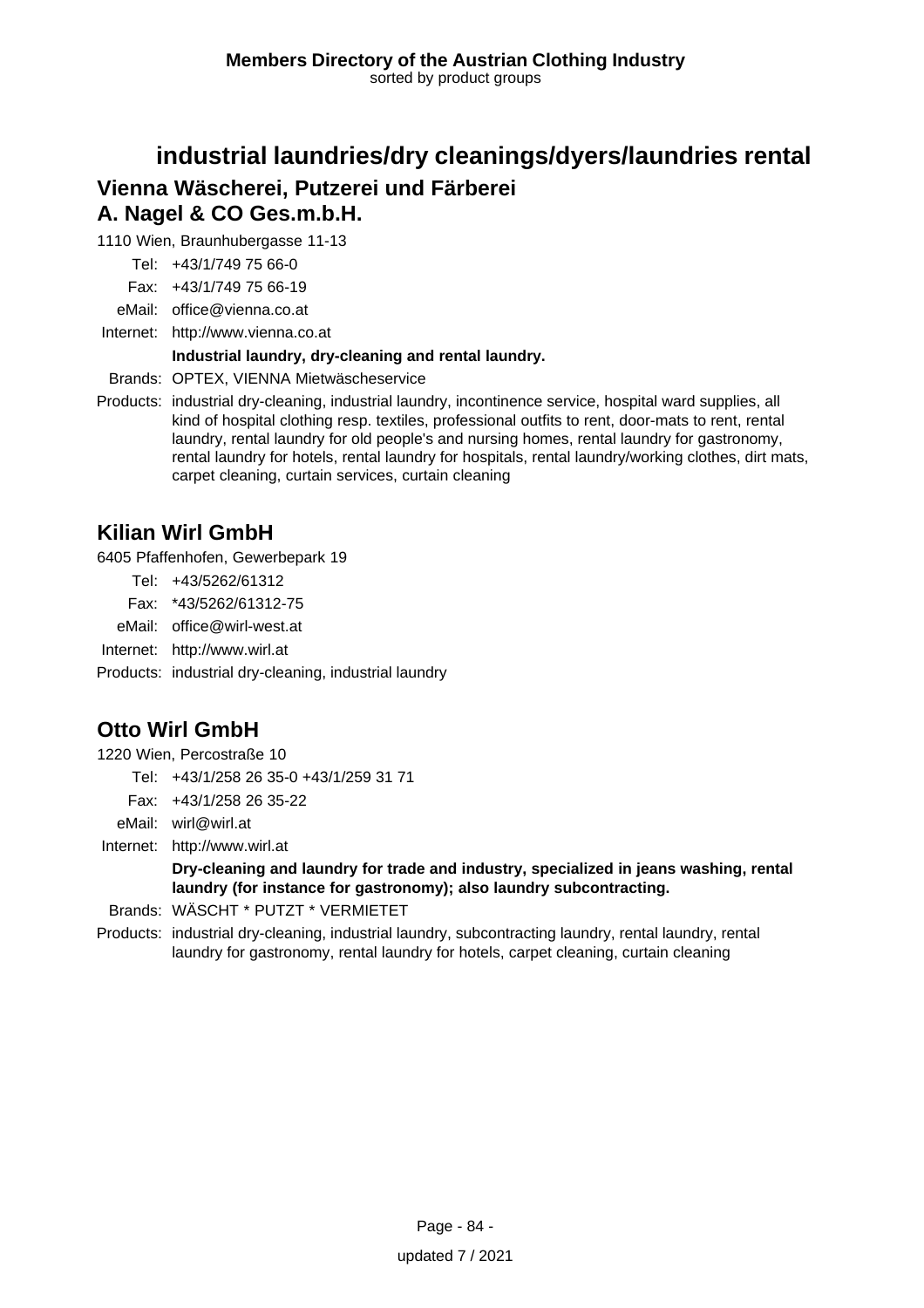# **industrial laundries/dry cleanings/dyers/laundries rental Wolfgang Wirl Gesellschaft m.b.H.**

6380 St.Johann/Tirol, Anichweg 5

Tel: +43/5352/62669-0

Fax: +43/5352/62669-75

eMail: tirol@wirl.at

Internet: <http://www.wirl.at>

**Industrial laundry and dry cleaning for trade and industry, specialized in jeans washing, curtain services, carpet cleaning, rental laundry as well as laundry subcontracting.**

Products: industrial dry-cleaning, industrial laundry, jeans washers, subcontracting laundry, rental laundry, carpet cleaning, curtain services, curtain cleaning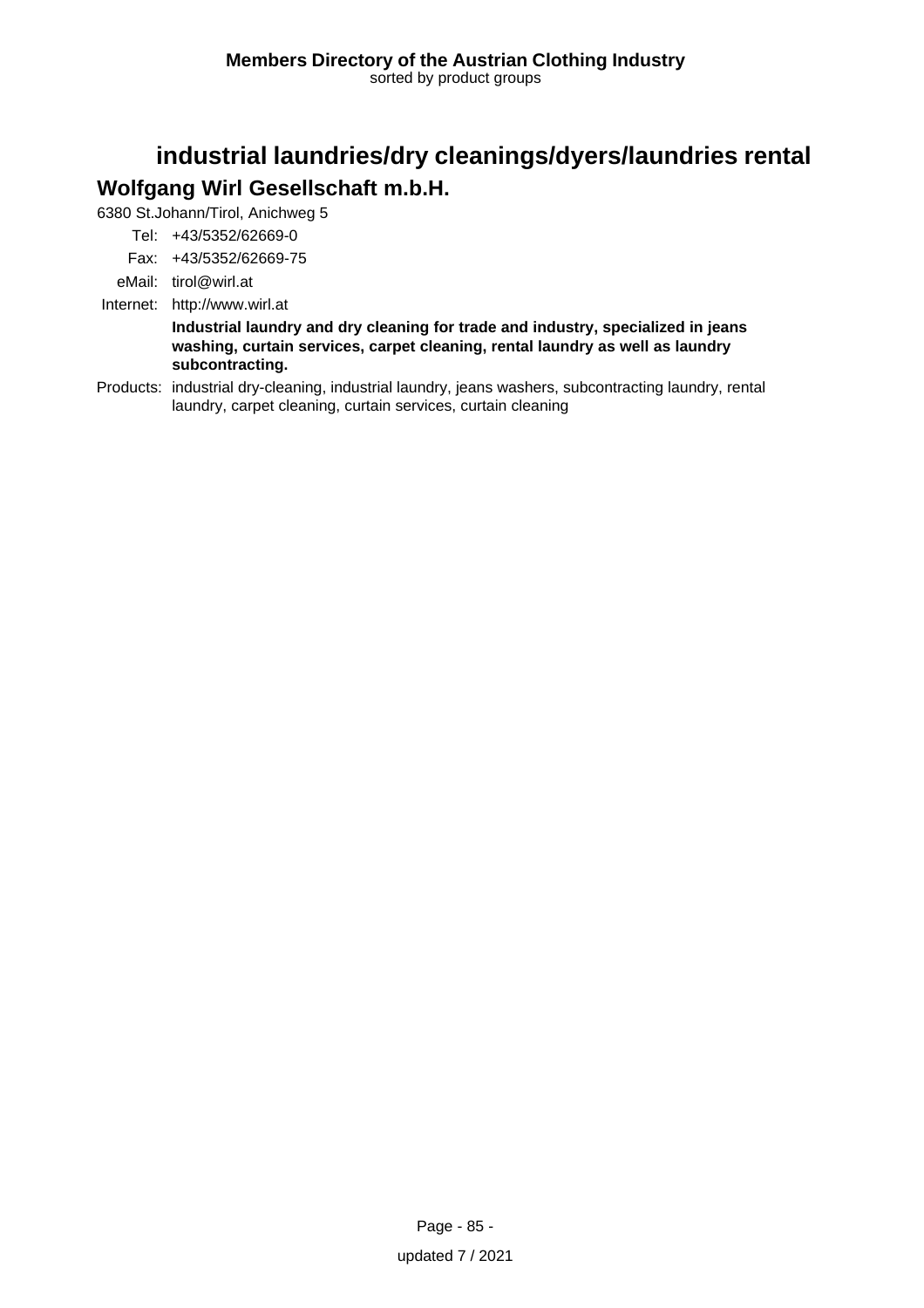# **Allsport OG**

6833 Weiler, Feldstraße 13

Tel: +43/5523/62074

- Fax: +43/5523/52218
- eMail: service@allsport.at
- Internet: <http://www.allsport.at>

### **Manufacturer of high-quality ski- and outdoor clothes.**

Brands: ALLSPORT

Products: anoraks, ladies skigear, quilted down anoraks, fleece jackets, golf clothes, men's skigear, ski suits, ski clothes, ski trousers, ski caps, ski pullovers, soft shells, hiking clothes, fleece jackets, SMELL RESISTANT FABRICS, sun-ray filtered materials (SUN PROTECTION FACTOR SPF 30-50), ÖKO-TEX-standard, soft shells

### **Burg Bekleidungswerk Ges.m.b.H.**

7035 Steinbrunn, Industriegelände 5

- Tel: +43/2624/52345-0
- Fax: +43/2624/52345 26
- eMail: klaus.heinrich@burghemden.at
- Internet: <http://www.burghemden.at>

#### **Manufacturer of high quality men's shirts as well as blouses.**

Brands: BURG HEMDEN, KONRAD ALEXANDER BY BURG

Products: caps, boxer shorts, ladies blouses, company specific clothes, men's shirts, ties, specialist in custom made shirts, scout articles, polo shirts, socks, sweater, T-shirts

### **Eisbär Sportmoden GmbH.**

4101 Feldkirchen a.d.Donau, Hauptstraße 15

Tel: +43/7233 7210-0

Fax: +43/7233 7608

eMail: office@myeisbaer.com

Internet: <http://www.myeisbaer.com>

#### **Manufacturer of high quality sportswear.**

Brands: Eisbär

Products: city/fashion-hats, ski caps, ski pullovers, knitted sports caps, sports pullovers, haead bands

### **caps**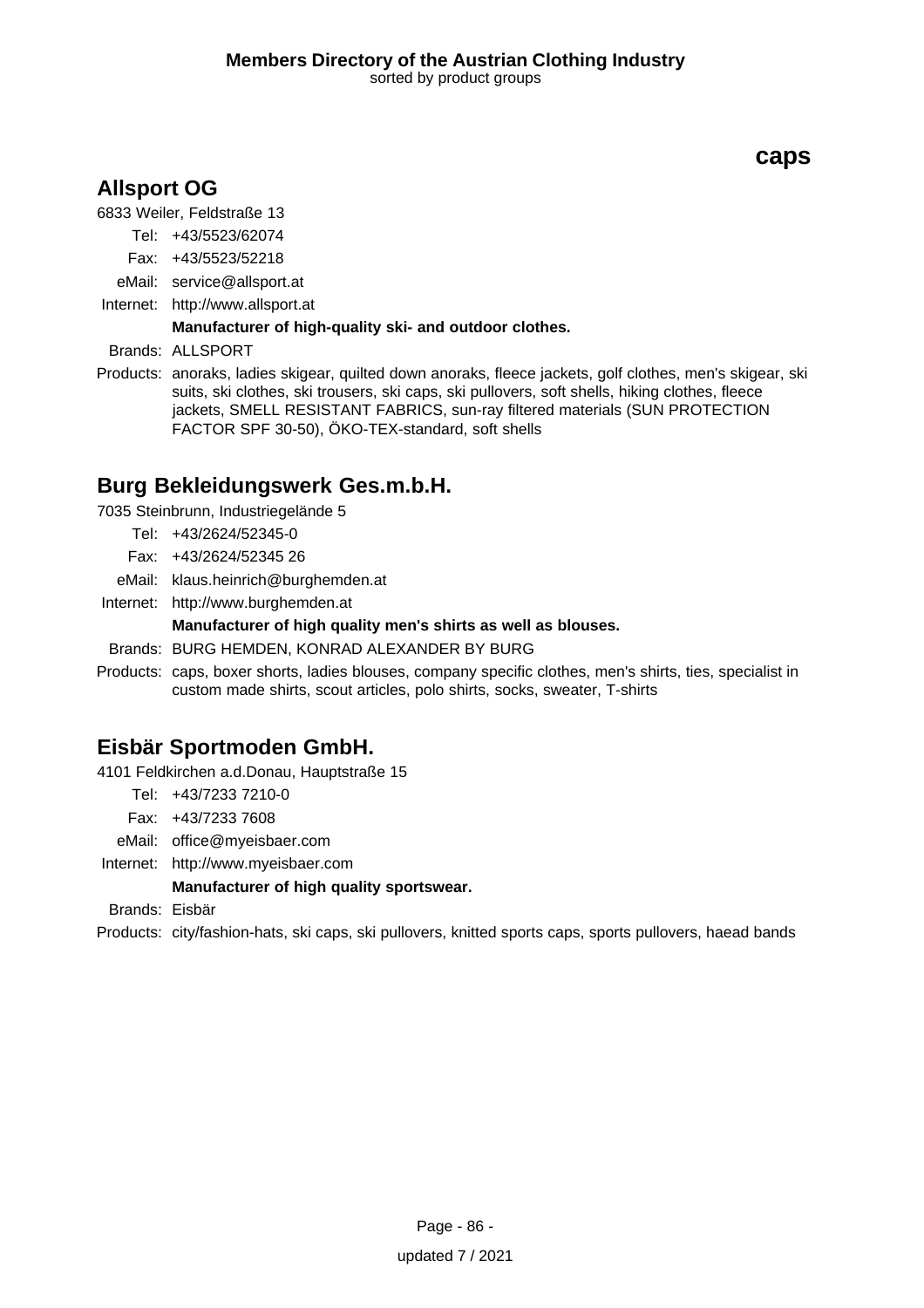# **Fischler Ernst Sporthauben Inh. Brigitte Lintner**

1030 Wien, Juchgasse 13-15

Tel: +43/1/512 62 26

Fax: +43/1/512 62 27

eMail: office@fischler-muetzen.at

**Manufacturer of hats and all kinds of headgear (e.g. for Sports, Profession, Folklore, Uniform,...)**

Products: work caps, fire resistant caps, men's hats, hunting clothes, hunting-hats, hunting-caps, jeans caps, caps for battery plants, caps for welders, caps, caps for bakeries, headgear for mountaineering, caps for fishery, caps for butcher, golf caps, hats for industrial kitchens, tennis caps, headgear/professional clothes, leather caps, loden-hats, loden-caps, rain hats, acid resistant caps, shawls, sports clothes, sports hats, sports caps, cloth hats, thermal caps, Tyrolean hats, scarves, uniform caps, headgear up to size 67, special manufacturing of leather, loden-special processing, outsizes

### **Mothwurf Gesellschaft m.b.H.**

8101 Gratkorn, Mothwurfgasse 1

- Tel: +43/3124/22 055-0
- Fax: +43/3124/22 055-18
- eMail: office@mothwurf.com
- Internet: https://www.mothwurf.com

#### **Trendsetter in the sector of country look with very large collections for ladies, men and children**

- Brands: MOTHWURF
- Products: accessories, ladies blouses, ladies waist coats, ladies slacks, ladies pants, ladies hats, ladies jackets, ladies jeans, ladies caps, ladies dresses, ladies loden clothing of all kind, ladies coats, ladies caps, ladies pullovers, ladies pullovers, ladies skirts, ladies shirts, ladies sweatshirts, ladies national costumes, ladies dresses with shoulder straps, ladies capes, ladies waistcoats, belts, men's waist coats, men's shirts, men's trousers, men's jackets, men's jeans, men's jackets/loose style, men's loden clothes, men's pullovers, men's pullovers, men's shirts, men's sweatshirts, men's national costumes, caps, boys shirts, boys trousers, boys jackets, boys loden clothes (all types), boys national costumes, girls blouses, girls slacks, girls jackets, girls jeans, girls dresses, girls national costumes, girls dresses with shoulder straps, girls capes, shoes, bags, scarves, watches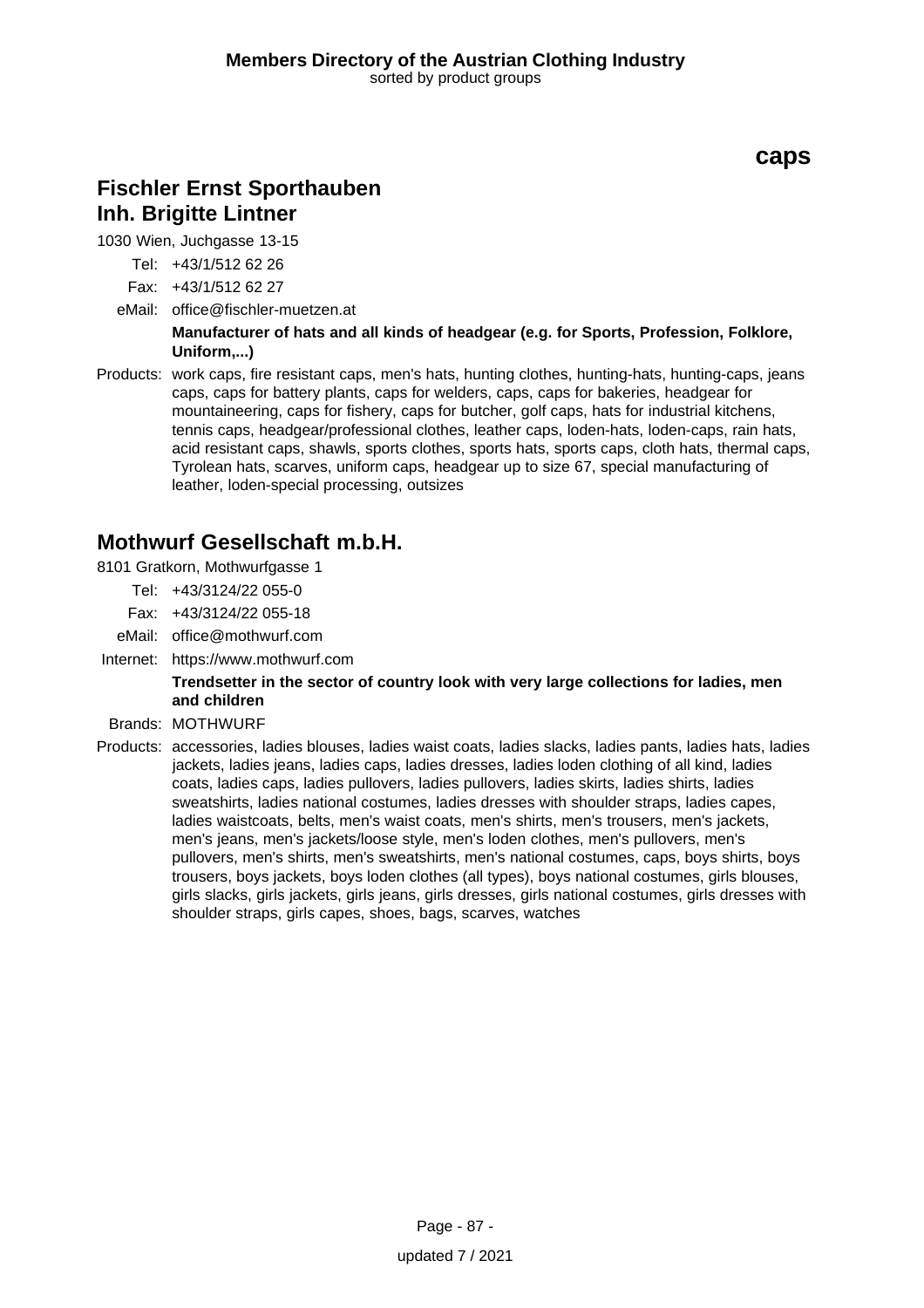## **Ötscher Berufskleidung Götzl Ges.m.b.H**

3300 Amstetten, Ötscherplatz 1

Tel: +43/7472/64744

Fax: +43/7472/64744-48

eMail: info@oetscher.com

Internet: https://www.onlineshop-oetscher.com

#### **One of the leading producers of all kinds of professional and protective clothes**

Brands: ÖTSCHER, STAR-LINE, HIGH-TEX, COTTON PREMIUM, STAR-LINE ULTRA, NANO-STAR, LADY-FRESH-GASTRO

Products: antistatic clothing, boiler suits, work blouses, work trousers, work jackets, work caps, work dresses, work head gear, dungarees, work overalls, work overalls, work aprons, doctors' trousers, doctors' coats, barkeeper-jackets, professional clothes for butchers, uniforms for gastronomy, professional clothes for houseworker, uniforms for hotels, professional clothes for car-mechanics, professional clothes for cleaning staff, uniforms for petrol stations, corporate identity clothes, ladies blouses, ladies skirts, one way clothing, fire brigade overalls, fire resistant clothes, flame retardant clothes, butcher aprons, clothing for forest-workers, house dresses, suits, men's blazer, men's shirts, men's trousers, men's jackets, heat protection overalls, heat protection clothes, high-visibility security clothing, hospital uniforms, image clothing, protection clothes against cold, waistcoats for waiters, waiter clothes, trousers for waiters, cook clothes, hospital uniforms, ties, hospital theater clothes, personal protective equipment, clean-room clothes, acid resistant clothes, acid protection clothes, trousers for protection against cuts for forest workers, trousers for protection against cuts/FPA-tested, trousers for protection against cuts/KWF-tested, cut protection clothes, aprons, protective clothes for the fire brigade, clothes for welders, protective clothes for welders, nurses uniforms, special protection clothes, thermal jackets, thermal coats, thermal overalls, scarves, one way overalls/Tyvek, uniforms, security clothes, winter jackets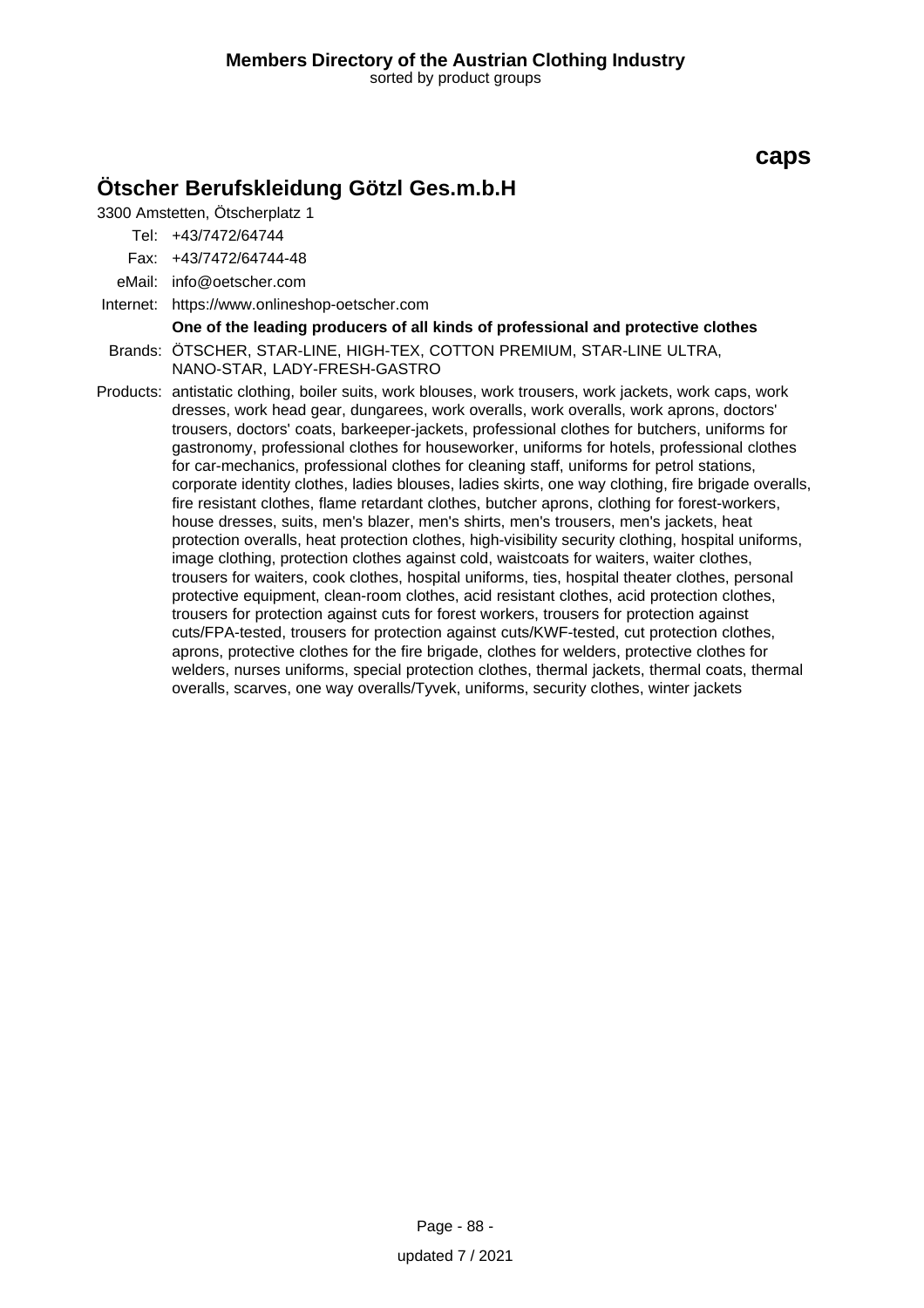### **Reindl Ges.m.b.H. Textilfabrik für Arbeits-u.Freizeitmode**

4762 St. Willibald, Gewerbepark 6

Tel: +43/7762/2841-0 +43/7762/2842

Fax: +43/7762/3400

eMail: office@reindl.eu , office@reindl.at

Internet: <http://www.reindl.at> **ISO-9001:2000-certified manufacturing and trading with professional clothing and protective articles and leisure time look.**

Brands: WORKMAN, PRESERVER, REINDL (Wortmarke), REINDL-LOGO (Bildmarke), MODISTO

Products: antistatic clothing, boiler suits, work bomber jackets, work blouses, work gloves, work trousers, work caps, work dresses, work head gear, work overalls, work overalls, work shoes, work aprons, eye-protectors, doctors' trousers, trousers with a string waistband, baseball caps with or without advertising inscriptions, baker's uniforms, professional clothes, pleated trousers (work clothes), ladies jeans, ladies jeans shorts, ladies shorts, flame retardant clothes, ladies casual clothes, men's casual clothes, uniforms for gastronomy, ear protectors, face shield, trousers with elastic waistband, half size aprons, hand-protectors, men's jeans shorts, high-visibility security clothing, hospital uniforms, caps, protection clothes against cold, cook clothes, slacks for female cooks, body-protectors, head protectors, dungarees, dungarees, polo shirts, acid resistant clothes, peaked caps, aprons, protective clothes, flame resistant clothes, safety shoes, special protection clothes, sports trousers, sweatshirts, T-shirts, single production, outsizes, extra length, water-repellent materials

# **Marie Slama & Sohn Kappenfabrik**

1040 Wien, Rainergasse 21/1

Tel: +43/1/54441 25-0 +43/1/54441 26-0

Fax: +43/1/54441 25-10

eMail: slama@slama-kappe.at

Internet: <http://www.slama-kappe.at>

**Producers of all kinds of caps, uniforms and uniform caps respectively student's articles**

Products: berets, military shirts, caps for theatre and film, caps, articles for student clubs, student caps, peaked caps, uniforms, uniform caps

# **Peter Fritz Weichseldorfer Ges.m.b.H.**

3521 Untermeisling/Gföhl, Untermeisling 52

Tel: +43/2717/5250

Fax: +43/2717/52504

eMail: feuerwehr@weichseldorfer.at

Internet: <http://www.weichseldorfer.at>

#### **Producer of uniforms**

Products: caps, uniform accessories, uniforms, uniform caps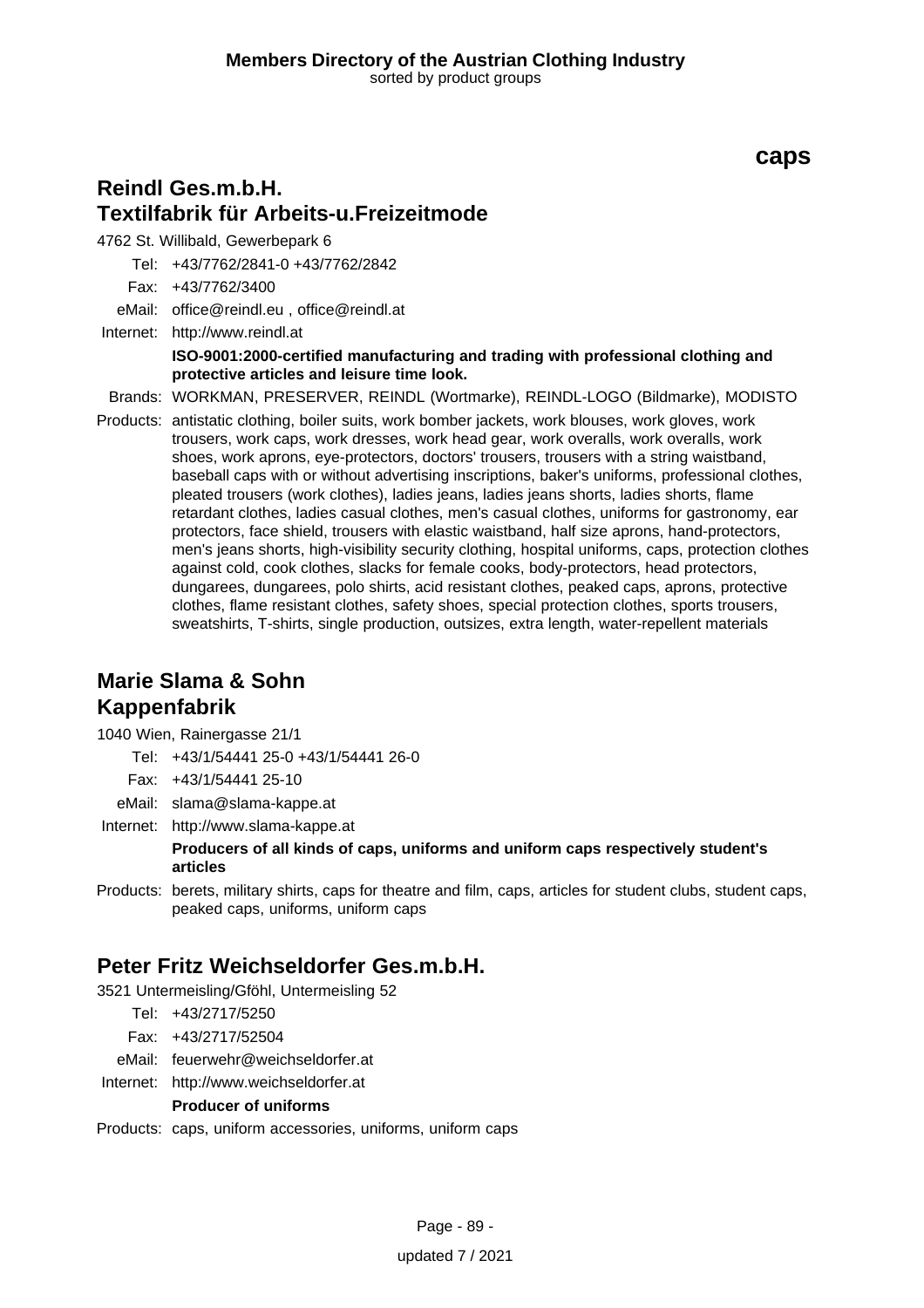# **Otto Wesely OHG Studentenartikel, Kappenfabrik**

1040 Wien, Rainergasse 21

Tel: +43/1/587 32 76

Fax: +43/1/587 32 76

eMail: office@ottowesely.at

Internet: <http://www.ottowesely.at>

**Producer of uniforms and student outfits.**

Products: caps, articles for student clubs, student caps, uniform accessories, uniforms, uniform caps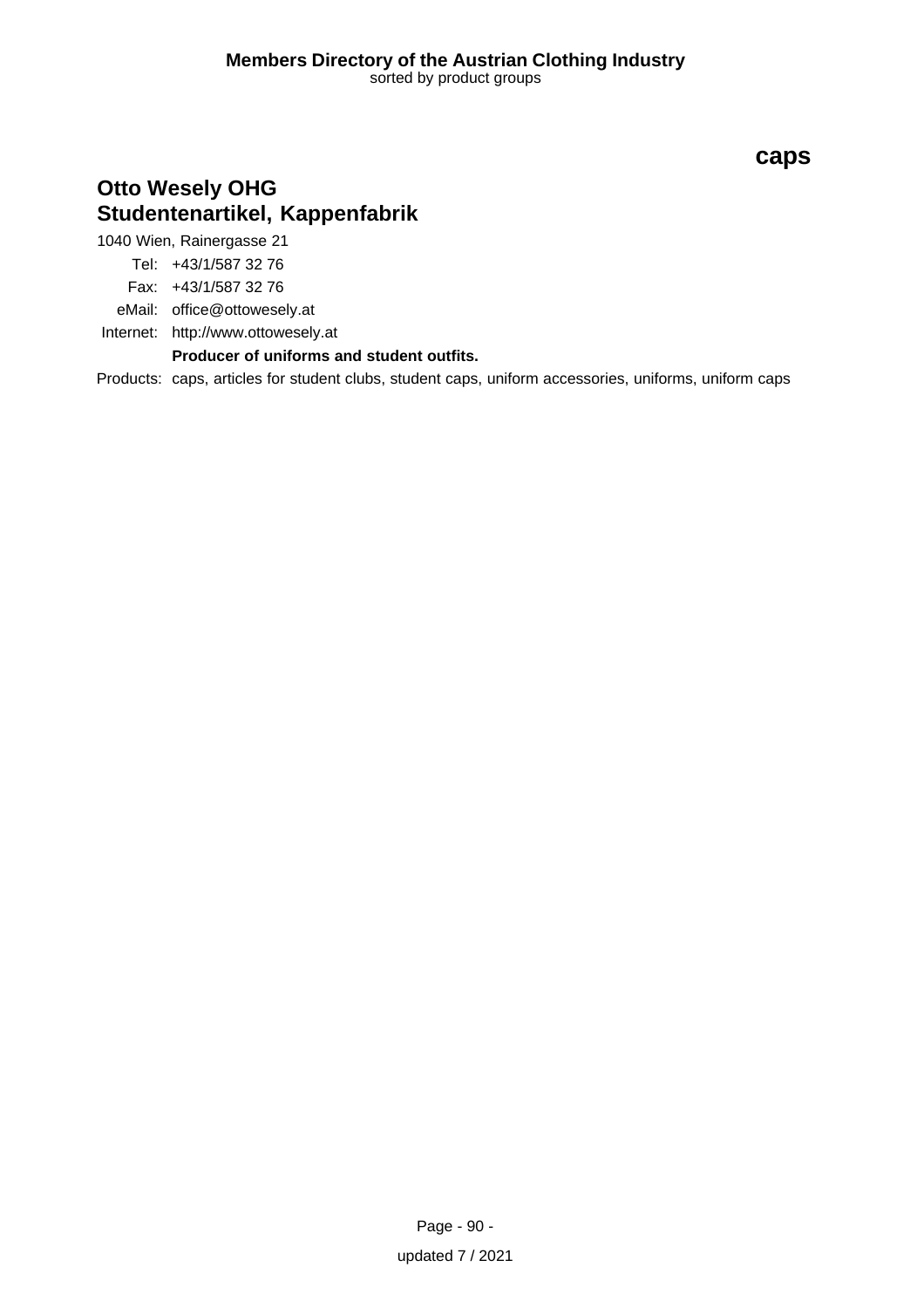# **children's underwear/baby clothes**

### **Gloriette Fashion GmbH**

7551 Stegersbach, Kastellstraße 46

Tel: +43/3326/52401-0

- Fax: +43 3326 52401-49
- eMail: office@gloriette.at
- Internet: <http://www.gloriette.at>

### **Famous producer of high quality shirts and similar fashion products**

Brands: GLORIETTE, G1, LUXURY COLLECTION

Products: ladies blouses, ladies national costumes, dress shirts, men's shirts, hunting clothes, hunting-shirts, boys shirts, ties, bow ties, specialist in custom made shirts, girls blouses, polo shirts, knitwear for men, T-shirts, uniform blouses, uniform shirts

### **Gwandhaus GmbH**

5020 Salzburg, Morzger Straße 31

- Tel: +43/662/46966-0
- Fax: +43/662/46966-15
- eMail: kundenservice@goessl.com
- Internet: <http://www.gwandhaus.at>

### **Manufacturer of high quality folklore clothing for ladies and gentlemen.**

Brands: GÖSSL

Products: ladies blouses, ladies blouses, ladies dirndl blouses, ladies slacks, ladies pants, ladies slacks, ladies pants, ladies dresses, ladies suits, ladies loden clothing of all kind, ladies loden-coats, ladies coats, ladies skirts, ladies skirts, ladies folkloristic blouses, men's shirts, men's trousers, men's jackets/loose style, men's loden clothes, men's loden coats, men's coats, boys shirts, boys trousers, girls blouses, girls blouses, girls slacks, girls skirts

# **Huber Tricot Gesellschaft m.b.H.**

6840 Götzis, Hauptstraße 17

- Tel: +43/5523/505-0
- Fax: +43/5523/505-215
- eMail: office@huber-tricot.com

Internet: www.huber-bodywear.com www.skiny.com www.hanro.com www.hom.com

**Production and distribution of young, innovative, fashionable bodywear, day and nightwear, lingerie, loungewear, sportswear, swimwear and accessories.**

- Brands: HUBER BODYWEAR, Skiny, Hanro, HOM
- Products: baby linens, swim suits, bikinis, swimwear, bodies, ladies body wear, ladies nighties, ladies pyjamas, ladies shorts, ladies sports clothes, ladies swimwear, ladies underwear, dessous, men's casual clothes, casual clothes for children, men's bath robes and dressing gowns, men's bath robes, men's swim fashion, men's pyjamas, men's shorts, men's sports clothes, men's swimwear, men's underwear, children's underwear/baby clothes, children's nighties, children's pyjamas, children's sports clothes, children's sweatshirts, children's swimwear, children's T-shirts, children's underwear, children's underwear, boys shorts, girls shorts, school sports articles, school sports clothes, sportswear, fleece processor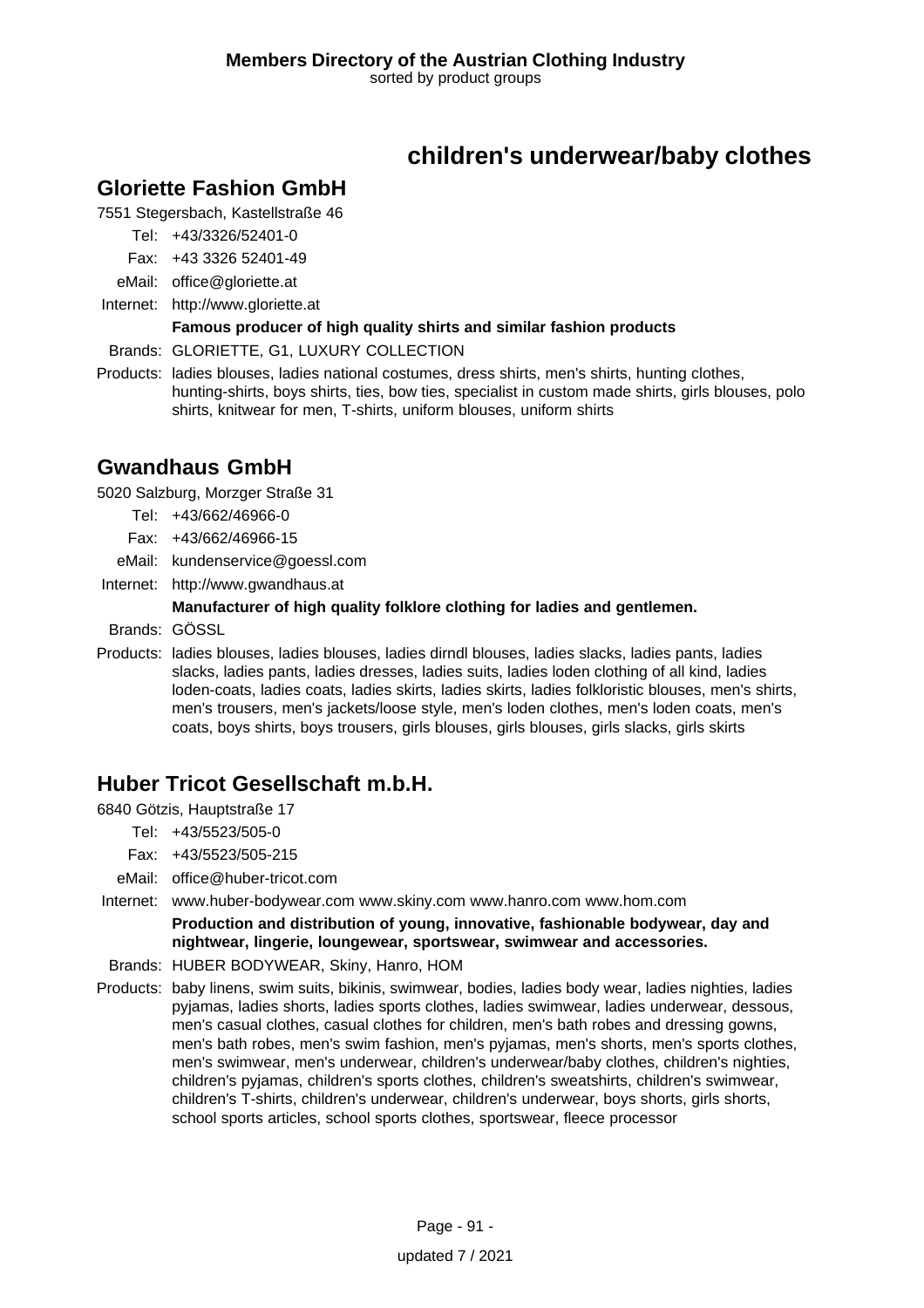# **children's underwear/baby clothes**

### **F. Leitner KG**

4161 Ulrichsberg, Stifterstraße 25

Tel: +43/7288/7017-0

- Fax: +43/7288/7017-50
- eMail: office@leitnerleinen.com
- Internet: <http://www.leitner-f.com>

**Manufacturer of high quality products for the bathroom, scarfs, homewear and bathrobes, table and bedlinen, valuably hand made with ajourseams of fringes, specialist for custom made products.**

Brands: LEITNER

Products: bath towels, bed linen, ladies bath robes and dressing gowns, ladies dresses, towels, men's bath robes and dressing gowns, children's bath robes, cushions, linen terry for bath and sauna, plaids, sauna articles, shawls, day blankets, table linen, honeycomb pique for bath room and sauna, products out of cotton, products out of linen, linen manufacturer, ecological products

### **Mothwurf Gesellschaft m.b.H.**

- 8101 Gratkorn, Mothwurfgasse 1
	- Tel: +43/3124/22 055-0
	- Fax: +43/3124/22 055-18
	- eMail: office@mothwurf.com
- Internet: https://www.mothwurf.com

#### **Trendsetter in the sector of country look with very large collections for ladies, men and children**

- Brands: MOTHWURF
- Products: accessories, ladies blouses, ladies waist coats, ladies slacks, ladies pants, ladies hats, ladies jackets, ladies jeans, ladies caps, ladies dresses, ladies loden clothing of all kind, ladies coats, ladies caps, ladies pullovers, ladies pullovers, ladies skirts, ladies shirts, ladies sweatshirts, ladies national costumes, ladies dresses with shoulder straps, ladies capes, ladies waistcoats, belts, men's waist coats, men's shirts, men's trousers, men's jackets, men's jeans, men's jackets/loose style, men's loden clothes, men's pullovers, men's pullovers, men's shirts, men's sweatshirts, men's national costumes, caps, boys shirts, boys trousers, boys jackets, boys loden clothes (all types), boys national costumes, girls blouses, girls slacks, girls jackets, girls jeans, girls dresses, girls national costumes, girls dresses with shoulder straps, girls capes, shoes, bags, scarves, watches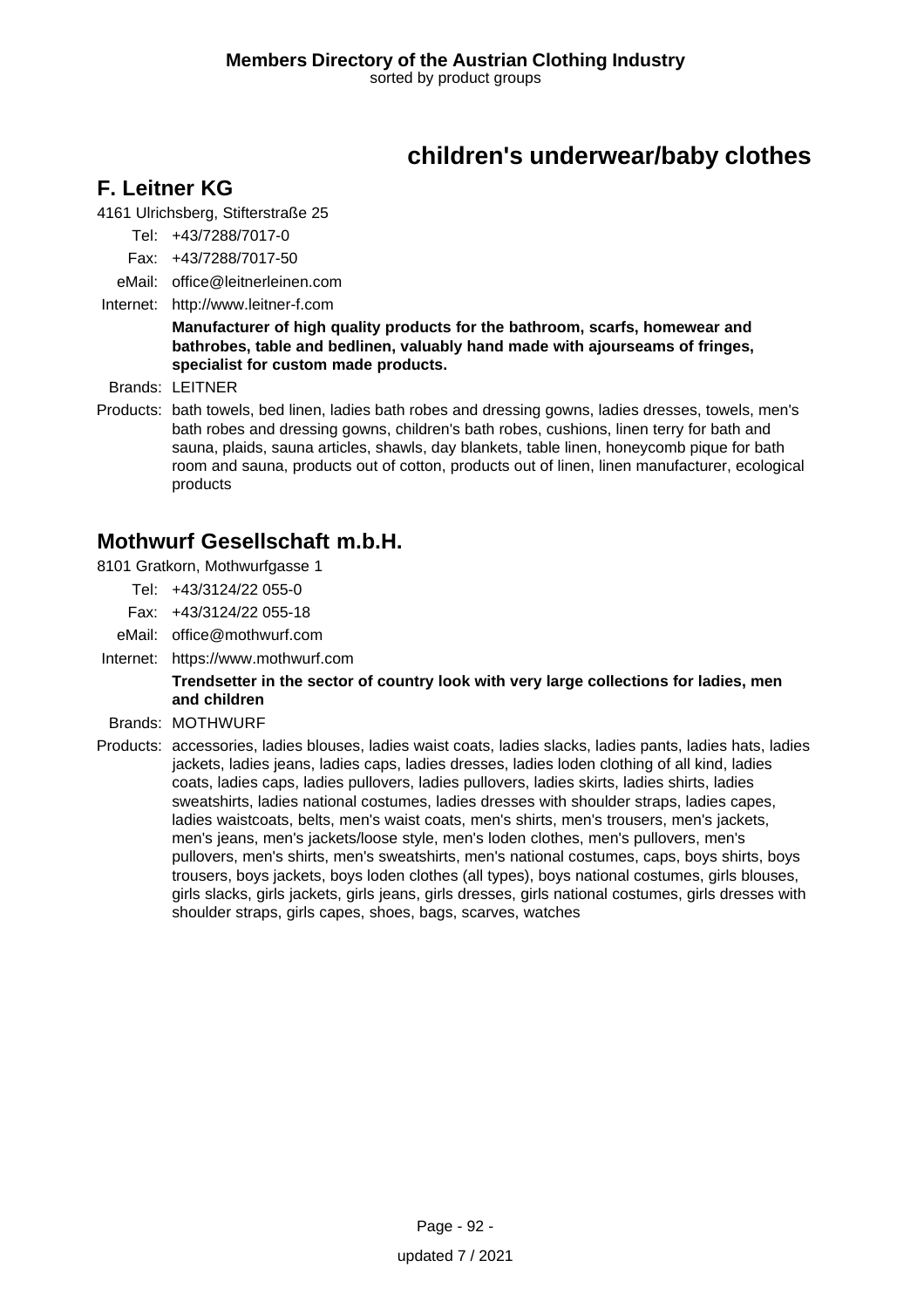# **children's underwear/baby clothes**

### **Rauscher Consumer Products Ges.m.b.H.**

1140 Wien, Johann-Schorsch-Gasse 4

Tel: +43/1/57670-0

- Fax: +43/1/577 17 99
- eMail: consumer@rauscher-co.com
- Internet: <http://www.rauscher-co.com>

**Technical textiles as well as coats for medical use.**

Products: baby linens, bandages, children's underwear, hospital theater coats, hospital linen, technical textiles

### **Steinbock Mode G.m.b.H.**

6063 Rum/Innsbruck, Steinbockallee 13

- Tel: +43/512/24 6 51-0
- Fax: +43/512/26 79 80
- eMail: office@steinbock.at
- Internet: <http://www.steinbock.at>

### **Innovative country style for ladie's, gentlemen's and children's fashion. Attractive last state of the art collections.**

Brands: STEINBOCK, DINO FERRATA, ESTEBE, DER KLEINE STEINBOCK

Products: ladies bomber jackets, ladies blouses, ladies slacks, ladies pants, ladies dresses, ladies suits, ladies loden clothing of all kind, ladies loden-coats, ladies coats, ladies skirts, ladies sweater, ladies shorts, ladies folkloristic jackets, belts, suits, bomber jackets for men, men's shirts, men's trousers, men's jackets, men's jackets/loose style, men's loden clothes, men's loden coats, men's coats, men's polo shirts, men's pullovers, men's pullovers, men's jackets, men's sweater, men's shirts, men's shorts, men's national costumes, men's folkloristic jackets, men's underwear, men's winter coats, children's accessories, children's sweater, children's shoes, children's clothes (sizes 92 to 176), boys clothes, boys jackets, boys jackets, boys folkloristic shirts, boys folkloristic leather trousers, boys national costumes, leather belts, leather trousers, girls clothes, girls slacks, girls jackets, girls jackets, girls dresses, girls corsets, girls national costumes, girls folkloristic blouses, girls folkloristic leather trousers, girls national costumes/ girls dirndl, knitwear for men, trendy mens' fashion, ladies jackets made of boiled wool, men's jackets made of boiled wool, children's jackets made of boiled wool, ladies fashion made of boiled wool, men's fashion made of boiled wool, children's fashion made of boiled wool, young fashion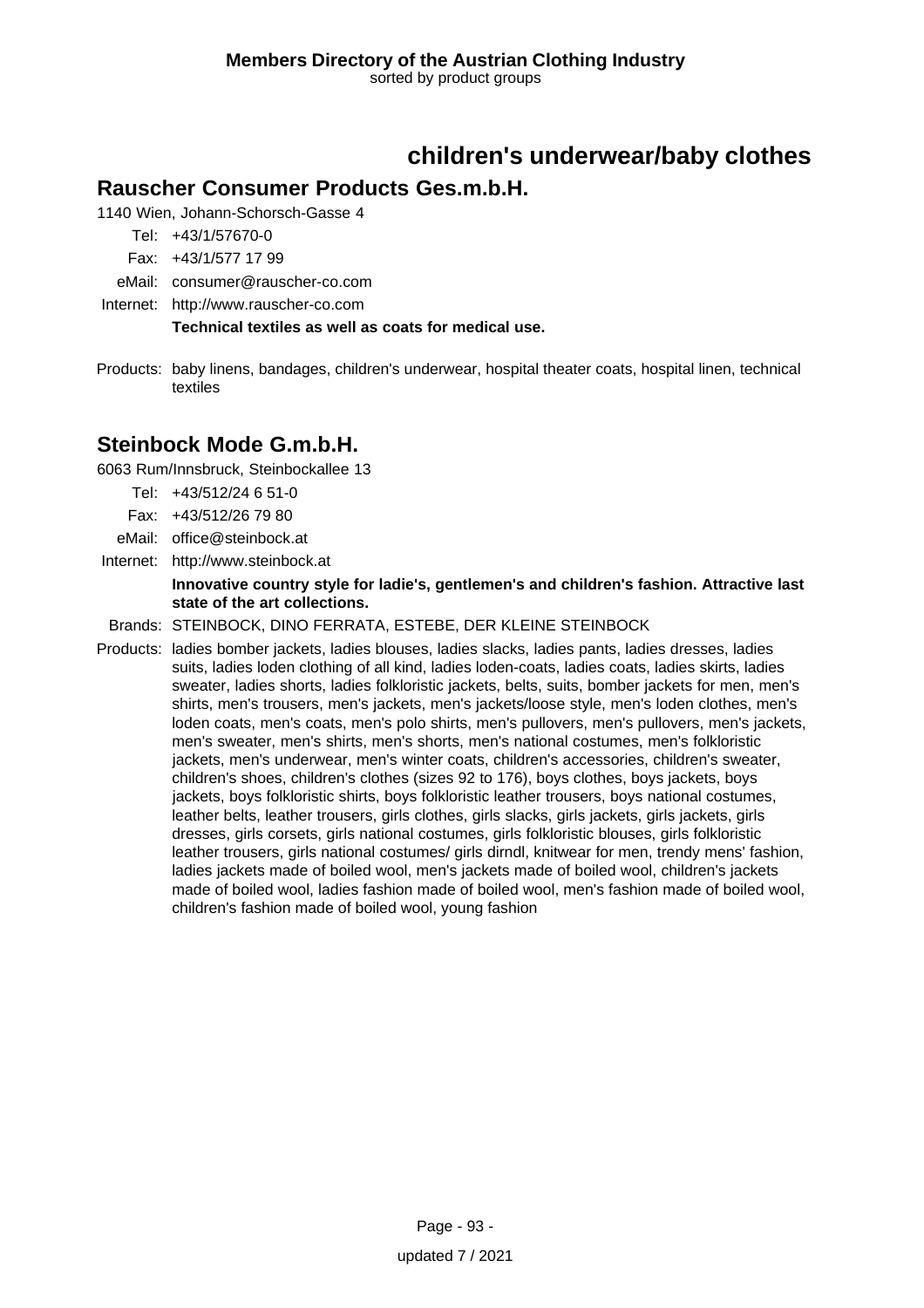# **ALLWERK Bekleidung GmbH.**

4810 Gmunden, Theresienthalstraße 2

Tel: +43/7612/70502

- Fax: +43/7612/70502-44
- eMail: office@allwerk.at
- Internet: <http://www.allwerk.at>

# **Manufacturer of high-quality folkloristic clothes for ladies, gentlemen and children.**

Brands: ALLWERK

Products: high-quality folcloristic clothing for ladies, high-quality folcloristic clothing for gentlemen, high-quality folcloristic clothing for children

# **Bekleidungswerk Auzinger GmbH Hosenerzeugung**

4761 Enzenkirchen, Hauptstraße 37

- Tel: +43/7762/3206-0
- Fax: +43/7762/3206-20
- eMail: office@auzinger.com

Internet: <http://www.auzinger.com>

**Production of high-quality national costume clothing for ladies, men and children as well as from classical man's clothing, equipment for associations, stylish working clothes.**

- Brands: WOLF FASHION BY AUZINGER, LANDGRAF, KAISERALM, AUZINGER
- Products: ladies dirndl dresses, ladies slacks, ladies pants, ladies jeans, ladies knitted clothing, ladies skirts, ladies national costumes, suits, men's trousers, men's jeans, men's jackets, men's national costumes, hunting clothes, boys trousers, girls skirts, short sizes, long sizes, leather clothes

### **Boos & CO. Kleiderfabrik GmbH.**

9360 Friesach, Stadtgrabengasse 5

- Tel: +43/4268/2514-0
- Fax: +43/4268/2514-6
- eMail: office@boos-trachten.at
- Internet: <http://www.boos.at>

#### **Manufacturer of high class boiled wool, knitwear and country style for ladies, gentlemen and children.**

Brands: BOOS, WALLMANN, HUBEGGER, CORDES-HESELER, STÜTZLE

Products: ladies folkloristic fashion (Austrian Look), folkloristic fashion for men (Austrian Look), children's folkloristic fashion (Austrian Look), ladies knitwear, knitwear for men, children knitwear, ladies jackets made of boiled wool, men's jackets made of boiled wool, children's jackets made of boiled wool, ladies fashion made of boiled wool, men's fashion made of boiled wool, children's fashion made of boiled wool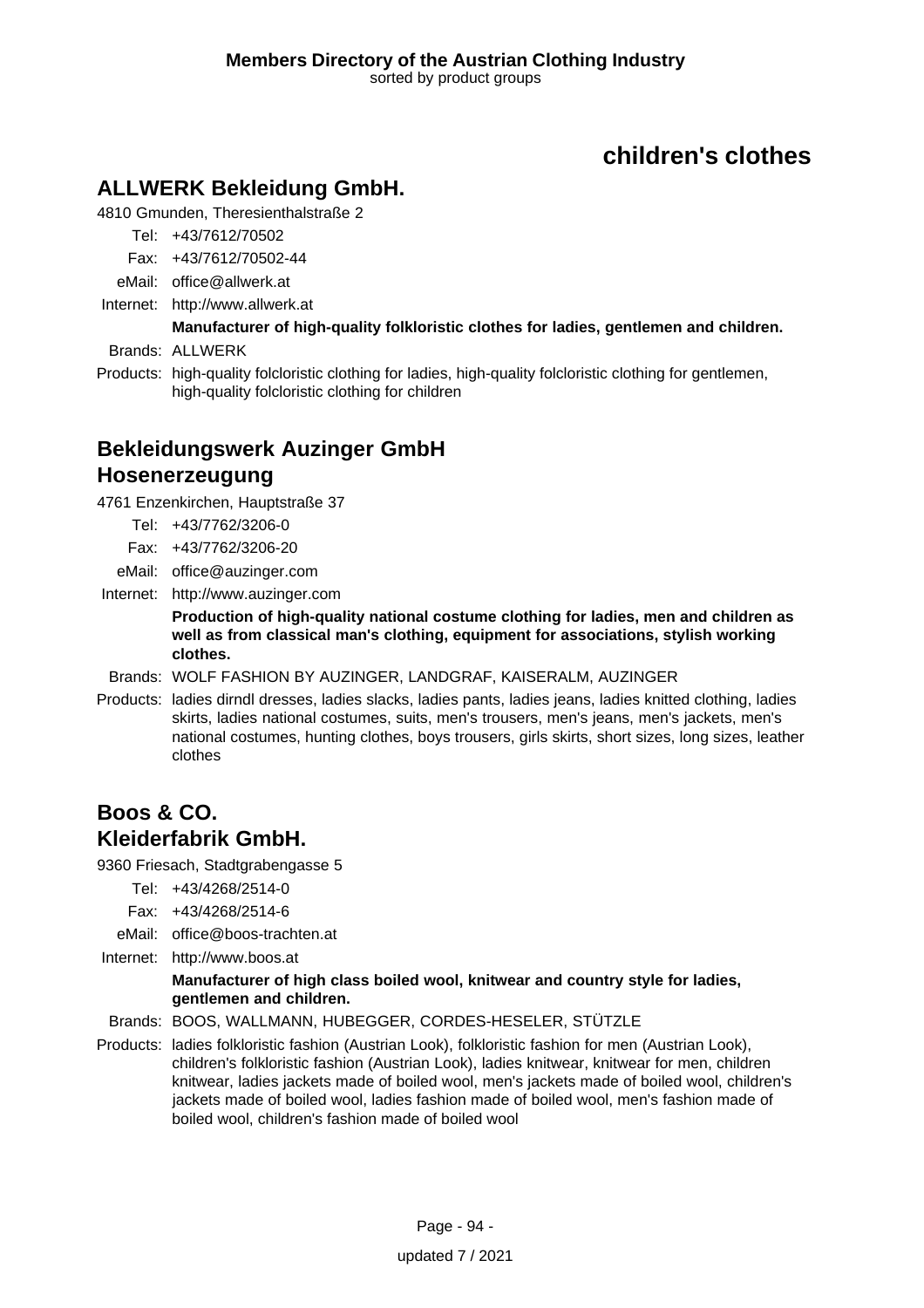## **Kleiderfabrik Dr. Hans Wilhelm Fürst**

8020 Graz, Grieskai 58

Tel: +43/316 71 24 67

Fax: +43/316 77 12 90

eMail: office@lodenfuerst.at

**Manufacturer of high quality folklore, loden as well as hunting clothes (only Austrian cloth) for ladies and gentlemen.**

- Brands: F, Loden Fürst
- Products: ladies slacks, ladies pants, ladies suits, ladies loden clothing of all kind, ladies coats, ladies national costumes, men's jackets/loose style, men's loden clothes, men's coats, men's national costumes, hunting clothes, boys jackets, only Austrian materials, high quality materials, high quality manufacturing

### **Giesswein Walkwaren AG**

6230 Brixlegg, Niederfeldweg 5-7

- Tel: +43/5337/6135 Fax:+43/5337/6135-12
- Fax: +43/5337/63160
- eMail: business@giesswein.com
- Internet: <http://www.giesswein.com>

#### **Manufacturer of high quality Austrian country fashion and boiled wool slippers.**

- Brands: GIESSWEIN
- Products: ladies blouses, ladies slacks, ladies pants, ladies dresses, ladies suits, ladies loden clothing of all kind, ladies knitted clothing, ladies boiled wool ('Walk') clothing, ladies skirts, ladies casual clothes, men's casual clothes, casual clothes for children, casual shoes, functional clothes, slippers, men's trousers, men's jackets, men's jackets/loose style, men's clothes/knitted, men's clothes made of boiled wool, wooden slippers, slippers (boiled wool slippers), children's clothes/knitted, children's clothes made of boiled wool, boys trousers, boys jackets, boys jackets, ladies folkloristic fashion (Austrian Look), folkloristic fashion for men (Austrian Look), children's folkloristic fashion (Austrian Look), girls blouses, girls slacks, girls jackets, girls dresses, girls skirts, ladies knitwear, knitwear for men, children knitwear, T-shirts, ladies jackets made of boiled wool, men's jackets made of boiled wool, children's jackets made of boiled wool

### **Gloriette Fashion GmbH**

7551 Stegersbach, Kastellstraße 46

- Tel: +43/3326/52401-0
- Fax: +43 3326 52401-49
- eMail: office@gloriette.at
- Internet: <http://www.gloriette.at>

#### **Famous producer of high quality shirts and similar fashion products**

Brands: GLORIETTE, G1, LUXURY COLLECTION

Products: ladies blouses, ladies national costumes, dress shirts, men's shirts, hunting clothes, hunting-shirts, boys shirts, ties, bow ties, specialist in custom made shirts, girls blouses, polo shirts, knitwear for men, T-shirts, uniform blouses, uniform shirts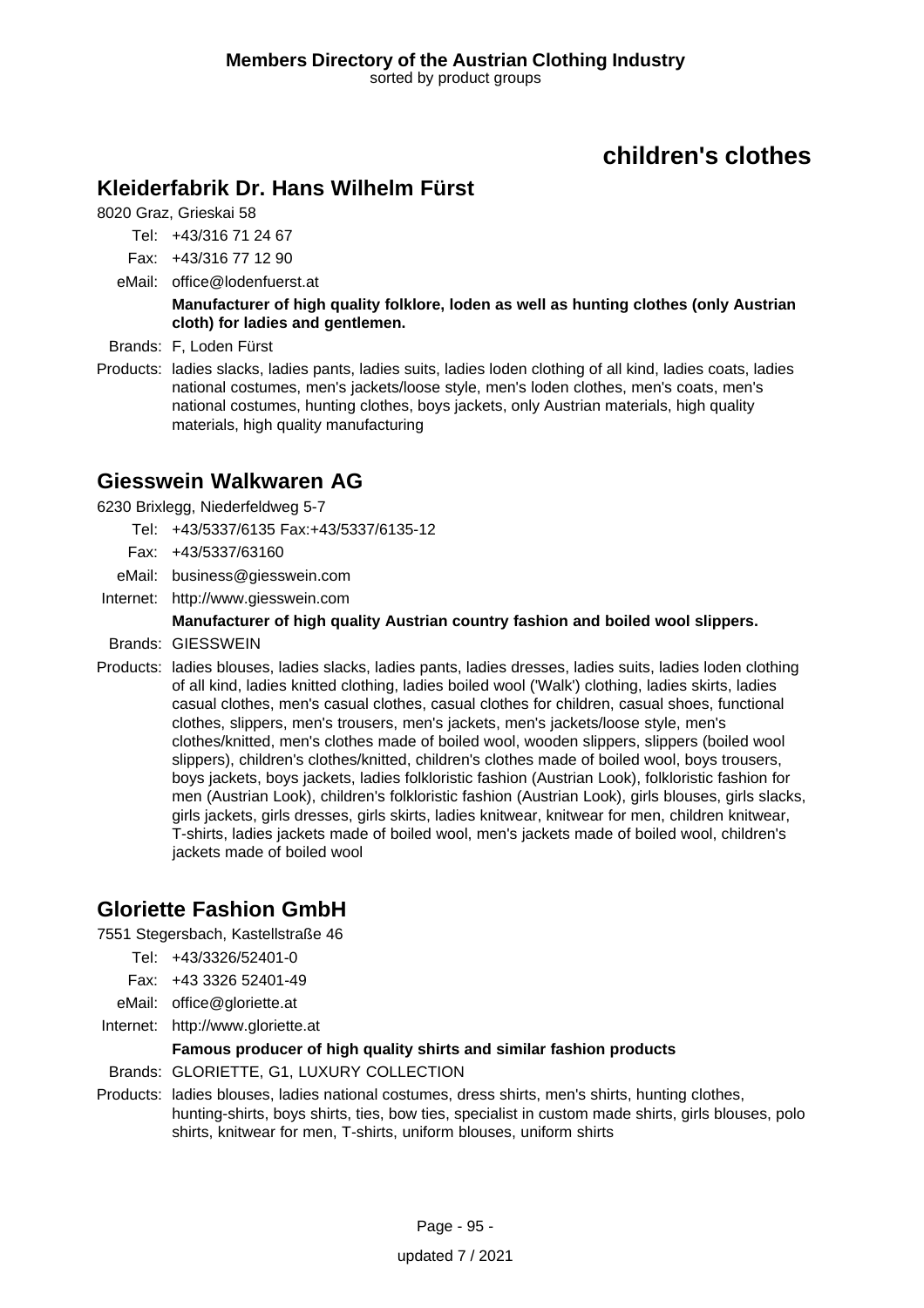# **Gwandhaus GmbH**

5020 Salzburg, Morzger Straße 31

- Tel: +43/662/46966-0
- Fax: +43/662/46966-15
- eMail: kundenservice@goessl.com
- Internet: <http://www.gwandhaus.at>

### **Manufacturer of high quality folklore clothing for ladies and gentlemen.**

Brands: GÖSSL

Products: ladies blouses, ladies blouses, ladies dirndl blouses, ladies slacks, ladies pants, ladies slacks, ladies pants, ladies dresses, ladies suits, ladies loden clothing of all kind, ladies loden-coats, ladies coats, ladies skirts, ladies skirts, ladies folkloristic blouses, men's shirts, men's trousers, men's jackets/loose style, men's loden clothes, men's loden coats, men's coats, boys shirts, boys trousers, girls blouses, girls blouses, girls slacks, girls skirts

# **Huber Tricot Gesellschaft m.b.H.**

6840 Götzis, Hauptstraße 17

- Tel: +43/5523/505-0
- Fax: +43/5523/505-215
- eMail: office@huber-tricot.com
- Internet: www.huber-bodywear.com www.skiny.com www.hanro.com www.hom.com

**Production and distribution of young, innovative, fashionable bodywear, day and nightwear, lingerie, loungewear, sportswear, swimwear and accessories.**

- Brands: HUBER BODYWEAR, Skiny, Hanro, HOM
- Products: baby linens, swim suits, bikinis, swimwear, bodies, ladies body wear, ladies nighties, ladies pyjamas, ladies shorts, ladies sports clothes, ladies swimwear, ladies underwear, dessous, men's casual clothes, casual clothes for children, men's bath robes and dressing gowns, men's bath robes, men's swim fashion, men's pyjamas, men's shorts, men's sports clothes, men's swimwear, men's underwear, children's underwear/baby clothes, children's nighties, children's pyjamas, children's sports clothes, children's sweatshirts, children's swimwear, children's T-shirts, children's underwear, children's underwear, boys shorts, girls shorts, school sports articles, school sports clothes, sportswear, fleece processor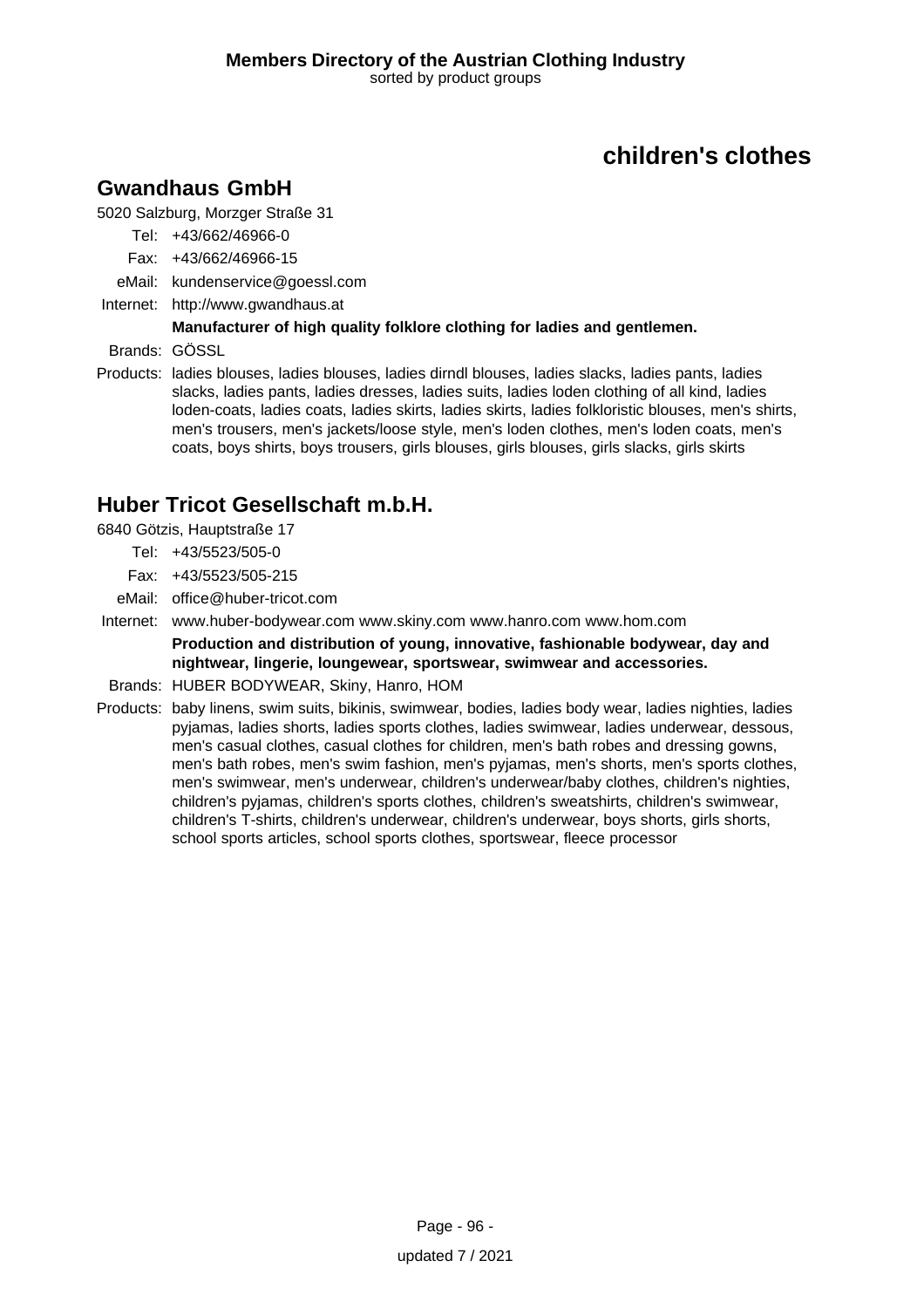# **Lodenfrey GmbH**

### 4820 Bad Ischl, Lindaustraße 28

Tel: +43/6132/203400

- Fax: +43/6132/203-318 68107
- eMail: peter\_frey@t-online.de; lodenfrey@roehrenbacher.de
- Internet: <http://www.lodenfrey.de>

### **Manufacturer of high quality folklore-fashion.**

- Brands: Lodenfrey, Country, Country Line, Country Frey, Tofana, Alpenmode, Lodenfrey Tracht, Lodenfrey Sportiv, Helene Strasser
- Products: ladies bomber jackets, ladies blouses, ladies dirndl dresses, ladies slacks, ladies pants, ladies jeans, ladies dresses, ladies suits, ladies loden clothing of all kind, ladies coats, ladies skirts, ladies national costumes, suits, bomber jackets for men, men's trousers, men's loden clothes, men's coats, men's jackets, men's national costumes, boys suits, boys loden clothes (all types), boys national costumes, leather clothes, girls loden clothes, girls national costumes/ girls dirndl, motorcycle clothes, single production, outsizes

### **H. Moser Bekleidung GmbH.**

5023 Salzburg, Gällegasse 11a

- Tel: +43/662/66 02 83 +43/662/66 02 84
- Fax: +43/662/66 09 64
- eMail: office@moser-bekleidung.at
- Internet: www.moser-bekleidung.at

**Manufacturer of high quality country and folklore clothes as well as hunting, hiking and ski clothing for ladies, gentlemen and children.**

- Brands: Mode aus Salzburg, HM, AMICI, MOSER Mode aus Salzburg, outback, Almrausch, Sonnblick, Austria Mode aus Salzburg, ALMGWAND
- Products: anoraks, ladies blouses, ladies dirndl dresses, ladies slacks, ladies pants, ladies dresses, ladies suits, ladies loden clothing of all kind, ladies coats, ladies skirts, ladies skigear, ladies national costumes, men's loden clothes, men's coats, men's jackets, men's skigear, men's national costumes, children's ski clothes, boys jackets, boys loden clothes (all types), boys ski clothes, boys national costumes, girls loden clothes, girls skirts, girls ski clothes, girls national costumes, girls national costumes/ girls dirndl, ski suits, ski clothes, quilted ski outfits, ski trousers, quiltet waist coats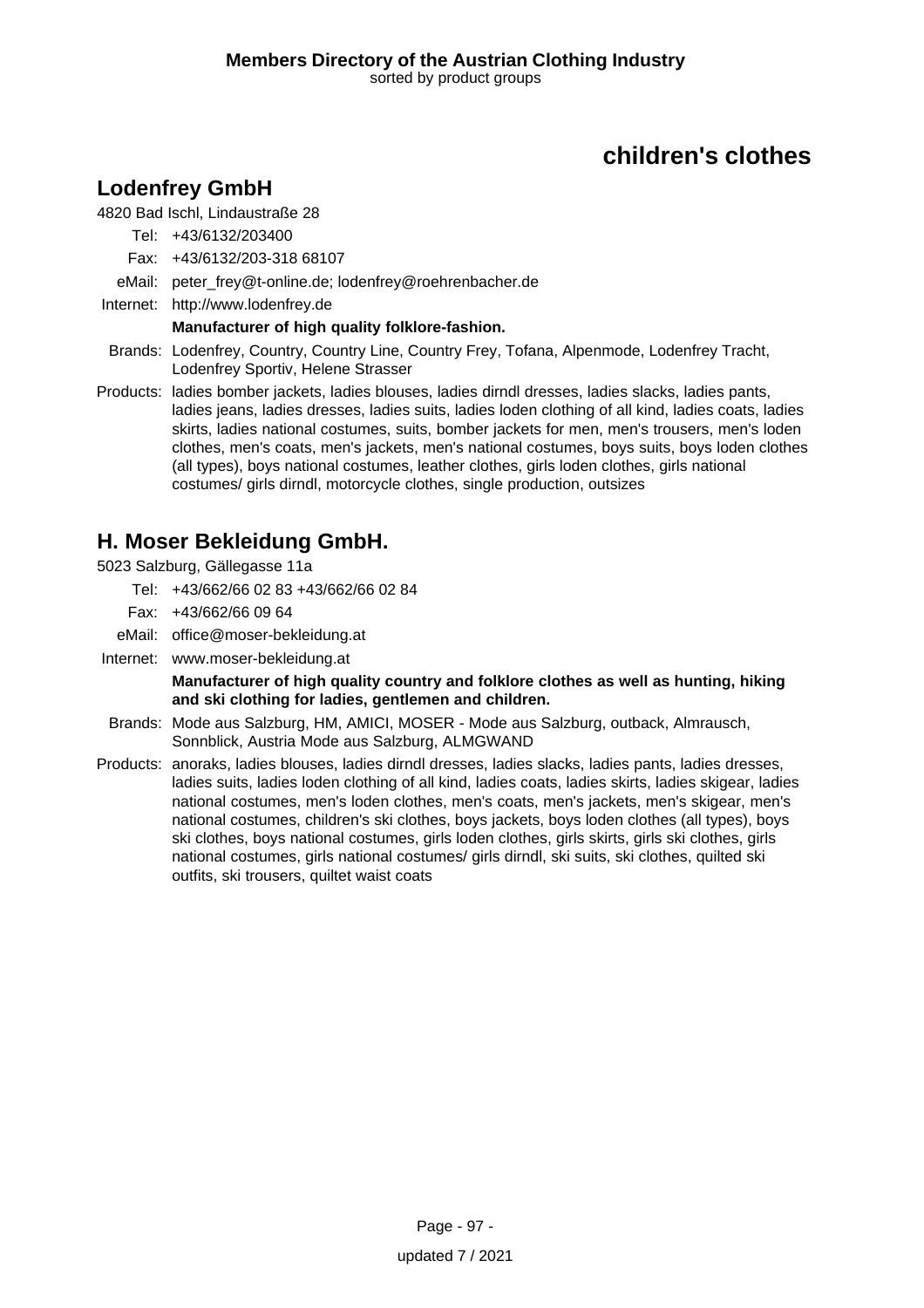# **W. Moser Holding GmbH**

4863 Seewalchen, Industriegebiet 2

- Tel: +43/7662/3175-0
- Fax: +43/7662/2797
- eMail: office@airfield.at
- Internet: <http://www.airfield.cc>

#### **Manufacturer of high quality, sportiv outdoor, ski and leisure fashion as well as children's, sports and leisure clothing.**

Brands: airfield, EX10 BOY+GIRL, ICELANDER, AIRFIELD YOUNG GENERATION

Products: coordinates, ladies elastic slacks, ladies elastic pants, ladies slacks, ladies pants, ladies pullovers, ladies pullovers, ladies skirts, ladies skigear, fleece pullovers, fleece shirts, children's ski clothes, boys bomber jackets, boys trousers, boys jeans, boys shorts, snow shirt, ski suits, ski trousers, ski overalls, sporty men`s clothes, fleece pullovers, fleece shirts, fleece processor

# **Mothwurf Gesellschaft m.b.H.**

8101 Gratkorn, Mothwurfgasse 1

- Tel: +43/3124/22 055-0
- Fax: +43/3124/22 055-18
- eMail: office@mothwurf.com
- Internet: https://www.mothwurf.com

### **Trendsetter in the sector of country look with very large collections for ladies, men and children**

#### Brands: MOTHWURF

Products: accessories, ladies blouses, ladies waist coats, ladies slacks, ladies pants, ladies hats, ladies jackets, ladies jeans, ladies caps, ladies dresses, ladies loden clothing of all kind, ladies coats, ladies caps, ladies pullovers, ladies pullovers, ladies skirts, ladies shirts, ladies sweatshirts, ladies national costumes, ladies dresses with shoulder straps, ladies capes, ladies waistcoats, belts, men's waist coats, men's shirts, men's trousers, men's jackets, men's jeans, men's jackets/loose style, men's loden clothes, men's pullovers, men's pullovers, men's shirts, men's sweatshirts, men's national costumes, caps, boys shirts, boys trousers, boys jackets, boys loden clothes (all types), boys national costumes, girls blouses, girls slacks, girls jackets, girls jeans, girls dresses, girls national costumes, girls dresses with shoulder straps, girls capes, shoes, bags, scarves, watches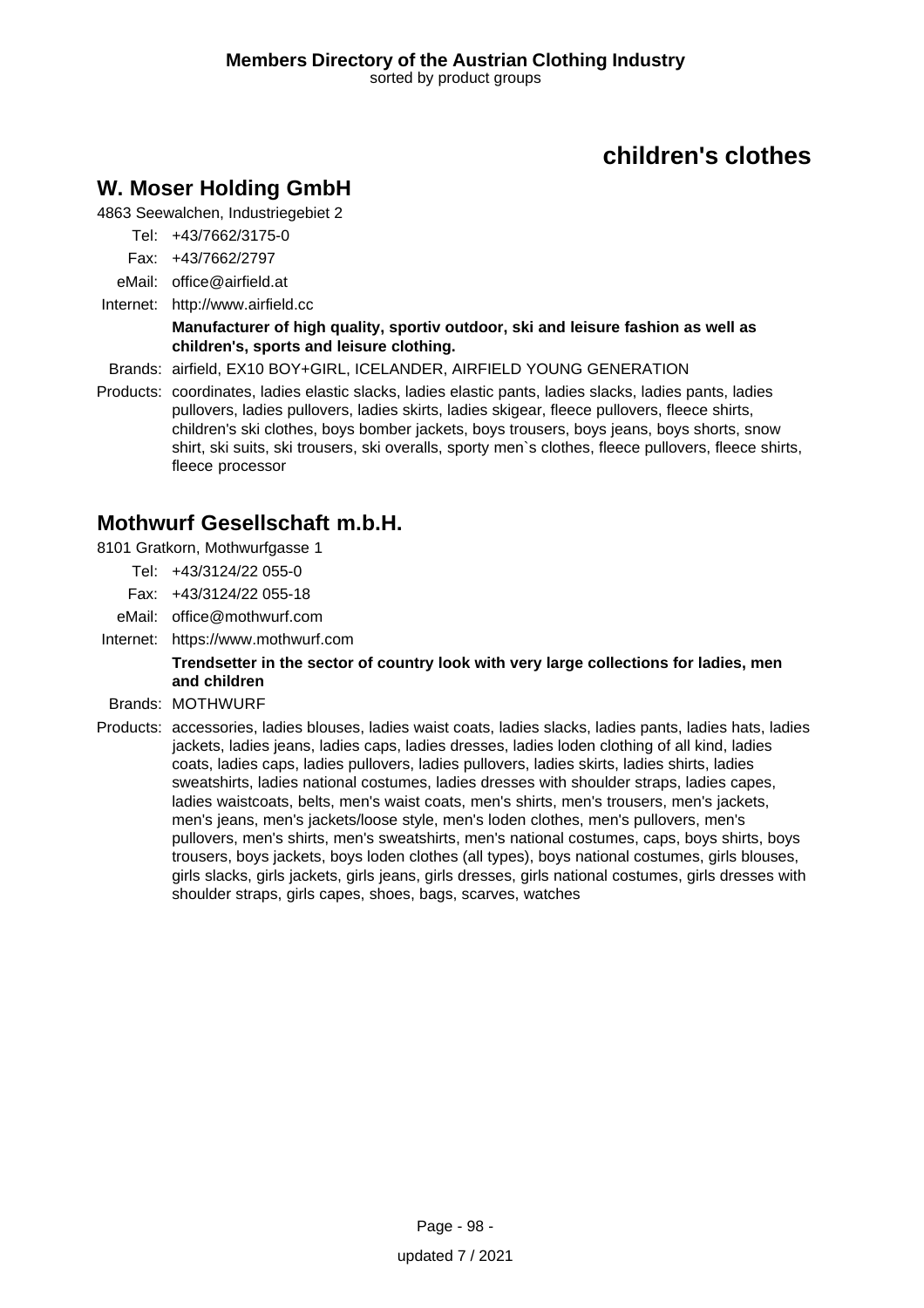# **Josef Ozepek -JOG- Arbeits-, Berufs- u. Lederspezialschutz-Bekleidung Ges.m.b.H.**

8212 Pischelsdorf, Pischelsdorf 186

Tel: +43/3113/32 35-0

Fax: +43/3113 32 36

eMail: ozepek@speed.at

**Manufacturing of high quality working and professional clothing, (leather-) special protection clothing, uniforms as well as subcontracting.**

Products: anoraks, boiler suits, work blouses, work mittens, work trousers, work overalls, work aprons, professional clothes for street services, police uniforms, raingear for ladies, house dresses, men's raingear, high-visibility security clothing, children's raingear, special protection clothes made of leather, acid protection clothes, aprons, protective clothing/supervising authorities, special protection clothes, uniforms, uniform trousers, warm clothes/supervising personnel

### **Sportalm Gesellschaft m.b.H.**

6370 Kitzbühel, St.Johanner Straße 73

- Tel: +43/5356 64361-0
- Fax: +43/5356 64361 33
- eMail: sportalm.kitzbuehel@sportalm.at
- Internet: <http://www.sportalm.at>

**Manufacturer of high quality country, leisure time and skifashion for ladies, skiwear for gentlemen and children.**

Brands: SPORTALM, LEGENDE, GIRBAUD, EMOTION

Products: ladies blouses, ladies dresses, ladies suits, ladies loden clothing of all kind, ladies coats, ladies parkas, ladies pullovers, ladies pullovers, ladies skirts, ladies national costumes, men's pullovers, men's pullovers, jogging suits, children's ski clothes, ladies folkloristic fashion (Austrian Look), children's folkloristic fashion (Austrian Look), girls clothes, girls blouses, girls dresses, girls two piece suits, girls loden clothes, girls coats, girls skirts, girls national costumes, girls national costumes/ girls dirndl, ski suits, ski clothes, ski trousers, ski overalls, sweatshirts, T-shirts, Tech ski wear, ladies folkloristic fashion (Austrian Look), track suits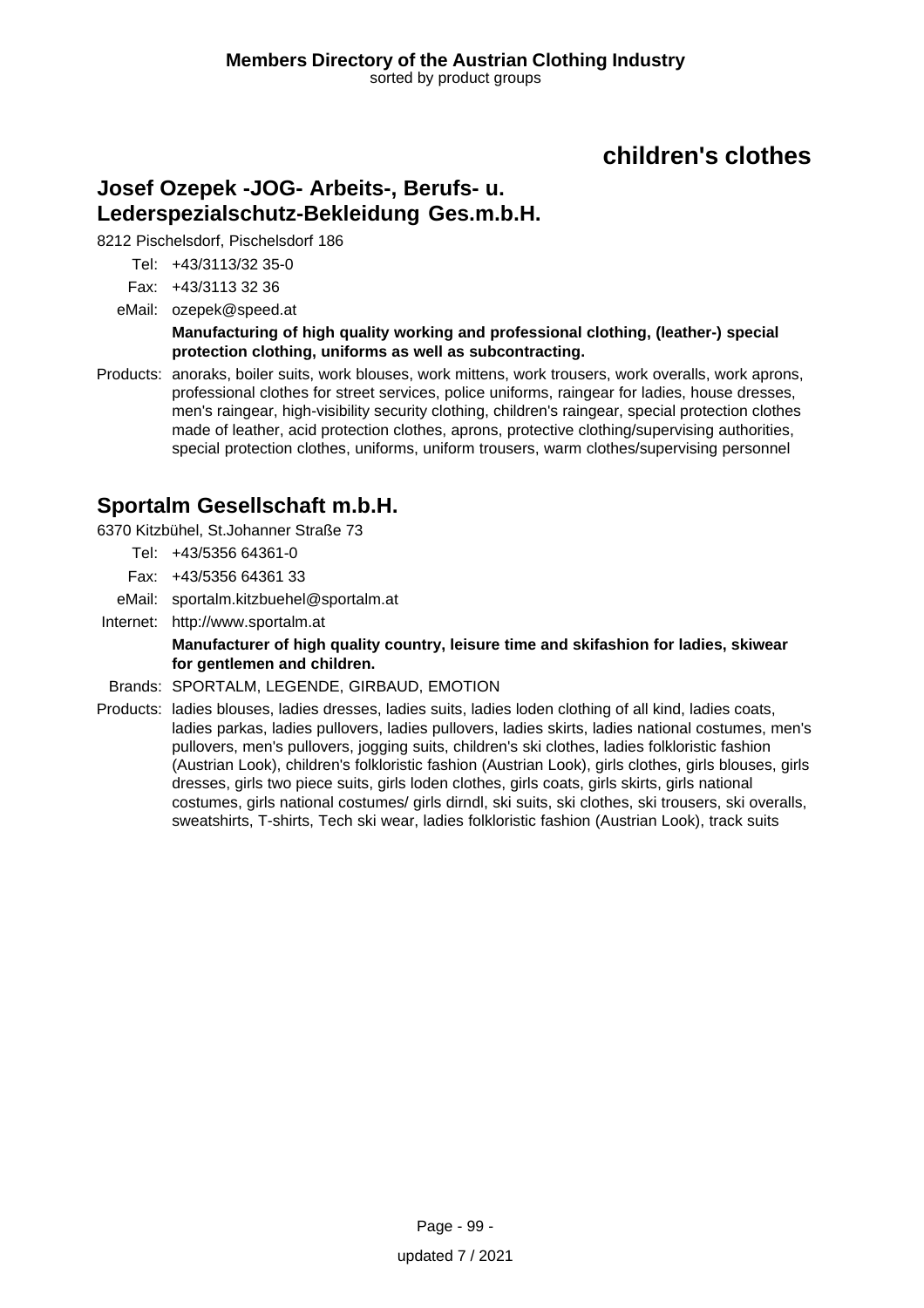### **Stapf GmbH**

6300 Wörgl, Michael-Pacher-Straße 13

- Tel: +43 5332 73701 0
- eMail: office@stapf.at

**The Stapf brand offers knitting and walking clothing for women, men and children. With over 50 years of experience, Stapf stands for quality in processing, the use of the best wool and local production in Wörgl, Tyrol. The traditional costumes and Alpine lifestyle collection combines tradition with modernity: long-established production methods such as walking with 100% pure mountain water are combined with contemporary design to create real favorite items.**

**Slippers and slippers made of pure wool and cozy accessories such as blankets and pillows are offered under the Wesenjak brand. The accessories from Wesenjak are also made exclusively in Tyrol.**

- Brands: STAPF, WESENJAK
- Products: ladies knitwear, knitwear for men, children knitwear, ladies fashion made of boiled wool, men's fashion made of boiled wool, children's fashion made of boiled wool

### **Steinbock Mode G.m.b.H.**

6063 Rum/Innsbruck, Steinbockallee 13

- Tel: +43/512/24 6 51-0
- Fax: +43/512/26 79 80
- eMail: office@steinbock.at
- Internet: <http://www.steinbock.at>

#### **Innovative country style for ladie's, gentlemen's and children's fashion. Attractive last state of the art collections.**

#### Brands: STEINBOCK, DINO FERRATA, ESTEBE, DER KLEINE STEINBOCK

Products: ladies bomber jackets, ladies blouses, ladies slacks, ladies pants, ladies dresses, ladies suits, ladies loden clothing of all kind, ladies loden-coats, ladies coats, ladies skirts, ladies sweater, ladies shorts, ladies folkloristic jackets, belts, suits, bomber jackets for men, men's shirts, men's trousers, men's jackets, men's jackets/loose style, men's loden clothes, men's loden coats, men's coats, men's polo shirts, men's pullovers, men's pullovers, men's jackets, men's sweater, men's shirts, men's shorts, men's national costumes, men's folkloristic jackets, men's underwear, men's winter coats, children's accessories, children's sweater, children's shoes, children's clothes (sizes 92 to 176), boys clothes, boys jackets, boys jackets, boys folkloristic shirts, boys folkloristic leather trousers, boys national costumes, leather belts, leather trousers, girls clothes, girls slacks, girls jackets, girls jackets, girls dresses, girls corsets, girls national costumes, girls folkloristic blouses, girls folkloristic leather trousers, girls national costumes/ girls dirndl, knitwear for men, trendy mens' fashion, ladies jackets made of boiled wool, men's jackets made of boiled wool, children's jackets made of boiled wool, ladies fashion made of boiled wool, men's fashion made of boiled wool, children's fashion made of boiled wool, young fashion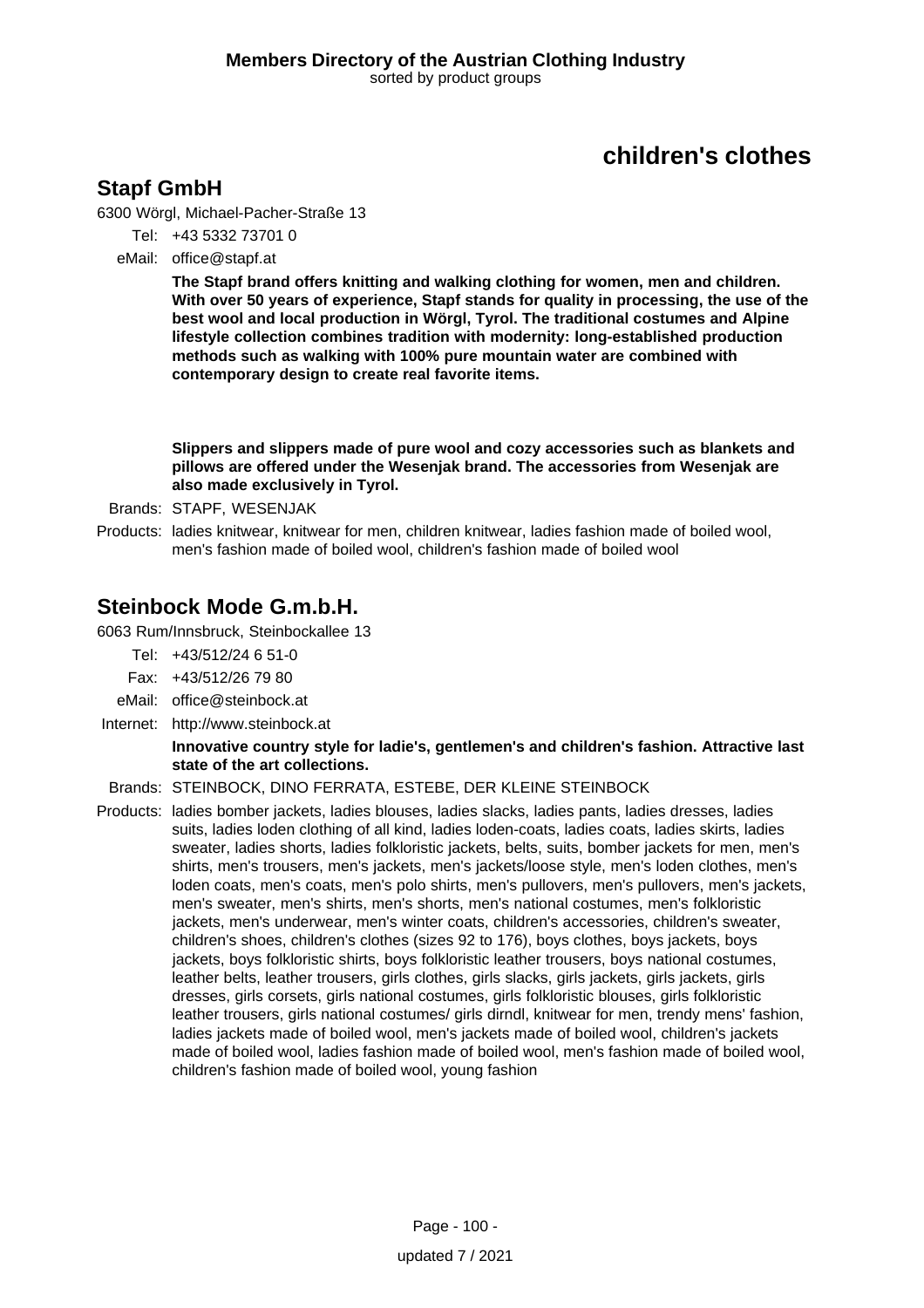# **Tostmann Trachten Ges.m.b.H. & CO KG**

4863 Seewalchen, Hauptstraße 1

Tel: +43/7662/2304 +43/7662/2547

Fax: +43/7662/8585

eMail: office@tostmann.at

Internet: <http://www.tostmann.at>

**Well known manufacturer and distribution of high quality folkloristic clothes.**

Products: ladies blouses, ladies dirndl dresses, ladies dirndl blouses, ladies dresses, ladies skirts, ladies national costumes, ladies folkloristic blouses, ladies folkloristic dresses, ladies folkloristic skirts, ladies folkloristic jackets, girls blouses, girls dirndl, girls national costumes, girls folkloristic blouses, girls national costumes/ girls dirndl

### **Triumph International Aktiengesellschaft**

2700 Wiener Neustadt, Wiener Straße-Werkstraße 121-123

- Tel: +43/2622/399
- Fax: +43/2622/399400 016693
- eMail: info.at@triumph.com
- Internet: <http://www.triumph.at>

#### **TRIUMPH INTERNATIONAL AG - For the body. For the sences - innovative, future oriented, environment-awareness.**

- Brands: TRIUMPH, SLOGGI, VALISERE, HOM
- Products: swim suits, bikinis, swimwear, bras, ladies bath robes and dressing gowns, ladies pants, ladies nighties, ladies pyjamas, ladies shorts, ladies briefs, ladies swimwear, ladies underwear, dessous, ladies casual clothes, men's casual clothes, house suits, homewear, men's bath robes and dressing gowns, men's swim fashion, men's pyjamas, men's shorts, men's swimwear, men's underwear, homewear, jogging suits, boys shorts, corsets, girls shorts, corsets/bodices, girdles, garter belts, garter girdles/suspender belts, track suits, full length slips

### **Weiss Andrea**

9500 Villach, 10. Oktober Straße 24

- Tel: +43/4242/28016
- Fax: +43/4242/28116
- eMail: office@isola-trachten.at
- Internet: <http://www.isola-trachten.at>

#### **Producer of high quality folkloristic and country style fashion for ladies and girls**

Brands: ISOLA

Products: ladies blouses, ladies dirndl dresses, ladies dirndl blouses, ladies slacks, ladies pants, ladies dresses, ladies suits, ladies loden clothing of all kind, ladies skirts, ladies national costumes, ladies folkloristic blouses, ladies folkloristic dresses, girls blouses, girls slacks, girls dresses, girls loden clothes, girls skirts, girls folkloristic blouses, girls national costumes/ girls dirndl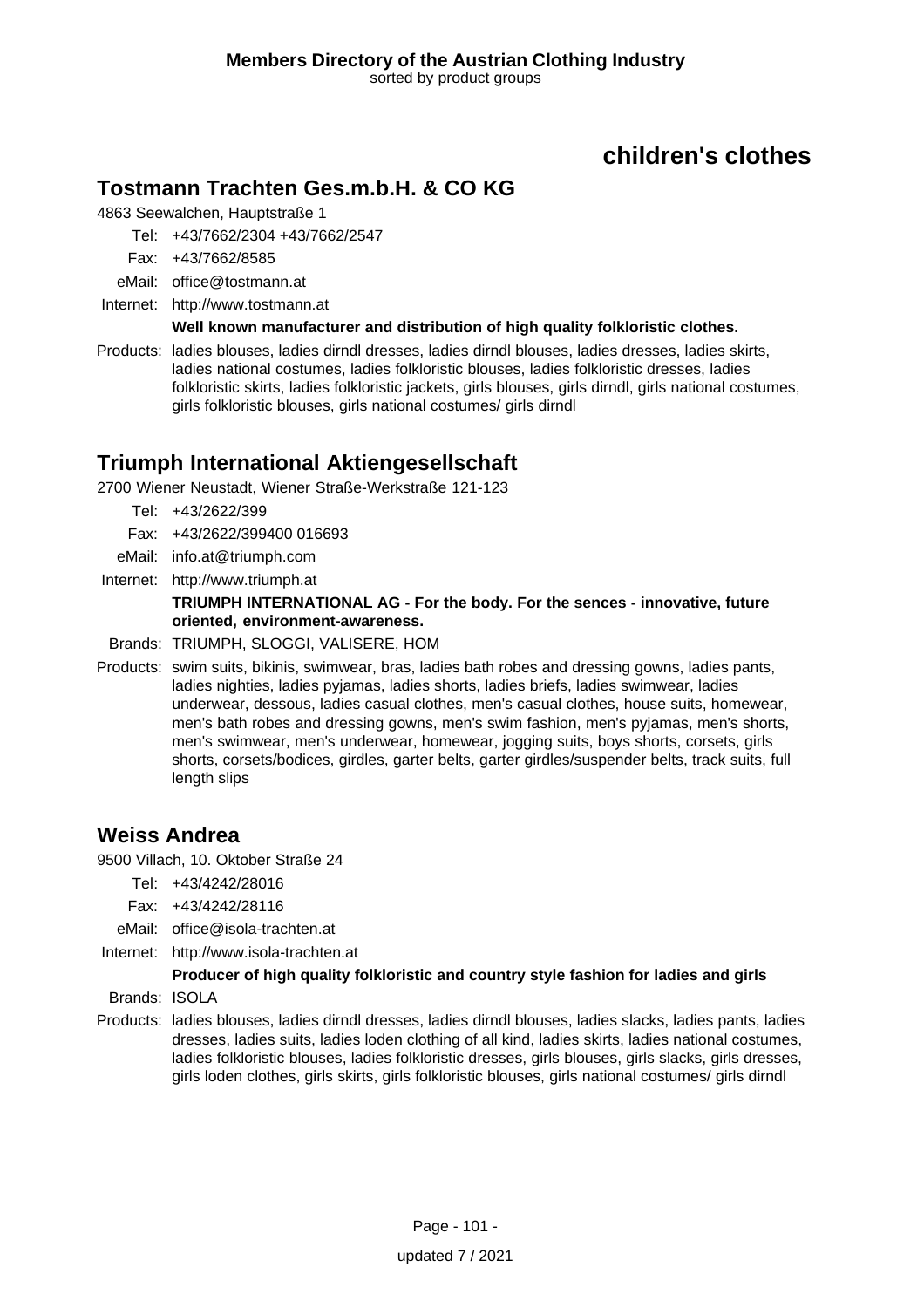# **ties, scarves, shawls**

### **ARIDO Hemden Manufaktur GmbH**

2700 Wiener Neustadt, Schnotzendorfer Gasse 7

Tel: +43/2622/24191

Fax: +43/2622/24191-40

eMail: info@arido.at

Internet: <http://www.arido.at>

#### **Manufacturer of high quality fashion shirts, blouses, ladies folklore-fashion shirts and blouses as well as boxershorts, ties and shawls**

Brands: ARIDO, Belvedere, LUIGI CAMICIE

Products: accessories, boxer shorts, ladies shirt-blouses, ladies fashion-blouses, ladies polo-shirts, ladies folkloristic blouses, ladies folkloristic blouses ("Pfoad"), ladies folkloristic shirts, dress shirts for men, casual friday shirts for men, city shirts for men, casual shirts for men, men's polo shirts, mens's folkloristic shirts "Pfoad", ties, cummerbund, bow ties, shawls

### **Burg Bekleidungswerk Ges.m.b.H.**

7035 Steinbrunn, Industriegelände 5

- Tel: +43/2624/52345-0
- Fax: +43/2624/52345 26
- eMail: klaus.heinrich@burghemden.at
- Internet: <http://www.burghemden.at>

### **Manufacturer of high quality men's shirts as well as blouses.**

- Brands: BURG HEMDEN, KONRAD ALEXANDER BY BURG
- Products: caps, boxer shorts, ladies blouses, company specific clothes, men's shirts, ties, specialist in custom made shirts, scout articles, polo shirts, socks, sweater, T-shirts

### **Gloriette Fashion GmbH**

7551 Stegersbach, Kastellstraße 46

- Tel: +43/3326/52401-0
- Fax: +43 3326 52401-49
- eMail: office@gloriette.at
- Internet: <http://www.gloriette.at>

### **Famous producer of high quality shirts and similar fashion products**

- Brands: GLORIETTE, G1, LUXURY COLLECTION
- Products: ladies blouses, ladies national costumes, dress shirts, men's shirts, hunting clothes, hunting-shirts, boys shirts, ties, bow ties, specialist in custom made shirts, girls blouses, polo shirts, knitwear for men, T-shirts, uniform blouses, uniform shirts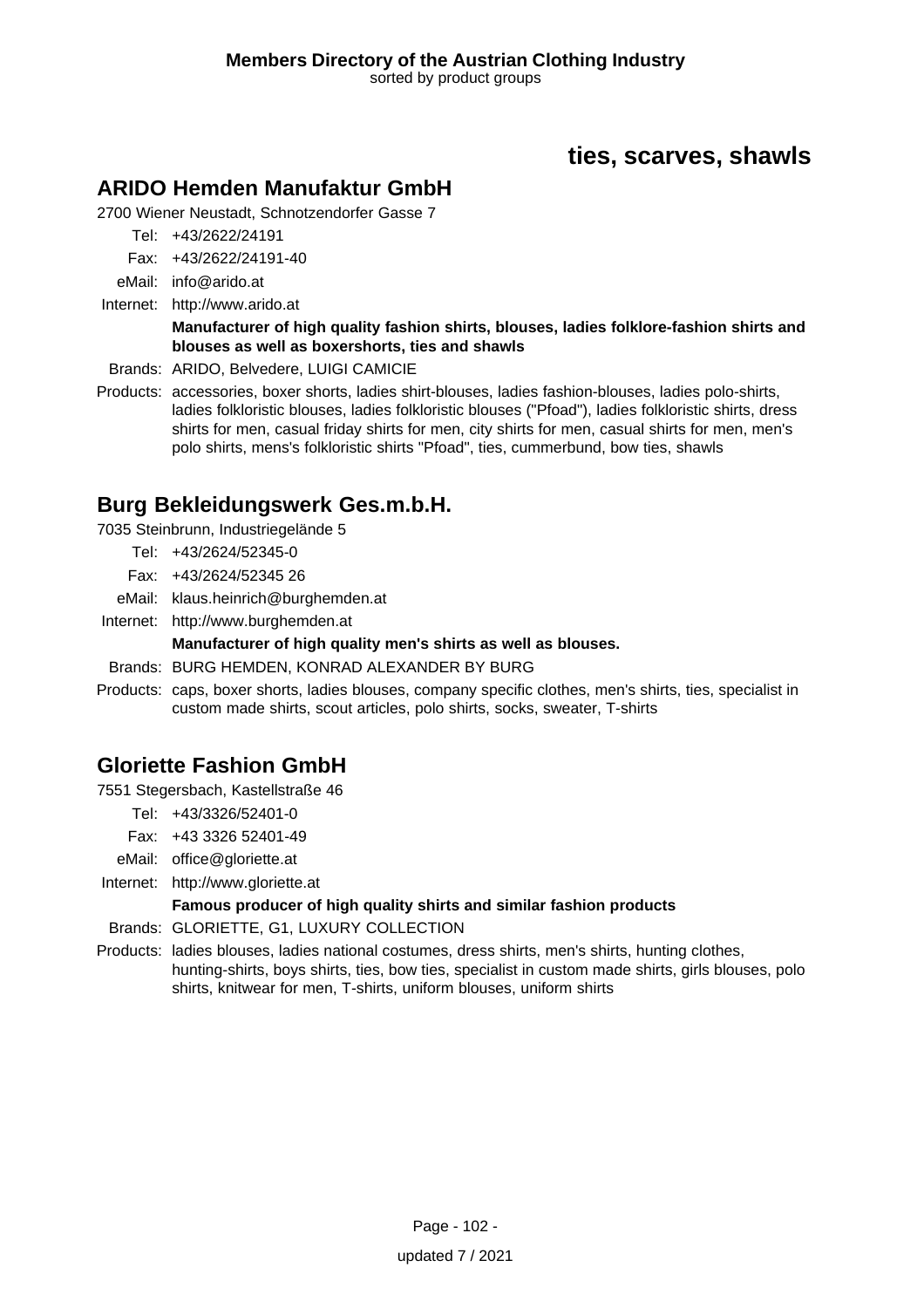# **ties, scarves, shawls**

## **F. Leitner KG**

4161 Ulrichsberg, Stifterstraße 25

- Tel: +43/7288/7017-0
- Fax: +43/7288/7017-50
- eMail: office@leitnerleinen.com
- Internet: <http://www.leitner-f.com>

#### **Manufacturer of high quality products for the bathroom, scarfs, homewear and bathrobes, table and bedlinen, valuably hand made with ajourseams of fringes, specialist for custom made products.**

Brands: LEITNER

Products: bath towels, bed linen, ladies bath robes and dressing gowns, ladies dresses, towels, men's bath robes and dressing gowns, children's bath robes, cushions, linen terry for bath and sauna, plaids, sauna articles, shawls, day blankets, table linen, honeycomb pique for bath room and sauna, products out of cotton, products out of linen, linen manufacturer, ecological products

# **Fischler Ernst Sporthauben Inh. Brigitte Lintner**

1030 Wien, Juchgasse 13-15

- Tel: +43/1/512 62 26
- Fax: +43/1/512 62 27
- eMail: office@fischler-muetzen.at

#### **Manufacturer of hats and all kinds of headgear (e.g. for Sports, Profession, Folklore, Uniform,...)**

Products: work caps, fire resistant caps, men's hats, hunting clothes, hunting-hats, hunting-caps, jeans caps, caps for battery plants, caps for welders, caps, caps for bakeries, headgear for mountaineering, caps for fishery, caps for butcher, golf caps, hats for industrial kitchens, tennis caps, headgear/professional clothes, leather caps, loden-hats, loden-caps, rain hats, acid resistant caps, shawls, sports clothes, sports hats, sports caps, cloth hats, thermal caps, Tyrolean hats, scarves, uniform caps, headgear up to size 67, special manufacturing of leather, loden-special processing, outsizes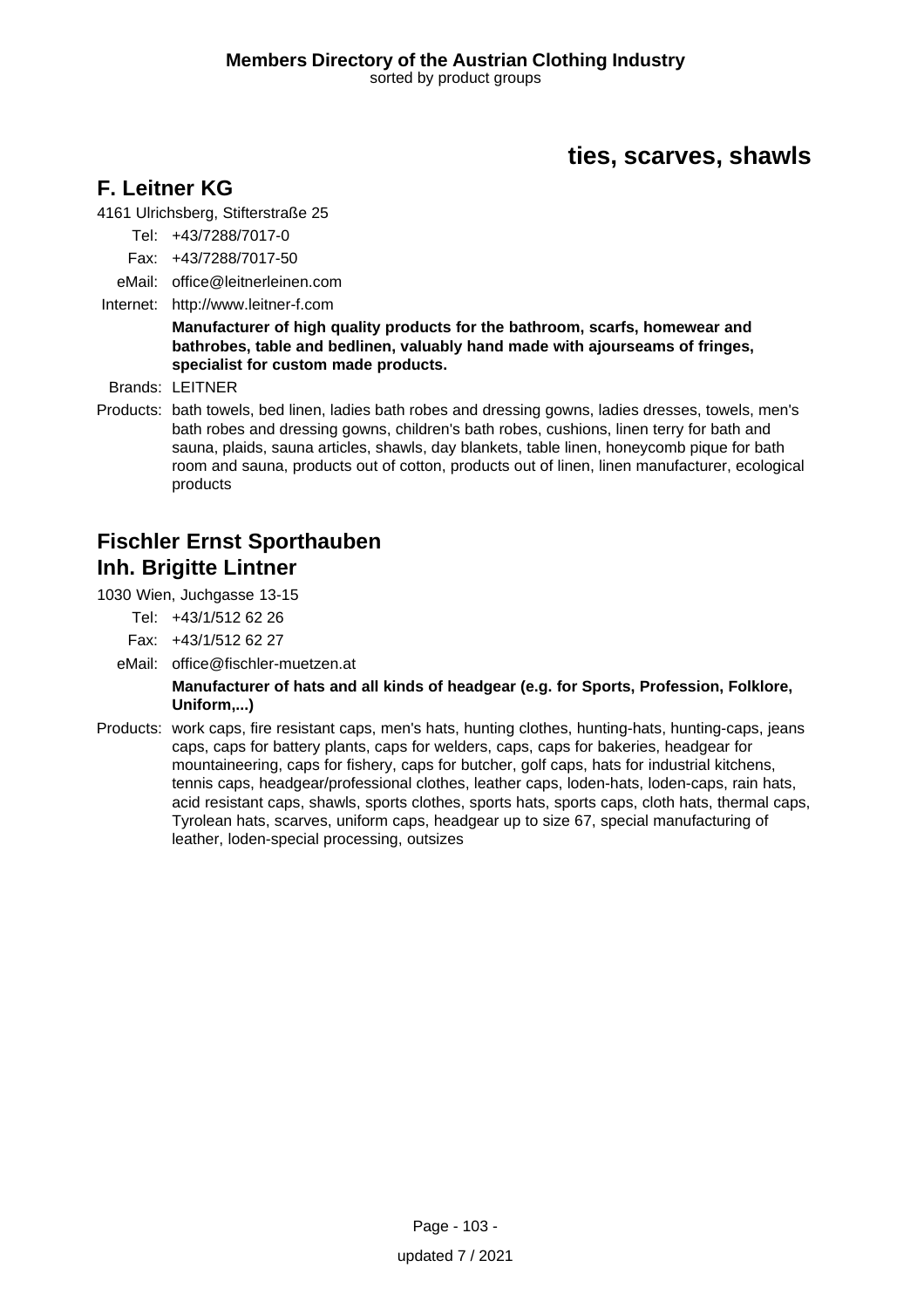# **ties, scarves, shawls**

### **Mothwurf Gesellschaft m.b.H.**

8101 Gratkorn, Mothwurfgasse 1

- Tel: +43/3124/22 055-0
- Fax: +43/3124/22 055-18
- eMail: office@mothwurf.com
- Internet: https://www.mothwurf.com

#### **Trendsetter in the sector of country look with very large collections for ladies, men and children**

Brands: MOTHWURF

Products: accessories, ladies blouses, ladies waist coats, ladies slacks, ladies pants, ladies hats, ladies jackets, ladies jeans, ladies caps, ladies dresses, ladies loden clothing of all kind, ladies coats, ladies caps, ladies pullovers, ladies pullovers, ladies skirts, ladies shirts, ladies sweatshirts, ladies national costumes, ladies dresses with shoulder straps, ladies capes, ladies waistcoats, belts, men's waist coats, men's shirts, men's trousers, men's jackets, men's jeans, men's jackets/loose style, men's loden clothes, men's pullovers, men's pullovers, men's shirts, men's sweatshirts, men's national costumes, caps, boys shirts, boys trousers, boys jackets, boys loden clothes (all types), boys national costumes, girls blouses, girls slacks, girls jackets, girls jeans, girls dresses, girls national costumes, girls dresses with shoulder straps, girls capes, shoes, bags, scarves, watches

# **Ötscher Berufskleidung Götzl Ges.m.b.H**

3300 Amstetten, Ötscherplatz 1

Tel: +43/7472/64744

Fax: +43/7472/64744-48

- eMail: info@oetscher.com
- Internet: https://www.onlineshop-oetscher.com

#### **One of the leading producers of all kinds of professional and protective clothes**

Brands: ÖTSCHER, STAR-LINE, HIGH-TEX, COTTON PREMIUM, STAR-LINE ULTRA, NANO-STAR, LADY-FRESH-GASTRO

Products: antistatic clothing, boiler suits, work blouses, work trousers, work jackets, work caps, work dresses, work head gear, dungarees, work overalls, work overalls, work aprons, doctors' trousers, doctors' coats, barkeeper-jackets, professional clothes for butchers, uniforms for gastronomy, professional clothes for houseworker, uniforms for hotels, professional clothes for car-mechanics, professional clothes for cleaning staff, uniforms for petrol stations, corporate identity clothes, ladies blouses, ladies skirts, one way clothing, fire brigade overalls, fire resistant clothes, flame retardant clothes, butcher aprons, clothing for forest-workers, house dresses, suits, men's blazer, men's shirts, men's trousers, men's jackets, heat protection overalls, heat protection clothes, high-visibility security clothing, hospital uniforms, image clothing, protection clothes against cold, waistcoats for waiters, waiter clothes, trousers for waiters, cook clothes, hospital uniforms, ties, hospital theater clothes, personal protective equipment, clean-room clothes, acid resistant clothes, acid protection clothes, trousers for protection against cuts for forest workers, trousers for protection against cuts/FPA-tested, trousers for protection against cuts/KWF-tested, cut protection clothes, aprons, protective clothes for the fire brigade, clothes for welders, protective clothes for welders, nurses uniforms, special protection clothes, thermal jackets, thermal coats, thermal overalls, scarves, one way overalls/Tyvek, uniforms, security clothes, winter jackets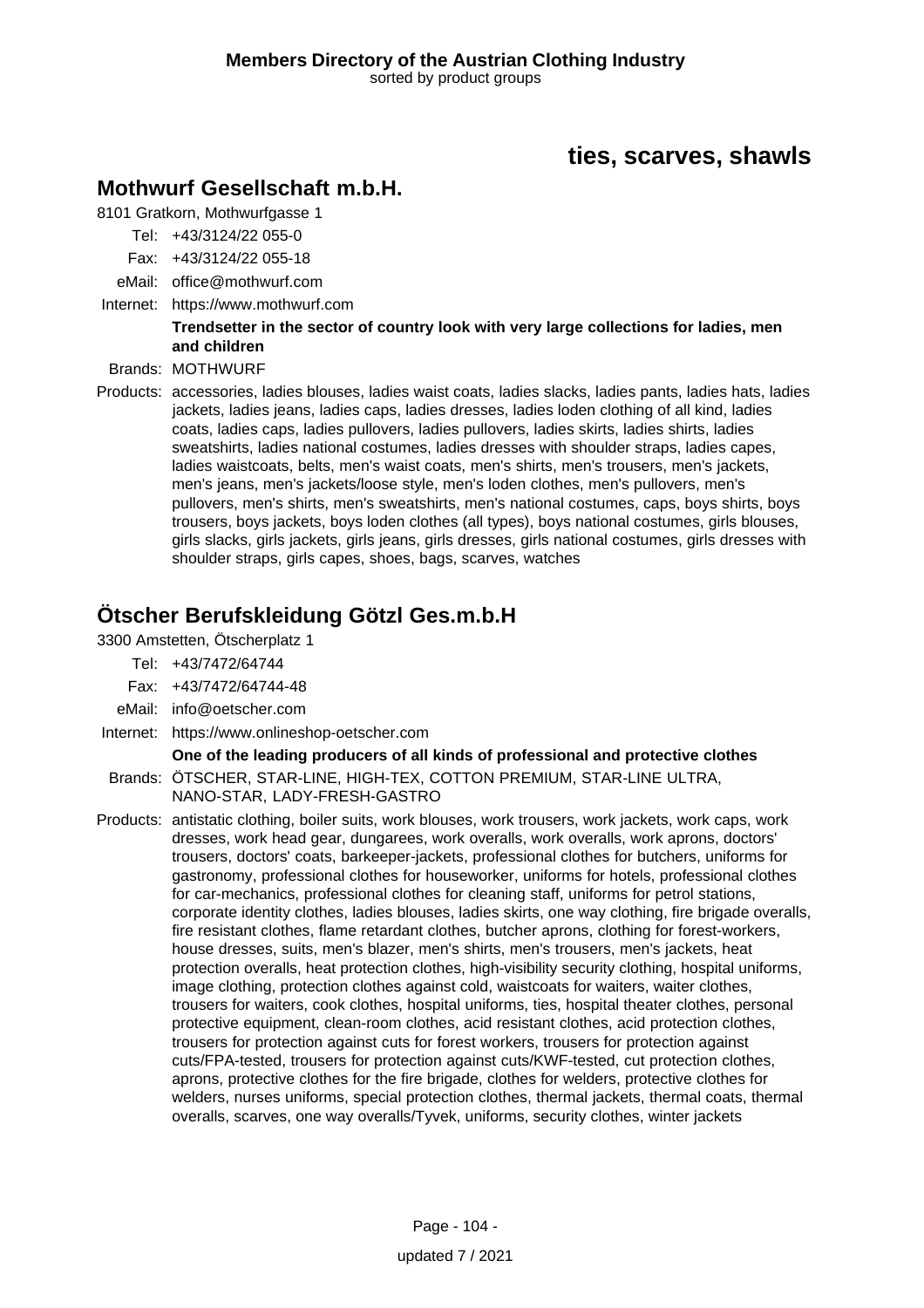# **leather clothes**

# **Escada Logistik GmbH.**

4981 Reichersberg, Kammer 35

- Tel: 07751/50151-0
- Fax: 07751/50151-22
- eMail: office@at.escada.com
- Internet: <http://www.escada.com>
- Products: ladies blouses, ladies slacks, ladies pants, ladies dresses, ladies suits, ladies coats, ladies skirts, leather clothes for ladies and girls

# **Oberhofer GmbH & Co KG**

6233 Kramsach, Unterkramsach 106-107

- Tel: 05337 62275
- Fax: 05337 62275-5
- eMail: uniform@oberhofer.at
- Internet: www.oberhofer.at

**We offer a wide selection of professional pilot uniforms and accessories for men and women in the cockpit and uniforms for flight attendants.**

#### Brands: OBERHOFER

Products: Corporate Fashion f. Airlines, ladies blouses, ladies slacks, ladies pants, ladies dresses, ladies suits, ladies coats, ladies skirts, suits, bomber jackets for men, men's trousers, men's coats, men's jackets, leather jackets, pilot jackets, pilot overalls, uniforms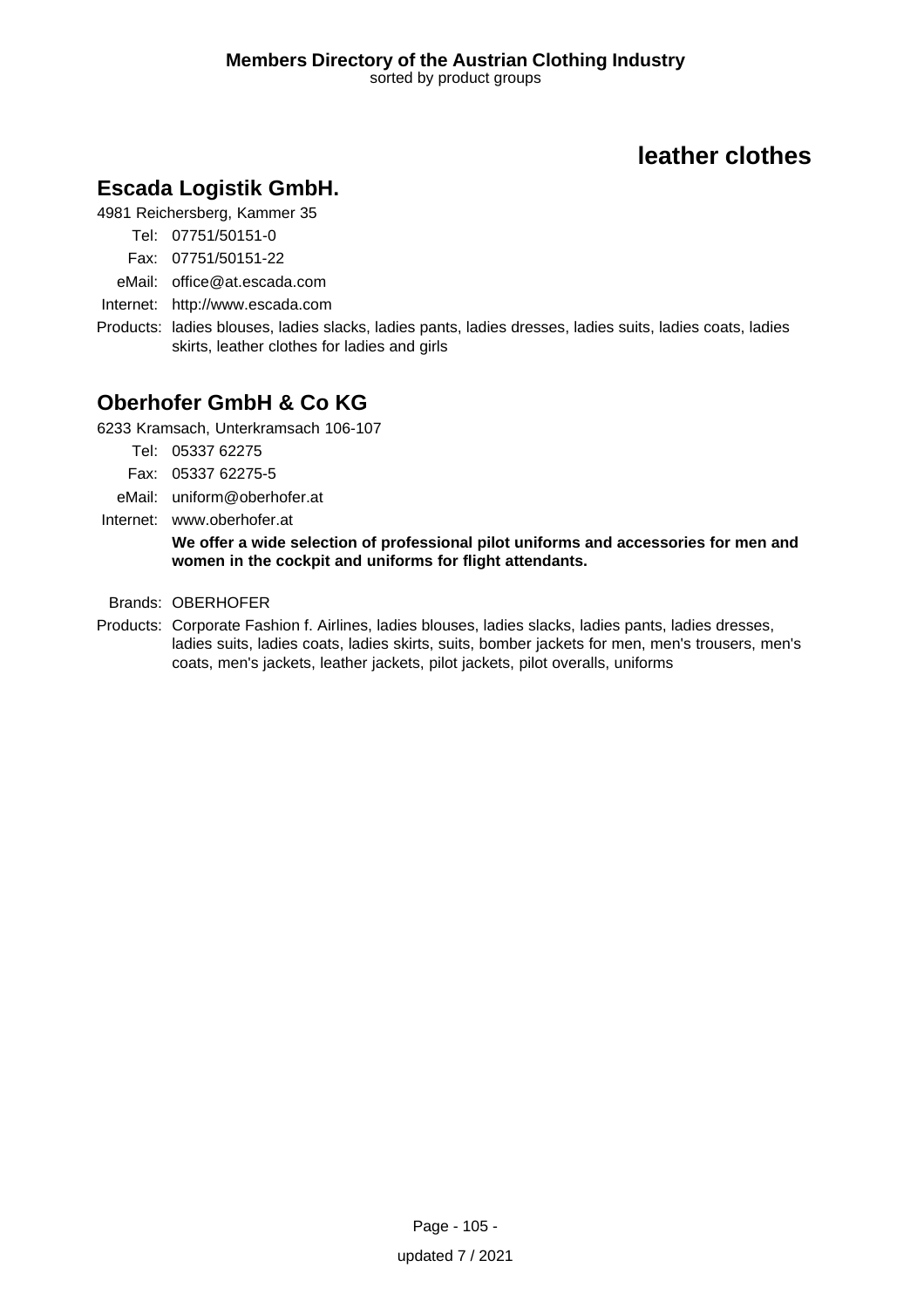# **leather clothes**

# **Steinbock Mode G.m.b.H.**

6063 Rum/Innsbruck, Steinbockallee 13

Tel: +43/512/24 6 51-0

Fax: +43/512/26 79 80

eMail: office@steinbock.at

Internet: <http://www.steinbock.at>

#### **Innovative country style for ladie's, gentlemen's and children's fashion. Attractive last state of the art collections.**

Brands: STEINBOCK, DINO FERRATA, ESTEBE, DER KLEINE STEINBOCK

Products: ladies bomber jackets, ladies blouses, ladies slacks, ladies pants, ladies dresses, ladies suits, ladies loden clothing of all kind, ladies loden-coats, ladies coats, ladies skirts, ladies sweater, ladies shorts, ladies folkloristic jackets, belts, suits, bomber jackets for men, men's shirts, men's trousers, men's jackets, men's jackets/loose style, men's loden clothes, men's loden coats, men's coats, men's polo shirts, men's pullovers, men's pullovers, men's jackets, men's sweater, men's shirts, men's shorts, men's national costumes, men's folkloristic jackets, men's underwear, men's winter coats, children's accessories, children's sweater, children's shoes, children's clothes (sizes 92 to 176), boys clothes, boys jackets, boys jackets, boys folkloristic shirts, boys folkloristic leather trousers, boys national costumes, leather belts, leather trousers, girls clothes, girls slacks, girls jackets, girls jackets, girls dresses, girls corsets, girls national costumes, girls folkloristic blouses, girls folkloristic leather trousers, girls national costumes/ girls dirndl, knitwear for men, trendy mens' fashion, ladies jackets made of boiled wool, men's jackets made of boiled wool, children's jackets made of boiled wool, ladies fashion made of boiled wool, men's fashion made of boiled wool, children's fashion made of boiled wool, young fashion

# **Walser GmbH.**

6845 Hohenems, Radetzkystraße 114

- Tel: +43/5576/71 56 0
- Fax: +43/5576/71 56 8
- eMail: info@walser-shop.com
- Internet: <http://www.walser.net>

**Producer of leather and working clothes, textile and leather products for different sectors. Provider for the car ancillary industry (car seat covers, airbags), cushions for garden furniture as well as bags and sports bags.**

Products: cushions for garden and camping furnitures, car equipment, automotive components, car seat covers, cycle helmets, gloves, leather clothes for ladies and girls, leather clothes for men and boys, seat covers for side airbags, sports bags, sports clothes, sports bags, bags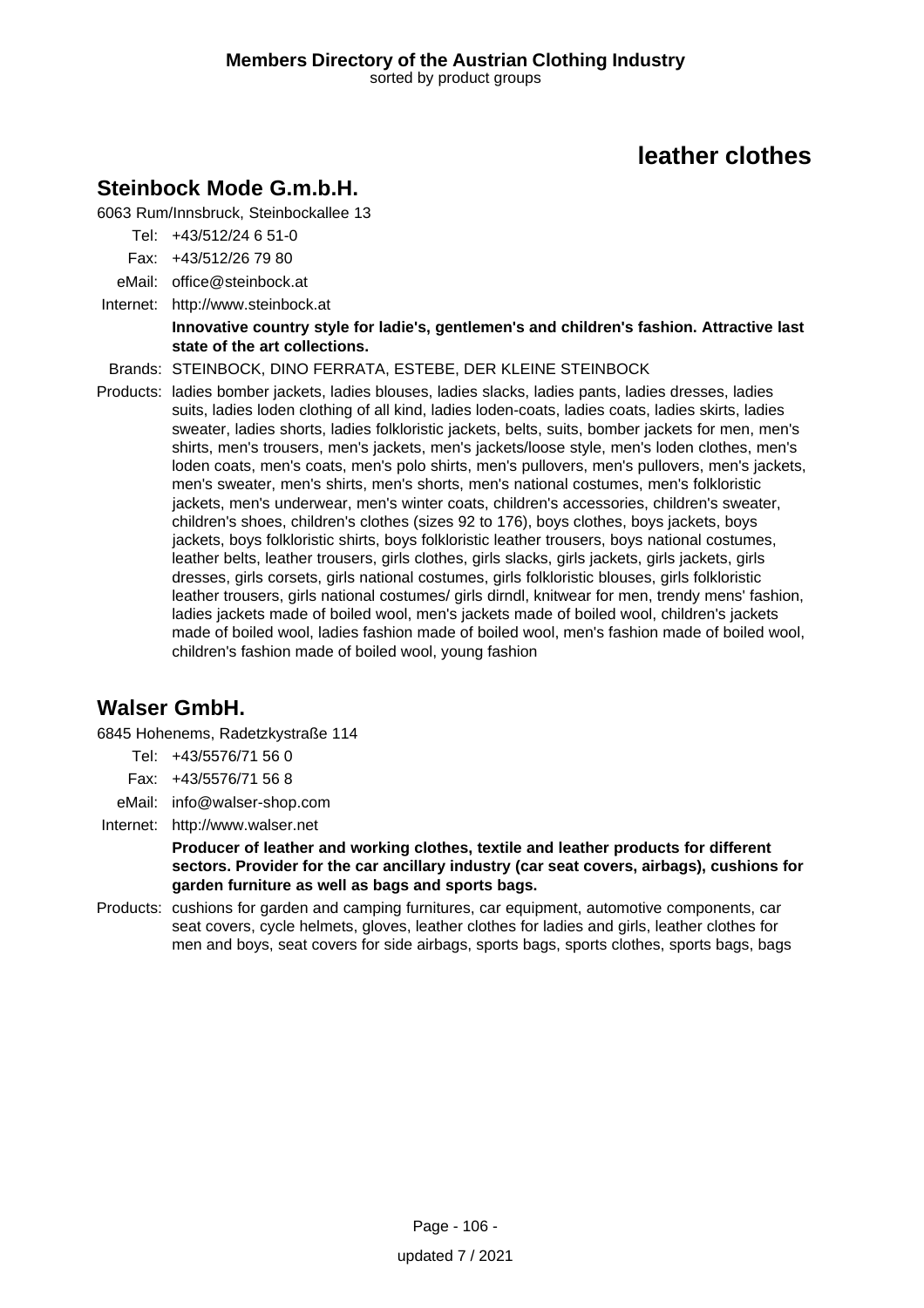# **corsets/bodices, bras, swim wear**

## **Anita Dr. Helbig GmbH**

6332 Kufstein, Endach 40, Pf.66

- Tel: +43/5372/6970-0
- Fax: +43/5372/64310
- eMail: anita.a@anita.net
- Internet: <http://www.anita.com>

#### **Manufacturing and distribution of special sortiments for corsets, beach-fashion, prosthetics and underwear.**

- Brands: Anita Maternity (für werdende/stillende Mütter), beach secret (Bademode/große CUP-Größen), Anita ClassiX/Rosa Faia (gr. Größen u. gr. Cups), Spark's (Damen-Sport-Unterwäsche)
- Products: swim suits, bikinis, mastectomy bathing suits, bathing suits in large cup sizes, bathing suits in large sizes, bathing suits for nursing mothers, maternity bathing suits, bandages, mastectomy bras, breast protheses, bras, ladies pants, ladies nighties, ladies pyjamas, ladies briefs, ladies sports underwear, ladies swimwear, ladies underwear, corsets, medical abdominal bandages, corsets/bodices, mastectomy bodices/corsets, corselette-goods for nursing mothers, corselette-goods for pregnant women, corselette-goods in large sizes, night clothes for nursing mothers, night clothes for pregnant women, back supporting bandages, girdles, silicon breast prosthesis, bras for nursing mothers, maternity bathing suits, large cup sizes, large sizes, outsizes

## **Hermann Bösch Ges.m.b.H. & CO KG**

2120 Wolkersdorf, Wiener Straße 45

- Tel: +43/2245/3151-0
- Fax: +43/2245/315144 134151
- eMail: office@luwa-dessous.com
- Internet: <http://www.luwa-dessous.com>

#### **Manufacturer of high quality lingerine, corsets and bra's.**

- Brands: LUWA Dessous, Day Dream
- Products: bras for sports and leisure, wire bras, bras with cups up to E, bras with preformed (soft moulded) cups, bras with sewn cups, bras with seamless cups, soft bras, bra vests, bodies, breast pads, bras, corsages, ladies pants, ladies briefs, ladies tangas, ladies underwear, dessous, functional bras, corsets, corsets/bodices, panty girdles, panties, girdles, sports bras, garter belts, garter girdles/suspender belts, torselets, full length slips, SPECIAL WASHING BAGS FOR LINGERIE, cotton (100%), ecological products, outsizes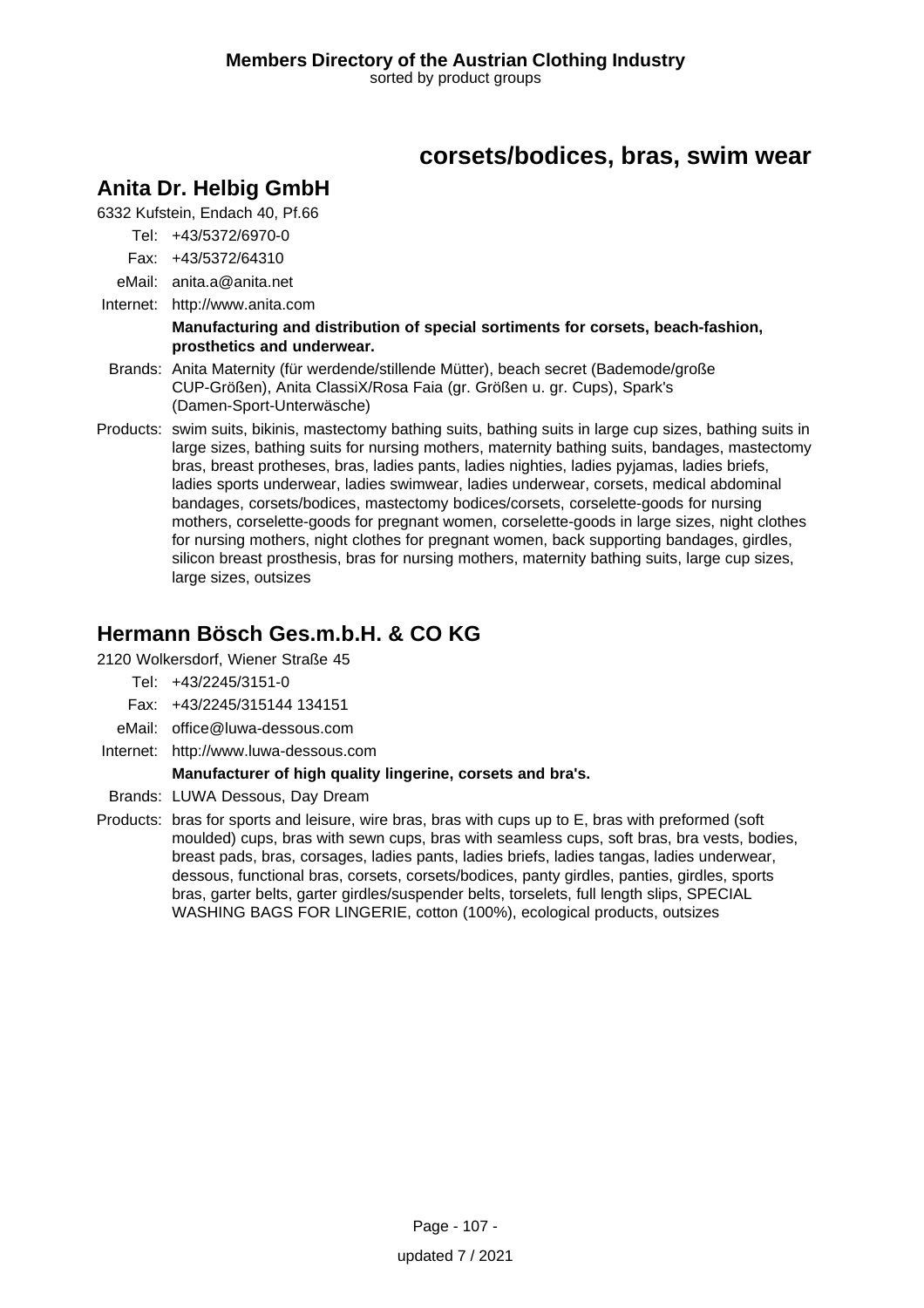## **corsets/bodices, bras, swim wear**

#### **Huber Tricot Gesellschaft m.b.H.**

6840 Götzis, Hauptstraße 17

Tel: +43/5523/505-0

Fax: +43/5523/505-215

eMail: office@huber-tricot.com

Internet: www.huber-bodywear.com www.skiny.com www.hanro.com www.hom.com

**Production and distribution of young, innovative, fashionable bodywear, day and nightwear, lingerie, loungewear, sportswear, swimwear and accessories.**

Brands: HUBER BODYWEAR, Skiny, Hanro, HOM

Products: baby linens, swim suits, bikinis, swimwear, bodies, ladies body wear, ladies nighties, ladies pyjamas, ladies shorts, ladies sports clothes, ladies swimwear, ladies underwear, dessous, men's casual clothes, casual clothes for children, men's bath robes and dressing gowns, men's bath robes, men's swim fashion, men's pyjamas, men's shorts, men's sports clothes, men's swimwear, men's underwear, children's underwear/baby clothes, children's nighties, children's pyjamas, children's sports clothes, children's sweatshirts, children's swimwear, children's T-shirts, children's underwear, children's underwear, boys shorts, girls shorts, school sports articles, school sports clothes, sportswear, fleece processor

### **Mitex Miederband GmbH**

6912 Hörbranz, Salvatorstraße 2a, Postfach 15

- Tel: +43/5573/83684-0
- Fax: +43/5573/83684-4 057595
- eMail: office@mitex.at
- Internet: <http://www.mitex.at>

**Producer of ribbons and clasps for the corset industry**

Products: bra clasps, corset clasps, corset belts, eye tapes

### **Triumph International Aktiengesellschaft**

2700 Wiener Neustadt, Wiener Straße-Werkstraße 121-123

- Tel: +43/2622/399
- Fax: +43/2622/399400 016693
- eMail: info.at@triumph.com
- Internet: <http://www.triumph.at>

#### **TRIUMPH INTERNATIONAL AG - For the body. For the sences - innovative, future oriented, environment-awareness.**

Brands: TRIUMPH, SLOGGI, VALISERE, HOM

Products: swim suits, bikinis, swimwear, bras, ladies bath robes and dressing gowns, ladies pants, ladies nighties, ladies pyjamas, ladies shorts, ladies briefs, ladies swimwear, ladies underwear, dessous, ladies casual clothes, men's casual clothes, house suits, homewear, men's bath robes and dressing gowns, men's swim fashion, men's pyjamas, men's shorts, men's swimwear, men's underwear, homewear, jogging suits, boys shorts, corsets, girls shorts, corsets/bodices, girdles, garter belts, garter girdles/suspender belts, track suits, full length slips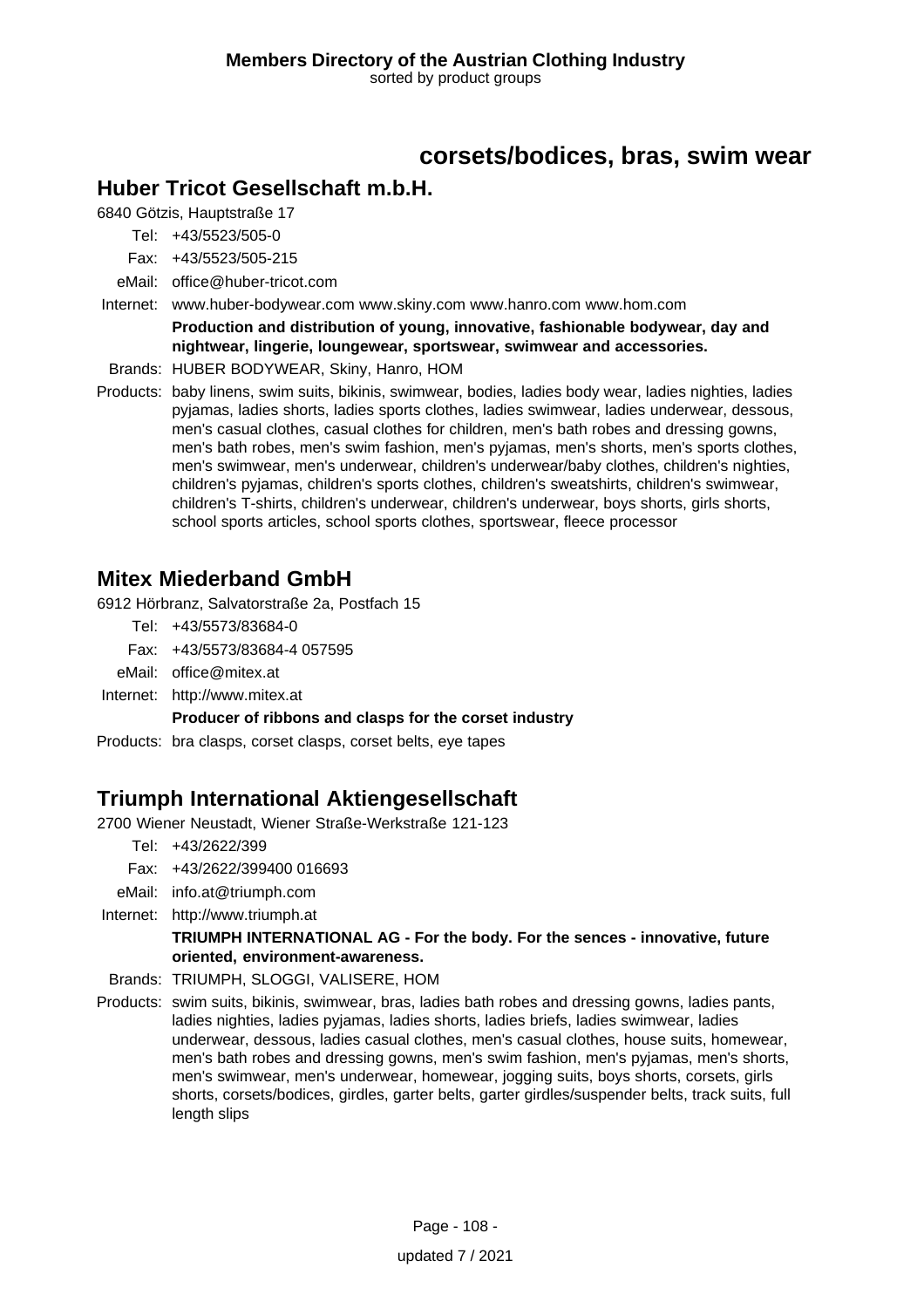# **fur clothes**

### **Schneiders Bekleidung Ges.m.b.H.**

5020 Salzburg, Aribonenstraße 27

- Tel: +43/662/432 366 +43/662/432 367 +43/662/432 369
- Fax: +43/662/430 535 0662/422302
- eMail: office@schneiders.com
- Internet: <http://www.schneiders.com>

**The foundation for the today's enterprise Schneiders Bekleidung GmbH was laid in 1946 with the Schneiders Mantelfabrik in Salzburg.**

**Known by its slogan "Everywhere at home", the company produces stylish and exclusive fashion to vary from traditional to modern trend in excellent quality.**

- Brands: AMADEUS FASHION, KLEIDERMANUFAKTUR HABSBURG, SCHNEIDERS SALZBURG
- Products: ladies bomber jackets, ladies blouses, ladies quilted down jackets, ladies quilted down coats, ladies slacks, ladies pants, ladies dresses, ladies suits, ladies loden clothing of all kind, ladies loden-coats, ladies coats, raingear for ladies, ladies skirts, ladies shorts, bomber jackets for men, men's quilted down jackets, men's quilted down coats, men's trousers, men's jackets/loose style, men's loden clothes, men's loden coats, men's coats, men's raingear, men's jackets, fur linings, alpaca products, cashmere products, vicunia products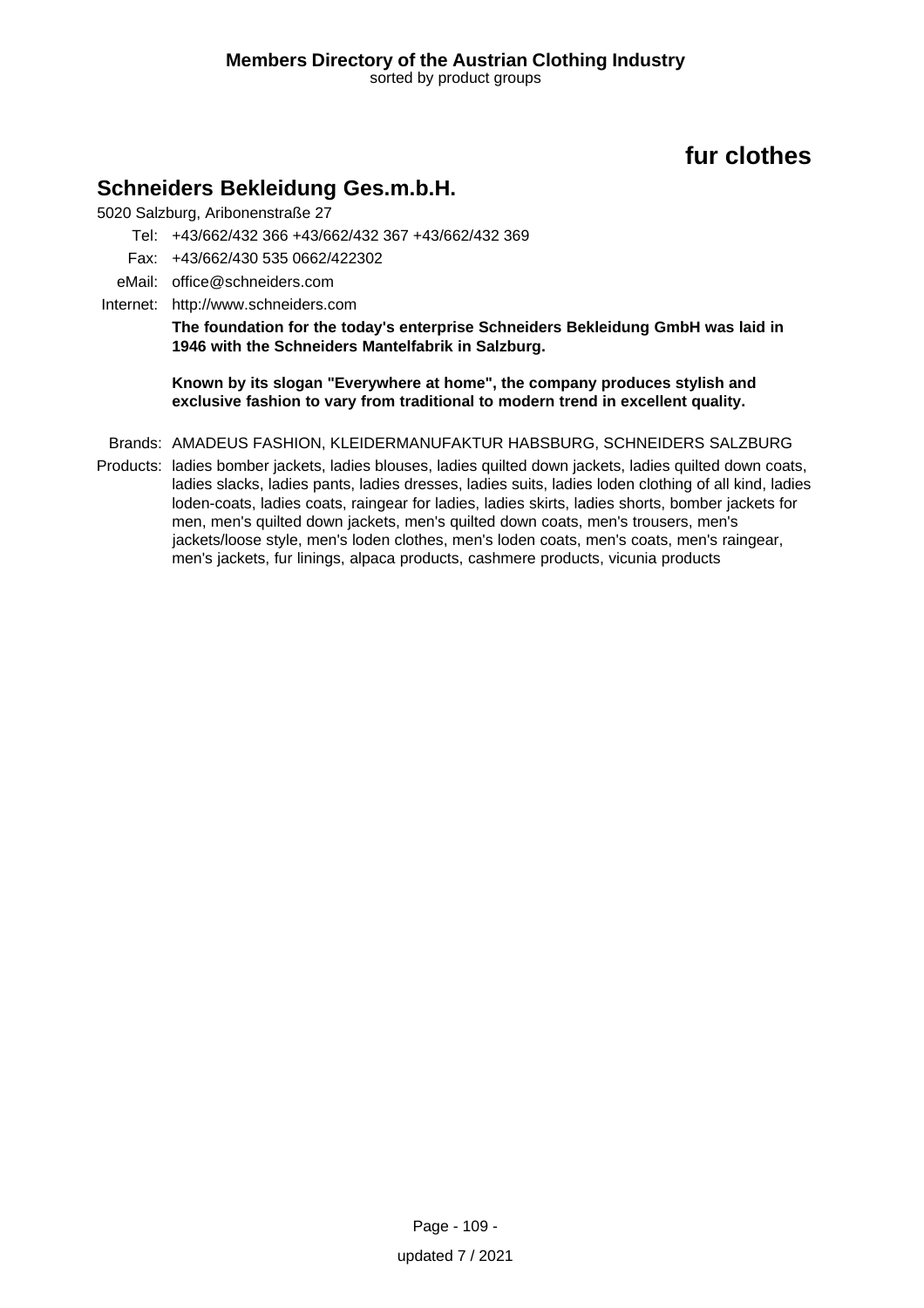# **umbrellas**

## **Sattler AG**

8077 Gössendorf, Sattlerstraße 45

Tel: +43/316/41 04-0

Fax: +43/316/41 04-353

Internet: <http://www.sattler-ag.com>

**Manufacture of fabrics for covers (e.g. truck tarpaulins, technical applications), linings, sun protection, tents, stadium roofs, ready-made technical products**

Products: awnings, container covers, container lining, biogas holders and covers, boat-covers, garden furniture fabrics, screens, fabrics for privacy and anti-glare protection, sun sails, stadium roofs, textile containers, textile roofs, textile roofs, woven fabrics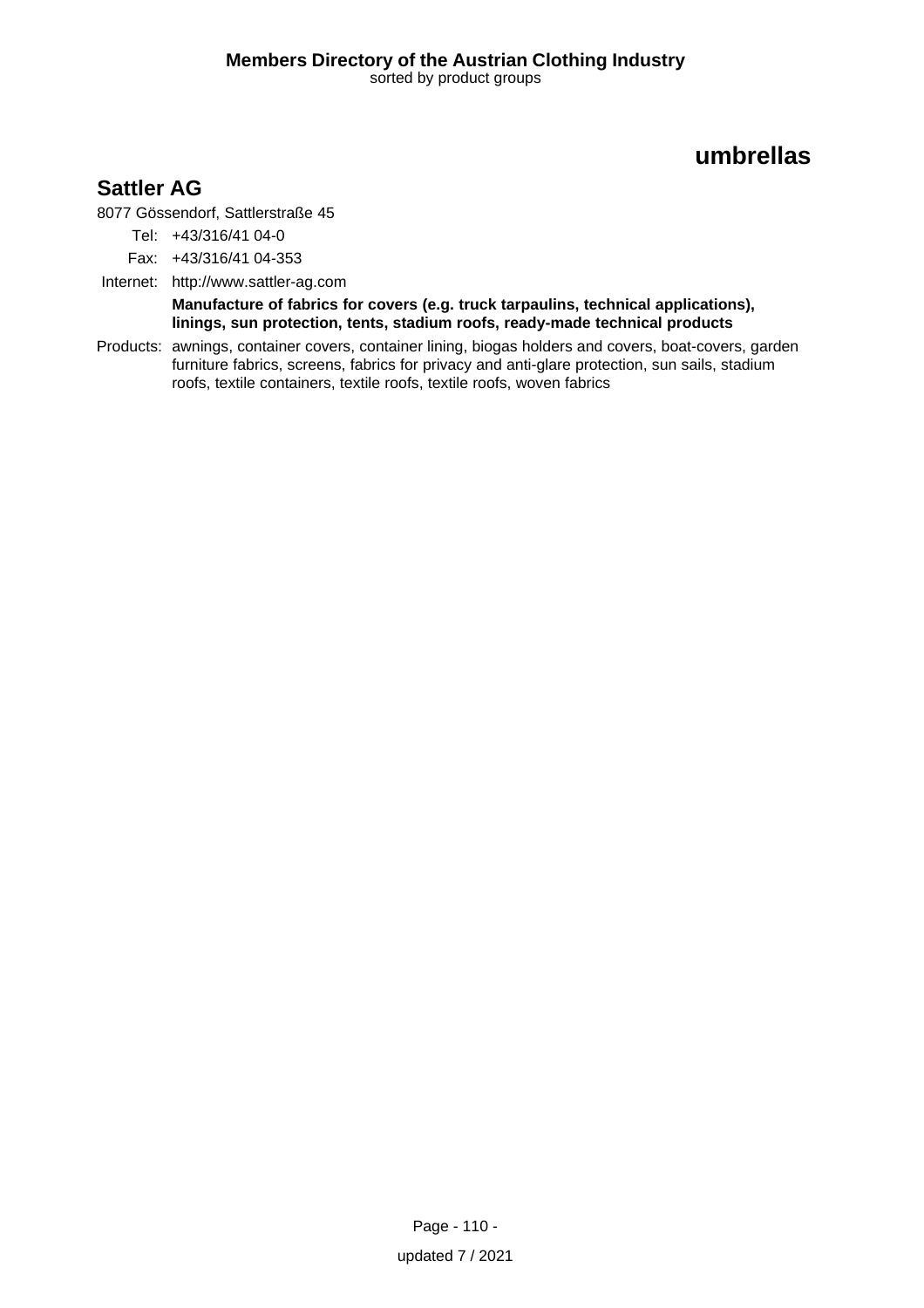## **Allsport OG**

6833 Weiler, Feldstraße 13

Tel: +43/5523/62074

- Fax: +43/5523/52218
- eMail: service@allsport.at
- Internet: <http://www.allsport.at>

#### **Manufacturer of high-quality ski- and outdoor clothes.**

Brands: ALLSPORT

Products: anoraks, ladies skigear, quilted down anoraks, fleece jackets, golf clothes, men's skigear, ski suits, ski clothes, ski trousers, ski caps, ski pullovers, soft shells, hiking clothes, fleece jackets, SMELL RESISTANT FABRICS, sun-ray filtered materials (SUN PROTECTION FACTOR SPF 30-50), ÖKO-TEX-standard, soft shells

# **Anita Dr. Helbig GmbH**

6332 Kufstein, Endach 40, Pf.66

- Tel: +43/5372/6970-0
- Fax: +43/5372/64310
- eMail: anita.a@anita.net
- Internet: <http://www.anita.com>

#### **Manufacturing and distribution of special sortiments for corsets, beach-fashion, prosthetics and underwear.**

- Brands: Anita Maternity (für werdende/stillende Mütter), beach secret (Bademode/große CUP-Größen), Anita ClassiX/Rosa Faia (gr. Größen u. gr. Cups), Spark's (Damen-Sport-Unterwäsche)
- Products: swim suits, bikinis, mastectomy bathing suits, bathing suits in large cup sizes, bathing suits in large sizes, bathing suits for nursing mothers, maternity bathing suits, bandages, mastectomy bras, breast protheses, bras, ladies pants, ladies nighties, ladies pyjamas, ladies briefs, ladies sports underwear, ladies swimwear, ladies underwear, corsets, medical abdominal bandages, corsets/bodices, mastectomy bodices/corsets, corselette-goods for nursing mothers, corselette-goods for pregnant women, corselette-goods in large sizes, night clothes for nursing mothers, night clothes for pregnant women, back supporting bandages, girdles, silicon breast prosthesis, bras for nursing mothers, maternity bathing suits, large cup sizes, large sizes, outsizes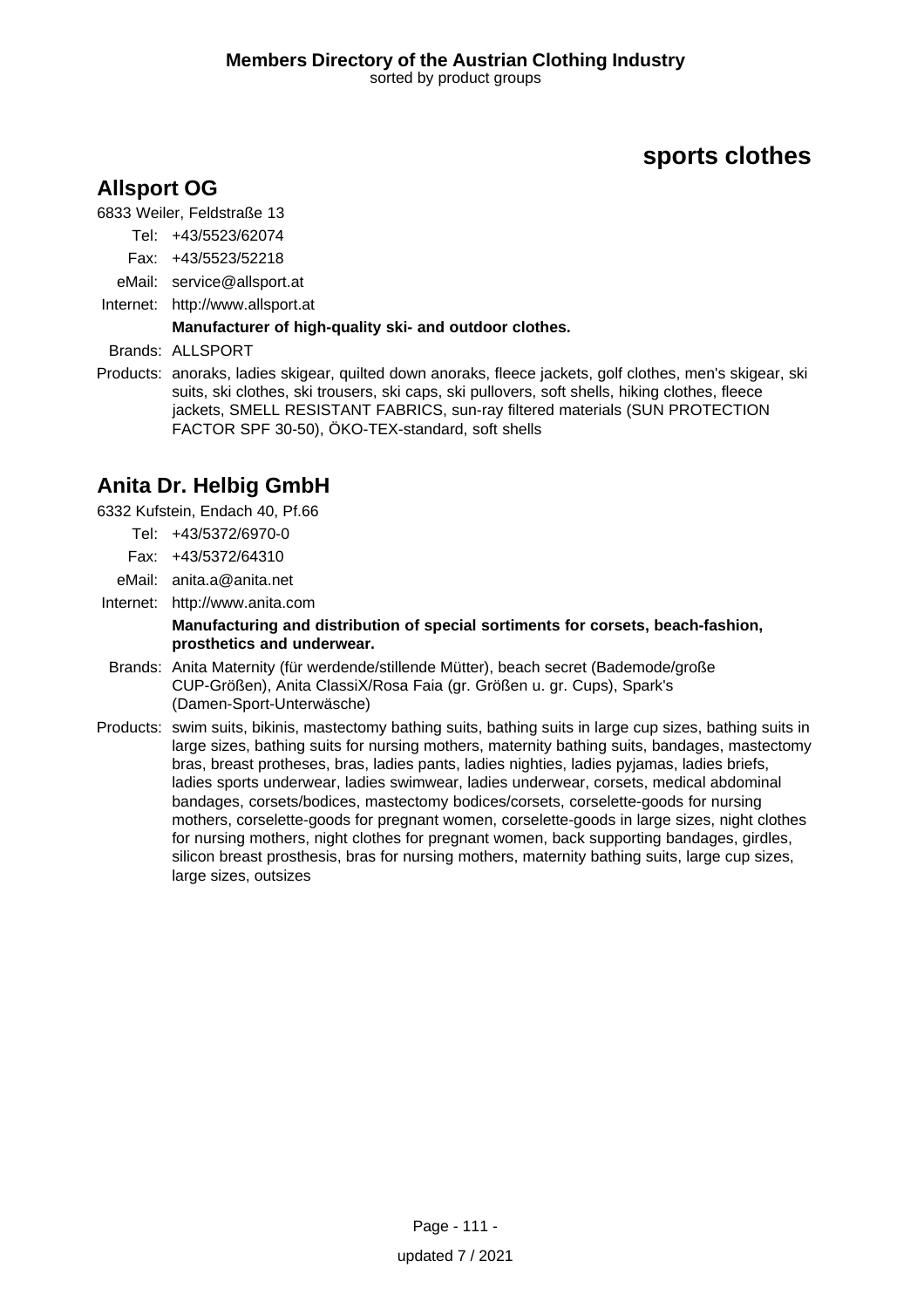### **Astri-Hosen Gesellschaft m.b.H.**

6430 Ötztal-Bahnhof, Bahnhofstraße 20

Tel: +43/5266/88260

Fax: +43/5266/87405

eMail: info@astri.at

Internet: <http://www.astri.at>

#### **The specialist for hiking-, leasure-, trekking and hunting-trousers**

Brands: ASTRI SPORTSWEAR, ASTRI HUNT, ASTRI WORK

Products: all-round trousers, mountaineering trousers, climbing clothes, climbing trousers, ladies slacks, ladies pants, ladies jackets, fleece jackets, men's trousers, men's jackets, hunting clothes, hunting-trousers, loden hunting-trousers, knee breeches, sports fashion for outdoor, sportswear, touring trousers, hiking trousers, fleece jackets, fleece processor, ÖKO-TEX-standard, ÖKO-TEX 100, Polartech 200 (by Malden Mills) manufacturer, Schoeller stretch light manufacturer

# **Bekleidungswerk Auzinger GmbH Hosenerzeugung**

4761 Enzenkirchen, Hauptstraße 37

- Tel: +43/7762/3206-0
- Fax: +43/7762/3206-20
- eMail: office@auzinger.com
- Internet: <http://www.auzinger.com>

**Production of high-quality national costume clothing for ladies, men and children as well as from classical man's clothing, equipment for associations, stylish working clothes.**

Brands: WOLF FASHION BY AUZINGER, LANDGRAF, KAISERALM, AUZINGER

Products: ladies dirndl dresses, ladies slacks, ladies pants, ladies jeans, ladies knitted clothing, ladies skirts, ladies national costumes, suits, men's trousers, men's jeans, men's jackets, men's national costumes, hunting clothes, boys trousers, girls skirts, short sizes, long sizes, leather clothes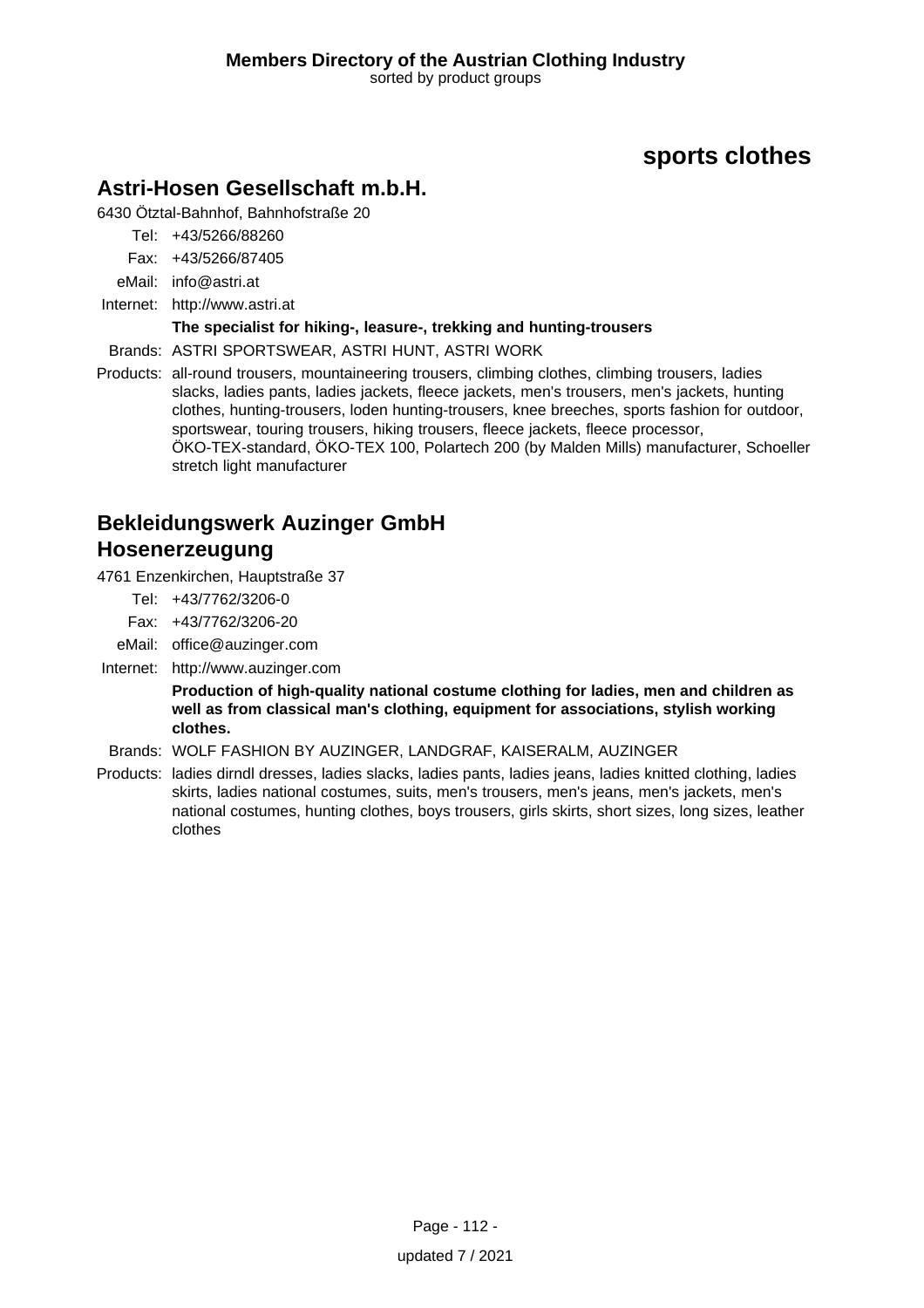## **Hermann Bösch Ges.m.b.H. & CO KG**

2120 Wolkersdorf, Wiener Straße 45

Tel: +43/2245/3151-0

Fax: +43/2245/315144 134151

- eMail: office@luwa-dessous.com
- Internet: <http://www.luwa-dessous.com>

#### **Manufacturer of high quality lingerine, corsets and bra's.**

Brands: LUWA Dessous, Day Dream

Products: bras for sports and leisure, wire bras, bras with cups up to E, bras with preformed (soft moulded) cups, bras with sewn cups, bras with seamless cups, soft bras, bra vests, bodies, breast pads, bras, corsages, ladies pants, ladies briefs, ladies tangas, ladies underwear, dessous, functional bras, corsets, corsets/bodices, panty girdles, panties, girdles, sports bras, garter belts, garter girdles/suspender belts, torselets, full length slips, SPECIAL WASHING BAGS FOR LINGERIE, cotton (100%), ecological products, outsizes

### **Burg Bekleidungswerk Ges.m.b.H.**

7035 Steinbrunn, Industriegelände 5

- Tel: +43/2624/52345-0
- Fax: +43/2624/52345 26
- eMail: klaus.heinrich@burghemden.at
- Internet: <http://www.burghemden.at>

#### **Manufacturer of high quality men's shirts as well as blouses.**

Brands: BURG HEMDEN, KONRAD ALEXANDER BY BURG

Products: caps, boxer shorts, ladies blouses, company specific clothes, men's shirts, ties, specialist in custom made shirts, scout articles, polo shirts, socks, sweater, T-shirts

### **Eisbär Sportmoden GmbH.**

4101 Feldkirchen a.d.Donau, Hauptstraße 15

- Tel: +43/7233 7210-0
- Fax: +43/7233 7608
- eMail: office@myeisbaer.com
- Internet: <http://www.myeisbaer.com>

#### **Manufacturer of high quality sportswear.**

Brands: Eisbär

Products: city/fashion-hats, ski caps, ski pullovers, knitted sports caps, sports pullovers, haead bands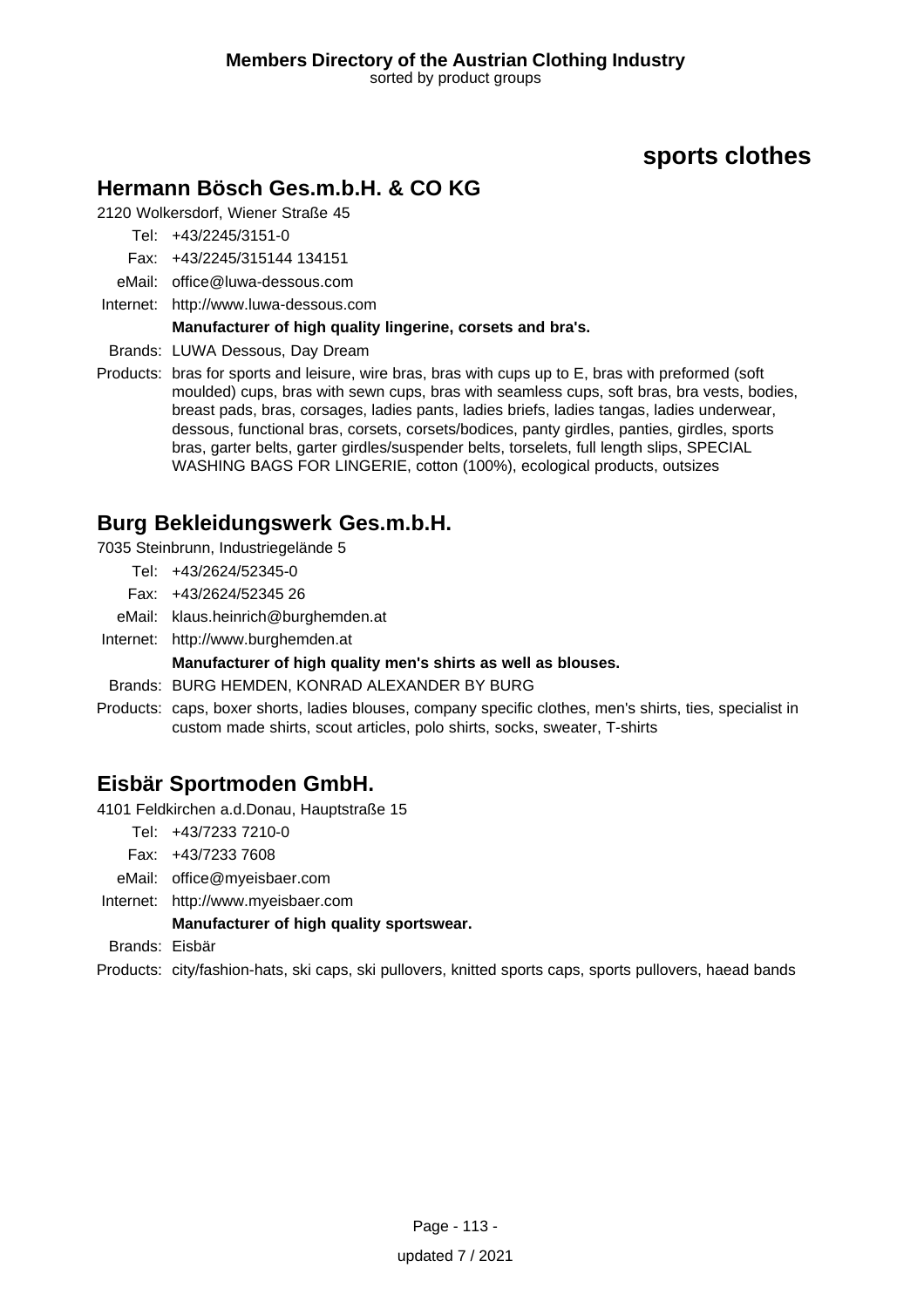### **Feller Hosen Gesellschaft m.b.H.**

5020 Salzburg, Weiserhofstraße 3

- Tel: +43/662/87 36 10-0 +43/662/74634
- Fax: +43/662/87 36 10-8
- eMail: info@fellerhosen.at

**Manufacturer of high quality trousers (also golf trousers) as well as clothes for ladies and gentlemen.**

- Brands: FELLER
- Products: ladies slacks, ladies pants, ladies skirts, ladies shorts, golf trousers, men's trousers, men's shorts

## **Kleiderfabrik Dr. Hans Wilhelm Fürst**

8020 Graz, Grieskai 58

- Tel: +43/316 71 24 67
- Fax: +43/316 77 12 90
- eMail: office@lodenfuerst.at

#### **Manufacturer of high quality folklore, loden as well as hunting clothes (only Austrian cloth) for ladies and gentlemen.**

Brands: F, Loden Fürst

Products: ladies slacks, ladies pants, ladies suits, ladies loden clothing of all kind, ladies coats, ladies national costumes, men's jackets/loose style, men's loden clothes, men's coats, men's national costumes, hunting clothes, boys jackets, only Austrian materials, high quality materials, high quality manufacturing

# **Gloriette Fashion GmbH**

7551 Stegersbach, Kastellstraße 46

- Tel: +43/3326/52401-0
- Fax: +43 3326 52401-49
- eMail: office@gloriette.at
- Internet: <http://www.gloriette.at>

#### **Famous producer of high quality shirts and similar fashion products**

- Brands: GLORIETTE, G1, LUXURY COLLECTION
- Products: ladies blouses, ladies national costumes, dress shirts, men's shirts, hunting clothes, hunting-shirts, boys shirts, ties, bow ties, specialist in custom made shirts, girls blouses, polo shirts, knitwear for men, T-shirts, uniform blouses, uniform shirts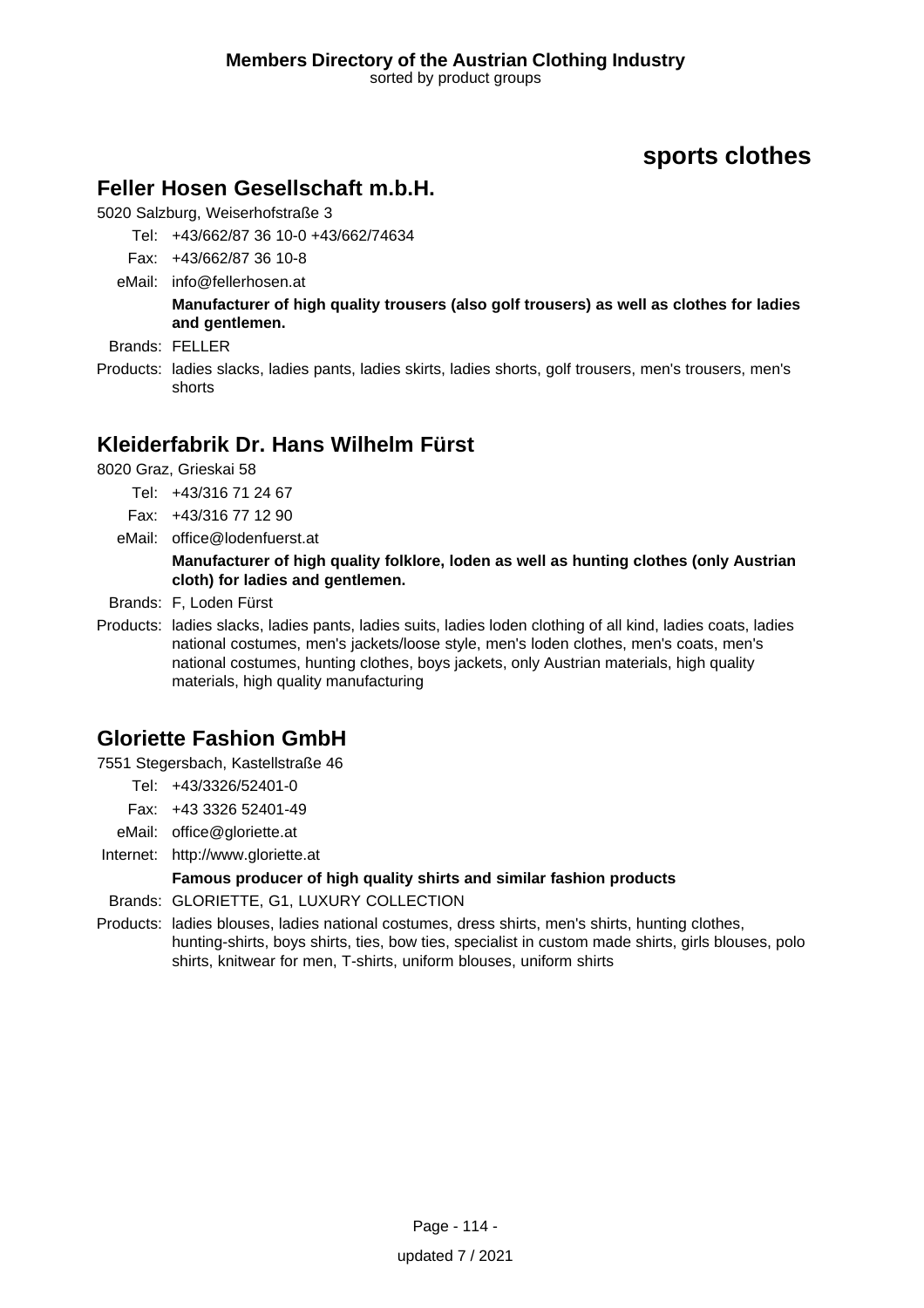### **GOLDECK TEXTIL GmbH**

9871 Seeboden, Seebacher Straße 11-13

Tel: +43/4762/5101-0

- Fax: +43/4762/5101-18 48181
- eMail: office@goldecktextil.com
- Internet: <http://www.carinthia-bags.com>

**Production of high quality quilts (blankets, pillows) Sleeping for civilian and military use, stand hunting bags, cold protective clothing and water beds**

- Brands: GOLD-ECK, LOFT TECHNOLOGY, GLT, CARINTHIA BAGS, VITA PLUS, ELEGANCE (NATUR COLLECTION)
- Products: foot-muffs for use in tree stands, bed covers, bedding, linen for household, table and bed, hunting clothes, pillows, pillows, military sleeping bags, pillows, sleeping bags, quilts, blankets/quilts

### **Grabner GmbH**

3350 Haag, Weistracher Straße 11

- Tel: +43/7434/422 51-0
- Fax: +43/7434/422 51-66
- eMail: grabner@grabner-sports.at
- Internet: <http://www.grabner-sports.at>

**Most successful live-jacket-brand worldwide - only european airboat producer in hot vulcanisation technique**

- Brands: GRABNER, SWIMY KID, SWIMY BABY
- Products: rafts, inflatable boats, outdoor accessories, life pads, life belts, life jackets, rubber dinghis, rafts, life preserver, life-jackets, sports bags, thermo ready bag, carrier bags, transport bags, water sports accessories, thermo ready bag

### **Huber Tricot Gesellschaft m.b.H.**

6840 Götzis, Hauptstraße 17

- Tel: +43/5523/505-0
- Fax: +43/5523/505-215
- eMail: office@huber-tricot.com
- Internet: www.huber-bodywear.com www.skiny.com www.hanro.com www.hom.com

**Production and distribution of young, innovative, fashionable bodywear, day and nightwear, lingerie, loungewear, sportswear, swimwear and accessories.**

- Brands: HUBER BODYWEAR, Skiny, Hanro, HOM
- Products: baby linens, swim suits, bikinis, swimwear, bodies, ladies body wear, ladies nighties, ladies pyjamas, ladies shorts, ladies sports clothes, ladies swimwear, ladies underwear, dessous, men's casual clothes, casual clothes for children, men's bath robes and dressing gowns, men's bath robes, men's swim fashion, men's pyjamas, men's shorts, men's sports clothes, men's swimwear, men's underwear, children's underwear/baby clothes, children's nighties, children's pyjamas, children's sports clothes, children's sweatshirts, children's swimwear, children's T-shirts, children's underwear, children's underwear, boys shorts, girls shorts, school sports articles, school sports clothes, sportswear, fleece processor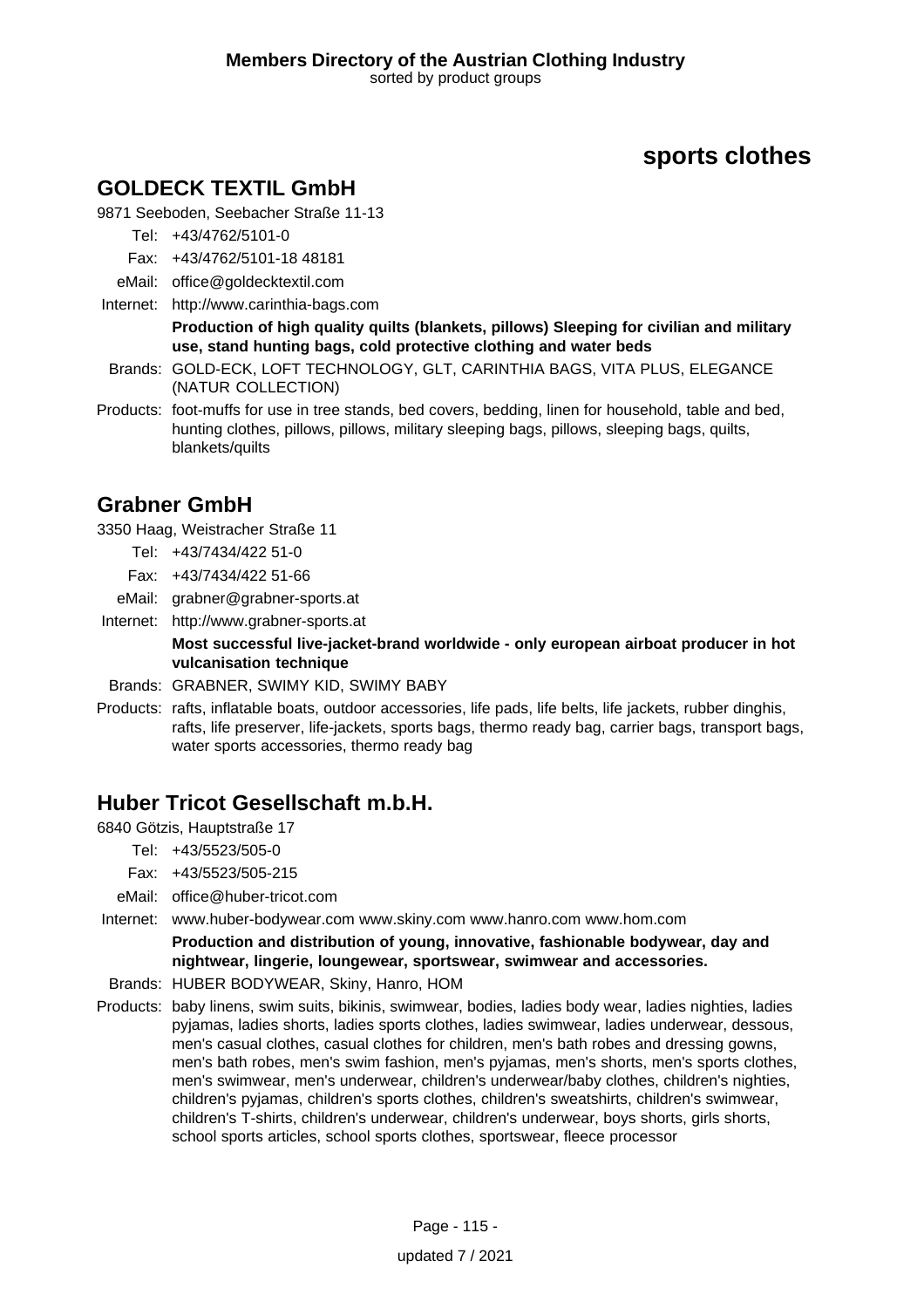# **Head Sport GmbH**

2320 Schwechat, Tyroliaplatz 1

- Tel: 70179-318
- Fax: 70179-334
- eMail: mail@tyrolia.com
- Internet: www.tyrolia.com

Products: sports bags, sports clothes, sports trousers, sportswear

# **Head Sport GmbH**

6921 Kennelbach, Wuhrkopfweg 1

Tel: 05574 608-0

Fax: 05574 608170

eMail: mail@head.com

Products: sports bags, sports clothes, sports trousers, sportswear, sports bags

# **Fischler Ernst Sporthauben Inh. Brigitte Lintner**

1030 Wien, Juchgasse 13-15

Tel: +43/1/512 62 26

Fax: +43/1/512 62 27

- eMail: office@fischler-muetzen.at **Manufacturer of hats and all kinds of headgear (e.g. for Sports, Profession, Folklore, Uniform,...)**
- Products: work caps, fire resistant caps, men's hats, hunting clothes, hunting-hats, hunting-caps, jeans caps, caps for battery plants, caps for welders, caps, caps for bakeries, headgear for mountaineering, caps for fishery, caps for butcher, golf caps, hats for industrial kitchens, tennis caps, headgear/professional clothes, leather caps, loden-hats, loden-caps, rain hats, acid resistant caps, shawls, sports clothes, sports hats, sports caps, cloth hats, thermal caps, Tyrolean hats, scarves, uniform caps, headgear up to size 67, special manufacturing of leather, loden-special processing, outsizes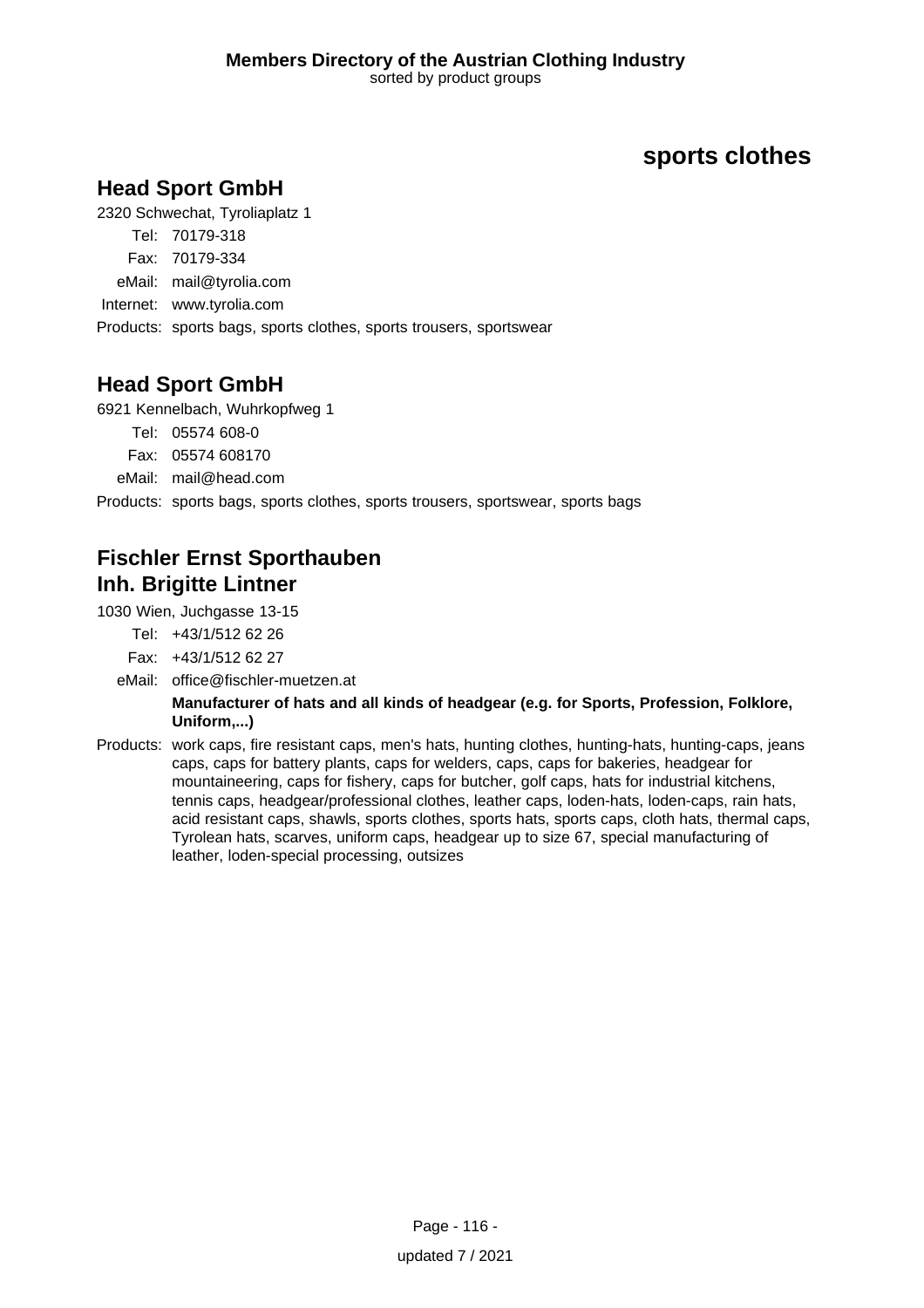## **Lodenfrey GmbH**

#### 4820 Bad Ischl, Lindaustraße 28

Tel: +43/6132/203400

- Fax: +43/6132/203-318 68107
- eMail: peter\_frey@t-online.de; lodenfrey@roehrenbacher.de
- Internet: <http://www.lodenfrey.de>

#### **Manufacturer of high quality folklore-fashion.**

- Brands: Lodenfrey, Country, Country Line, Country Frey, Tofana, Alpenmode, Lodenfrey Tracht, Lodenfrey Sportiv, Helene Strasser
- Products: ladies bomber jackets, ladies blouses, ladies dirndl dresses, ladies slacks, ladies pants, ladies jeans, ladies dresses, ladies suits, ladies loden clothing of all kind, ladies coats, ladies skirts, ladies national costumes, suits, bomber jackets for men, men's trousers, men's loden clothes, men's coats, men's jackets, men's national costumes, boys suits, boys loden clothes (all types), boys national costumes, leather clothes, girls loden clothes, girls national costumes/ girls dirndl, motorcycle clothes, single production, outsizes

### **H. Moser Bekleidung GmbH.**

5023 Salzburg, Gällegasse 11a

- Tel: +43/662/66 02 83 +43/662/66 02 84
- Fax: +43/662/66 09 64
- eMail: office@moser-bekleidung.at
- Internet: www.moser-bekleidung.at

**Manufacturer of high quality country and folklore clothes as well as hunting, hiking and ski clothing for ladies, gentlemen and children.**

- Brands: Mode aus Salzburg, HM, AMICI, MOSER Mode aus Salzburg, outback, Almrausch, Sonnblick, Austria Mode aus Salzburg, ALMGWAND
- Products: anoraks, ladies blouses, ladies dirndl dresses, ladies slacks, ladies pants, ladies dresses, ladies suits, ladies loden clothing of all kind, ladies coats, ladies skirts, ladies skigear, ladies national costumes, men's loden clothes, men's coats, men's jackets, men's skigear, men's national costumes, children's ski clothes, boys jackets, boys loden clothes (all types), boys ski clothes, boys national costumes, girls loden clothes, girls skirts, girls ski clothes, girls national costumes, girls national costumes/ girls dirndl, ski suits, ski clothes, quilted ski outfits, ski trousers, quiltet waist coats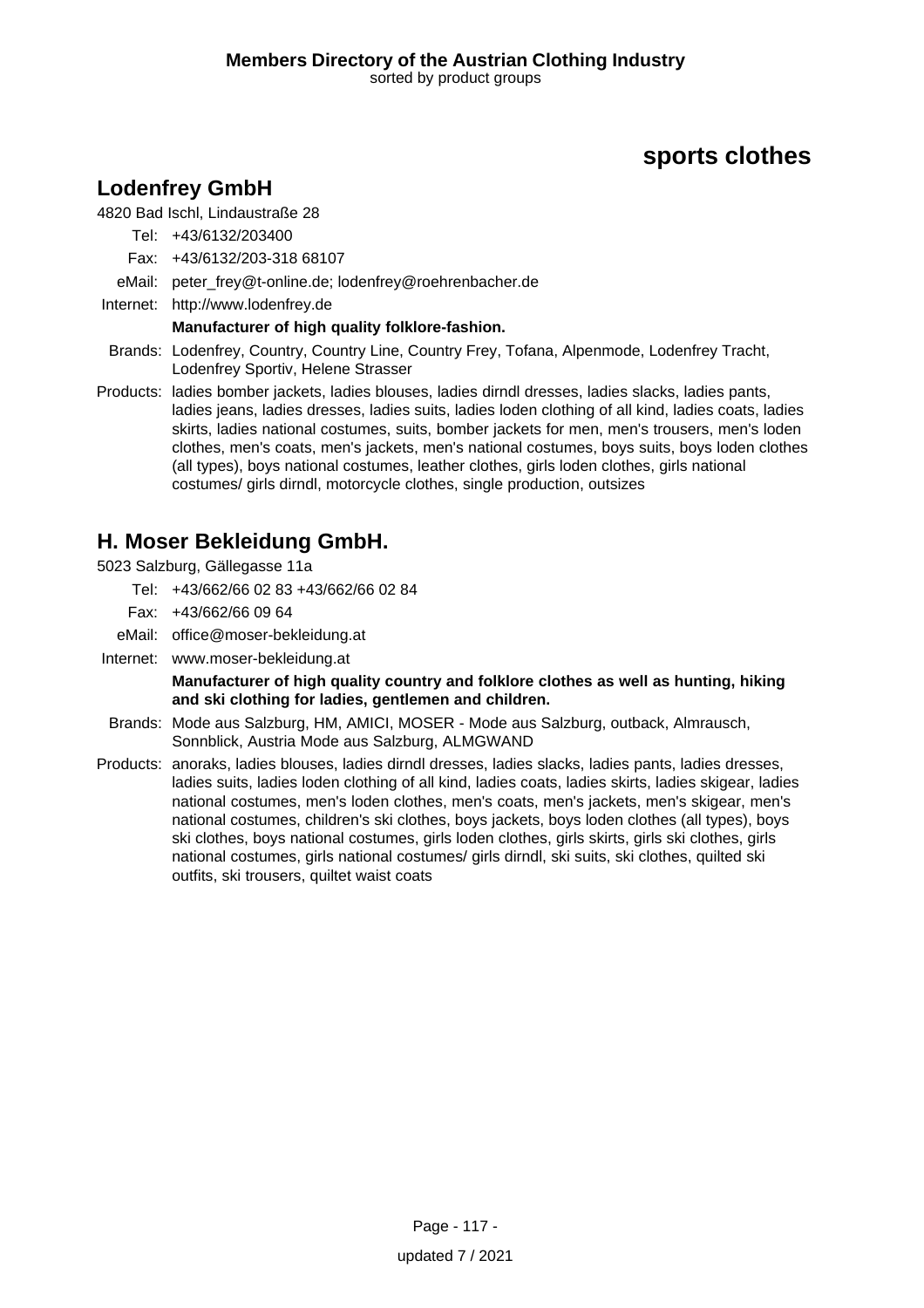## **W. Moser Holding GmbH**

4863 Seewalchen, Industriegebiet 2

- Tel: +43/7662/3175-0
- Fax: +43/7662/2797
- eMail: office@airfield.at
- Internet: <http://www.airfield.cc>

#### **Manufacturer of high quality, sportiv outdoor, ski and leisure fashion as well as children's, sports and leisure clothing.**

Brands: airfield, EX10 BOY+GIRL, ICELANDER, AIRFIELD YOUNG GENERATION

Products: coordinates, ladies elastic slacks, ladies elastic pants, ladies slacks, ladies pants, ladies pullovers, ladies pullovers, ladies skirts, ladies skigear, fleece pullovers, fleece shirts, children's ski clothes, boys bomber jackets, boys trousers, boys jeans, boys shorts, snow shirt, ski suits, ski trousers, ski overalls, sporty men`s clothes, fleece pullovers, fleece shirts, fleece processor

# **Josef Ozepek -JOG- Arbeits-, Berufs- u. Lederspezialschutz-Bekleidung Ges.m.b.H.**

8212 Pischelsdorf, Pischelsdorf 186

- Tel: +43/3113/32 35-0
- Fax: +43/3113 32 36
- eMail: ozepek@speed.at

#### **Manufacturing of high quality working and professional clothing, (leather-) special protection clothing, uniforms as well as subcontracting.**

Products: anoraks, boiler suits, work blouses, work mittens, work trousers, work overalls, work aprons, professional clothes for street services, police uniforms, raingear for ladies, house dresses, men's raingear, high-visibility security clothing, children's raingear, special protection clothes made of leather, acid protection clothes, aprons, protective clothing/supervising authorities, special protection clothes, uniforms, uniform trousers, warm clothes/supervising personnel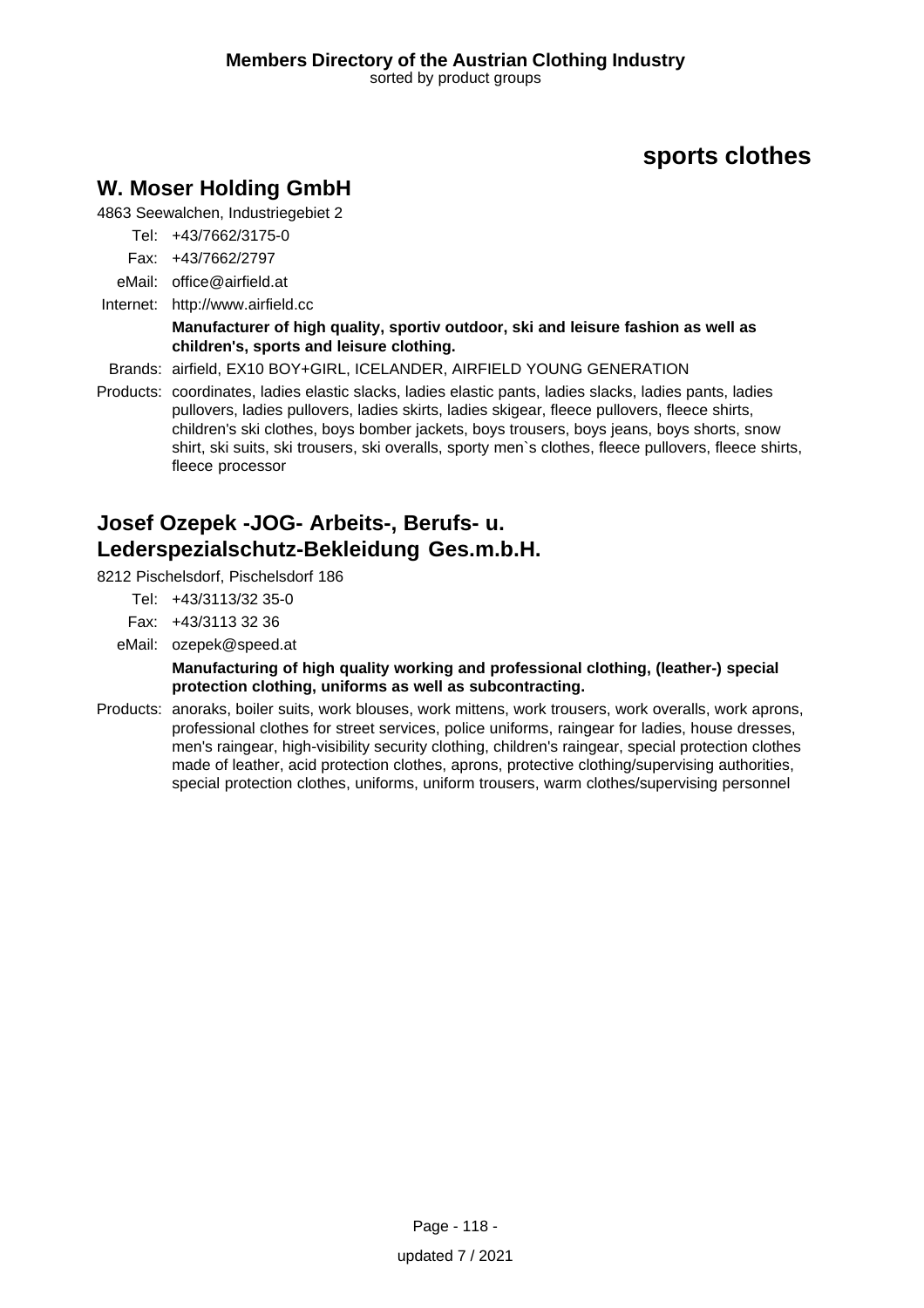### **Reindl Ges.m.b.H. Textilfabrik für Arbeits-u.Freizeitmode**

4762 St. Willibald, Gewerbepark 6

Tel: +43/7762/2841-0 +43/7762/2842

Fax: +43/7762/3400

eMail: office@reindl.eu , office@reindl.at

Internet: <http://www.reindl.at> **ISO-9001:2000-certified manufacturing and trading with professional clothing and protective articles and leisure time look.**

Brands: WORKMAN, PRESERVER, REINDL (Wortmarke), REINDL-LOGO (Bildmarke), MODISTO

Products: antistatic clothing, boiler suits, work bomber jackets, work blouses, work gloves, work trousers, work caps, work dresses, work head gear, work overalls, work overalls, work shoes, work aprons, eye-protectors, doctors' trousers, trousers with a string waistband, baseball caps with or without advertising inscriptions, baker's uniforms, professional clothes, pleated trousers (work clothes), ladies jeans, ladies jeans shorts, ladies shorts, flame retardant clothes, ladies casual clothes, men's casual clothes, uniforms for gastronomy, ear protectors, face shield, trousers with elastic waistband, half size aprons, hand-protectors, men's jeans shorts, high-visibility security clothing, hospital uniforms, caps, protection clothes against cold, cook clothes, slacks for female cooks, body-protectors, head protectors, dungarees, dungarees, polo shirts, acid resistant clothes, peaked caps, aprons, protective clothes, flame resistant clothes, safety shoes, special protection clothes, sports trousers, sweatshirts, T-shirts, single production, outsizes, extra length, water-repellent materials

### **seamTEX GmbH**

4400 Steyr, Schönauerstraße 9

- Tel: +43/7252/43925
- Fax: +43/7252/4392599
- eMail: office@seamtex.at
- Products: accessories, anoraks, work gloves, work trousers, professional clothes for building and assembling, professional clothes for steel industry, professional clothes for street services, professional clothes for heavy industry, police uniforms, uniforms for security service, corporate identity clothes, protective clothing, protective clothing for fire-brigades, fire brigade overalls, fire resistant clothes, gloves, helmets, men's parkas, heat protection clothes, high-visibility security clothing, dungarees, parkas with company logos, protective overalls, protective clothing against liquid metal splashes, protective clothes for the fire brigade, flame resistant clothes, safety shoes, visors, metallized full-protective fire brigade overalls, security clothes, weather protection clothes, heat resistant materials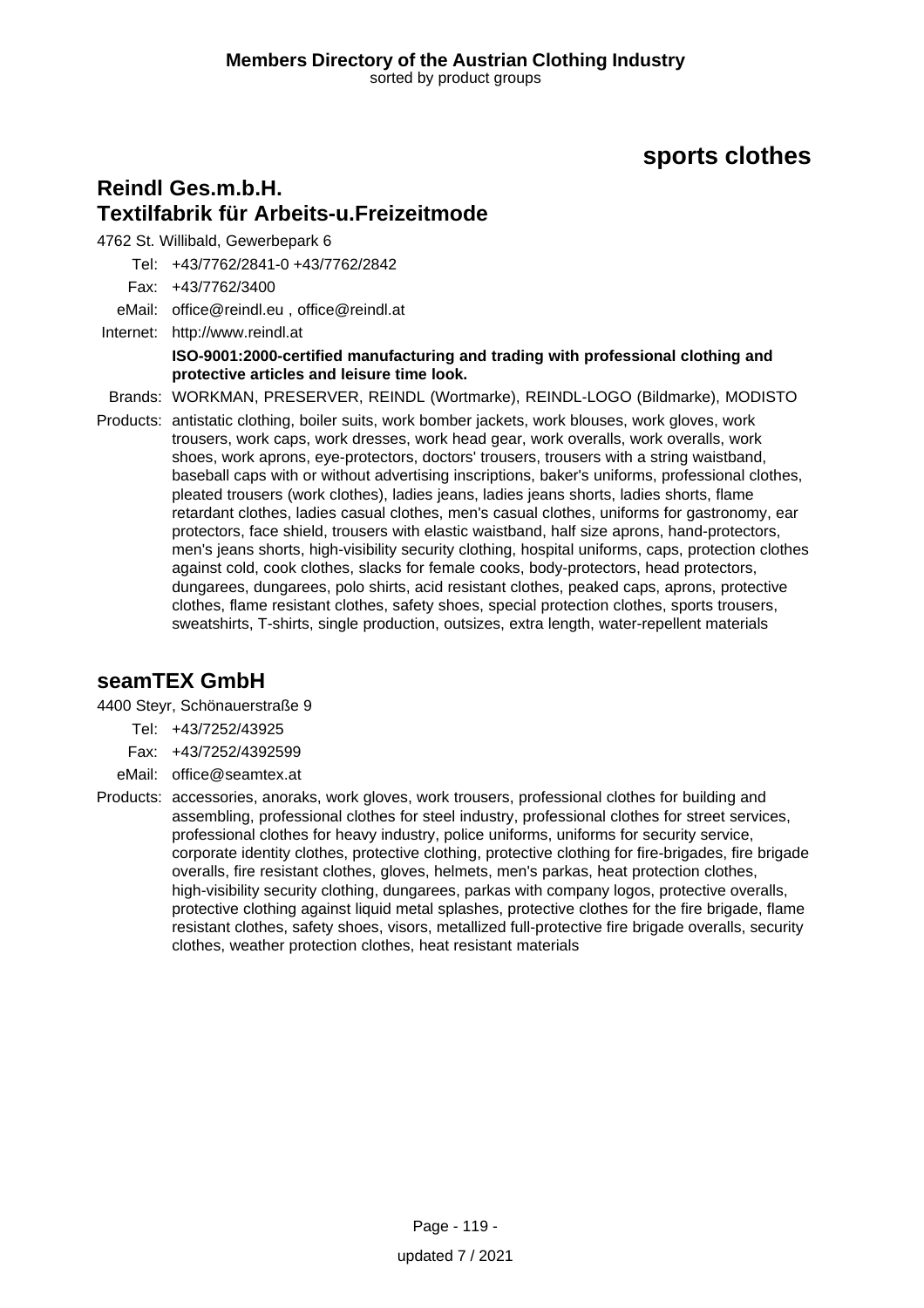## **Skinfit International GmbH**

6842 Koblach, Hinterfeld 1 Tel: 05523 524 25

- Fax: 05523 524 25-90
- eMail: skinfit@skinfit.at
- Internet: www.skinfit.eu

**Great nature experiences and intense physical experience inspired us to make perfect functional clothing. Our products are designed to meet the needs of different sports fair and universally the same time.**

**The classic design of our comprehensive clothing system is timeless and can be combined over years.**

Brands: SKINFIT

Products: climbing clothes, ladies slacks, ladies pants, ladies jackets, ladies skirts, ladies shirts, ladies shorts, ladies sports clothes, functional underwear, golf clothes, men's jackets, men's shirts, men's shorts, men's sports clothes, hunting clothes, jogging suits, cross-country skiing clothes, sports bras, sports clothes, sports gloves, sports trousers, tennis clothes, track suits

### **Sportalm Gesellschaft m.b.H.**

6370 Kitzbühel, St.Johanner Straße 73

- Tel: +43/5356 64361-0
- Fax: +43/5356 64361 33
- eMail: sportalm.kitzbuehel@sportalm.at
- Internet: <http://www.sportalm.at>

#### **Manufacturer of high quality country, leisure time and skifashion for ladies, skiwear for gentlemen and children.**

- Brands: SPORTALM, LEGENDE, GIRBAUD, EMOTION
- Products: ladies blouses, ladies dresses, ladies suits, ladies loden clothing of all kind, ladies coats, ladies parkas, ladies pullovers, ladies pullovers, ladies skirts, ladies national costumes, men's pullovers, men's pullovers, jogging suits, children's ski clothes, ladies folkloristic fashion (Austrian Look), children's folkloristic fashion (Austrian Look), girls clothes, girls blouses, girls dresses, girls two piece suits, girls loden clothes, girls coats, girls skirts, girls national costumes, girls national costumes/ girls dirndl, ski suits, ski clothes, ski trousers, ski overalls, sweatshirts, T-shirts, Tech ski wear, ladies folkloristic fashion (Austrian Look), track suits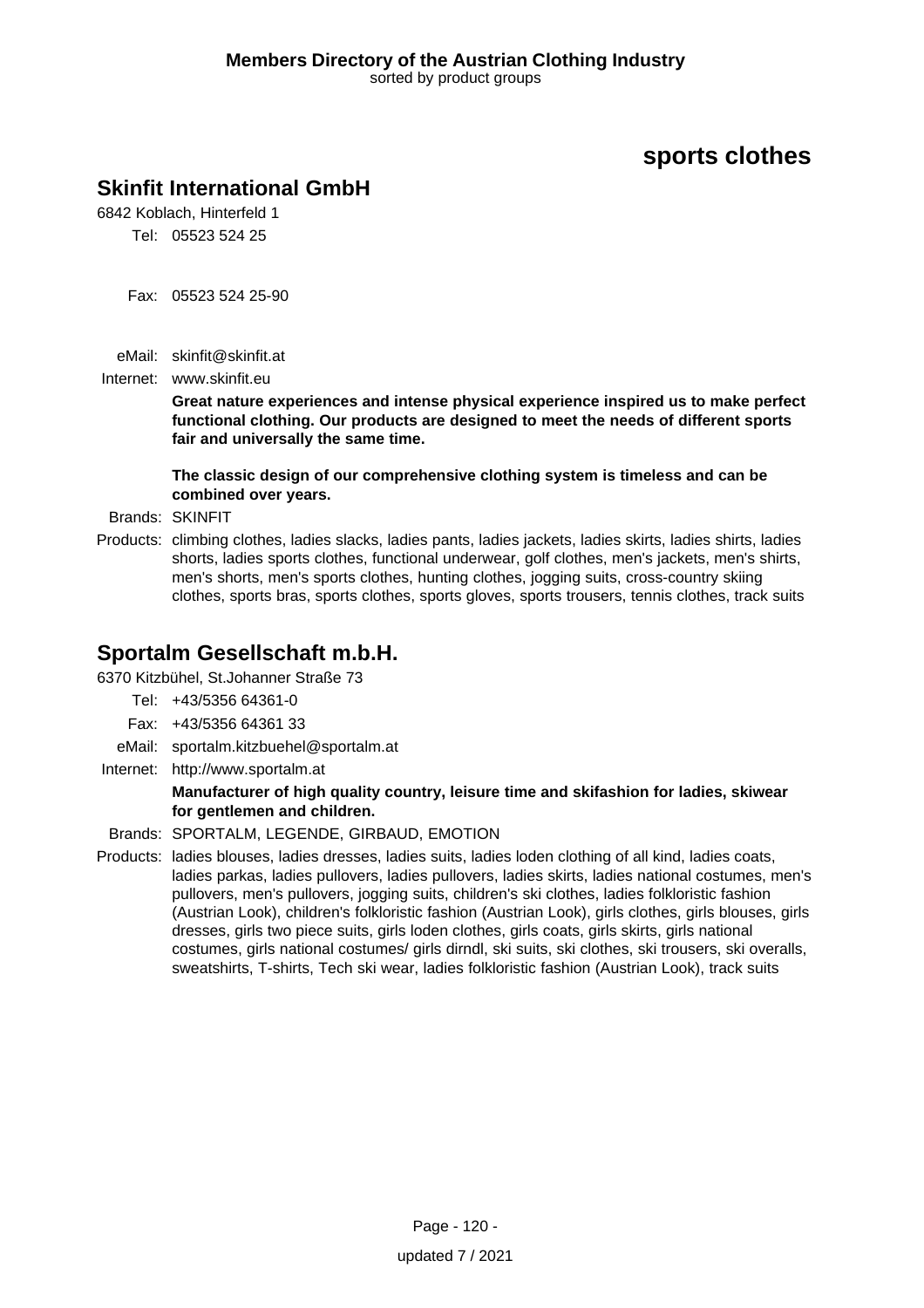## **Toferer Textil GmbH**

5531 Eben im Pongau, Hauptstraße 350

- Tel: +43/6458/8570
- Fax: +43/6458/8570-20
- eMail: info@toferer.at
- Internet: <http://toferer.at>

**Specialist for promotional textiles , textile printing and embroidery stands for design , expertise and service. Finishing classic merchandise for CI- compliant workwear in catering, tourism and trade, customizable collections with functionality and fashionable sophistication.**

- Brands: TAUERNGEWAND
- Products: ladies blouses, ladies dirndl dresses, ladies waist coats, ladies jackets, ladies shirts, men's waist coats, men's shirts, men's jackets, men's shirts, men's national costumes, polo shirts

### **Triumph International Aktiengesellschaft**

2700 Wiener Neustadt, Wiener Straße-Werkstraße 121-123

- Tel: +43/2622/399
- Fax: +43/2622/399400 016693
- eMail: info.at@triumph.com
- Internet: <http://www.triumph.at>

**TRIUMPH INTERNATIONAL AG - For the body. For the sences - innovative, future oriented, environment-awareness.**

- Brands: TRIUMPH, SLOGGI, VALISERE, HOM
- Products: swim suits, bikinis, swimwear, bras, ladies bath robes and dressing gowns, ladies pants, ladies nighties, ladies pyjamas, ladies shorts, ladies briefs, ladies swimwear, ladies underwear, dessous, ladies casual clothes, men's casual clothes, house suits, homewear, men's bath robes and dressing gowns, men's swim fashion, men's pyjamas, men's shorts, men's swimwear, men's underwear, homewear, jogging suits, boys shorts, corsets, girls shorts, corsets/bodices, girdles, garter belts, garter girdles/suspender belts, track suits, full length slips

### **Vogl Konfektion Gesellschaft m.b.H.**

8742 Obdach, Hauptstraße 52b

- Tel: +43/3578/2261-0
- Fax: +43/3578/2261-18
- eMail: office@tsign-vogl.at

#### **Very progressive subcontractor - problem solutions for trade-mark companies with high quality demands.**

- Brands: sign sportswear made by vogl, SIGN, VOM BERGVOLK
- Products: ladies clothing, men's and boys outerwear, children's clothes, ski clothes, sports clothes, all materials, Gore-Tex manufacturer, Helsapor-processor, welding of Gore-tex, welding of Sympatex and similar materials